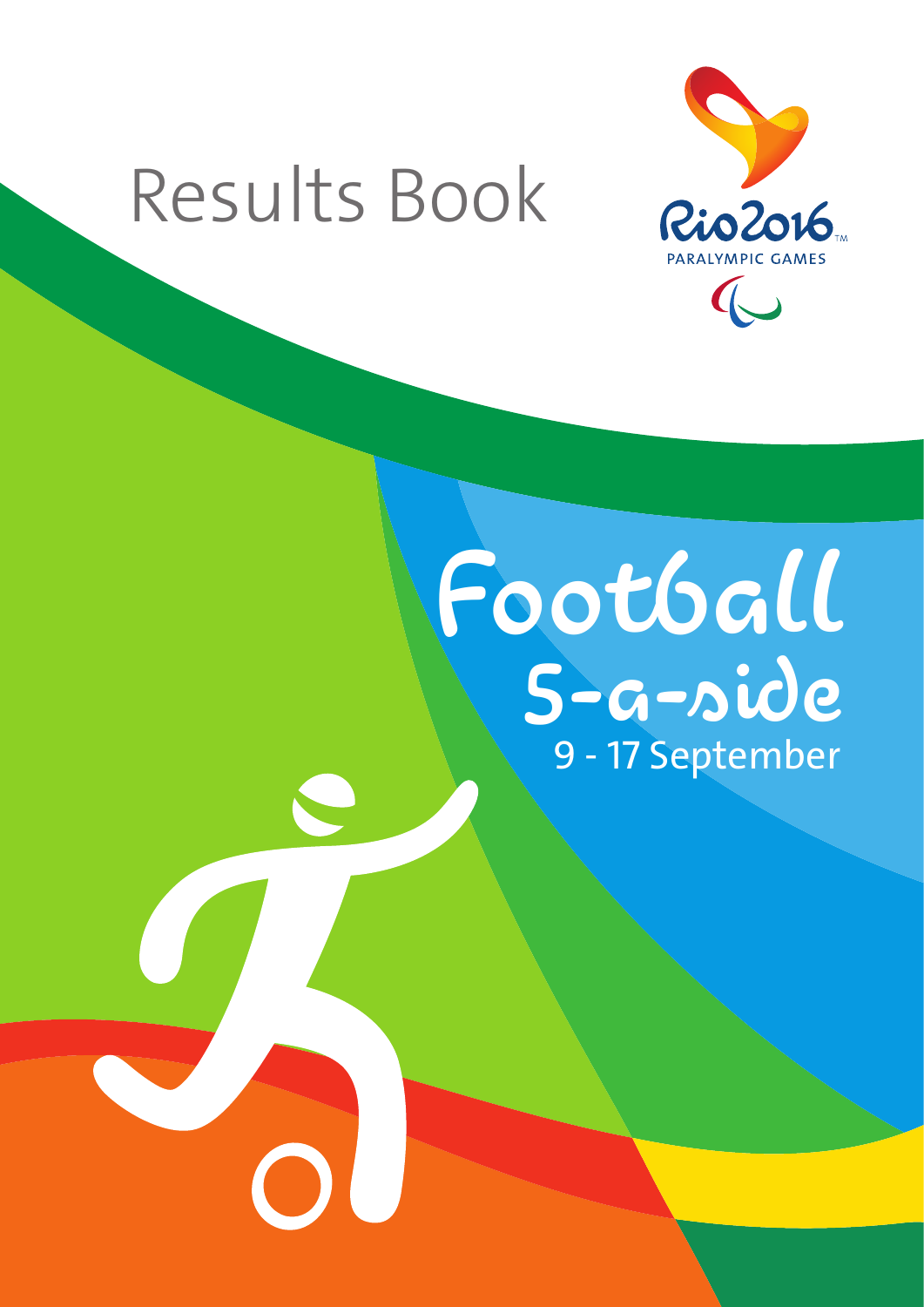# Version History

| <b>Version</b> | <b>Date</b> | <b>Created By</b> | <b>Comments</b> |
|----------------|-------------|-------------------|-----------------|
| 1.0            | 17/09/2016  | Rennan Roig       | Final Version   |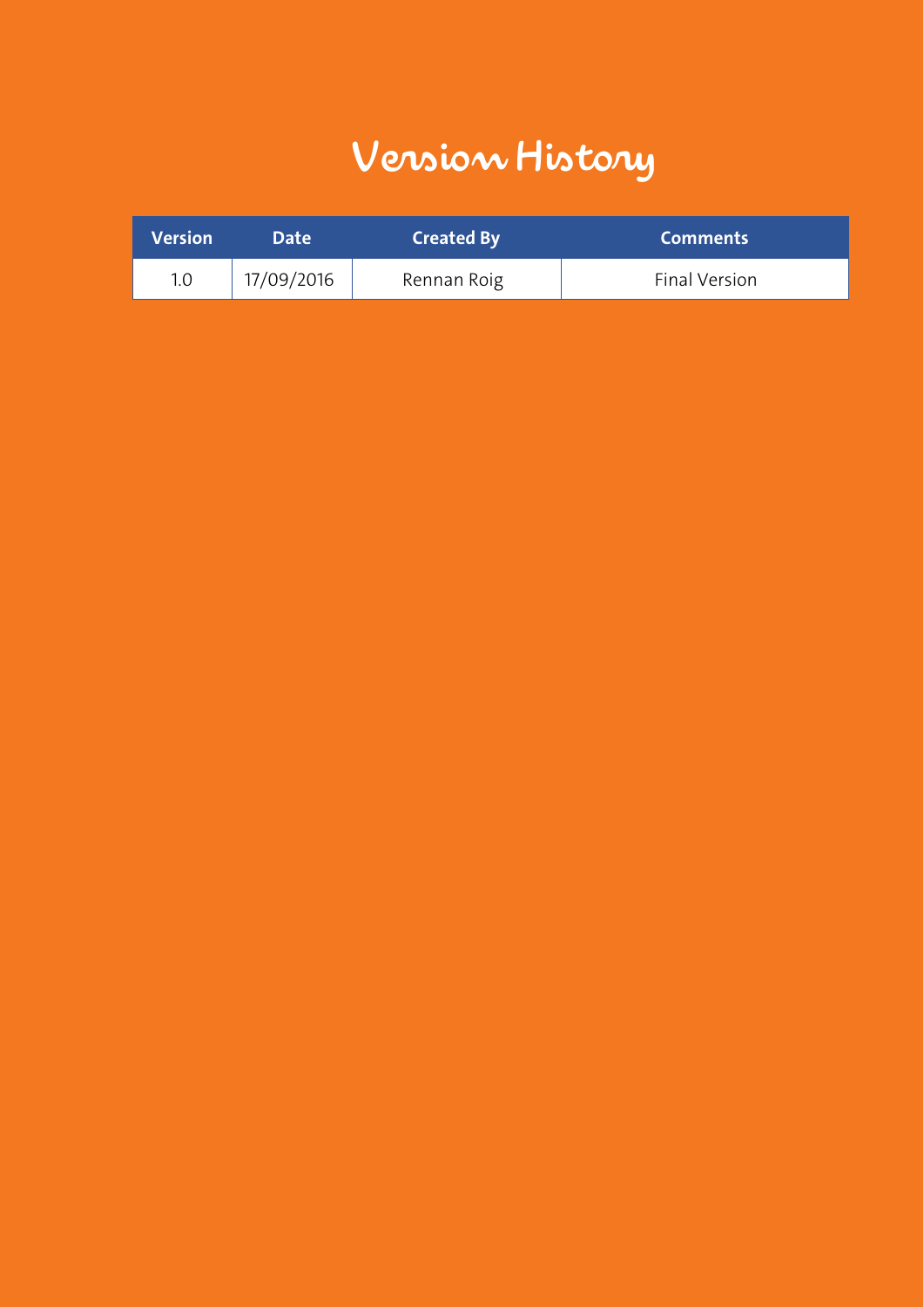



## **Competition Format and Rules** Formato e regras da competição

As of WED 31 AUG 2016

### **Paralympic competition format**

The Rio 2016 Paralympic Games football 5-a-side tournament is a men's event involving eight teams.

The competition starts with a group phase in which the eight teams will be divided into two groups of four. All teams will play each other in the group stage, with three points awarded for a win, one point for a draw and none for a loss.

The top two teams in each group qualify for the semifinals, with the bottom two teams playing classification matches to determine rankings from fifth to eighth. Winners of the semifinals will contest the gold medal match, while the losing semifinalists will play in the bronze medal match.

Final group phase rankings will be decided, in order, by the following tiebreaking criteria:

- a) Highest number of points won.
- b) Goal difference.
- c) Highest number of goals scored.
- d) Highest number of points obtained in the matches among the teams in question.
- e) Superior goal difference in the matches among the teams in question (if more than two teams finish equal on points).
- f) Penalties among the two teams in questions, or drawing of lots if both teams agree.
- g) Drawing of lots if there are more than two teams involved if tie remains unbroken.

IBSA rulebook (available at [www.ibsasport.org/sports/files/309-Rules-IBSA-Blind-Football-Rules-2014-2017.pdf\)](http://www.ibsasport.org/sports/files/309-Rules-IBSA-Blind-Football-Rules-2014-2017.pdf)

#### **Sport rules and procedures**

The football 5-a-side competition will be held in accordance with the editions of the following documents that are in force at the time of the Games:

- *IBSA Futsal Laws of the Game 2014-2017* (available at [www.ibsasport.org\)](http://www.ibsasport.org/)
- *IPC Handbook* (available at [paralympic.org\)](http://paralympic.org/)

The International Blind Sports Federation (IBSA) and the Rio 2016 competition management will be responsible for the technical control and direction of the football 5-a-side competition at Rio 2016.

#### **Game description**

- Football 5-a-side is a sport for athletes with a visual impairment.
- The field of play is smaller than a standard football field, with boards on each side.
- Teams consist of five players, including the goalkeeper who is the only sighted player on the team.
- The ball has a noise-making device inside it to allow players to locate it by sound.



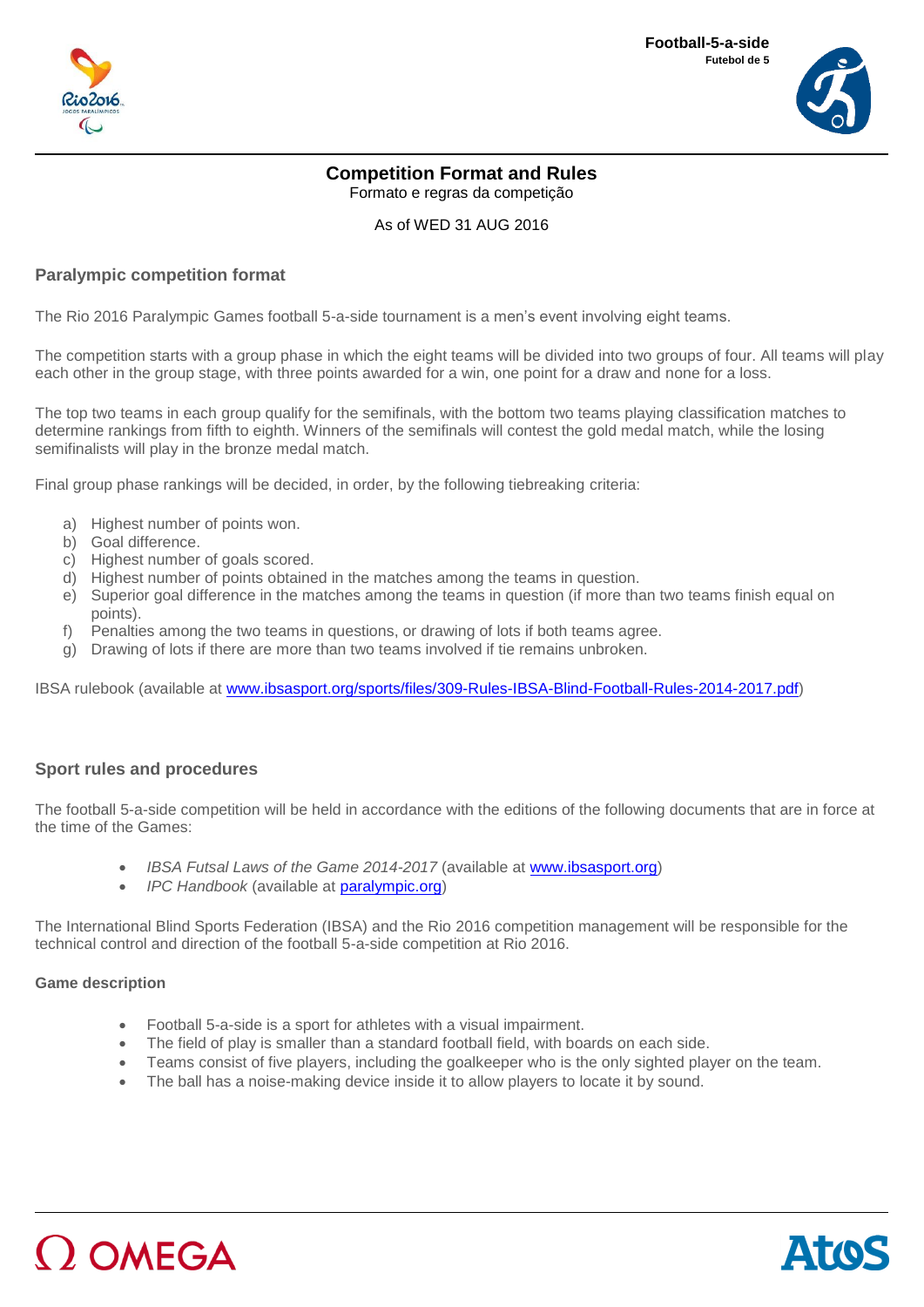



## **Changes since the London 2012 Paralympic Games**

None.

## **Differences from the Olympic Games**

- A football 5-a-side match lasts for 50 minutes and is split into two 25-minute halves, while an Olympic Games football match lasts for 90 minutes and is split into two 45-minute halves.
- No time is added at the end of regulation time in football 5-a-side. During technical time-outs the clock is stopped.
- The field of play is smaller in football 5-a-side.
- Teams can request a one minute time-out each half in football 5-a-side.
- There are unlimited substitutions in football 5-a-side.
- Red-carded players can be substituted after five minutes or after one goal in football 5-a-side.
- There is no offside rule in football 5-a-side.

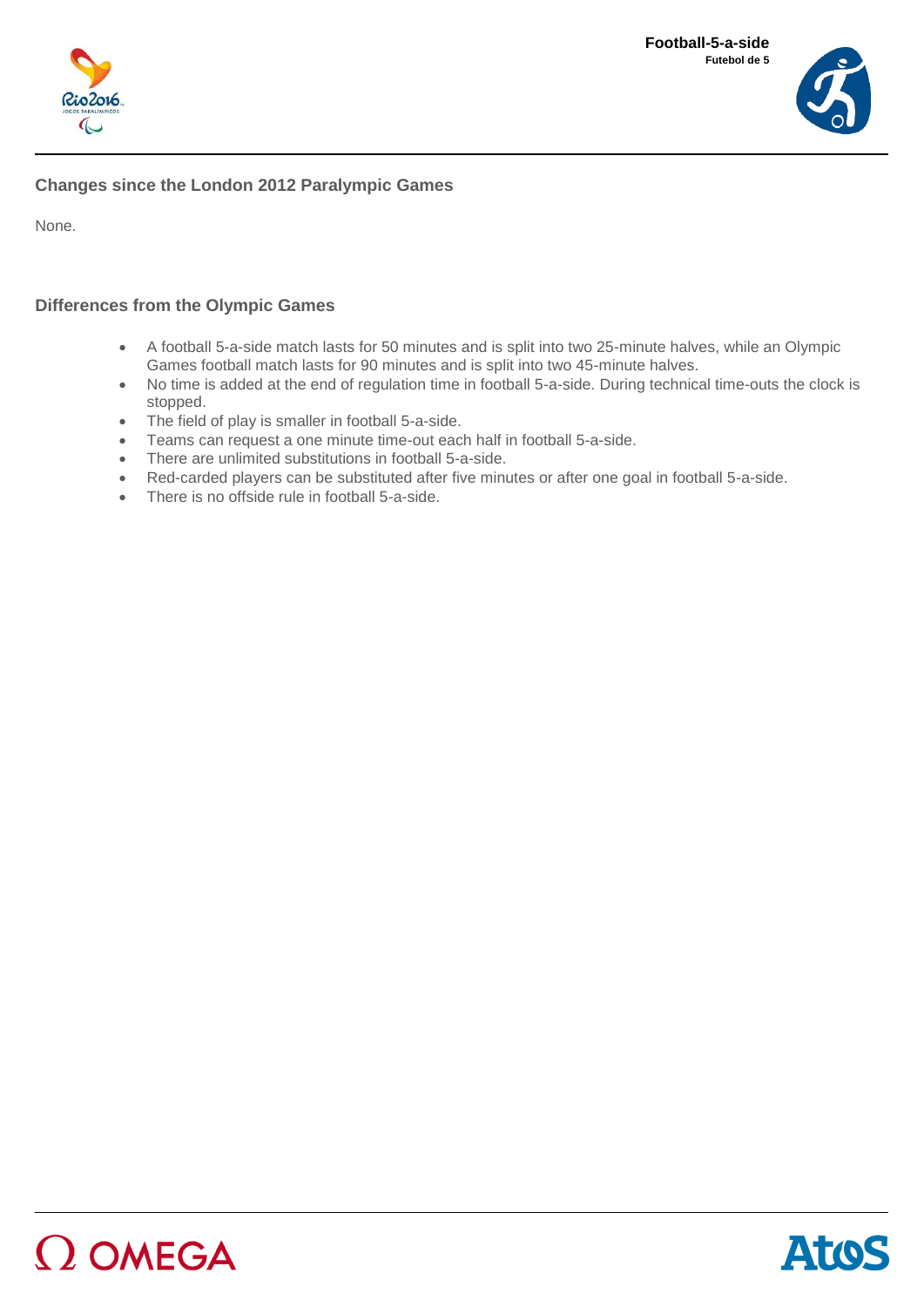

**Men** Masculino



#### **Medallists**  Medalhistas

| <b>GOLD</b>      |                     | <b>SILVER</b> |                                |    | <b>BRONZE</b>            |  |  |
|------------------|---------------------|---------------|--------------------------------|----|--------------------------|--|--|
|                  | <b>BRA - Brazil</b> |               | IRI - Islamic Republic of Iran |    | <b>ARG</b> - Argentina   |  |  |
|                  | 1 LUAN              |               | SHOJAEIYAN Meysam              |    | 1 LENCINA Dario          |  |  |
|                  | 3 CASSIO            |               | 2 POURRAZAVI Amir              |    | 2 DELDO Angel            |  |  |
|                  | 5 DAMIAO            |               | 4 MEHNINASAB Mohammadreza      |    | 3 ACCARDI Federico       |  |  |
|                  | 6 TIAGO             |               | 7 RAJABPOUR Hossein            |    | 4 PADILLA Froilan        |  |  |
|                  | <b>JEFINHO</b>      |               | 8 HEIDARI Mohammad             |    | 5 VELO Silvio            |  |  |
|                  | 8 NONATO            |               | 9 RAHIMIGHASR Sadegh           |    | 8 RODRIGUEZ Lucas        |  |  |
|                  | 9 FELIPE            |               | 10 ZADALIASGHARI Behzad        |    | 10 PERALTA David         |  |  |
|                  | 10 RICARDINHO       | 11            | SHAHHOSSEINI Ahmadreza         | 11 | VELIZ Nicolas            |  |  |
| 11               | <b>DUMBO</b>        |               | 12 BASERI Rasool               | 12 | MULECK German            |  |  |
| 12 <sup>12</sup> | <b>VINICIUS</b>     | 13.           | SHOUSHTARI Akbar               |    | 15 ESPINILLO Maximiliano |  |  |



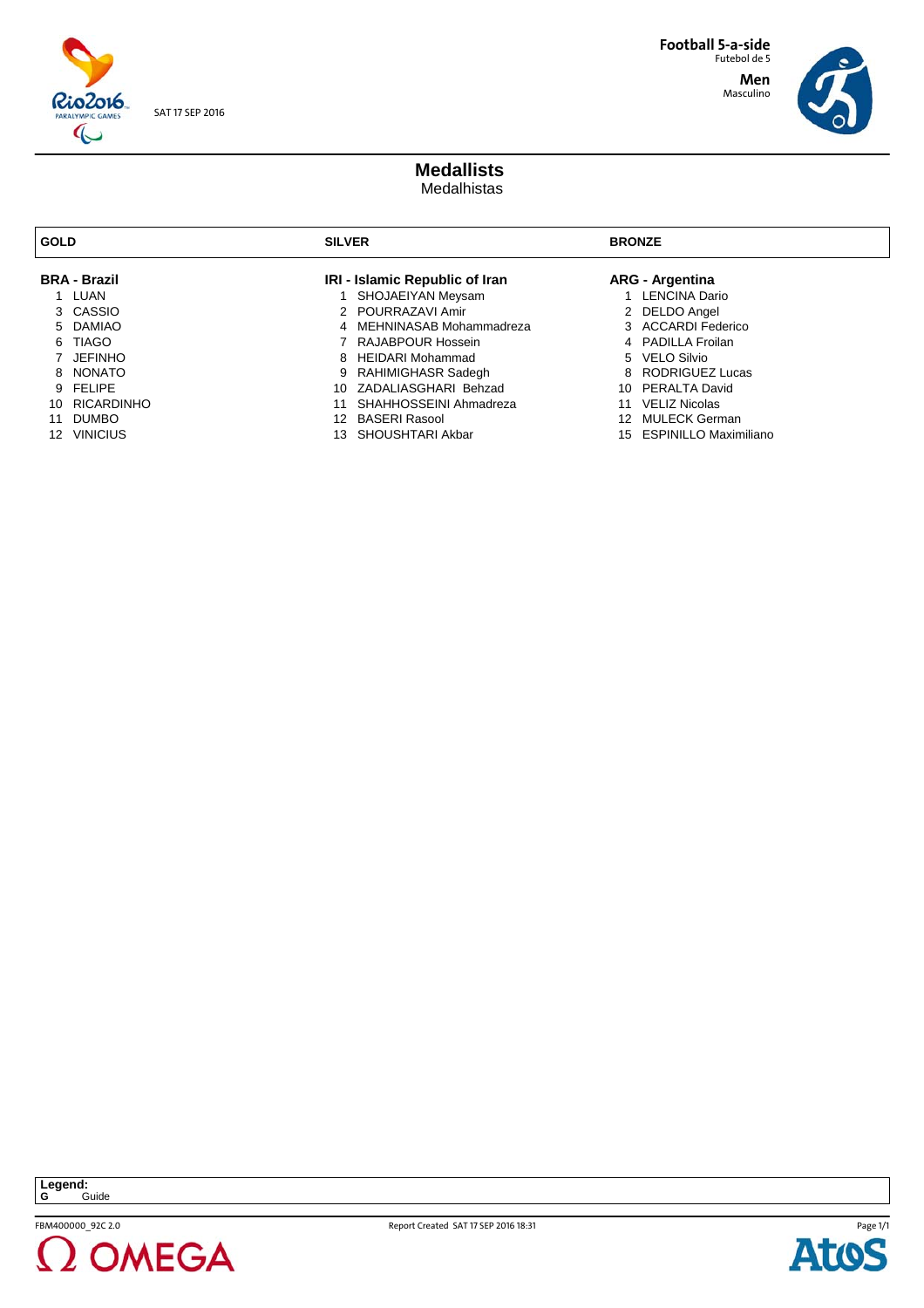

Masculino



## **Team Roster**

Composição da equipe

As of WED 7 SEP 2016

## **ARG - Argentina**

|     | No. Name                 | <b>Shirt Name</b> | Pos.      | <b>Sport</b><br><b>Class</b> | Date of Birth Club |                                     |
|-----|--------------------------|-------------------|-----------|------------------------------|--------------------|-------------------------------------|
|     | <b>LENCINA Dario</b>     | LENCINA           | GK        |                              | 23 AUG 1980        |                                     |
|     | 2 DELDO Angel            | <b>DELDO</b>      | DF        | B <sub>1</sub>               | 1 OCT 1987         | ACHADEC                             |
|     | 3 ACCARDI Federico       | <b>ACCARDI</b>    | DF        | B <sub>1</sub>               |                    | 26 JUN 1989 GODOY CRUZ              |
|     | 4 PADILLA Froilan        | PADILLA           | DF        | B <sub>1</sub>               | 22 FEB 1979        | <b>GODOY CRUZ</b>                   |
|     | 5 VELO Silvio            | <b>VELO</b>       | <b>FW</b> | B <sub>1</sub>               | 29 MAY 1971        | <b>BOCA JUNIORS</b>                 |
|     | 8 RODRIGUEZ Lucas        | <b>RODRIGUEZ</b>  | MF        | B <sub>1</sub>               | 20 SEP 1981        | MUNICIPALIDAD DE CORDOBA            |
| 10. | PERALTA David            | PERALTA           | <b>MF</b> | <b>B1</b>                    |                    | 19 AUG 1981 ESTUDIANTES DE LA PLATA |
| 11  | <b>VELIZ Nicolas</b>     | <b>VELIZ</b>      | <b>FW</b> | <b>B1</b>                    | 14 FEB 1991        | MUNICIPALIDAD DE CORDOBA            |
| 12. | MULECK German            | <b>MULECK</b>     | GK        |                              | 4 MAY 1990         |                                     |
|     | 15 ESPINILLO Maximiliano | <b>ESPINILLO</b>  | <b>FW</b> | B <sub>1</sub>               | 16 NOV 1993        | <b>GODOY CRUZ</b>                   |

**Players average age:** 31 years 6 months

| <b>Black</b><br><b>Black</b> |
|------------------------------|
|                              |

**Guide:** MARQUEZ German (ARG) **Coach:** DEMONTE Martin (ARG)

| Legend:<br>  DF D<br>Pos. | Defender<br>Position  | <b>FW</b> | Forward | GK | Goalkeeper                          | No. | Shirt number |         |
|---------------------------|-----------------------|-----------|---------|----|-------------------------------------|-----|--------------|---------|
|                           | <b>ERM400001 3310</b> |           |         |    | Penort Created WED 7 SED 2016 18-37 |     |              | Daoe1/1 |





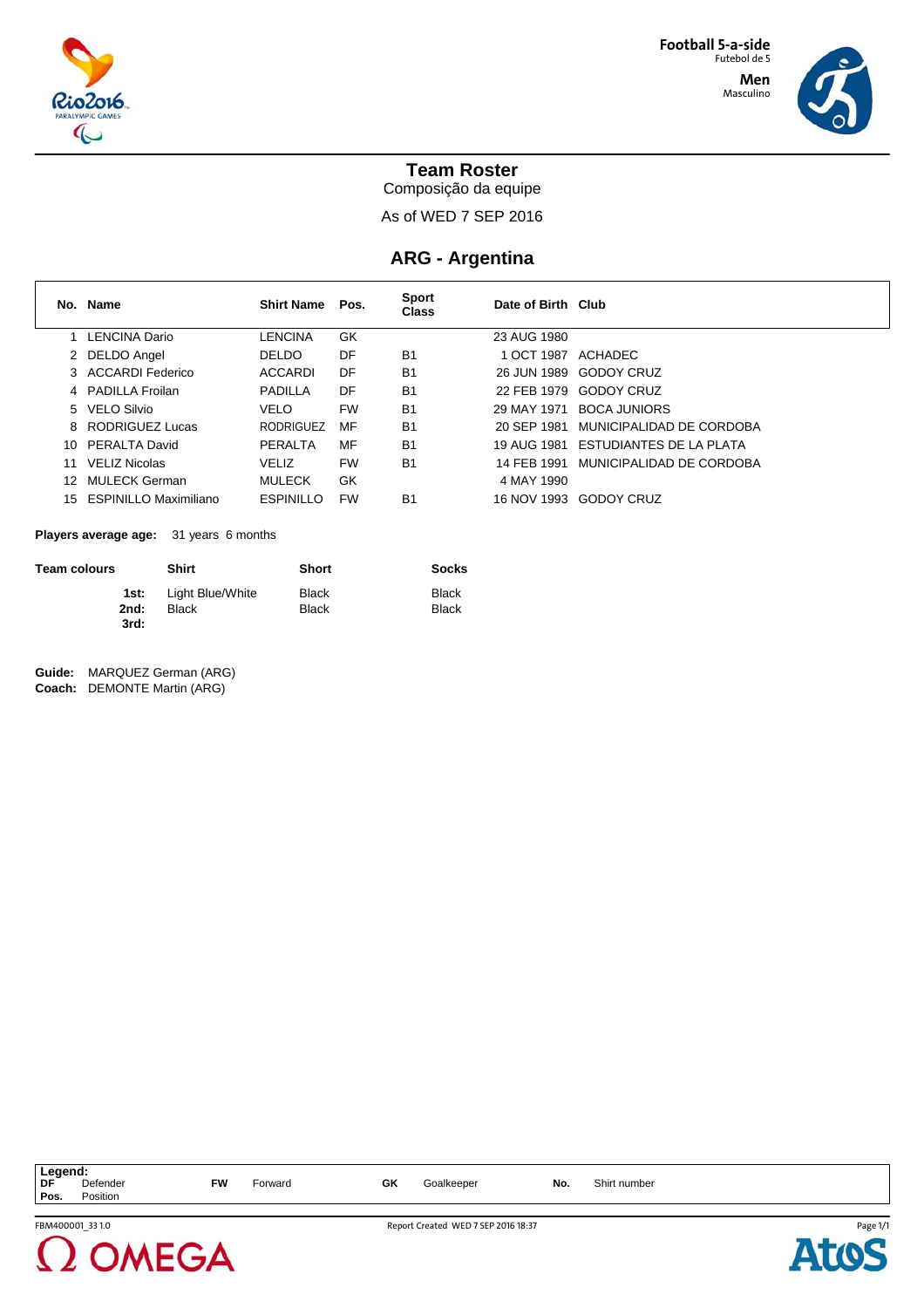

Masculino



## **Team Roster**

Composição da equipe

As of WED 7 SEP 2016

#### **BRA - Brazil**

|     | No. Name        | <b>Shirt Name</b> | Pos.      | <b>Sport</b><br><b>Class</b> | Date of Birth Club    |          |
|-----|-----------------|-------------------|-----------|------------------------------|-----------------------|----------|
|     | LUAN            | <b>LUAN</b>       | GK        |                              | 6 JAN 1993            |          |
|     | 3 CASSIO        | CASSIO            | DF        | B <sub>1</sub>               | 15 MAY 1989 ICB/BA    |          |
|     | 5 DAMIAO        | <b>DAMIAO</b>     | DF        | B <sub>1</sub>               | 28 DEC 1974 APACE/PB  |          |
|     | 6 TIAGO         | <b>TIAGO</b>      | <b>FW</b> | B <sub>1</sub>               | 28 SEP 1995 URECE/RJ  |          |
|     | 7 JEFINHO       | <b>JEFINHO</b>    | <b>FW</b> | <b>B1</b>                    | 5 OCT 1989 ICB/BA     |          |
|     | 8 NONATO        | <b>NONATO</b>     | <b>FW</b> | <b>B1</b>                    | 19 AUG 1987 ADVP/PE   |          |
|     | 9 FELIPE        | <b>FELIPE</b>     | <b>FW</b> | <b>B1</b>                    | 14 OCT 1981           | APACE/PB |
|     | 10 RICARDINHO   | <b>RICARDINHO</b> | <b>FW</b> | B <sub>1</sub>               | 15 DEC 1988 AGAFUC/RS |          |
| 11  | <b>DUMBO</b>    | <b>DUMBO</b>      | DF        | B <sub>1</sub>               | 25 DEC 1989 AGAFU/RS  |          |
| 12. | <b>VINICIUS</b> | <b>VINICIUS</b>   | GK        |                              | 1 AUG 1993            |          |

**Players average age:** 27 years 7 months

| Team colours | Shirt  | <b>Short</b> | <b>Socks</b> |
|--------------|--------|--------------|--------------|
| 1st:         | Green  | Green        | Green        |
| 2nd:         | White  | White        | White        |
| 3rd:         | Yellow | Yellow       | Yellow       |

**Guide:** LUIS FELIPE (BRA) **Coach:** VASCONCELOS Fabio (BRA)

**Legend: DF** Defender **FW** Forward **GK** Goalkeeper **No.** Shirt number **Pos.** Position





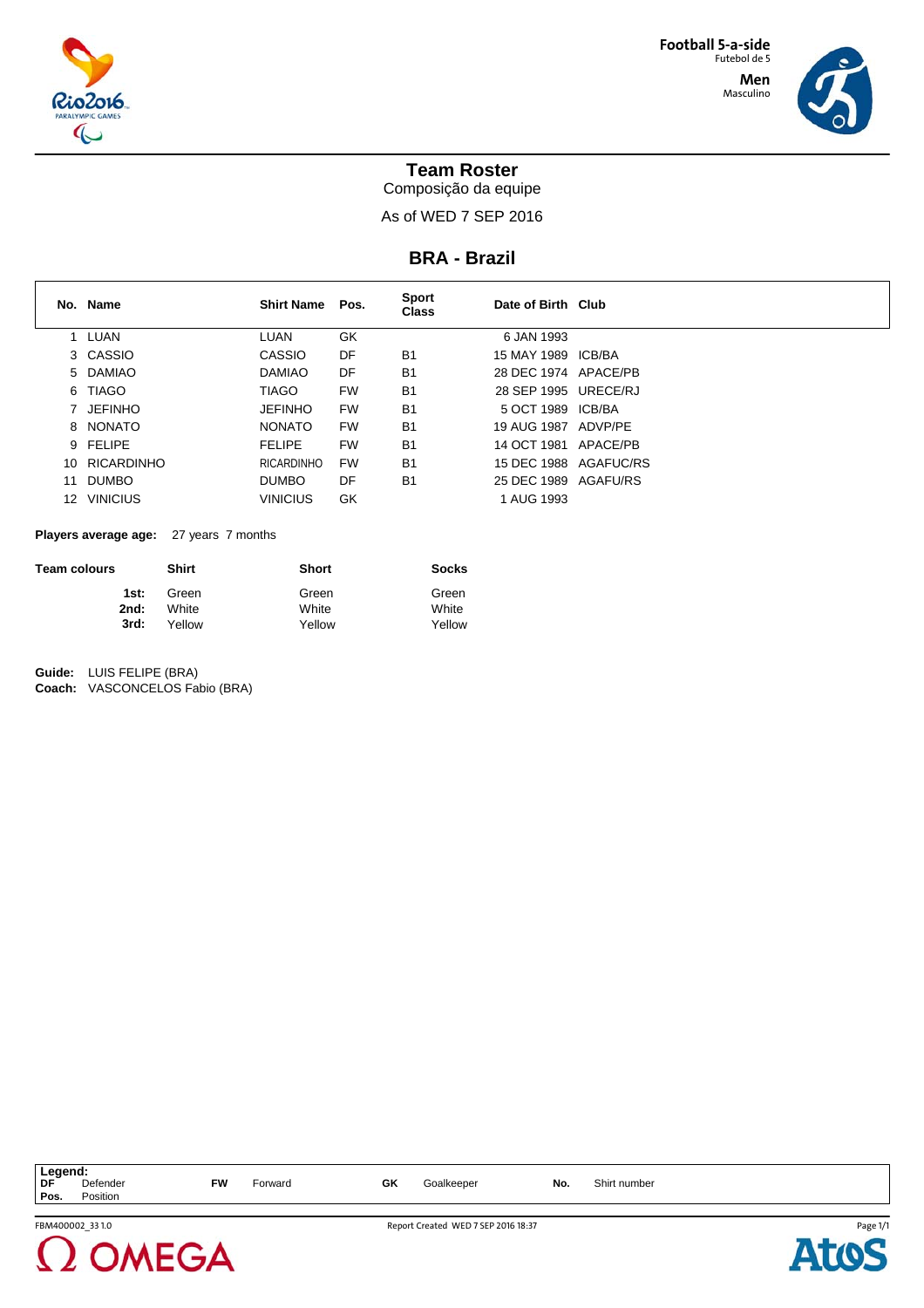

Masculino



**Team Roster**

Composição da equipe

As of WED 7 SEP 2016

## **CHN - People's Republic of China**

|    | No. Name           | <b>Shirt Name</b> | Pos.      | <b>Sport</b><br><b>Class</b> | Date of Birth Club   |  |
|----|--------------------|-------------------|-----------|------------------------------|----------------------|--|
|    | SONG Zhe           | SONG Z.           | GK        |                              | 7 JAN 1993           |  |
|    | 3 LIU Meng         | LIU M.            | DF        | B <sub>1</sub>               | 1 JUL 1995 Yunnan    |  |
|    | 4 WEI Jiansen      | WEI J.S.          | MF        | B <sub>1</sub>               | 11 OCT 1991 Yunnan   |  |
|    | 5 GAO Kai          | GAO K.            | DF        | B <sub>1</sub>               | 26 JAN 1987 Fujian   |  |
|    | 6 LIN Dongdong     | LIN D.D.          | <b>FW</b> | B <sub>1</sub>               | 12 MAY 1990 Fujian   |  |
|    | 7 YU Yutan         | YU Y.T.           | <b>FW</b> | B <sub>1</sub>               | 1 JAN 1989 Fujian    |  |
|    | 8 ZHANG Lijing     | ZHANG L.J.        | DF        | B <sub>1</sub>               | 25 AUG 1994 Liaoning |  |
|    | 9 WANG Zhoubin     | WANG Z.B.         | MF        | B <sub>1</sub>               | 14 OCT 1989 Fujian   |  |
| 11 | <b>WANG Yafeng</b> | WANG Y.F.         | MF        | B <sub>1</sub>               | 25 MAR 1990 Fujian   |  |
|    | 12 XU Huachu       | XU H.C.           | GK        |                              | 4 MAY 1991           |  |

**Players average age:** 24 years 11 months

| <b>Team colours</b> | <b>Shirt</b> | <b>Short</b> | <b>Socks</b> |
|---------------------|--------------|--------------|--------------|
| 1st:                | Red          | Red          | Red          |
| 2nd:                | White        | White        | White        |
| 3rd:                |              |              |              |

**Guide:** WANG Guishun (CHN) **Coach:** ZOU Hongmou (CHN)

| Legend:<br>  DF [<br>Pos. | Defender<br>Position | FW | Forward | GK | Goalkeeper                          | No. | Shirt number |          |
|---------------------------|----------------------|----|---------|----|-------------------------------------|-----|--------------|----------|
|                           | FBM400003 331.0      |    |         |    | Report Created WED 7 SEP 2016 18:37 |     |              | Page 1/1 |



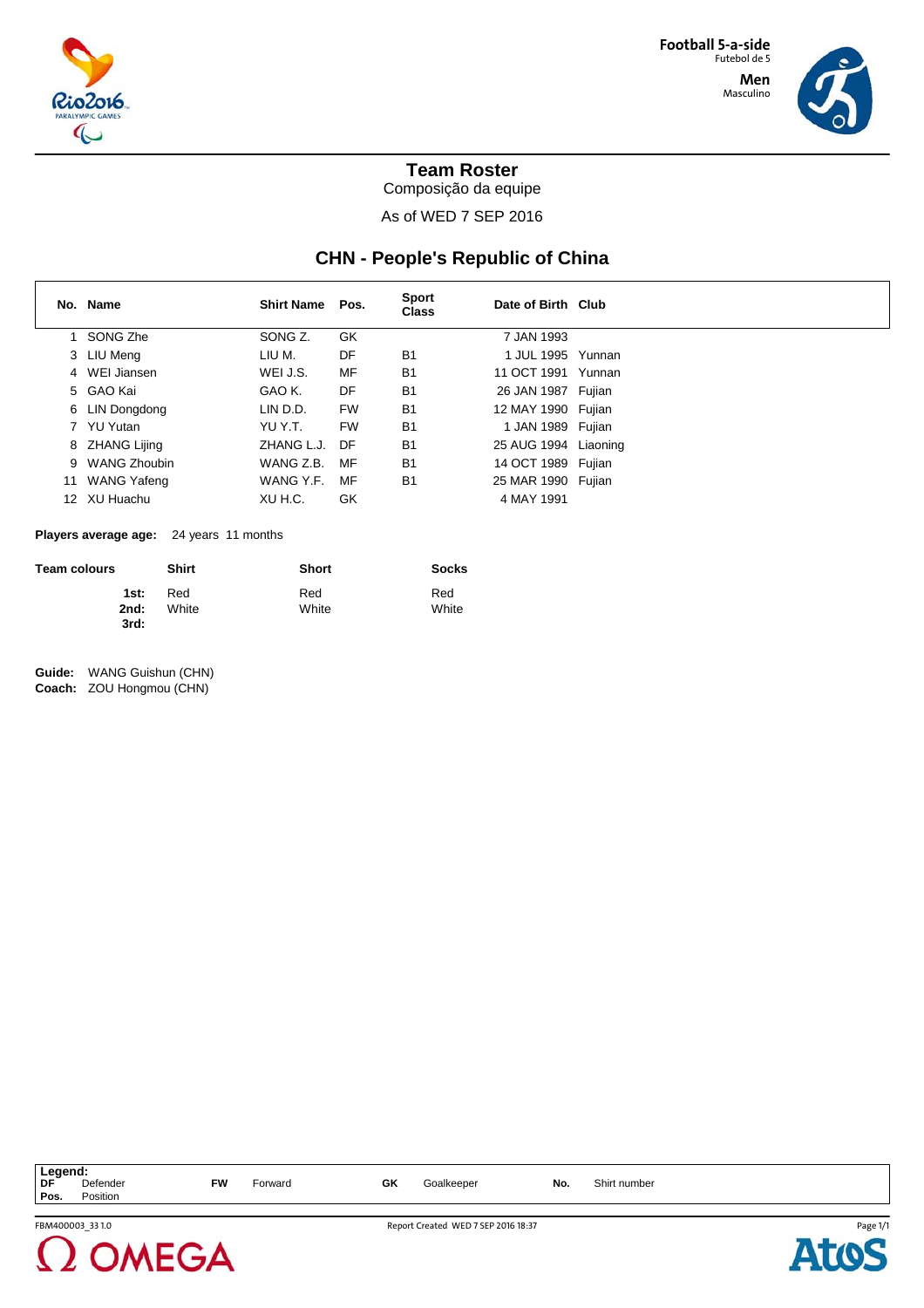

Masculino

## **Team Roster**

Composição da equipe

As of WED 7 SEP 2016

**ESP - Spain**

|     | No. Name            | <b>Shirt Name</b> | Pos.      | <b>Sport</b><br><b>Class</b> | Date of Birth Club    |        |
|-----|---------------------|-------------------|-----------|------------------------------|-----------------------|--------|
|     | 1 GUTIERREZ Pedro   | GUTIERREZ GK      |           |                              | 25 JAN 1986           |        |
|     | 3 GIERA Jose Luis   | <b>GIERA</b>      | <b>FW</b> | B <sub>1</sub>               | 28 JUL 1985 Alicante  |        |
|     | 4 LOPEZ Ivan        | <b>LOPEZ</b>      | DF        | <b>B1</b>                    | 10 NOV 1992 Alicante  |        |
|     | 5 GARRIDO Carmelo   | GARRIDO           | DF        | <b>B1</b>                    | 12 SEP 1971           | Malaga |
|     | 6 ACOSTA Adolfo     | <b>ACOSTA</b>     | DF        | <b>B1</b>                    | 19 MAY 1981           | Madrid |
|     | 8 MUNOZ Javier      | <b>MUNOZ</b>      | DF        | B <sub>1</sub>               | 12 DEC 1985 Barcelona |        |
|     | 9 ALAMAR Sergio     | ALAMAR            | <b>FW</b> | <b>B1</b>                    | 20 OCT 2000 Alicante  |        |
| 10  | EL HADDAOUI Youssef | EL HADDAOUI       | <b>FW</b> | B <sub>1</sub>               | 28 DEC 1988 Tarragona |        |
| 11  | ROSADO Marcelo      | <b>ROSADO</b>     | <b>FW</b> | B <sub>1</sub>               | 2 OCT 1978            | Malaga |
| 12. | RODRIGUEZ Sergio    | <b>RODRIGUEZ</b>  | GK        |                              | 11 JUL 1987           |        |

**Players average age:** 30 years 1 month

| <b>Team colours</b> | <b>Shirt</b>   | <b>Short</b>         | <b>Socks</b>    |
|---------------------|----------------|----------------------|-----------------|
| 1st:<br>2nd:        | Purple<br>Blue | <b>Blue</b><br>White | Purple<br>White |
| 3rd:                |                |                      |                 |

**Guide:** BECERRA Miguel (ESP) **Coach:** CARRATALA Jose (ESP)

| Legend:<br>  DF F<br>Pos. | Defender<br>Position | <b>FW</b> | Forward | GK | Goalkeeper                          | No. | Shirt number |                      |
|---------------------------|----------------------|-----------|---------|----|-------------------------------------|-----|--------------|----------------------|
|                           | FBM400004 331.0      |           |         |    | Report Created WED 7 SEP 2016 18:37 |     |              | Page 1/ <sup>*</sup> |



**Atos**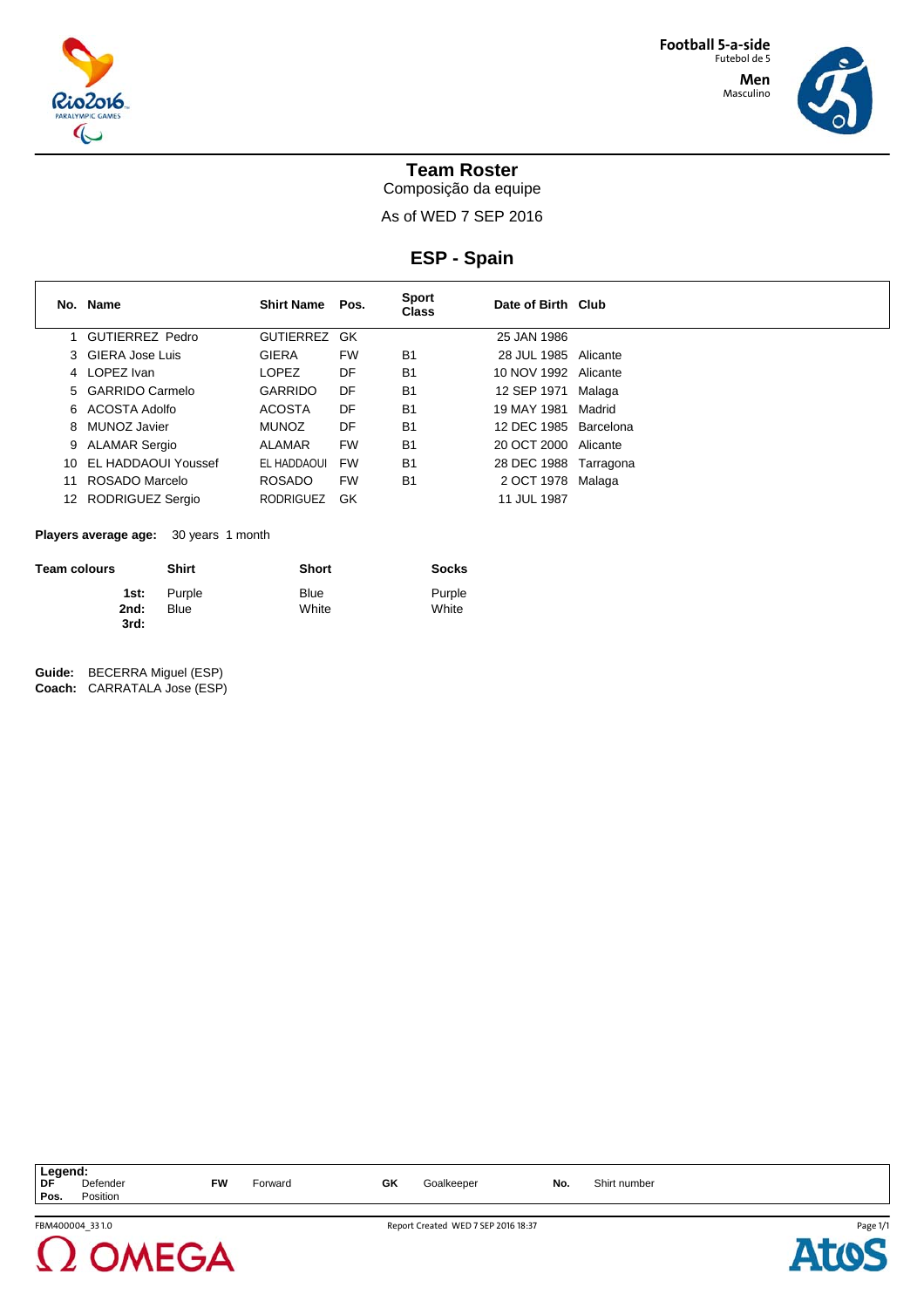

Masculino

## **Team Roster**

Composição da equipe

As of FRI 9 SEP 2016

## **IRI - Islamic Republic of Iran**

|     | No. Name                | <b>Shirt Name</b>   | Pos.      | <b>Sport</b><br><b>Class</b> | Date of Birth Club |                      |
|-----|-------------------------|---------------------|-----------|------------------------------|--------------------|----------------------|
|     | SHOJAEIYAN Meysam       | SHOJAEIYAN GK       |           |                              | 22 OCT 1988        |                      |
|     | 2 POURRAZAVI Amir       | POURRAZAVI          | DF        | B <sub>1</sub>               | 26 MAR 1985 TABRIZ |                      |
| 4   | MEHNINASAB Mohammadreza | M.MEHNINASAB DF     |           | B <sub>1</sub>               | 21 APR 1995 KERMAN |                      |
|     | RAJABPOUR Hossein       | RAJABPOUR           | FW        | B <sub>1</sub>               |                    | 5 SEP 1986 KHIZESTAN |
| 8   | <b>HEIDARI Mohammad</b> | M.HEIDARI           | DF        | B <sub>1</sub>               | 21 MAR 1984 FARS   |                      |
| 9   | RAHIMIGHASR Sadegh      | S.RAHIMI            | <b>FW</b> | <b>B1</b>                    | 27 MAY 1995 KERMAN |                      |
| 10. | ZADALIASGHARI Behzad    | ZADALIASGHARI       | FW        | B <sub>1</sub>               | 5 JUN 1988 TABRIZ  |                      |
|     | SHAHHOSSEINI Ahmadreza  | <b>SHAHHOSSEINI</b> | DF        | B <sub>1</sub>               | 6 MAR 1990 SHIRAZ  |                      |
| 12  | <b>BASERI Rasool</b>    | R.BASERI            | <b>FW</b> | B <sub>1</sub>               | 28 JUL 1996 FARS   |                      |
| 13. | SHOUSHTARI Akbar        | <b>SHOUSHTARI</b>   | GK        |                              | 12 AUG 1984        |                      |

**Players average age:** 26 years 10 months

| <b>Team colours</b> | <b>Shirt</b> | <b>Short</b> | <b>Socks</b> |
|---------------------|--------------|--------------|--------------|
| 1st:                | White        | White        | White        |
| 2nd:                | Red          | Red          | Red          |
| 3rd:                |              |              |              |

**Guide:** SHADDEL BASIR Mohammadreza (IRI) **Coach:** FELFELI Javad (IRI)

| Legend:<br>DF<br>Pos. | Defender<br>Position | FW | Forward | GK | Goalkeeper                          | No. | Shirt number |          |
|-----------------------|----------------------|----|---------|----|-------------------------------------|-----|--------------|----------|
|                       | FBM400005 33 2.0     |    |         |    | Report Created FRI 9 SEP 2016 15:24 |     |              | Page 1/1 |



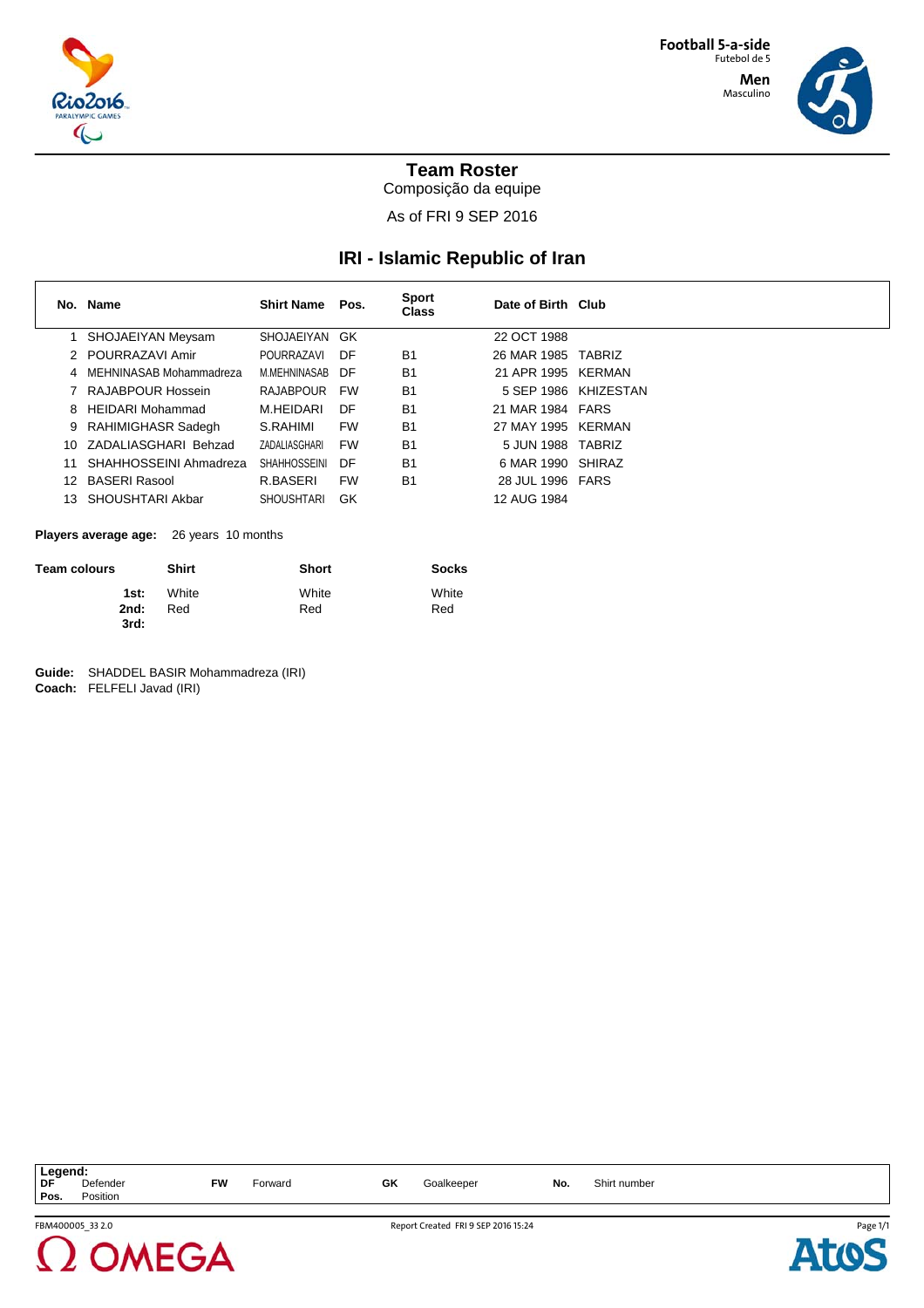

Masculino

## **Team Roster**

Composição da equipe

As of WED 7 SEP 2016

## **MAR - Morocco**

|    | No. Name             | <b>Shirt Name</b> | Pos.      | <b>Sport</b><br>Class | Date of Birth Club |                                       |
|----|----------------------|-------------------|-----------|-----------------------|--------------------|---------------------------------------|
|    | BARA Samir           | <b>BARA</b>       | GK        |                       | 30 JUN 1984        |                                       |
|    | 3 DRIOUCH Othmane    | <b>DRIOUCH</b>    | DF        | B <sub>1</sub>        |                    | 8 NOV 1994 Club Amjad Khouribga       |
|    | 4 BERKA Imad         | <b>BERKA</b>      | DF        | <b>B1</b>             |                    | 30 JAN 1986 de l'association Marocain |
|    | 5 EL MAKKAOUI Hassan | EL MAKKAOUI       | DF        | B <sub>1</sub>        | 1 JAN 1981         | de l'association Marocain             |
|    | 6 ELAZOUZI Ahmed     | <b>ELAZOUZI</b>   | MF        | B <sub>1</sub>        |                    | 1 AUG 1989 Sportif Rennaissance       |
|    | 7 GHILLI Houssam     | <b>GHILLI</b>     | DF        | <b>B1</b>             |                    | 10 SEP 1993 Sportif Rennaissance      |
|    | 8 SNISLA Zouhair     | <b>SNISLA</b>     | <b>FW</b> | <b>B1</b>             |                    | 25 JAN 1999 Club AL ABTAL             |
|    | 9 HATTAB Abderrazak  | <b>HATTAB</b>     | <b>FW</b> | B <sub>1</sub>        | 12 JUL 1991        | de l'association Marocain             |
| 10 | DAOUDI Mhammed       | <b>DAOUDI</b>     | MF        | <b>B1</b>             |                    | 6 MAR 1983 de l'association Marocain  |
| 12 | SERRAKH Ayoub        | <b>SERRAKH</b>    | GK        |                       | 17 JAN 1987        |                                       |

**Players average age:** 27 years 1 month

| <b>Team colours</b> | <b>Shirt</b>            | <b>Short</b> | <b>Socks</b> |
|---------------------|-------------------------|--------------|--------------|
| 1st:                | Red                     | Green        | Red          |
|                     | <b>2nd:</b> Light Green | Blue         | Blue         |
| 3rd:                | Blue                    | <b>Blue</b>  | White        |

**Guide:** HIMI Said (MAR) **Coach:** EL MOUNTAQI Driss (MAR)

FBM400006\_33 1.0 Report Created WED 7 SEP 2016 18:37 **Legend: DF** Defender **FW** Forward **GK** Goalkeeper **No.** Shirt number **Pos.** Position



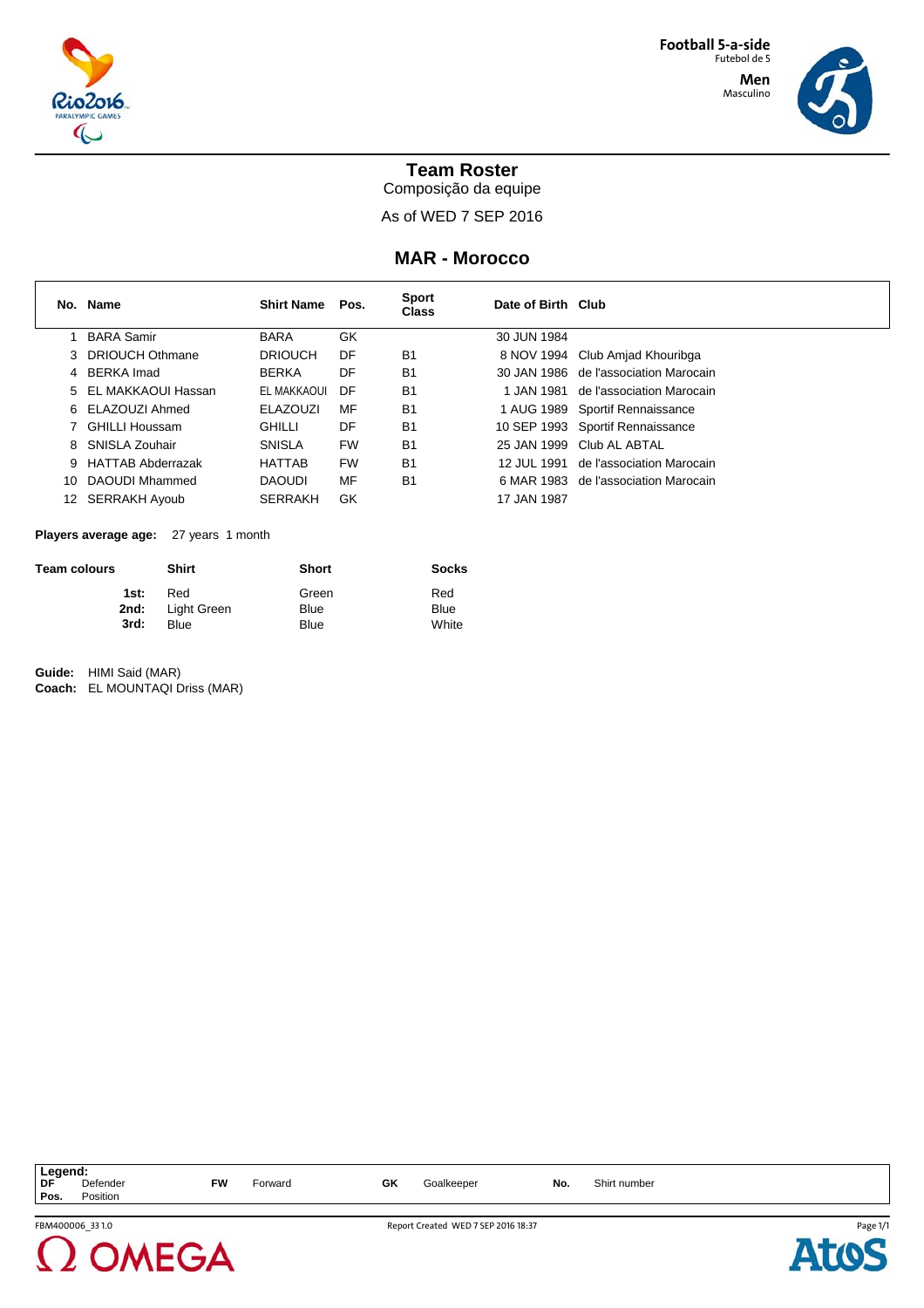

Masculino



## **Team Roster**

Composição da equipe

As of WED 7 SEP 2016

#### **MEX - Mexico**

|     | No. Name             | <b>Shirt Name</b> | Pos.      | <b>Sport</b><br><b>Class</b> | Date of Birth Club |               |
|-----|----------------------|-------------------|-----------|------------------------------|--------------------|---------------|
|     | AMOZURRUTIA Javier   | AMOZURRUTIA       | GK        |                              | 17 NOV 1980        |               |
|     | 2 RANGEL Francisco   | RANGEL            | DF        | <b>B1</b>                    | 26 OCT 1991        | <b>MEXICO</b> |
|     | 4 MILLAN Pablo       | MILLAN            | DF        | <b>B1</b>                    | 28 JUN 1991        | <b>MEXICO</b> |
|     | 5 GUERRERO Marco     | GUERRERO          | DF        | <b>B1</b>                    | 17 MAY 1990 MEXICO |               |
|     | 7 VIERA Daniel       | <b>VIERA</b>      | <b>FW</b> | <b>B1</b>                    | 2 MAR 1997 MEXICO  |               |
|     | 9 de la CRUZ Rubicel | de la CRUZ        | FW        | <b>B1</b>                    | 23 MAR 1994 MEXICO |               |
| 10. | ARANA Gustavo        | ARANA             | <b>FW</b> | <b>B1</b>                    | 10 SEP 1993 MEXICO |               |
| 11  | LANZAGORTA Jorge     | LANZAGORTA        | FW        | <b>B1</b>                    | 30 DEC 1985 MEXICO |               |
|     | 12 ORTIZ Cristian    | ORTIZ             | GK        |                              | 20 SEP 1992        |               |
| 14  | OTERO Omar           | <b>OTERO</b>      | <b>FW</b> | B <sub>1</sub>               | 25 JUL 1991        | MEXICO        |

#### **Players average age:** 25 years 1 month

| <b>Team colours</b> | <b>Shirt</b> | Short        | <b>Socks</b> |
|---------------------|--------------|--------------|--------------|
| 1st:                | Green        | Green        | Green        |
| 2nd:                | Red          | Red          | Red          |
| 3rd:                | <b>Black</b> | <b>Black</b> | White        |

**Guide:** ARTEAGA Martin (MEX)

**Coach:** de ANDA GARCIA Jose de Jesus (MEX)

| <b>Legend:</b><br>DF D |                 |           |         |    |                                     |     |              |          |  |
|------------------------|-----------------|-----------|---------|----|-------------------------------------|-----|--------------|----------|--|
|                        | Defender        | <b>FW</b> | Forward | GK | Goalkeeper                          | No. | Shirt number |          |  |
| Pos.                   | Position        |           |         |    |                                     |     |              |          |  |
|                        |                 |           |         |    |                                     |     |              |          |  |
|                        | FBM400007 331.0 |           |         |    | Report Created WED 7 SEP 2016 18:37 |     |              | Page 1/1 |  |





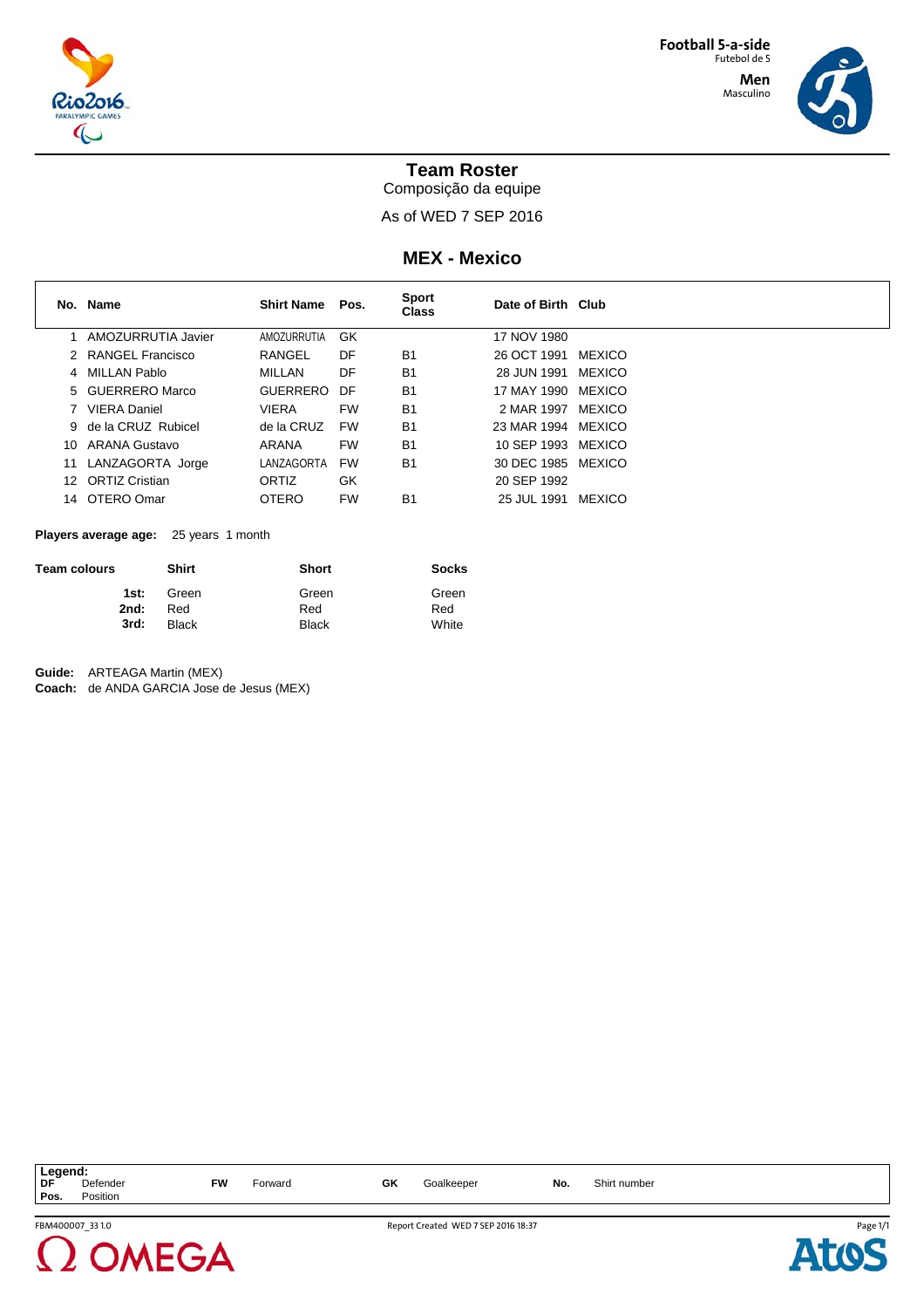

Masculino



## **Team Roster**

Composição da equipe

As of WED 7 SEP 2016

## **TUR - Turkey**

|    | No. Name              | <b>Shirt Name</b> | Pos.      | <b>Sport</b><br><b>Class</b> | Date of Birth Club  |  |
|----|-----------------------|-------------------|-----------|------------------------------|---------------------|--|
|    | AKTAS Ali             | <b>AKTAS</b>      | GK        |                              | 11 MAR 1986         |  |
|    | 4 KURBETOGLU Kahraman | KAHRAMAN          | FW        | <b>B1</b>                    | 21 APR 1984 CANKAYA |  |
|    | 5 AYDENIZ Recep       | <b>RECEP</b>      | <b>FW</b> | B <sub>1</sub>               | 20 DEC 1995 DENIZLI |  |
|    | 6 SUMER Abdullah      | ABDULLAH          | FW        | <b>B1</b>                    | 20 JAN 1993 ISGOR   |  |
|    | 7 OCAL Emrah          | <b>EMRAH</b>      | <b>FW</b> | <b>B1</b>                    | 22 FEB 1988 CANKAYA |  |
|    | 8 UZUM Ibrahim        | <b>IBRAHIM</b>    | DF        | B <sub>1</sub>               | 1 APR 1989 CANKAYA  |  |
|    | 9 BAYRAKTAR Ercan     | ERCAN             | MF        | <b>B1</b>                    | 30 JAN 1988 CANKAYA |  |
|    | 10 COBAN Celal        | <b>CELAL</b>      | MF        | <b>B1</b>                    | 24 JUN 1993 DENIZLI |  |
| 11 | SATAY Hasan           | <b>HASAN</b>      | <b>FW</b> | <b>B1</b>                    | 8 OCT 1994 IZMIR    |  |
|    | 12 AKYON Aykut        | <b>AKYON</b>      | GK        |                              | 4 APR 1993          |  |

**Players average age:** 25 years 6 months

| Team colours | <b>Shirt</b>    | Short        | <b>Socks</b> |
|--------------|-----------------|--------------|--------------|
| 1st:         | Red-Black       | <b>Black</b> | <b>Black</b> |
| 2nd:         | White-Turquoise | Turquoise    | Red          |
| 3rd:         | Green           | <b>Black</b> | <b>Black</b> |

**Guide:** YILDIRIM Hasan (TUR) **Coach:** BALL John (TUR)

FBM400008\_33 1.0 Report Created WED 7 SEP 2016 18:37 **Legend: DF** Defender **FW** Forward **GK** Goalkeeper **No.** Shirt number **Pos.** Position Page 1/1



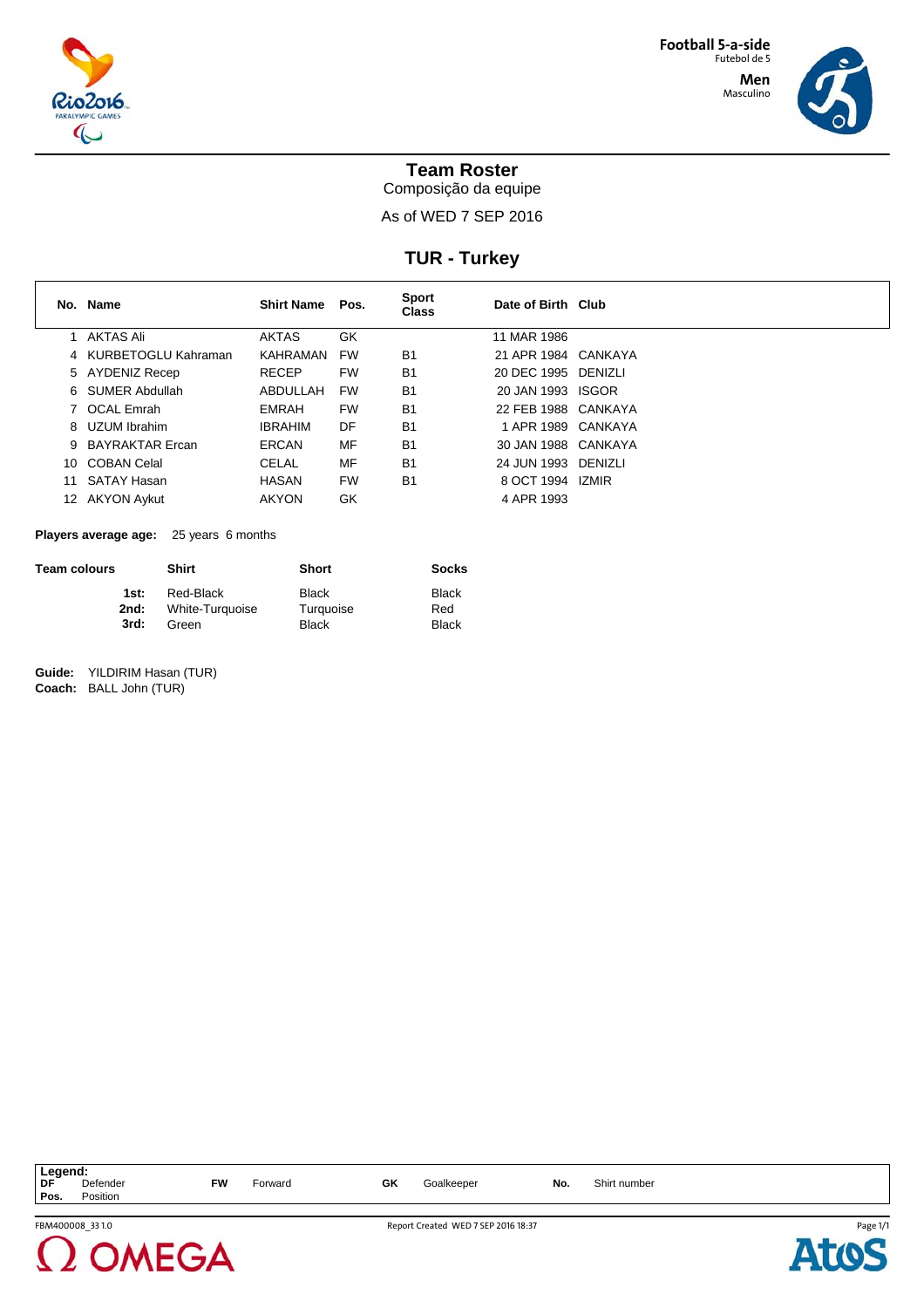

# Masculino

## **Competition Summary**

Resumo da competição

## As of SAT 17 SEP 2016

| <b>Group A</b>        |                     |                |           |                |                                     |                |                  |                   |                     |             |               |            |                        |           |            |
|-----------------------|---------------------|----------------|-----------|----------------|-------------------------------------|----------------|------------------|-------------------|---------------------|-------------|---------------|------------|------------------------|-----------|------------|
| Rank                  | Team                | Pts            | <b>MP</b> | W              | D                                   | г              | <b>GF</b>        | GA                | GD                  | Team        | <b>BRA</b>    | <b>IRI</b> | <b>TUR</b>             |           | <b>MAR</b> |
| 1                     | <b>BRA</b>          | 7              | 3         | $\overline{c}$ | 1                                   | 0              | 5                | $\mathbf{1}$      | $+4$                | <b>BRA</b>  |               | 0:0        | 2:0                    |           | 3:1        |
| $\mathbf 2$           | IRI                 | 5              | 3         | $\mathbf{1}$   | 2                                   | $\mathbf 0$    | $\boldsymbol{2}$ | 0                 | $+2$                | <b>IRI</b>  | 0:0           |            | 0:0                    |           | 2:0        |
| 3                     | <b>TUR</b>          | 2              | 3         | 0              | 2                                   | $\mathbf{1}$   | $\mathbf{1}$     | 3                 | $-2$                | <b>TUR</b>  | 0:2           | 0:0        |                        |           | 1:1        |
| 4                     | <b>MAR</b>          | 1              | 3         | 0              | 1                                   | 2              | $\overline{c}$   | 6                 | $-4$                | <b>MAR</b>  | 1:3           | 0:2        | 1:1                    |           |            |
| <b>Group B</b>        |                     |                |           |                |                                     |                |                  |                   |                     |             |               |            |                        |           |            |
| Rank                  | <b>Team</b>         | Pts            | <b>MP</b> | W              | D                                   | L              | GF               | GA                | GD                  | <b>Team</b> | <b>ARG</b>    | <b>CHN</b> | <b>ESP</b>             |           | <b>MEX</b> |
| 1                     | <b>ARG</b>          | $\overline{7}$ | 3         | $\mathbf{2}$   | $\mathbf{1}$                        | $\pmb{0}$      | 3                | 0                 | $+3$                | <b>ARG</b>  |               | 0:0        | 1:0                    |           | 2:0        |
| $\mathbf{2}$          | <b>CHN</b>          | $\overline{7}$ | 3         | $\overline{c}$ | $\mathbf{1}$                        | 0              | 3                | 0                 | $+3$                | <b>CHN</b>  | 0:0           |            | 1:0                    |           | 2:0        |
| 3                     | <b>ESP</b>          | 3              | 3         | $\mathbf{1}$   | 0                                   | $\overline{c}$ | 1                | 2                 | $-1$                | <b>ESP</b>  | 0:1           | 0:1        |                        |           | 1:0        |
| 4                     | <b>MEX</b>          | 0              | 3         | $\mathbf 0$    | 0                                   | 3              | 0                | 5                 | $-5$                | <b>MEX</b>  | 0:2           | 0:2        | 0:1                    |           |            |
| <b>Classification</b> |                     |                |           |                |                                     |                |                  |                   |                     |             |               |            | <b>Final Standings</b> |           |            |
|                       |                     |                |           |                |                                     |                |                  |                   |                     |             | Medal         |            |                        | Rank Team |            |
|                       | Semi-finals         |                |           |                | <b>Gold Medal Match</b>             |                |                  |                   |                     |             | Gold          |            |                        | 1 BRA     |            |
|                       |                     |                |           |                |                                     |                |                  |                   |                     |             | <b>Silver</b> |            |                        | 2 IRI     |            |
|                       |                     |                |           |                |                                     |                |                  |                   |                     |             |               |            |                        |           |            |
| <b>BRA</b>            |                     |                |           |                |                                     |                |                  |                   |                     |             | <b>Bronze</b> |            |                        | 3 ARG     |            |
|                       |                     |                |           |                |                                     |                |                  |                   |                     |             |               |            |                        | 4 CHN     |            |
|                       |                     |                |           |                |                                     |                |                  |                   |                     |             |               |            |                        | 5 TUR     |            |
|                       | Match 15 THU 15 SEP |                |           | <b>BRA</b>     |                                     |                |                  |                   |                     |             |               |            |                        | 6 ESP     |            |
| 2:1(1:1)              |                     |                |           |                |                                     |                |                  |                   |                     |             |               |            |                        | 7 MEX     |            |
| <b>CHN</b>            |                     |                |           |                |                                     |                |                  |                   |                     |             |               |            |                        | 8 MAR     |            |
|                       |                     |                |           |                |                                     |                |                  |                   |                     |             |               |            |                        |           |            |
|                       |                     |                |           |                |                                     |                |                  |                   |                     |             |               |            |                        |           |            |
|                       |                     |                |           |                | Match 18 SAT 17 SEP                 |                |                  | <b>BRA - Gold</b> |                     |             |               |            |                        |           |            |
|                       |                     |                |           | 1:0(1:0)       |                                     |                |                  |                   | <b>IRI - Silver</b> |             |               |            |                        |           |            |
|                       |                     |                |           |                |                                     |                |                  |                   |                     |             |               |            |                        |           |            |
| <b>ARG</b>            |                     |                |           |                |                                     |                |                  |                   |                     |             |               |            |                        |           |            |
|                       |                     |                |           |                |                                     |                |                  |                   |                     |             |               |            |                        |           |            |
|                       |                     |                |           |                |                                     |                |                  |                   |                     |             |               |            |                        |           |            |
| 0:0 1:2 PSO           | Match 16 THU 15 SEP |                |           | <b>IRI</b>     |                                     |                |                  |                   |                     |             |               |            |                        |           |            |
|                       |                     |                |           |                |                                     |                |                  |                   |                     |             |               |            |                        |           |            |
| IRI                   |                     |                |           |                | <b>Bronze Medal Match</b>           |                |                  |                   |                     |             |               |            |                        |           |            |
|                       |                     |                |           |                |                                     |                |                  |                   |                     |             |               |            |                        |           |            |
|                       |                     |                |           | <b>CHN</b>     |                                     |                |                  |                   |                     |             |               |            |                        |           |            |
|                       |                     |                |           |                | Match 17 SAT 17 SEP                 |                |                  |                   | <b>ARG - Bronze</b> |             |               |            |                        |           |            |
|                       |                     |                |           | 0:0 0:1 PSO    |                                     |                |                  |                   |                     |             |               |            |                        |           |            |
|                       |                     |                |           | <b>ARG</b>     |                                     |                |                  |                   |                     |             |               |            |                        |           |            |
|                       |                     |                |           |                |                                     |                |                  |                   |                     |             |               |            |                        |           |            |
|                       |                     |                |           |                |                                     |                |                  |                   |                     |             |               |            |                        |           |            |
|                       |                     |                |           |                | <b>Classification 5th/6th Place</b> |                |                  |                   |                     |             |               |            |                        |           |            |
|                       |                     |                |           | <b>TUR</b>     |                                     |                |                  |                   |                     |             |               |            |                        |           |            |
|                       |                     |                |           |                | Match 14 THU 15 SEP                 |                |                  | <b>TUR</b>        |                     |             |               |            |                        |           |            |
|                       |                     |                |           | 0:0 1:0 PSO    |                                     |                |                  |                   |                     |             |               |            |                        |           |            |
|                       |                     |                |           | <b>ESP</b>     |                                     |                |                  |                   |                     |             |               |            |                        |           |            |
|                       |                     |                |           |                |                                     |                |                  |                   |                     |             |               |            |                        |           |            |
|                       |                     |                |           | <b>MAR</b>     | <b>Classification 7th/8th Place</b> |                |                  |                   |                     |             |               |            |                        |           |            |
|                       |                     |                |           |                |                                     |                |                  |                   |                     |             |               |            |                        |           |            |
|                       |                     |                |           |                | Match 13 THU 15 SEP                 |                |                  | <b>MEX</b>        |                     |             |               |            |                        |           |            |
|                       |                     |                |           | 0:2(0:0)       |                                     |                |                  |                   |                     |             |               |            |                        |           |            |
|                       |                     |                |           | <b>MEX</b>     |                                     |                |                  |                   |                     |             |               |            |                        |           |            |
|                       |                     |                |           |                |                                     |                |                  |                   |                     |             |               |            |                        |           |            |
| Legend:<br><b>AET</b> | After Extra Time    | D              | Drawn     |                | GA                                  |                | Goals Against    | GD                | Goal Difference     | GF          | Goals For     |            | L.                     | Lost      |            |
| MР                    | Matches Played      | Pts            | Points    |                | W                                   | Won            |                  |                   |                     |             |               |            |                        |           |            |
|                       |                     |                |           |                |                                     |                |                  |                   |                     |             |               |            |                        |           |            |



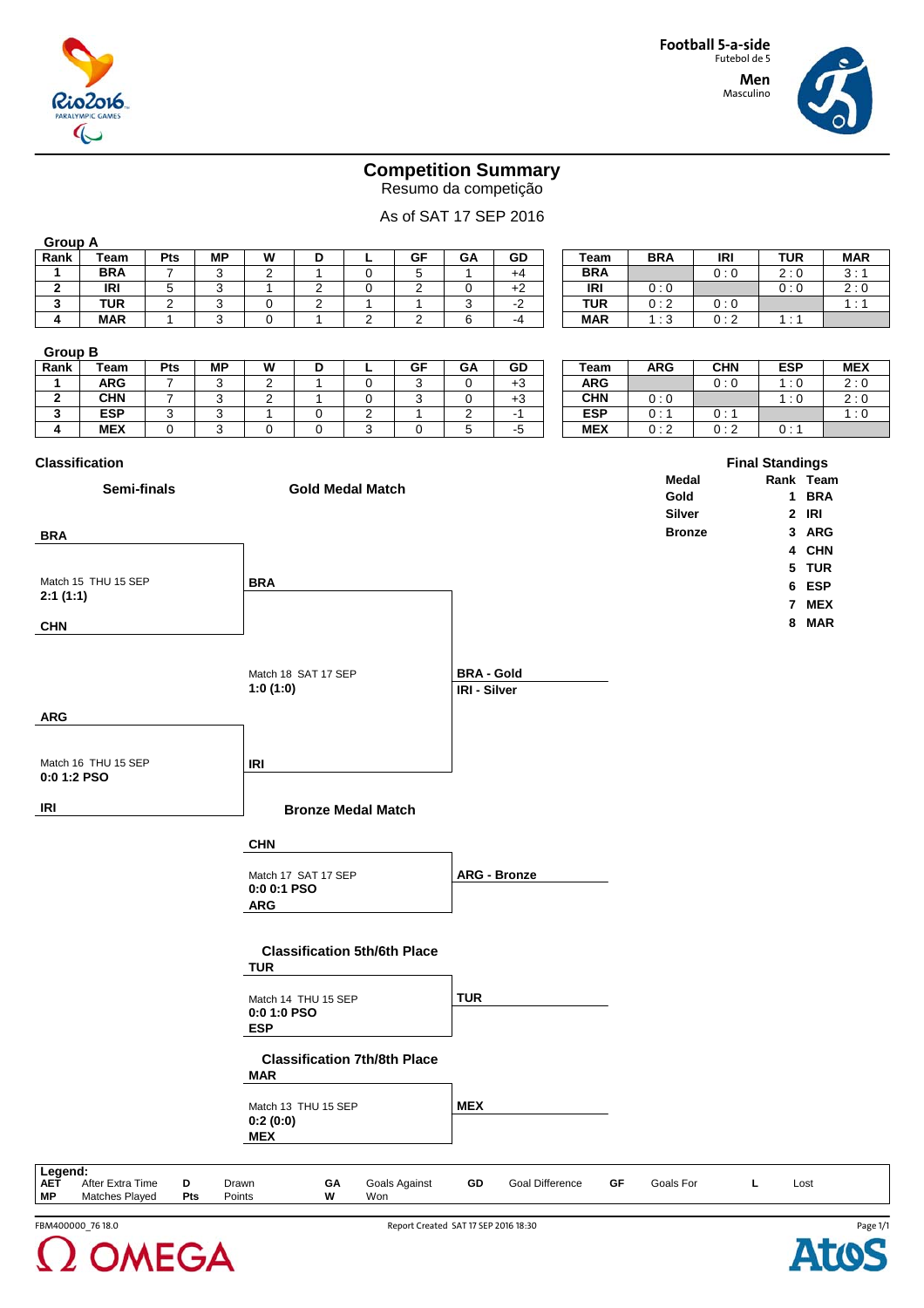FRI 9 SEP 2016 Start Time: 9:00

Futebol de 5 **Men** Masculino **Preliminaries Pool A**

**Football 5-a-side**

Primeira fase, grupo A



#### **Match Report** Relatório da partida **Match 1 Attendance: 2,569 BRA vs MAR Attendance: 2,569 3 : 1 (0 : 1) Match Officials: Referee:** TRAVAGLINO Mariano (ARG)<br> **2nd Referee:** LUBRANO Germinal (ARG) 2nd Referee: LUBRANO Germinal (ARG)<br> **3<sup>rd</sup> Referee:** JUNG Christian (GER) **JUNG Christian (GER) Timekeeper:** GLOCK Rafael (BRA) **Goals Scored:** HATTAB Abderrazak (MAR) 13', RICARDINHO (BRA) 31', JEFINHO (BRA) 36', NONATO (BRA) 36' **BRA - Brazil** [1] LUAN (GK) [3] CASSIO<br>[7] JEFINHO JEFINHO (-45') [8] NONATO [10] RICARDINHO (C) (-36') **Substitutes:**<br>[5] DAMIAC DAMIAO (+36') [6] TIAGO (+45') [9] FELIPE [11] DUMBO [12] VINICIUS (GK) **MAR - Morocco** [1] BARA Samir (GK) [4] BERKA Imad (-33')<br>[6] ELAZOUZI Ahmed ELAZOUZI Ahmed [7] GHILLI Houssam (+33' , -21') [9] HATTAB Abderrazak (+21' , -17') **Substitutes:** [3] DRIOUCH Othmane (+21') [5] EL MAKKAOUI Hassan<br>[8] SNISLA Zouhair SNISLA Zouhair [10] DAOUDI Mhammed (C) (+17' , -21') [12] SERRAKH Ayoub (GK) **Guide: Guide:** [G] LUIS FELIPE [G] HIMI Said **Coach:** VASCONCELOS Fabio (BRA) **Coach:** EL MOUNTAQI Driss (MAR)

**Cautions:**

BERKA Imad (MAR) 24', DAMIAO (BRA) 47'.

**Expulsions:**

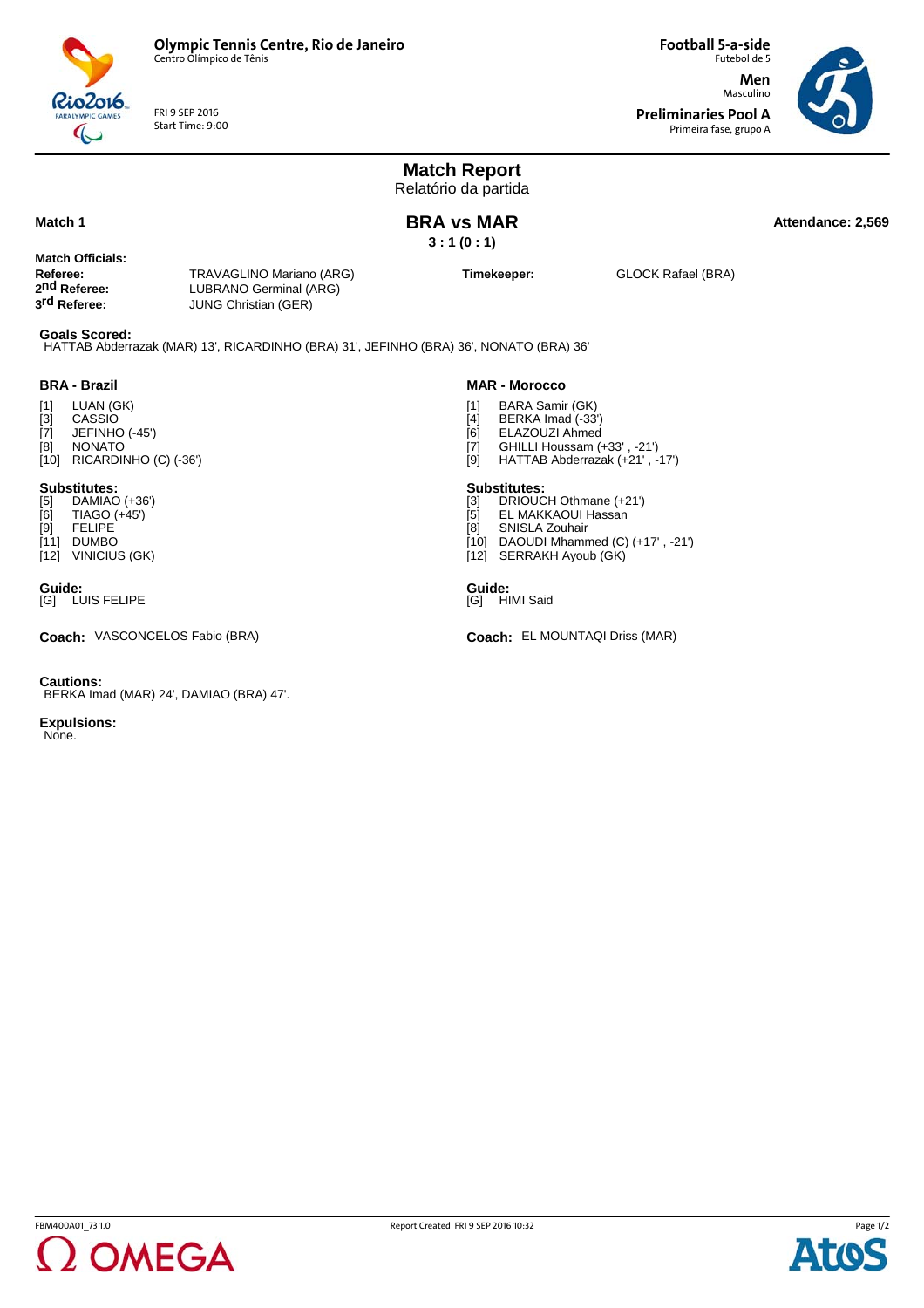FRI 9 SEP 2016 Start Time: 9:00

**Football 5-a-side** Futebol de 5 **Men** Masculino **Preliminaries Pool A** Primeira fase, grupo A



## **Match Report**

Relatório da partida

RioZo16  $\mathbb{C}$ 

**Match 1 Attendance: 2,569 BRA vs MAR Attendance: 2,569 BRA vs MAR 3 : 1 (0 : 1)**

| BRA - Brazil | <b>STATISTICS</b>          | <b>MAR - Morocco</b> |
|--------------|----------------------------|----------------------|
| 25           | Shots                      | 15                   |
| 12           | Shots on Goal              | 8                    |
|              | Fouls                      | 10                   |
| 13           | <b>Corner Kicks</b>        | 2                    |
|              | Free Kicks                 | 2                    |
| 2            | <b>Penalty Kicks</b>       |                      |
|              | Double Penalties           |                      |
|              | Own Goals:                 |                      |
|              | Yellow Cards (Cautions)    |                      |
|              | Expulsions (2nd Yellow)    |                      |
|              | Red Cards (Expulsions)     |                      |
| 66%          | <b>Ball Possession</b>     | 34%                  |
| 29           | <b>Actual Playing Time</b> | 14                   |
|              | <b>Timeouts</b>            |                      |

|                     | <b>BRA - Brazil</b>      |           |               |                |    |                  |           |           |                |                |       |        |                |
|---------------------|--------------------------|-----------|---------------|----------------|----|------------------|-----------|-----------|----------------|----------------|-------|--------|----------------|
|                     | <b>Name</b>              | Pos.      | Min.          | <b>GF</b>      | GA | SG/S             | <b>PK</b> | <b>DP</b> | <b>Fouls</b>   |                |       | Cards  |                |
| No.                 |                          |           |               |                |    |                  |           |           | <b>FC</b>      | <b>FS</b>      | Y     | $2Y=R$ | $\mathsf{R}$   |
| 4                   | LUAN                     | GK        | 50            |                | 1  |                  |           |           |                |                |       |        |                |
| $\mathcal{E}$       | CASSIO                   | DF        | 50            |                |    | 1/2              |           | 0/1       |                |                |       |        |                |
| 7                   | <b>JEFINHO</b>           | <b>FW</b> | 44            | $\mathbf{1}$   |    | $\overline{2/3}$ |           |           |                |                |       |        |                |
| 8                   | <b>NONATO</b>            | <b>FW</b> | 50            | 4              |    | 5/9              | 0/1       |           |                |                |       |        |                |
|                     | 10 RICARDINHO (C)        | <b>FW</b> | 35            | $\overline{ }$ |    | 3/10             | 0/1       |           |                | $\overline{7}$ |       |        |                |
| <b>Substitutes:</b> |                          |           |               |                |    |                  |           |           |                |                |       |        |                |
|                     | 5 DAMIAO                 | DF        | 15            |                |    | 1/1              |           |           | 1              |                | 1     |        |                |
|                     | 6   TIAGO                | <b>FW</b> | 6             |                |    |                  |           |           |                |                |       |        |                |
|                     |                          |           | <b>Totals</b> | 3              | 1  | 12/25            | 0/2       | 0/1       | 4              | 8              | 1     |        |                |
|                     | <b>MAR - Morocco</b>     |           |               |                |    |                  |           |           |                |                |       |        |                |
| No.                 | <b>Name</b>              | Pos.      |               |                |    |                  |           |           | <b>Fouls</b>   |                | Cards |        |                |
|                     |                          |           |               |                |    |                  | <b>PK</b> |           |                | FS             |       |        |                |
|                     |                          |           | Min.          | <b>GF</b>      | GA | SG/S             |           | <b>DP</b> | FC             |                | Y     | $2Y=R$ | $\overline{R}$ |
|                     | <b>BARA Samir</b>        | GK        | 50            |                | 3  |                  |           |           | 4              |                |       |        |                |
| 4                   | <b>BERKA</b> Imad        | DF        | 32            |                |    |                  |           |           | $\overline{2}$ |                | 1     |        |                |
| 6                   | ELAZOUZI Ahmed           | MF        | 50            |                |    | 0/2              |           |           | 3              |                |       |        |                |
|                     | <b>GHILLI Houssam</b>    | DF        | 38            |                |    |                  |           |           | $\overline{2}$ |                |       |        |                |
| 9 <sub>1</sub>      | <b>HATTAB Abderrazak</b> | <b>FW</b> | 41            | $\overline{a}$ |    | 8/13             |           |           | $\overline{2}$ | $\overline{A}$ |       |        |                |
| Substitutes:        |                          |           |               |                |    |                  |           |           |                |                |       |        |                |
|                     | 3   DRIOUCH Othmane      | DF        | 30            |                |    |                  |           |           |                |                |       |        |                |
| 10 <sup>1</sup>     | DAOUDI Mhammed (C)       | <b>MF</b> | 9<br>Totals   |                | 3  | 8/15             |           |           | 10             |                |       |        |                |

| Legend:     |                                |           |                               |      |                                  |       |                                 |
|-------------|--------------------------------|-----------|-------------------------------|------|----------------------------------|-------|---------------------------------|
| (C)         | Captain                        |           | -/+ PSO GK injured during PSO | -nn  | Time when player substituted out | $+nn$ | Time when player substituted in |
| $2Y=R$      | 2nd Yellow = Red Card          | DF        | Defender                      | DP   | Double Penalty                   | FC    | <b>Fouls Committed</b>          |
| FS          | <b>Fouls Suffered</b>          | <b>FW</b> | Forward                       | GΑ   | Goals Against                    | GF    | Goals For                       |
| GK          | Goalkeeper                     | MF        | Midfielder                    | Min. | Minutes Played                   | No.   | <b>Shirt Number</b>             |
| <b>PK</b>   | Penalty Kicks (Goals/Shots)    | Pos.      | Position                      | R    | Red Cards (Expulsions)           | SG/S  | Shots on Goal/Shots             |
| $\mathbf v$ | <b>Yellow Cards (Cautions)</b> |           |                               |      |                                  |       |                                 |



Page 2/2 **Atos**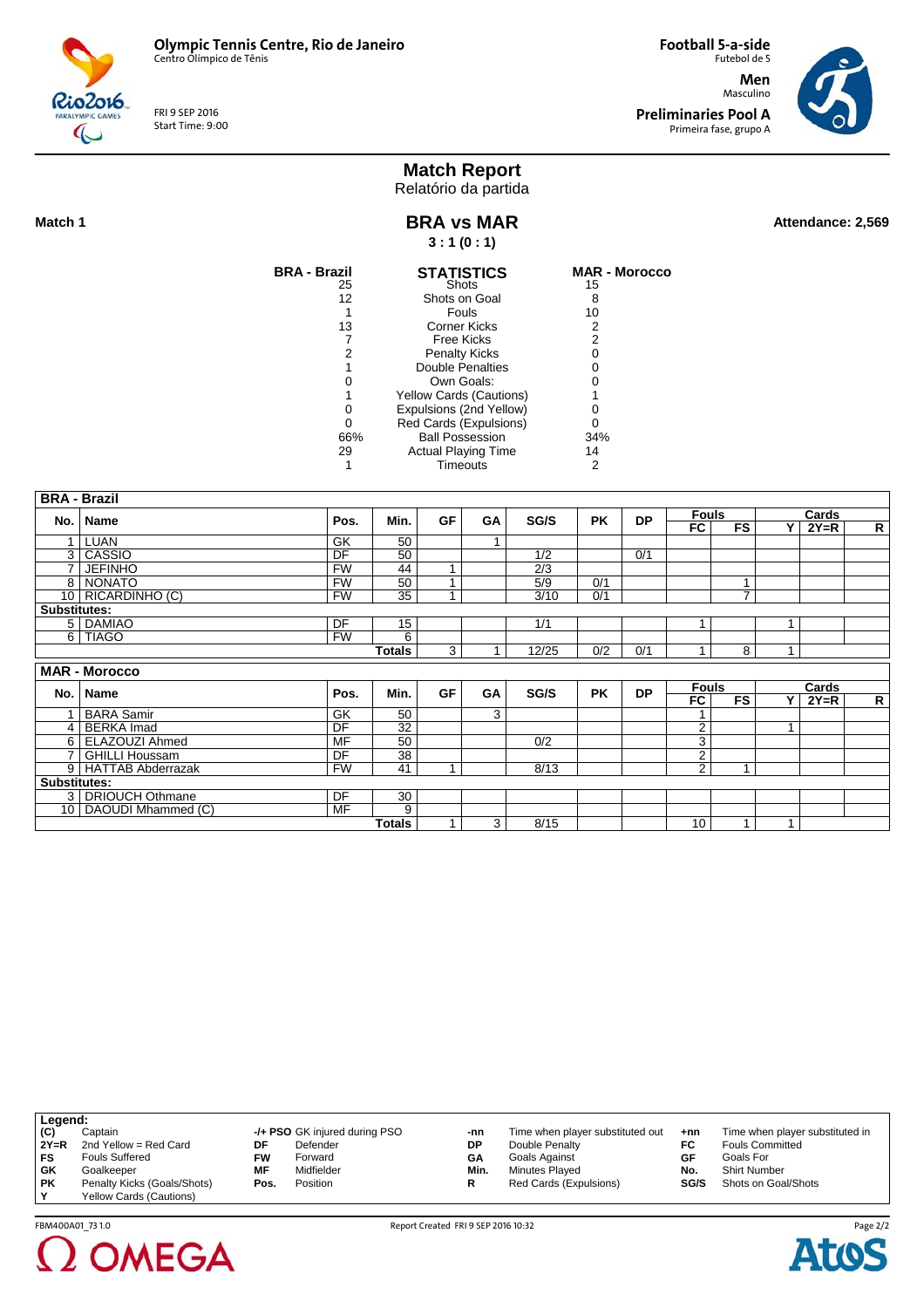

FRI 9 SEP 2016 Start Time: 11:00

**Football 5-a-side** Futebol de 5 **Men** Masculino **Preliminaries Pool B**

Primeira fase, grupo B



|                                                                                                                                                                        |                              | <b>Match Report</b><br>Relatório da partida                                                                                                                            |                      |  |
|------------------------------------------------------------------------------------------------------------------------------------------------------------------------|------------------------------|------------------------------------------------------------------------------------------------------------------------------------------------------------------------|----------------------|--|
| Match 2                                                                                                                                                                |                              | <b>ESP vs CHN</b><br>0:1(0:0)                                                                                                                                          | Attendance: 2,569    |  |
| <b>Match Officials:</b><br>Referee:<br><b>GUIMARAES Germi (BRA)</b><br>2 <sup>nd</sup> Referee:<br><b>WINTON Stuart (GBR)</b><br>3rd Referee:<br>PIECQ Michael (BEL)   |                              | Timekeeper:                                                                                                                                                            | CRISPIM Mayara (BRA) |  |
| <b>Goals Scored:</b><br>WANG Zhoubin (CHN) 43'                                                                                                                         |                              |                                                                                                                                                                        |                      |  |
| <b>ESP - Spain</b>                                                                                                                                                     |                              | <b>CHN - People's Republic of China</b>                                                                                                                                |                      |  |
| [12] RODRIGUEZ Sergio (GK)<br>GIERA Jose Luis (+42', -41')<br>[3]<br>ACOSTA Adolfo (+41', -37')<br>[6]<br>MUNOZ Javier (+42', -42')<br>[8]<br>[10] EL HADDAOUI Youssef |                              | [12] XU Huachu (GK)<br>WEI Jiansen (+35', -18')<br>[4]<br>GAO Kai<br>[5]<br>WANG Zhoubin (+31', -24')<br>[9]<br>[11] WANG Yafeng (C)                                   |                      |  |
| <b>Substitutes:</b><br>GUTIERREZ Pedro (GK)<br>[1]<br>LOPEZ Ivan<br>[4]<br>[5]<br><b>ALAMAR Sergio</b><br>[9]<br>[11] ROSADO Marcelo $(C)$ $(+45')$                    | GARRIDO Carmelo (+37', -45') | <b>Substitutes:</b><br>SONG Zhe (GK)<br>[1]<br>$[3]$<br>LIU Meng<br>LIN Dongdong $(+24', -35')$<br>[6]<br>YU Yutan (+18', -31')<br>$[7]$<br><b>ZHANG Lijing</b><br>[8] |                      |  |
| Guide:<br>[G] BECERRA Miguel                                                                                                                                           |                              | Guide:<br>[G] WANG Guishun                                                                                                                                             |                      |  |
| Coach: CARRATALA Jose (ESP)                                                                                                                                            |                              | Coach: ZOU Hongmou (CHN)                                                                                                                                               |                      |  |
| <b>Cautions:</b><br>EL HADDAOUI Youssef (ESP) 36'.                                                                                                                     |                              |                                                                                                                                                                        |                      |  |
| <b>Expulsions:</b><br>None.                                                                                                                                            |                              |                                                                                                                                                                        |                      |  |
|                                                                                                                                                                        |                              |                                                                                                                                                                        |                      |  |
|                                                                                                                                                                        |                              |                                                                                                                                                                        |                      |  |
|                                                                                                                                                                        |                              |                                                                                                                                                                        |                      |  |



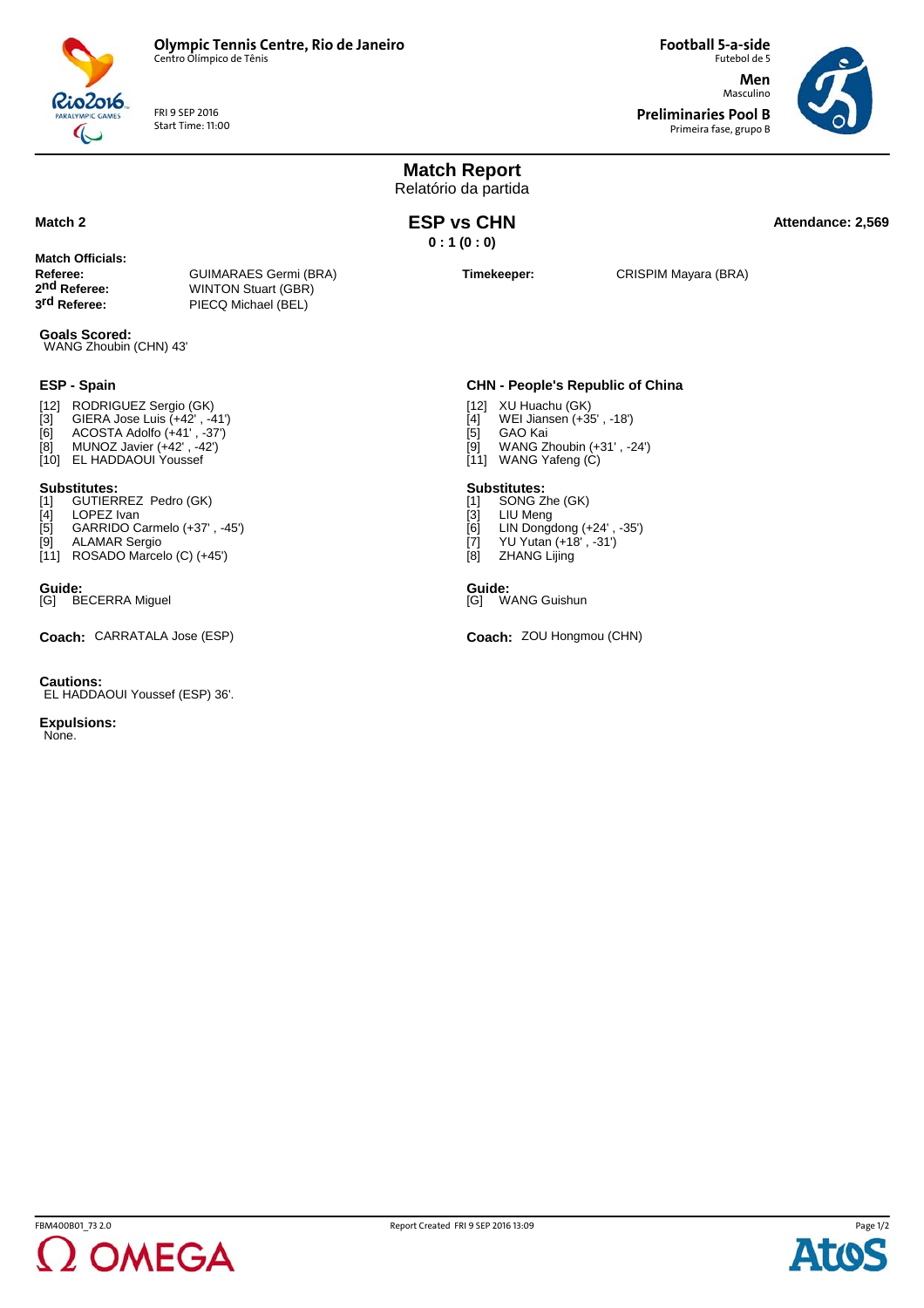FRI 9 SEP 2016 Start Time: 11:00

**Football 5-a-side** Futebol de 5 **Men** Masculino **Preliminaries Pool B** Primeira fase, grupo B



# **Match Report**

Relatório da partida **ESP vs CHN**

**0 : 1 (0 : 0)**

Rio2016  $\mathbb{C}$ 

Match 2 **Attendance: 2,569 Attendance: 2,569** 

| <b>ESP - Spain</b> | <b>STATISTICS</b>              |     | <b>CHN - People's Republic of China</b> |
|--------------------|--------------------------------|-----|-----------------------------------------|
|                    | <b>Shots</b>                   | 26  |                                         |
|                    | Shots on Goal                  | 6   |                                         |
|                    | Fouls                          | 9   |                                         |
|                    | Corner Kicks                   | 6   |                                         |
| 8                  | Free Kicks                     | 3   |                                         |
|                    | <b>Penalty Kicks</b>           |     |                                         |
|                    | Double Penalties               |     |                                         |
|                    | Own Goals:                     |     |                                         |
|                    | <b>Yellow Cards (Cautions)</b> |     |                                         |
|                    | Expulsions (2nd Yellow)        |     |                                         |
|                    | Red Cards (Expulsions)         |     |                                         |
| 44%                | <b>Ball Possession</b>         | 56% |                                         |
| 18                 | <b>Actual Playing Time</b>     | 23  |                                         |
| 2                  | Timeouts                       |     |                                         |
|                    |                                |     |                                         |

|                     | <b>ESP - Spain</b>                      |           |               |                         |    |      |           |           |                |                |                |        |   |
|---------------------|-----------------------------------------|-----------|---------------|-------------------------|----|------|-----------|-----------|----------------|----------------|----------------|--------|---|
|                     | No.   Name                              | Pos.      | Min.          | <b>GF</b>               | GA | SG/S | <b>PK</b> | <b>DP</b> | <b>Fouls</b>   |                |                | Cards  |   |
|                     |                                         |           |               |                         |    |      |           |           | FC             | <b>FS</b>      | Y              | $2Y=R$ | R |
|                     | 12   RODRIGUEZ Sergio                   | GK        | 50            |                         |    |      |           |           |                |                |                |        |   |
|                     | 3   GIERA Jose Luis                     | <b>FW</b> | 43            |                         |    |      |           |           |                | 1              |                |        |   |
|                     | 6 ACOSTA Adolfo                         | DF        | 43            |                         |    |      |           |           | $\overline{3}$ | 1              |                |        |   |
|                     | 8   MUNOZ Javier                        | DF        | 51            |                         |    | 0/1  |           |           |                | 3              |                |        |   |
|                     | 10   EL HADDAOUI Youssef                | <b>FW</b> | 50            |                         |    | 1/2  |           | 0/1       |                | $\overline{4}$ | $\overline{ }$ |        |   |
| Substitutes:        |                                         |           |               |                         |    |      |           |           |                |                |                |        |   |
|                     | 5 GARRIDO Carmelo                       | DF        | 8             |                         |    |      |           |           |                |                |                |        |   |
|                     | 11 ROSADO Marcelo (C)                   | <b>FW</b> | 5             |                         |    |      |           |           |                |                |                |        |   |
|                     |                                         |           | <b>Totals</b> |                         | 1  | 1/3  |           | 0/1       | $\overline{4}$ | 9              | 1              |        |   |
|                     | <b>CHN - People's Republic of China</b> |           |               |                         |    |      |           |           |                |                |                |        |   |
|                     | No.   Name                              | Pos.      | Min.          | <b>GF</b>               | GA | SG/S | <b>PK</b> | <b>DP</b> | <b>Fouls</b>   |                |                | Cards  |   |
|                     |                                         |           |               |                         |    |      |           |           | FC             | <b>FS</b>      | Y              | $2Y=R$ | R |
|                     | 12   XU Huachu                          | GK        | 50            |                         |    |      |           |           |                |                |                |        |   |
|                     | 4   WEI Jiansen                         |           |               |                         |    |      |           |           |                |                |                |        |   |
|                     |                                         | MF        | 30            |                         |    | 0/1  |           |           | 3              | 1              |                |        |   |
|                     | 5 GAO Kai                               | DF        | 50            |                         |    |      |           |           |                |                |                |        |   |
|                     | 9   WANG Zhoubin                        | MF        | 43            | $\overline{\mathbf{1}}$ |    | 2/14 |           |           | 3              | 1              |                |        |   |
|                     | 11   WANG Yafeng (C)                    | MF        | 50            |                         |    | 4/10 |           | 0/1       | 3              |                |                |        |   |
| <b>Substitutes:</b> |                                         |           |               |                         |    |      |           |           |                |                |                |        |   |
|                     | 6   LIN Dongdong                        | <b>FW</b> | 11            |                         |    |      |           |           |                | 2              |                |        |   |
| 7 <sup>1</sup>      | <b>YU Yutan</b>                         | <b>FW</b> | 16            |                         |    | 0/1  |           |           |                |                |                |        |   |

| Legend:                        |           |            |                               |                                  |       |                                 |
|--------------------------------|-----------|------------|-------------------------------|----------------------------------|-------|---------------------------------|
| Captain                        |           |            | -nn                           | Time when player substituted out | $+nn$ | Time when player substituted in |
| 2nd Yellow = Red Card          | DF        | Defender   | DP                            | Double Penalty                   | FC    | <b>Fouls Committed</b>          |
| <b>Fouls Suffered</b>          | <b>FW</b> | Forward    | GΑ                            | Goals Against                    | GF    | Goals For                       |
| Goalkeeper                     | MF        | Midfielder | Min.                          | Minutes Played                   | No.   | <b>Shirt Number</b>             |
| Penalty Kicks (Goals/Shots)    | Pos.      | Position   |                               | Red Cards (Expulsions)           | SG/S  | Shots on Goal/Shots             |
| <b>Yellow Cards (Cautions)</b> |           |            |                               |                                  |       |                                 |
|                                |           |            | -/+ PSO GK injured during PSO |                                  |       |                                 |



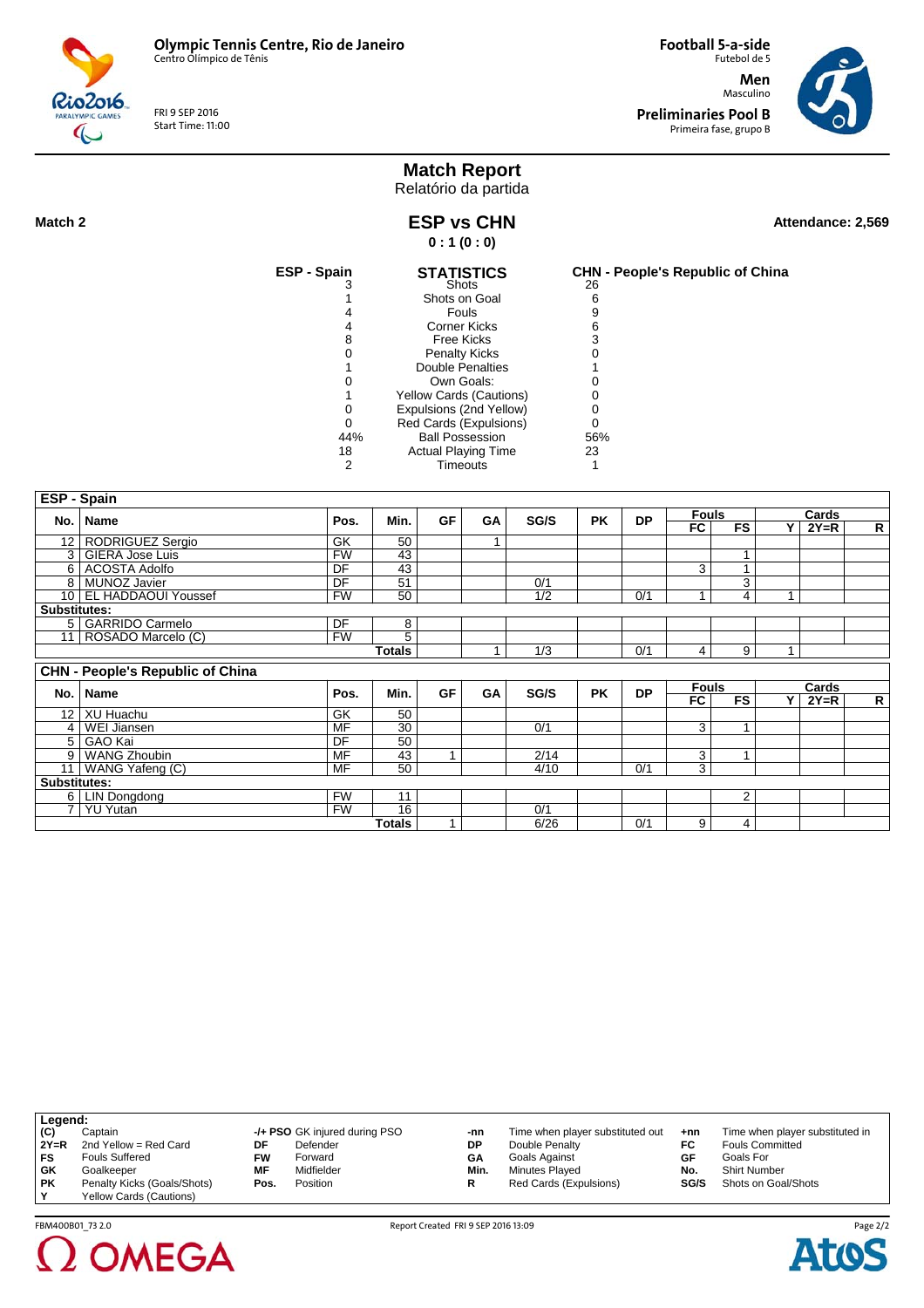

FRI 9 SEP 2016 Start Time: 16:00

**Football 5-a-side** Futebol de 5 **Men** Masculino **Preliminaries Pool A**

Primeira fase, grupo A



|                                      |                                                                                                                                                                                             |                                                                               | <b>Match Report</b><br>Relatório da partida |                                                                                                    |                                                                                                                                                       |                   |
|--------------------------------------|---------------------------------------------------------------------------------------------------------------------------------------------------------------------------------------------|-------------------------------------------------------------------------------|---------------------------------------------|----------------------------------------------------------------------------------------------------|-------------------------------------------------------------------------------------------------------------------------------------------------------|-------------------|
| Match <sub>3</sub>                   |                                                                                                                                                                                             |                                                                               | <b>TUR vs IRI</b><br>0:0                    |                                                                                                    |                                                                                                                                                       | Attendance: 2,811 |
| Referee:<br>3 <sup>rd</sup> Referee: | <b>Match Officials:</b><br>2 <sup>nd</sup> Referee:                                                                                                                                         | MORGADO Lucio (BRA)<br>TRAVAGLINO Mariano (ARG)<br><b>WINTON Stuart (GBR)</b> |                                             | Timekeeper:                                                                                        | GLOCK leda (BRA)                                                                                                                                      |                   |
| None                                 | <b>Goals Scored:</b>                                                                                                                                                                        |                                                                               |                                             |                                                                                                    |                                                                                                                                                       |                   |
|                                      | <b>TUR - Turkey</b>                                                                                                                                                                         |                                                                               |                                             | IRI - Islamic Republic of Iran                                                                     |                                                                                                                                                       |                   |
| $[1]$<br>[6]<br>$[7]$<br>[8]         | AKTAS Ali (C) (GK)<br>SUMER Abdullah (+21', -14')<br>OCAL Emrah (+24', -13')<br>UZUM Ibrahim<br>[10] COBAN Celal (+27', -21')                                                               |                                                                               | $[1]$<br>$[2]$<br>$[7]$                     | POURRAZAVI Amir                                                                                    | SHOJAEIYAN Meysam (GK)<br>RAJABPOUR Hossein (C) (+26' HT, -25')<br>[10] ZADALIASGHARI Behzad (+20', -12')<br>[11] SHAHHOSSEINI Ahmadreza (+31', -30') |                   |
| [4]                                  | <b>Substitutes:</b><br>KURBETOGLU Kahraman (+20', -24')<br>[5] AYDENIZ Recep (+44', -48')<br>[9] BAYRAKTAR Ercan (+14', -27')<br>$[11]$ SATAY Hasan $(+13', -20')$<br>[12] AKYON Aykut (GK) |                                                                               | $[4]$<br>[8]<br>[9]                         | <b>Substitutes:</b><br><b>HEIDARI Mohammad</b><br>[12] BASERI Rasool<br>[13] SHOUSHTARI Akbar (GK) | MEHNINASAB Mohammadreza<br>RAHIMIGHASR Sadegh (+12', -20')                                                                                            |                   |
| Guide:                               | [G] YILDIRIM Hasan                                                                                                                                                                          |                                                                               | [G]                                         | Guide:                                                                                             | SHADDEL BASIR Mohammadreza                                                                                                                            |                   |
|                                      | Coach: BALL John (TUR)                                                                                                                                                                      |                                                                               |                                             | Coach: FELFELI Javad (IRI)                                                                         |                                                                                                                                                       |                   |
| <b>Cautions:</b>                     |                                                                                                                                                                                             | SHOJAEIYAN Meysam (IRI) 3', OCAL Emrah (TUR) 49'.                             |                                             |                                                                                                    |                                                                                                                                                       |                   |

**Expulsions:** None.



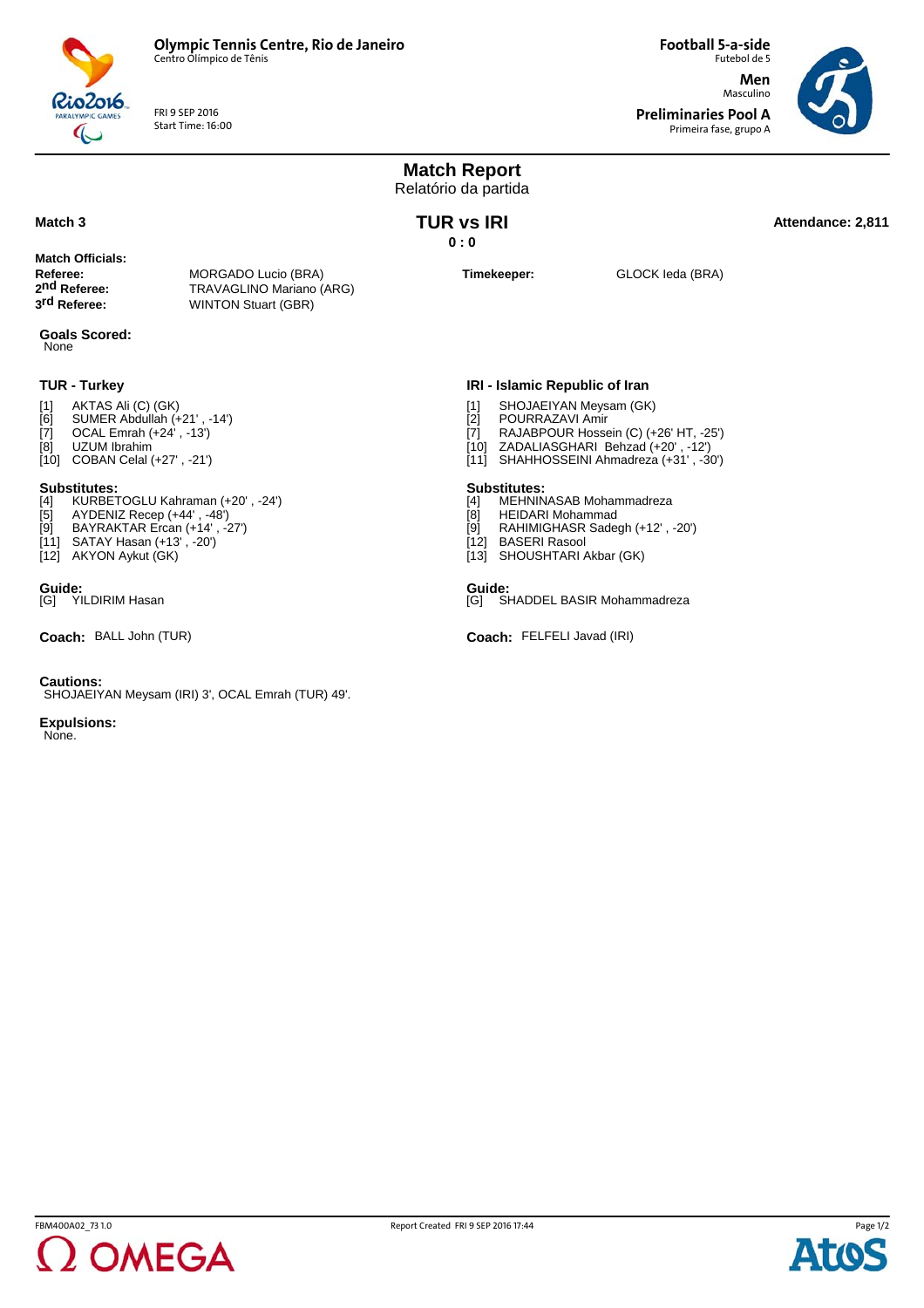FRI 9 SEP 2016 Start Time: 16:00

**Football 5-a-side** Futebol de 5 **Men** Masculino **Preliminaries Pool A** Primeira fase, grupo A



# **Match Report**

Relatório da partida

Rio2016  $\overline{\mathbb{C}}$ 

> **TUR vs IRI 0 : 0**

Match 3 **Attendance: 2,811 TUR vs IRI Attendance: 2,811** 

| <b>TUR - Turkey</b> | <b>STATISTICS</b>          | IRI - Islamic Republic of Iran |
|---------------------|----------------------------|--------------------------------|
|                     | Shots                      | 26                             |
| 5                   | Shots on Goal              | 9                              |
|                     | Fouls                      |                                |
|                     | Corner Kicks               |                                |
| 2                   | Free Kicks                 |                                |
|                     | <b>Penalty Kicks</b>       |                                |
|                     | Double Penalties           |                                |
|                     | Own Goals:                 |                                |
|                     | Yellow Cards (Cautions)    |                                |
|                     | Expulsions (2nd Yellow)    |                                |
|                     | Red Cards (Expulsions)     |                                |
| 50%                 | <b>Ball Possession</b>     | 50%                            |
| 22                  | <b>Actual Playing Time</b> | 22                             |
|                     | Timeouts                   | 2                              |

|                     | <b>TUR - Turkey</b>            |                 |                 |           |           |                  |           |           |                |                |       |        |              |
|---------------------|--------------------------------|-----------------|-----------------|-----------|-----------|------------------|-----------|-----------|----------------|----------------|-------|--------|--------------|
|                     | No.   Name                     | Pos.            | Min.            | <b>GF</b> | GA        | SG/S             | <b>PK</b> | <b>DP</b> | <b>Fouls</b>   |                |       | Cards  |              |
|                     |                                |                 |                 |           |           |                  |           |           | FC             | <b>FS</b>      | ΥI    | $2Y=R$ | $\mathsf{R}$ |
|                     | 1 AKTAS Ali (C)                | GK              | 50              |           |           |                  |           |           |                |                |       |        |              |
|                     | 6   SUMER Abdullah             | <b>FW</b>       | $\overline{37}$ |           |           | 0/1              |           |           | 1              |                |       |        |              |
|                     | <b>OCAL Emrah</b>              | <b>FW</b>       | 28              |           |           | $\overline{3/7}$ |           |           | $\overline{1}$ |                |       |        |              |
|                     | 8   UZUM Ibrahim               | DF              | 50              |           |           |                  |           |           | $\overline{2}$ |                |       |        |              |
|                     | 10 COBAN Celal                 | <b>MF</b>       | 42              |           |           | 1/2              |           |           |                |                |       |        |              |
| <b>Substitutes:</b> |                                |                 |                 |           |           |                  |           |           |                |                |       |        |              |
|                     | 4   KURBETOGLU Kahraman        | <b>FW</b>       | 11              |           |           | 0/1              |           |           |                |                |       |        |              |
|                     | 5   AYDENIZ Recep              | <b>FW</b>       | 4               |           |           |                  |           |           |                |                |       |        |              |
|                     | 9   BAYRAKTAR Ercan            | MF              | 15              |           |           |                  |           |           |                |                |       |        |              |
|                     | 11   SATAY Hasan               | <b>FW</b>       | 13              |           |           | 1/2              |           |           |                |                |       |        |              |
|                     |                                |                 | <b>Totals</b>   |           |           | 5/13             |           |           | 4              |                |       |        |              |
|                     | IRI - Islamic Republic of Iran |                 |                 |           |           |                  |           |           |                |                |       |        |              |
|                     | No.   Name                     | Pos.            | Min.            | GF        | <b>GA</b> | SG/S             | <b>PK</b> | <b>DP</b> | <b>Fouls</b>   |                | Cards |        |              |
|                     |                                |                 |                 |           |           |                  |           |           | FC             | <b>FS</b>      | v.    | $2Y=R$ | R            |
|                     | SHOJAEIYAN Meysam              | GK              | 50              |           |           |                  |           |           |                |                |       |        |              |
|                     | 2   POURRAZAVI Amir            | $\overline{DF}$ | 50              |           |           |                  |           |           | 1              | $\overline{2}$ |       |        |              |
|                     | RAJABPOUR Hossein (C)          | <b>FW</b>       | 45              |           |           | 0/5              |           |           |                |                |       |        |              |
|                     | 10 ZADALIASGHARI Behzad        | <b>FW</b>       | 35              |           |           | 4/11             |           |           |                |                |       |        |              |
|                     | 11   SHAHHOSSEINI Ahmadreza    | DF              | 49              |           |           | 4/4              |           | 0/1       | $\overline{ }$ |                |       |        |              |
| <b>Substitutes:</b> |                                |                 |                 |           |           |                  |           |           |                |                |       |        |              |
|                     | 9   RAHIMIGHASR Sadegh         | <b>FW</b>       | 21              |           |           | 1/6              |           |           |                | 1              |       |        |              |
|                     |                                |                 | Totals          |           |           | 9/26             |           | 0/1       | $\overline{2}$ | 4              | 1     |        |              |

| Legend: |                       |    |                                |      |                                  |       |                                 |
|---------|-----------------------|----|--------------------------------|------|----------------------------------|-------|---------------------------------|
| (C)     | Captain               |    | -/+ PSO GK injured during PSO  | -nn  | Time when player substituted out | $+nn$ | Time when player substituted in |
| $2Y=R$  | 2nd Yellow = Red Card | DF | Defender                       | DP   | Double Penalty                   | FC    | <b>Fouls Committed</b>          |
| FS      | <b>Fouls Suffered</b> | FW | Forward                        | GΑ   | <b>Goals Against</b>             | GF    | Goals For                       |
| GK      | Goalkeeper            | HТ | Half-time                      | МF   | Midfielder                       | Min.  | Minutes Played                  |
| No.     | Shirt Number          | PΚ | Penalty Kicks (Goals/Shots)    | Pos. | Position                         |       | Red Cards (Expulsions)          |
| SG/S    | Shots on Goal/Shots   |    | <b>Yellow Cards (Cautions)</b> |      |                                  |       |                                 |



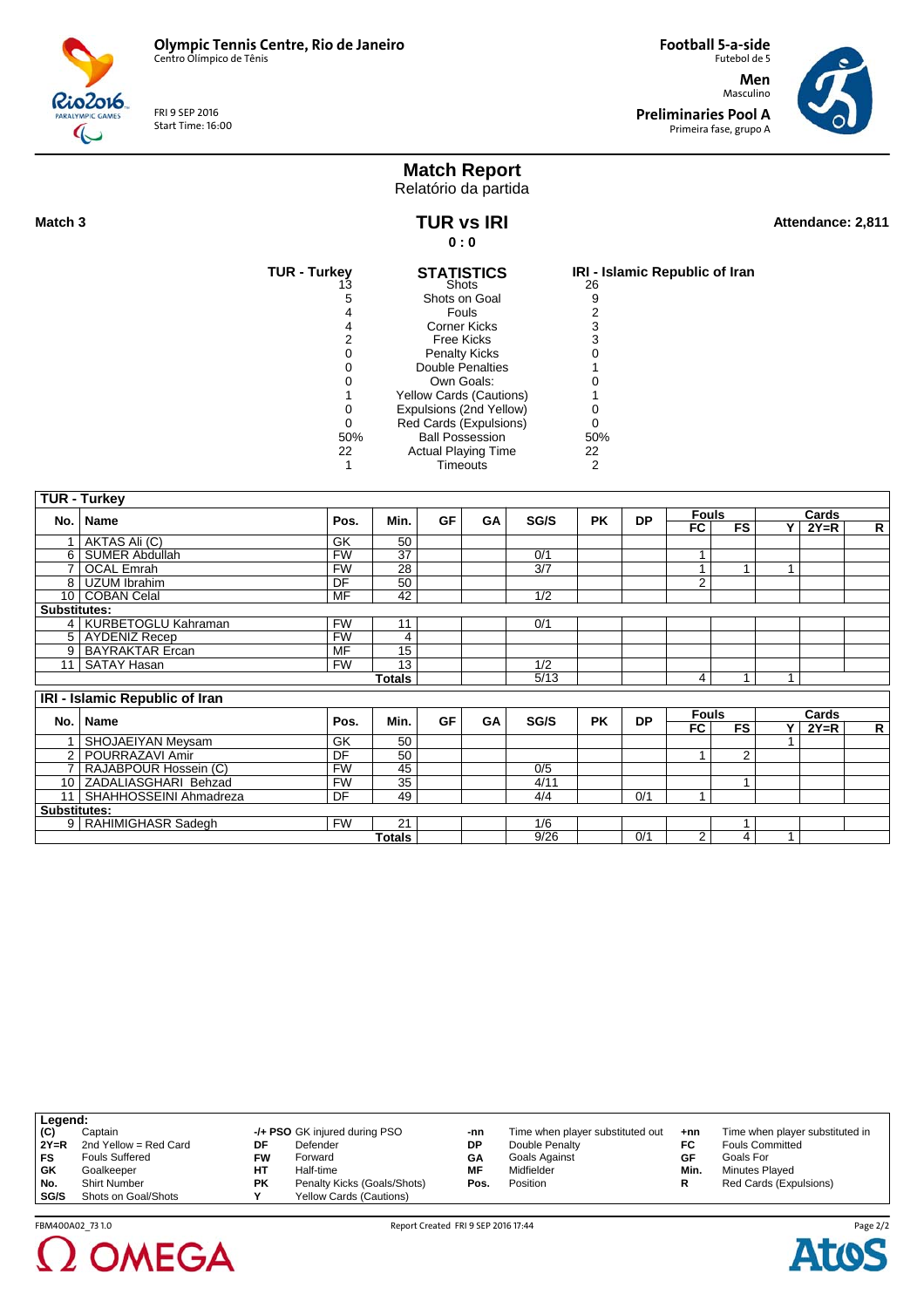

FRI 9 SEP 2016 Start Time: 20:00 **Football 5-a-side** Futebol de 5 **Men** Masculino

**Preliminaries Pool B** Primeira fase, grupo B



|                                                                                                                                                                                                                   |                                                                                    | <b>Match Report</b><br>Relatório da partida                                                                                                                                                |                                                                                                  |
|-------------------------------------------------------------------------------------------------------------------------------------------------------------------------------------------------------------------|------------------------------------------------------------------------------------|--------------------------------------------------------------------------------------------------------------------------------------------------------------------------------------------|--------------------------------------------------------------------------------------------------|
| Match 4                                                                                                                                                                                                           |                                                                                    | <b>ARG vs MEX</b><br>2:0(2:0)                                                                                                                                                              | Attendance: 3,065                                                                                |
| <b>Match Officials:</b><br>Referee:<br>2 <sup>nd</sup> Referee:<br>3 <sup>rd</sup> Referee:<br><b>Goals Scored:</b>                                                                                               | <b>GUIMARAES Germi (BRA)</b><br>PIECQ Michael (BEL)<br><b>JUNG Christian (GER)</b> | Timekeeper:                                                                                                                                                                                | ALBUQUERQUE Kleber (BRA)                                                                         |
|                                                                                                                                                                                                                   | ESPINILLO Maximiliano (ARG) 2', VELO Silvio (ARG) 15'                              |                                                                                                                                                                                            |                                                                                                  |
| <b>ARG - Argentina</b><br>LENCINA Dario (GK) (-47')<br>[1]<br>DELDO Angel<br>$[2]$<br>$[3]$<br>PADILLA Froilan<br>[4]<br>[15] ESPINILLO Maximiliano (+33', -13')                                                  | ACCARDI Federico (+26' HT, -17')                                                   | <b>MEX - Mexico</b><br>[1]<br>$[2]$<br><b>RANGEL Francisco</b><br>MILLAN Pablo (C) (-33')<br>[4]<br>[5]<br>[9]                                                                             | AMOZURRUTIA Javier (GK) (-46')<br>GUERRERO Marco (+33', -11')<br>de la CRUZ Rubicel (+24', -22') |
| <b>Substitutes:</b><br>VELO Silvio (C) (+13', -24')<br>$\overline{5}$<br>RODRIGUEZ Lucas (+34')<br>[8]<br>[10] PERALTA David (+17', -26' HT)<br>[11] VELIZ Nicolas (+24', -33')<br>[12] MULECK German (GK) (+47') |                                                                                    | <b>Substitutes:</b><br>[7] VIERA Daniel (+46', -49')<br>[10] ARANA Gustavo (+11', -24')<br>[11] LANZAGORTA Jorge (+22', -46')<br>[12] ORTIZ Cristian (GK) (+46')<br>[14] OTERO Omar (+49') |                                                                                                  |
| Guide:<br>MARQUEZ German<br>IGI.                                                                                                                                                                                  |                                                                                    | Guide:<br>[G] ARTEAGA Martin                                                                                                                                                               |                                                                                                  |
| <b>Coach: DEMONTE Martin (ARG)</b>                                                                                                                                                                                |                                                                                    |                                                                                                                                                                                            | Coach: de ANDA GARCIA Jose de Jesus (MEX)                                                        |
| <b>Cautions:</b><br>de la CRUZ Rubicel (MEX) 30'.                                                                                                                                                                 |                                                                                    |                                                                                                                                                                                            |                                                                                                  |
| <b>Expulsions:</b><br>None.                                                                                                                                                                                       |                                                                                    |                                                                                                                                                                                            |                                                                                                  |
|                                                                                                                                                                                                                   |                                                                                    |                                                                                                                                                                                            |                                                                                                  |
|                                                                                                                                                                                                                   |                                                                                    |                                                                                                                                                                                            |                                                                                                  |



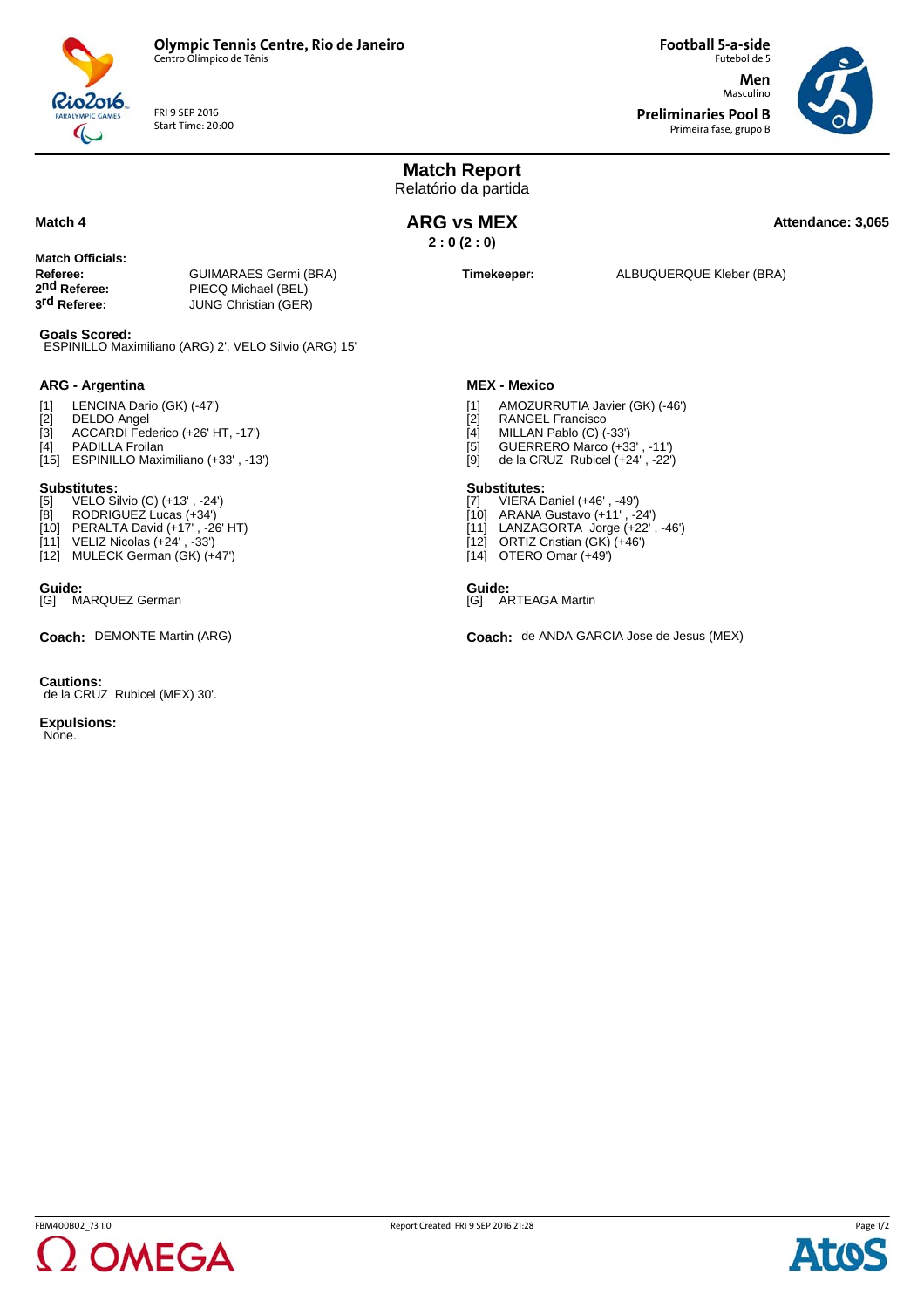FRI 9 SEP 2016 Start Time: 20:00

**Football 5-a-side** Futebol de 5 **Men** Masculino **Preliminaries Pool B** Primeira fase, grupo B



## **Match Report**

Relatório da partida

Rio2016  $\overline{\mathbb{C}}$ 

 $\Omega$  OMEGA

**Match 4 ARG vs MEX ARG 10 Attendance: 3,065 ARG vs MEX 2 : 0 (2 : 0)**

| ARG - Argentina | <b>STATISTICS</b>              | <b>MEX - Mexico</b> |
|-----------------|--------------------------------|---------------------|
|                 | <b>Shots</b>                   | 6                   |
| 6               | Shots on Goal                  |                     |
| 8               | Fouls                          | ิค                  |
| 9               | Corner Kicks                   |                     |
| 6               | Free Kicks                     | 8                   |
|                 | <b>Penalty Kicks</b>           |                     |
|                 | <b>Double Penalties</b>        |                     |
|                 | Own Goals:                     |                     |
|                 | <b>Yellow Cards (Cautions)</b> |                     |
|                 | Expulsions (2nd Yellow)        |                     |
|                 | Red Cards (Expulsions)         |                     |
| 55%             | <b>Ball Possession</b>         | 45%                 |
| 24              | <b>Actual Playing Time</b>     | 20                  |
|                 | Timeouts                       |                     |

|                | <b>ARG - Argentina</b>     |                           |                 |                |                |                  |           |           |                    |                |                         |                 |   |
|----------------|----------------------------|---------------------------|-----------------|----------------|----------------|------------------|-----------|-----------|--------------------|----------------|-------------------------|-----------------|---|
|                |                            |                           |                 | <b>GF</b>      |                |                  | <b>PK</b> | <b>DP</b> | <b>Fouls</b>       |                |                         | Cards           |   |
|                | No.   Name                 | Pos.                      | Min.            |                | GA             | SG/S             |           |           | <b>FC</b>          | <b>FS</b>      | Y                       | $2Y=R$          | R |
| 1              | <b>LENCINA Dario</b>       | $\overline{GK}$           | 46              |                |                |                  |           |           |                    |                |                         |                 |   |
| $\overline{2}$ | <b>DELDO</b> Angel         | $\overline{DF}$           | $\overline{50}$ |                |                | 0/1              |           |           | 1                  | $\overline{2}$ |                         |                 |   |
|                | 3   ACCARDI Federico       | DF                        | $\overline{26}$ |                |                | 0/1              |           |           | $\overline{1}$     | $\overline{1}$ |                         |                 |   |
|                | 4   PADILLA Froilan        | DF                        | $\overline{50}$ |                |                | 0/1              |           |           | $\overline{3}$     |                |                         |                 |   |
|                | 15   ESPINILLO Maximiliano | <b>FW</b>                 | $\overline{23}$ | 1              |                | 3/5              |           |           | $\overline{1}$     | 1              |                         |                 |   |
| Substitutes:   |                            |                           |                 |                |                |                  |           |           |                    |                |                         |                 |   |
|                | 5   VELO Silvio (C)        | <b>FW</b>                 | 18              | 1              |                | 1/3              |           |           |                    | $\overline{2}$ |                         |                 |   |
|                | 8   RODRIGUEZ Lucas        | <b>MF</b>                 | 16              |                |                | 1/1              |           |           |                    |                |                         |                 |   |
|                | 10   PERALTA David         | $\overline{\mathsf{MF}}$  | $\overline{8}$  |                |                | 1/1              |           |           |                    |                |                         |                 |   |
|                | 11   VELIZ Nicolas         | <b>FW</b>                 | 9               |                |                | 0/1              |           |           | 2                  |                |                         |                 |   |
|                | 12   MULECK German         | GK                        | 4               |                |                |                  |           |           |                    |                |                         |                 |   |
|                |                            |                           | <b>Totals</b>   | $\overline{2}$ |                | 6/14             |           |           | $\overline{8}$     | 6              |                         |                 |   |
|                | <b>MEX - Mexico</b>        |                           |                 |                |                |                  |           |           |                    |                |                         |                 |   |
|                |                            |                           |                 |                |                |                  |           |           |                    |                |                         |                 |   |
|                | No.   Name                 | Pos.                      | Min.            | <b>GF</b>      | GA             | SG/S             | <b>PK</b> | <b>DP</b> | <b>Fouls</b><br>FC | <b>FS</b>      | $\overline{\mathsf{Y}}$ | Cards<br>$2Y=R$ | R |
|                | AMOZURRUTIA Javier         | GK                        | 45              |                | $\overline{2}$ |                  |           |           |                    |                |                         |                 |   |
|                | 2   RANGEL Francisco       | DF                        | 50              |                |                | 1/1              |           |           | 1                  |                |                         |                 |   |
|                | 4   MILLAN Pablo (C)       | $\overline{DF}$           | $\overline{34}$ |                |                |                  |           |           |                    |                |                         |                 |   |
|                | 5 GUERRERO Marco           | DF                        | $\overline{27}$ |                |                | 0/1              |           |           | 2                  | 2              |                         |                 |   |
|                | 9 de la CRUZ Rubicel       | FW                        | $\overline{42}$ |                |                | $\overline{0/2}$ |           |           | $\overline{2}$     | $\overline{4}$ | 1                       |                 |   |
| Substitutes:   |                            |                           |                 |                |                |                  |           |           |                    |                |                         |                 |   |
|                | 7   VIERA Daniel           | <b>FW</b>                 | 3               |                |                |                  |           |           |                    |                |                         |                 |   |
|                | 10   ARANA Gustavo         | <b>FW</b>                 | 19              |                |                | 1/1              |           |           | 1                  |                |                         |                 |   |
|                | 11   LANZAGORTA Jorge      | <b>FW</b>                 | 24              |                |                | 0/1              |           |           |                    | $\overline{2}$ |                         |                 |   |
|                | 12   ORTIZ Cristian        | $\overline{\mathsf{G}}$ K | 5               |                |                |                  |           |           |                    |                |                         |                 |   |
|                | 14 OTERO Omar              | FW                        |                 |                |                |                  |           |           |                    |                |                         |                 |   |
|                |                            |                           |                 |                |                |                  |           |           |                    |                |                         |                 |   |

| Legend: |                       |           |                                |      |                                  |      |                                 |
|---------|-----------------------|-----------|--------------------------------|------|----------------------------------|------|---------------------------------|
| (C)     | Captain               |           | -/+ PSO GK injured during PSO  | -nn  | Time when player substituted out | +nn  | Time when player substituted in |
| $2Y=R$  | 2nd Yellow = Red Card | DF        | Defender                       | DP   | Double Penalty                   | FC   | <b>Fouls Committed</b>          |
| FS      | <b>Fouls Suffered</b> | FW        | Forward                        | GΑ   | Goals Against                    | GF   | Goals For                       |
| GK      | Goalkeeper            | HТ        | Half-time                      | МF   | Midfielder                       | Min. | Minutes Played                  |
| No.     | <b>Shirt Number</b>   | <b>PK</b> | Penalty Kicks (Goals/Shots)    | Pos. | Position                         |      | Red Cards (Expulsions)          |
| SG/S    | Shots on Goal/Shots   |           | <b>Yellow Cards (Cautions)</b> |      |                                  |      |                                 |



FBM400B02\_73 1.0 Report Created FRI 9 SEP 2016 21:28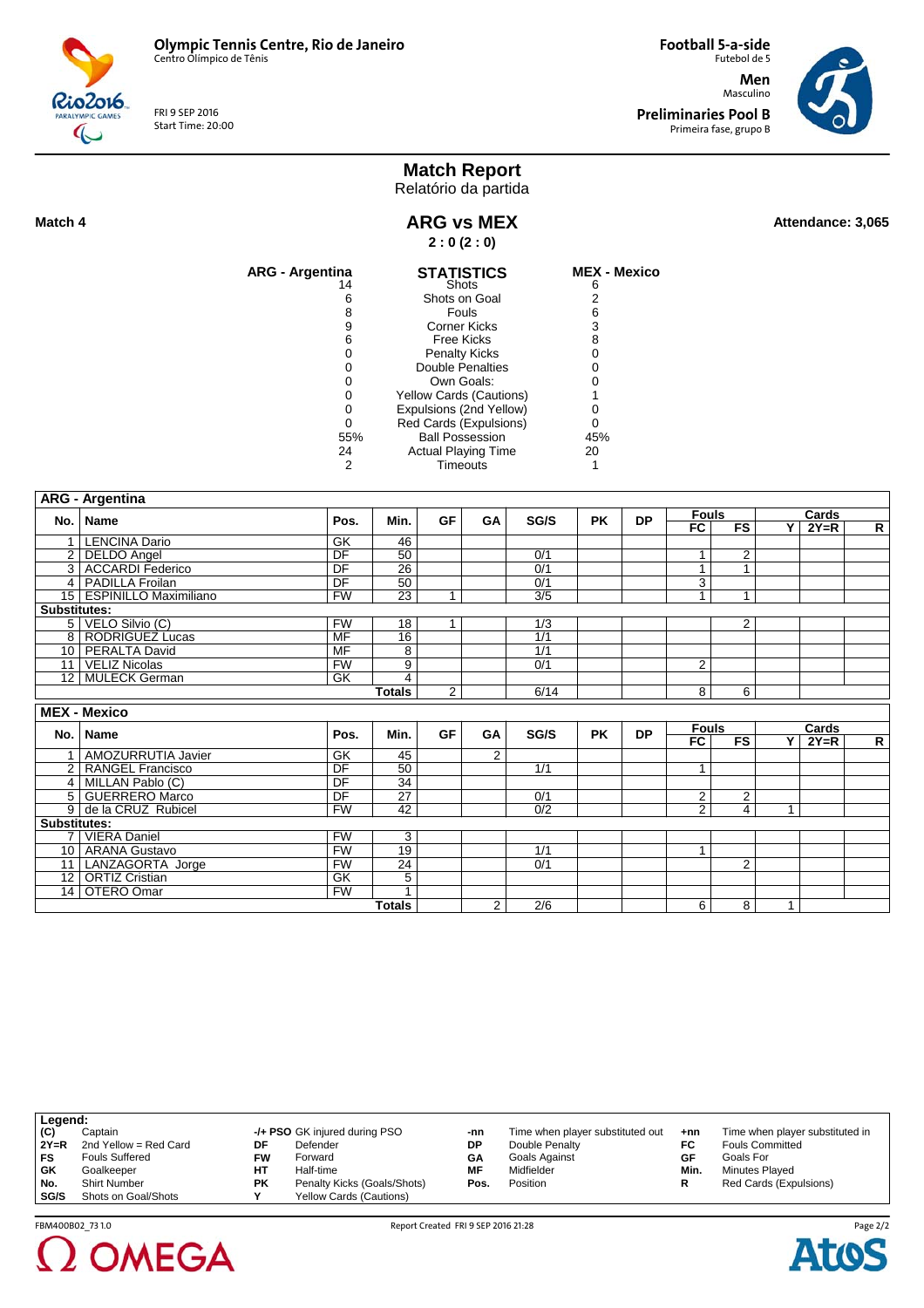

SUN 11 SEP 2016 Start Time: 9:00

Rio 2016  $\overline{\mathbb{C}}$ 

**Football 5-a-side** Futebol de 5 **Men** Masculino **Preliminaries Pool A** Primeira fase, grupo A



| <b>MAR vs IRI</b><br>Match <sub>5</sub><br>0:2(0:2)<br><b>Match Officials:</b><br>Timekeeper:<br>Referee:<br>TRAVAGLINO Mariano (ARG)<br>CRISPIM Mayara (BRA)<br>2 <sup>nd</sup> Referee:<br>ALBUQUERQUE Kleber (BRA)<br>3 <sup>rd</sup> Referee:<br>FISDEL Lionel (ARG)<br><b>Goals Scored:</b><br>RAJABPOUR Hossein (IRI) 13', ZADALIASGHARI Behzad (IRI) 14'<br><b>MAR - Morocco</b><br>IRI - Islamic Republic of Iran<br>BARA Samir (GK) (-18')<br>SHOJAEIYAN Meysam (GK)<br>$[1]$<br>$[1]$<br>BERKA Imad (-22')<br>[2]<br>POURRAZAVI Amir<br>$[4]$<br>ELAZOUZI Ahmed<br>RAJABPOUR Hossein (C) (+18', -13')<br>$[7]$<br>[6]<br>GHILLI Houssam (+22', -18')<br>$[7]$<br>[10] ZADALIASGHARI Behzad (+23', -18')<br>HATTAB Abderrazak (+21', -14')<br>[11] SHAHHOSSEINI Ahmadreza<br>$[9]$<br><b>Substitutes:</b><br><b>Substitutes:</b><br>DRIOUCH Othmane (+18')<br>MEHNINASAB Mohammadreza<br>$[3]$<br>[4]<br>EL MAKKAOUI Hassan<br>HEIDARI Mohammad (+40', -43')<br>$[5]$<br>[8]<br>SNISLA Zouhair (+14', -21')<br>[9]<br>RAHIMIGHASR Sadegh (+13', -23')<br>[8]<br>[10] DAOUDI Mhammed (C) (+26' HT, -35')<br><b>BASERI Rasool</b><br>[12]<br>[12] SERRAKH Ayoub (GK) (+18')<br>[13] SHOUSHTARI Akbar (GK)<br>Guide:<br>Guide: | Attendance: 2,374 |
|--------------------------------------------------------------------------------------------------------------------------------------------------------------------------------------------------------------------------------------------------------------------------------------------------------------------------------------------------------------------------------------------------------------------------------------------------------------------------------------------------------------------------------------------------------------------------------------------------------------------------------------------------------------------------------------------------------------------------------------------------------------------------------------------------------------------------------------------------------------------------------------------------------------------------------------------------------------------------------------------------------------------------------------------------------------------------------------------------------------------------------------------------------------------------------------------------------------------------------------|-------------------|
|                                                                                                                                                                                                                                                                                                                                                                                                                                                                                                                                                                                                                                                                                                                                                                                                                                                                                                                                                                                                                                                                                                                                                                                                                                      |                   |
|                                                                                                                                                                                                                                                                                                                                                                                                                                                                                                                                                                                                                                                                                                                                                                                                                                                                                                                                                                                                                                                                                                                                                                                                                                      |                   |
|                                                                                                                                                                                                                                                                                                                                                                                                                                                                                                                                                                                                                                                                                                                                                                                                                                                                                                                                                                                                                                                                                                                                                                                                                                      |                   |
|                                                                                                                                                                                                                                                                                                                                                                                                                                                                                                                                                                                                                                                                                                                                                                                                                                                                                                                                                                                                                                                                                                                                                                                                                                      |                   |
|                                                                                                                                                                                                                                                                                                                                                                                                                                                                                                                                                                                                                                                                                                                                                                                                                                                                                                                                                                                                                                                                                                                                                                                                                                      |                   |
| SHADDEL BASIR Mohammadreza<br><b>HIMI Said</b><br>[G]<br>[G]                                                                                                                                                                                                                                                                                                                                                                                                                                                                                                                                                                                                                                                                                                                                                                                                                                                                                                                                                                                                                                                                                                                                                                         |                   |
| Coach: FELFELI Javad (IRI)<br><b>Coach: EL MOUNTAQI Driss (MAR)</b>                                                                                                                                                                                                                                                                                                                                                                                                                                                                                                                                                                                                                                                                                                                                                                                                                                                                                                                                                                                                                                                                                                                                                                  |                   |
| <b>Cautions:</b><br>ELAZOUZI Ahmed (MAR) 33', RAJABPOUR Hossein (IRI) 46'.<br><b>Expulsions:</b><br>None.                                                                                                                                                                                                                                                                                                                                                                                                                                                                                                                                                                                                                                                                                                                                                                                                                                                                                                                                                                                                                                                                                                                            |                   |



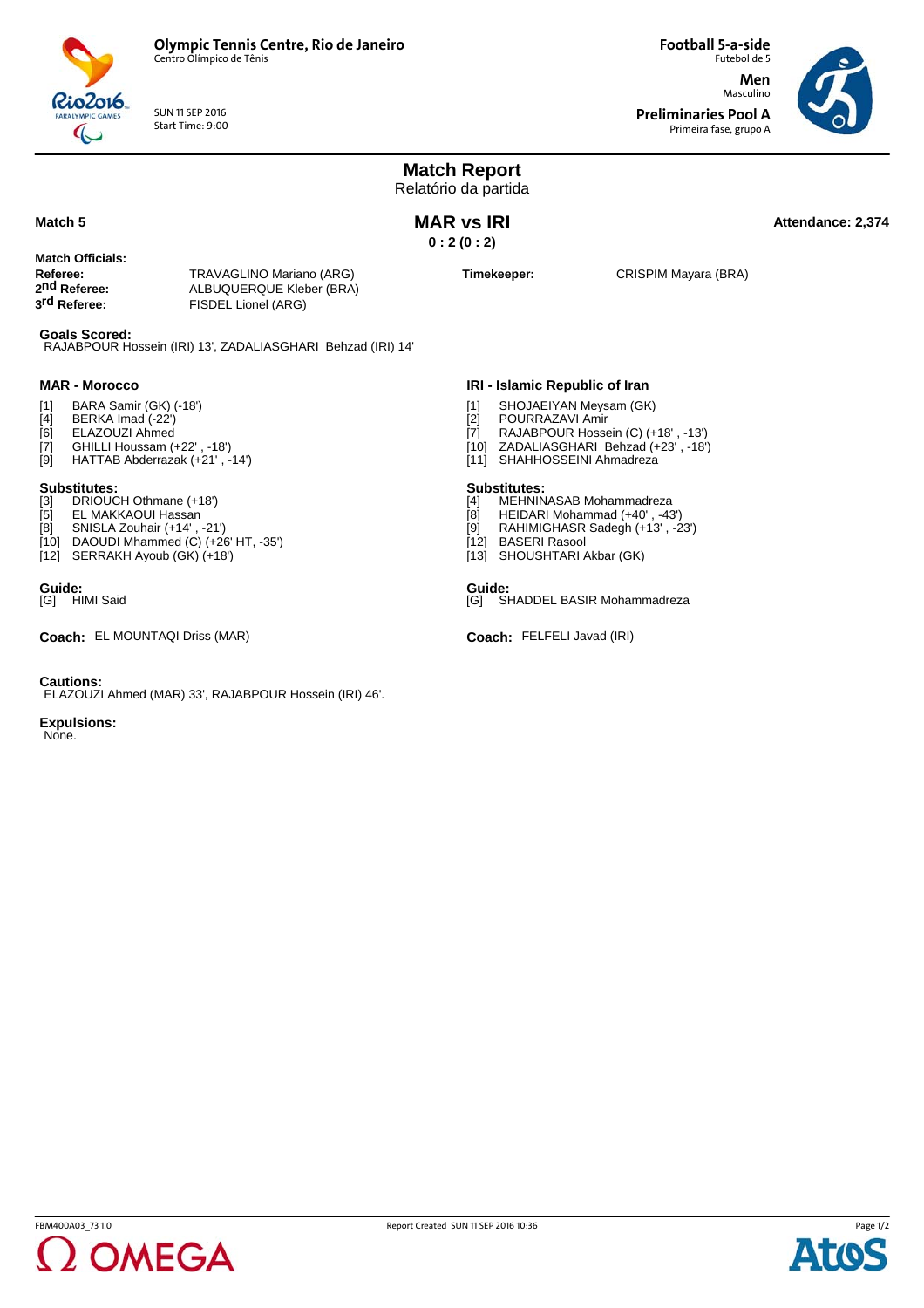SUN 11 SEP 2016 Start Time: 9:00

2 OMEGA

Futebol de 5 **Men** Masculino **Preliminaries Pool A** Primeira fase, grupo A

**Football 5-a-side**



## **Match Report**

Relatório da partida

Rio2016  $\overline{\mathbb{Q}}$ 

> **MAR vs IRI 0 : 2 (0 : 2)**

**MAR vs IRI Attendance: 2,374 MAR vs IRI** 

| <b>MAR - Morocco</b> | <b>STATISTICS</b>          | IRI - Islamic Republic of Iran |
|----------------------|----------------------------|--------------------------------|
| 15                   | <b>Shots</b>               | 16                             |
|                      | Shots on Goal              | 5                              |
|                      | Fouls                      | 10                             |
| 6                    | Corner Kicks               | 10                             |
| 10                   | <b>Free Kicks</b>          | 5                              |
|                      | <b>Penalty Kicks</b>       |                                |
|                      | Double Penalties           |                                |
|                      | Own Goals:                 |                                |
|                      | Yellow Cards (Cautions)    |                                |
|                      | Expulsions (2nd Yellow)    |                                |
|                      | Red Cards (Expulsions)     |                                |
| 54%                  | <b>Ball Possession</b>     | 46%                            |
| 23                   | <b>Actual Playing Time</b> | 19                             |
|                      | Timeouts                   | 2                              |
|                      |                            |                                |

|                     | <b>MAR - Morocco</b>                  |           |                 |                |    |      |           |           |                |                |       |        |                         |
|---------------------|---------------------------------------|-----------|-----------------|----------------|----|------|-----------|-----------|----------------|----------------|-------|--------|-------------------------|
|                     |                                       | Pos.      | Min.            | <b>GF</b>      | GA | SG/S | <b>PK</b> | <b>DP</b> | <b>Fouls</b>   |                |       | Cards  |                         |
| No.                 | Name                                  |           |                 |                |    |      |           |           | FC             | <b>FS</b>      | Y     | $2Y=R$ | $\mathsf{R}$            |
|                     | <b>BARA Samir</b>                     | GK        | 17              |                | 2  |      |           |           |                |                |       |        |                         |
| 4                   | <b>BERKA Imad</b>                     | DF        | 21              |                |    | 0/1  |           |           |                |                |       |        |                         |
| 6                   | ELAZOUZI Ahmed                        | <b>MF</b> | 50              |                |    | 1/2  |           |           | 1              | 4              |       |        |                         |
|                     | <b>GHILLI Houssam</b>                 | DF        | 46              |                |    |      |           |           | 3              |                |       |        |                         |
|                     | 9   HATTAB Abderrazak                 | <b>FW</b> | $\overline{21}$ |                |    | 4/7  |           | 0/1       | $\overline{ }$ | $\overline{3}$ |       |        |                         |
| <b>Substitutes:</b> |                                       |           |                 |                |    |      |           |           |                |                |       |        |                         |
|                     | 3   DRIOUCH Othmane                   | DF        | 33              |                |    |      |           |           |                |                |       |        |                         |
|                     | 8   SNISLA Zouhair                    | <b>FW</b> | 14              |                |    | 2/5  |           |           |                |                |       |        |                         |
|                     | 10   DAOUDI Mhammed (C)               | <b>MF</b> | 15              |                |    |      |           |           | 1              |                |       |        |                         |
|                     | 12   SERRAKH Ayoub                    | GK        | $\overline{33}$ |                |    |      |           |           |                |                |       |        |                         |
|                     |                                       |           | <b>Totals</b>   |                | 2  | 7/15 |           | 0/1       | 7              | 9              | 1     |        |                         |
|                     | <b>IRI - Islamic Republic of Iran</b> |           |                 |                |    |      |           |           |                |                |       |        |                         |
| No.                 | Name                                  | Pos.      | Min.            | <b>GF</b>      | GA | SG/S | <b>PK</b> | <b>DP</b> | <b>Fouls</b>   |                | Cards |        |                         |
|                     |                                       |           |                 |                |    |      |           |           | FC             | <b>FS</b>      | ΥI    | $2Y=R$ | $\overline{\mathsf{R}}$ |
|                     | SHOJAEIYAN Meysam                     | GK        | 50              |                |    |      |           |           |                |                |       |        |                         |
| 2                   | POURRAZAVI Amir                       | DF        | 50              |                |    |      |           |           | 3              |                |       |        |                         |
|                     | RAJABPOUR Hossein (C)                 | <b>FW</b> | 41              | 1              |    | 3/4  |           |           | 1              | 2              | 1     |        |                         |
|                     | 10   ZADALIASGHARI Behzad             | <b>FW</b> | 35              |                |    | 2/9  |           |           | 1              |                |       |        |                         |
|                     | 11   SHAHHOSSEINI Ahmadreza           | DF        | 50              |                |    | 0/2  |           |           | 4              |                |       |        |                         |
| <b>Substitutes:</b> |                                       |           |                 |                |    |      |           |           |                |                |       |        |                         |
|                     | 8   HEIDARI Mohammad                  | DF        | 3               |                |    |      |           |           |                |                |       |        |                         |
|                     | 9   RAHIMIGHASR Sadegh                | <b>FW</b> | 21              |                |    | 0/1  |           |           | 1              | 1              |       |        |                         |
|                     |                                       |           | Totals          | $\overline{2}$ |    | 5/16 |           |           | 10             | 5              | 1     |        |                         |

| Legend: |                       |    |                                |      |                                  |      |                                 |
|---------|-----------------------|----|--------------------------------|------|----------------------------------|------|---------------------------------|
| (C)     | Captain               |    | -/+ PSO GK injured during PSO  | -nn  | Time when player substituted out | +nn  | Time when player substituted in |
| $2Y=R$  | 2nd Yellow = Red Card | DF | Defender                       | DP   | Double Penalty                   | FC   | <b>Fouls Committed</b>          |
| FS      | <b>Fouls Suffered</b> | FW | Forward                        | GΑ   | <b>Goals Against</b>             | GF   | Goals For                       |
| GK      | Goalkeeper            | HТ | Half-time                      | МF   | Midfielder                       | Min. | Minutes Played                  |
| No.     | <b>Shirt Number</b>   | PΚ | Penalty Kicks (Goals/Shots)    | Pos. | Position                         |      | Red Cards (Expulsions)          |
| SG/S    | Shots on Goal/Shots   |    | <b>Yellow Cards (Cautions)</b> |      |                                  |      |                                 |



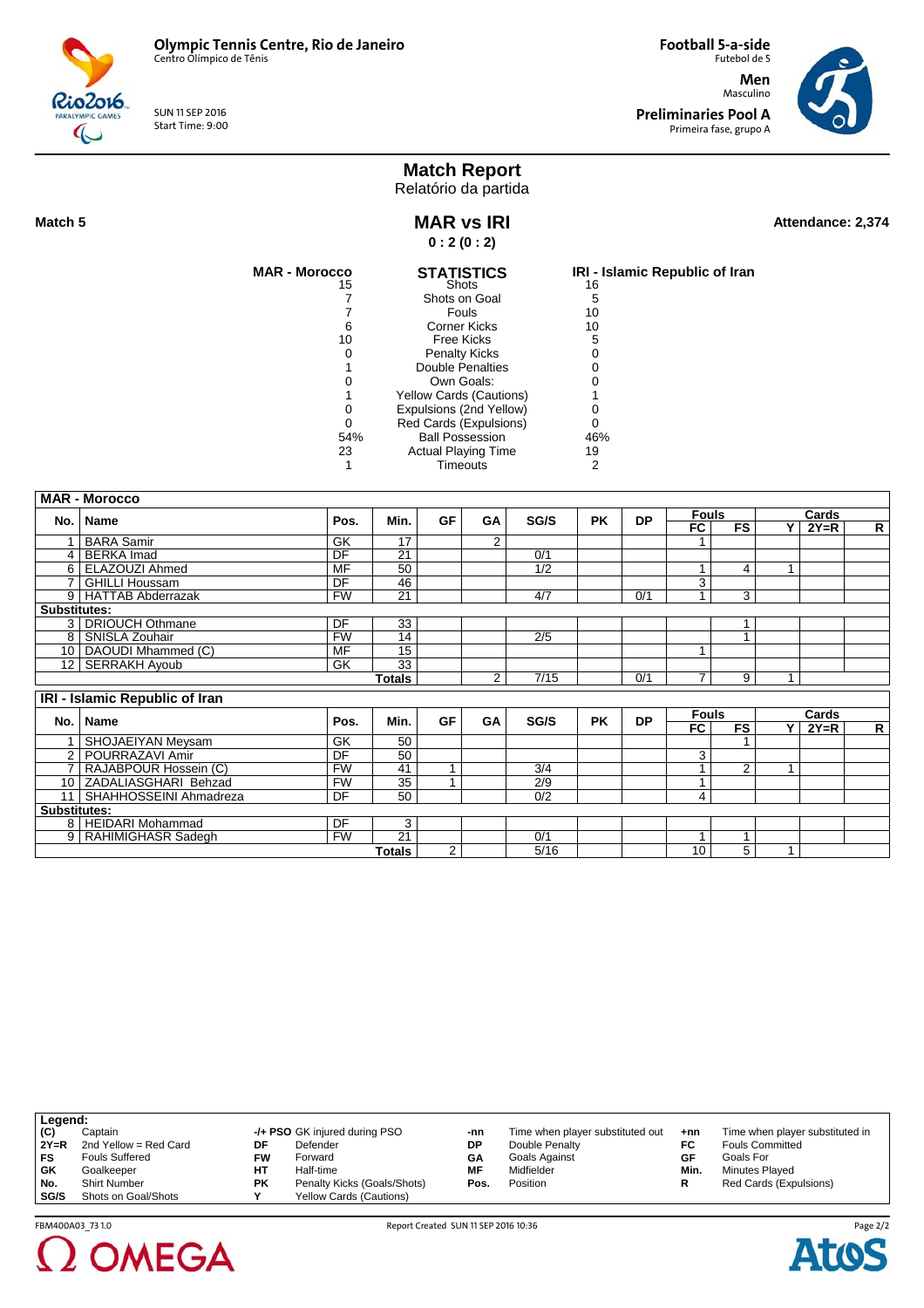

Rio 2016

SUN 11 SEP 2016 Start Time: 11:00

**Football 5-a-side** Futebol de 5 **Men** Masculino **Preliminaries Pool B**

Primeira fase, grupo B



|                                                                                                                                                                                                                 |                                                                                                          | <b>Match Report</b><br>Relatório da partida                                                                                                             |                             |                  |                   |  |  |
|-----------------------------------------------------------------------------------------------------------------------------------------------------------------------------------------------------------------|----------------------------------------------------------------------------------------------------------|---------------------------------------------------------------------------------------------------------------------------------------------------------|-----------------------------|------------------|-------------------|--|--|
| Match <sub>6</sub>                                                                                                                                                                                              |                                                                                                          | <b>ARG vs ESP</b><br>1:0(0:0)                                                                                                                           |                             |                  | Attendance: 2.374 |  |  |
| <b>Match Officials:</b><br>Referee:<br>2 <sup>nd</sup> Referee:<br>3rd Referee:                                                                                                                                 | MORGADO Lucio (BRA)<br><b>JUNG Christian (GER)</b><br><b>CARCOUET Francois (FRA)</b>                     | Timekeeper:                                                                                                                                             |                             | GLOCK leda (BRA) |                   |  |  |
| <b>Goals Scored:</b><br>VELIZ Nicolas (ARG) 29'                                                                                                                                                                 |                                                                                                          |                                                                                                                                                         |                             |                  |                   |  |  |
| <b>ARG - Argentina</b><br>LENCINA Dario (GK)<br>$[1]$<br>$[2]$<br>DELDO Angel (+33', -32')<br>ACCARDI Federico (+26' HT, -18')<br>$[3]$<br>PADILLA Froilan<br>[4]<br>ESPINILLO Maximiliano (+21', -14')<br>[15] | <b>ESP - Spain</b><br>[1]<br>[6]<br>[8]                                                                  | GUTIERREZ Pedro (GK)<br>ACOSTA Adolfo (+19', -17')<br>MUNOZ Javier (+21', -19')<br>[10] EL HADDAOUI Youssef<br>[11] ROSADO Marcelo (C) (+26' HT, -11')  |                             |                  |                   |  |  |
| <b>Substitutes:</b><br>VELO Silvio (C) (+14', -21')<br>$[5]$<br>RODRIGUEZ Lucas (+24', -26' HT)<br>[8]<br>[10] PERALTA David (+18', -24')<br>[11] VELIZ Nicolas (+26' HT, -38')<br>[12] MULECK German (GK)      | $\lceil 3 \rceil$<br>[4]<br>[5]<br>[9]                                                                   | <b>Substitutes:</b><br>GIERA Jose Luis (+11', -21')<br>LOPEZ Ivan<br><b>GARRIDO Carmelo</b><br>ALAMAR Sergio (+17', -25')<br>[12] RODRIGUEZ Sergio (GK) |                             |                  |                   |  |  |
| Guide:<br>MARQUEZ German<br>[G]                                                                                                                                                                                 |                                                                                                          | Guide:                                                                                                                                                  | [G] BECERRA Miquel          |                  |                   |  |  |
| Coach: DEMONTE Martin (ARG)                                                                                                                                                                                     |                                                                                                          |                                                                                                                                                         | Coach: CARRATALA Jose (ESP) |                  |                   |  |  |
| <b>Cautions:</b>                                                                                                                                                                                                | MUNOZ Javier (ESP) 35', EL HADDAOUI Youssef (ESP) 45', LENCINA Dario (ARG) 46', ACOSTA Adolfo (ESP) 49'. |                                                                                                                                                         |                             |                  |                   |  |  |

**Expulsions:** None.



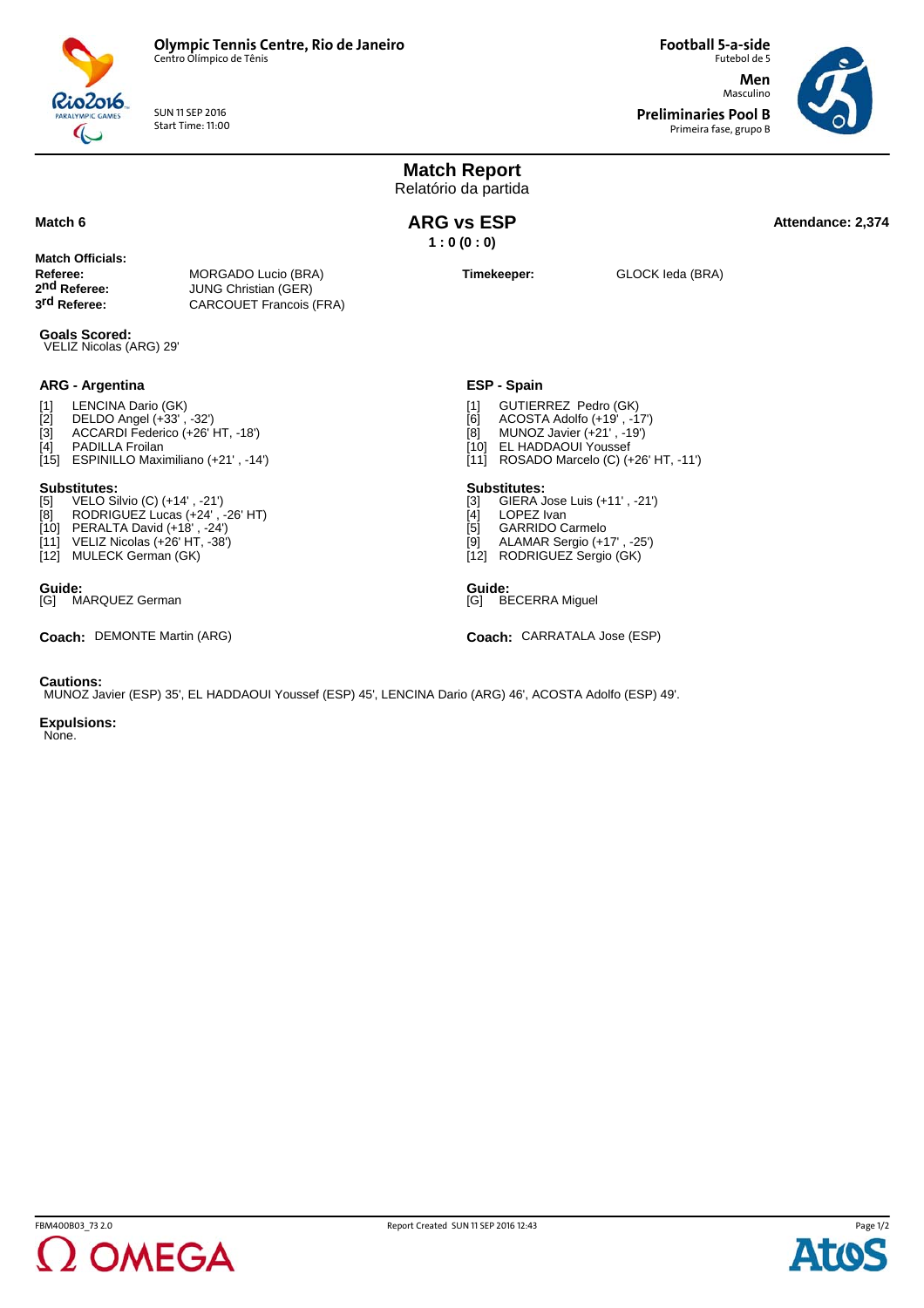SUN 11 SEP 2016 Start Time: 11:00

**Football 5-a-side** Futebol de 5 **Men** Masculino **Preliminaries Pool B** Primeira fase, grupo B



# **Match Report**

Relatório da partida

Rio2016  $\overline{\mathbb{Q}}$ 

Match 6 **ARG vs ESP ARG 100 ARG 100 Attendance: 2,374 ARG vs ESP 1 : 0 (0 : 0)**

| ARG - Argentina<br>23 | <b>STATISTICS</b><br>Shots | ESP - Spain<br>ჩ |
|-----------------------|----------------------------|------------------|
| 13                    | Shots on Goal              | 3                |
| 3                     | Fouls                      | 10               |
| 12                    | Corner Kicks               | 2                |
| 9                     | Free Kicks                 | 3                |
| O                     | <b>Penalty Kicks</b>       |                  |
|                       | Double Penalties           |                  |
| O                     | Own Goals:                 |                  |
|                       | Yellow Cards (Cautions)    | 3                |
| O                     | Expulsions (2nd Yellow)    |                  |
| 0                     | Red Cards (Expulsions)     |                  |
| 64%                   | <b>Ball Possession</b>     | 36%              |
| 28                    | <b>Actual Playing Time</b> | 16               |
| 2                     | Timeouts                   | 2                |

|                     | <b>ARG - Argentina</b>     |                 |                 |           |    |       |           |           |                |                 |       |        |                |
|---------------------|----------------------------|-----------------|-----------------|-----------|----|-------|-----------|-----------|----------------|-----------------|-------|--------|----------------|
|                     | No.   Name                 | Pos.            | Min.            | <b>GF</b> | GA | SG/S  | <b>PK</b> | <b>DP</b> | <b>Fouls</b>   |                 |       | Cards  |                |
|                     |                            |                 |                 |           |    |       |           |           | <b>FC</b>      | <b>FS</b>       | Y     | $2Y=R$ | $\mathsf{R}$   |
|                     | <b>LENCINA Dario</b>       | GK              | 50              |           |    |       |           |           |                |                 |       |        |                |
| 2 <sup>1</sup>      | <b>DELDO</b> Angel         | $\overline{DF}$ | 49              |           |    | 1/4   |           |           | 1              | $\overline{4}$  |       |        |                |
|                     | 3 ACCARDI Federico         | DF              | 42              |           |    | 1/1   |           |           |                | $\overline{2}$  |       |        |                |
|                     | 4   PADILLA Froilan        | $\overline{DF}$ | 50              |           |    | 4/6   |           | 0/1       |                | $\overline{2}$  |       |        |                |
|                     | 15   ESPINILLO Maximiliano | <b>FW</b>       | $\overline{29}$ |           |    | 4/8   |           |           |                |                 |       |        |                |
| <b>Substitutes:</b> |                            |                 |                 |           |    |       |           |           |                |                 |       |        |                |
|                     | 5   VELO Silvio (C)        | <b>FW</b>       | 9               |           |    | 1/2   |           |           |                |                 |       |        |                |
|                     | 8   RODRIGUEZ Lucas        | MF              | $\overline{3}$  |           |    |       |           |           |                |                 |       |        |                |
|                     | 10   PERALTA David         | <b>MF</b>       | 6               |           |    |       |           |           | 1              |                 |       |        |                |
| 11 <sup>1</sup>     | <b>VELIZ Nicolas</b>       | <b>FW</b>       | $\overline{12}$ | 1         |    | 2/2   |           |           | 1              |                 |       |        |                |
|                     |                            |                 | <b>Totals</b>   | 1         |    | 13/23 |           | 0/1       | 3              | 10 <sup>1</sup> | 1     |        |                |
|                     | <b>ESP - Spain</b>         |                 |                 |           |    |       |           |           |                |                 |       |        |                |
|                     | No.   Name                 | Pos.            | Min.            | GF        | GA | SG/S  | <b>PK</b> | <b>DP</b> | <b>Fouls</b>   |                 | Cards |        |                |
|                     |                            |                 |                 |           |    |       |           |           | FC             | FS              | ΥI    | $2Y=R$ | $\overline{R}$ |
|                     | <b>GUTIERREZ Pedro</b>     | GK              | 50              |           | 1  |       |           |           |                |                 |       |        |                |
|                     | 6 ACOSTA Adolfo            | $\overline{DF}$ | $\overline{33}$ |           |    |       |           |           | 2              |                 | 1     |        |                |
|                     | 8 MUNOZ Javier             | DF              | 48              |           |    |       |           |           | $\overline{3}$ | $\overline{A}$  | 1     |        |                |
|                     | 10   EL HADDAOUI Youssef   | <b>FW</b>       | 50              |           |    | 2/5   |           |           | 3              |                 | 1     |        |                |
|                     | 11   ROSADO Marcelo (C)    | <b>FW</b>       | 24              |           |    |       |           |           | 1              |                 |       |        |                |
| <b>Substitutes:</b> |                            |                 |                 |           |    |       |           |           |                |                 |       |        |                |
|                     | 3   GIERA Jose Luis        | <b>FW</b>       | 29              |           |    | 1/1   |           |           | 1              |                 |       |        |                |
|                     | 9   ALAMAR Sergio          | <b>FW</b>       | 16              |           |    |       |           |           |                |                 |       |        |                |
|                     |                            |                 | Totals          |           |    | 3/6   |           |           | 10             | $\overline{3}$  | 3     |        |                |

| Legend: |                       |    |                                |      |                                  |       |                                 |
|---------|-----------------------|----|--------------------------------|------|----------------------------------|-------|---------------------------------|
| (C)     | Captain               |    | -/+ PSO GK injured during PSO  | -nn  | Time when player substituted out | $+nn$ | Time when player substituted in |
| $2Y=R$  | 2nd Yellow = Red Card | DF | Defender                       | DP   | Double Penalty                   | FC    | <b>Fouls Committed</b>          |
| FS      | <b>Fouls Suffered</b> | FW | Forward                        | GΑ   | <b>Goals Against</b>             | GF    | Goals For                       |
| GK      | Goalkeeper            | HТ | Half-time                      | МF   | Midfielder                       | Min.  | Minutes Played                  |
| No.     | <b>Shirt Number</b>   | РK | Penalty Kicks (Goals/Shots)    | Pos. | Position                         | R     | Red Cards (Expulsions)          |
| SG/S    | Shots on Goal/Shots   |    | <b>Yellow Cards (Cautions)</b> |      |                                  |       |                                 |



FBM400B03\_73 2.0 Report Created SUN 11 SEP 2016 12:43

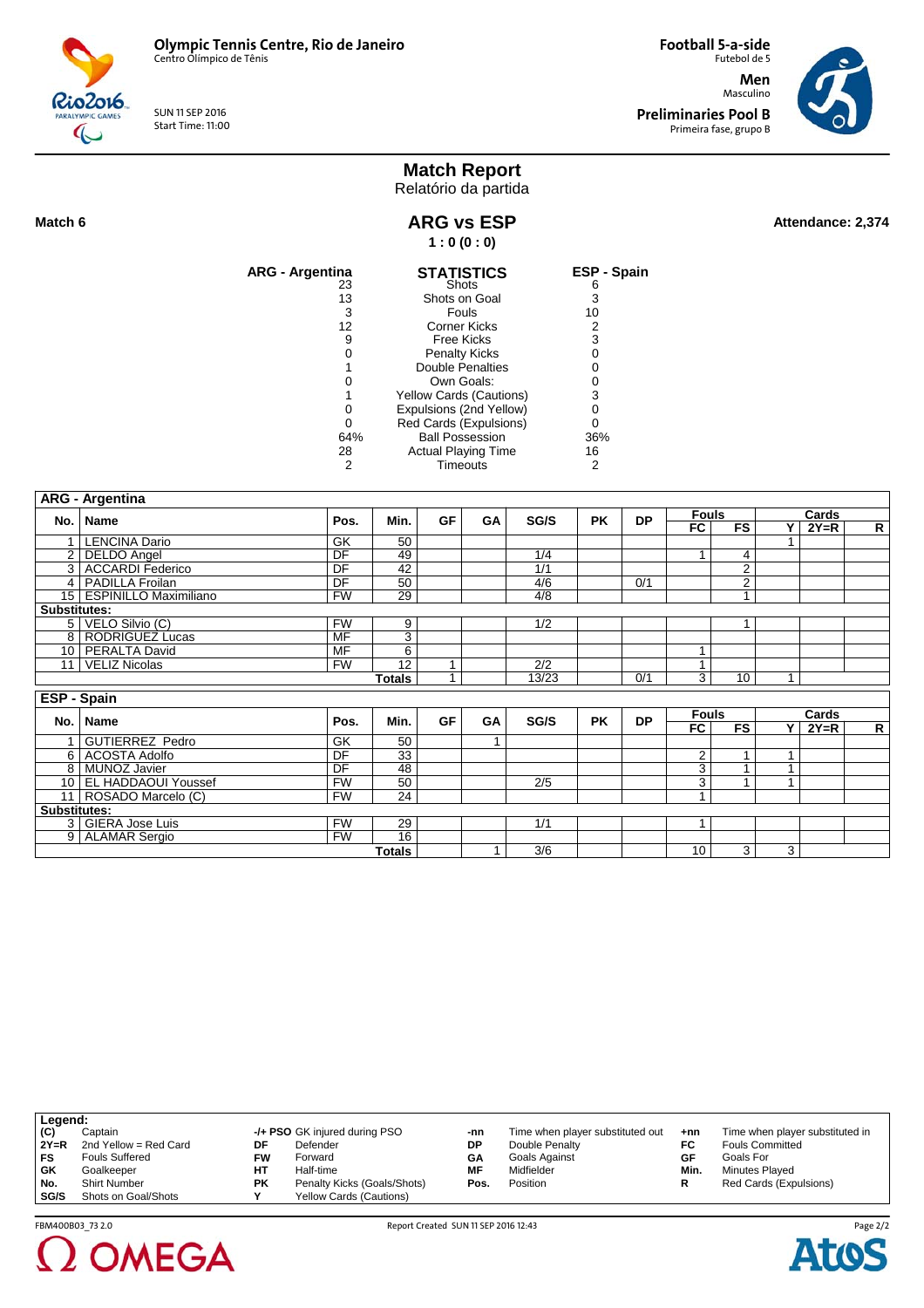

SUN 11 SEP 2016 Start Time: 16:00

Rio2016

**Football 5-a-side** Futebol de 5 **Men** Masculino **Preliminaries Pool A** Primeira fase, grupo A



|                                                                                                                                                                         |                                                                | <b>Match Report</b><br>Relatório da partida                                                                                                                                                           |                                  |  |  |  |  |  |
|-------------------------------------------------------------------------------------------------------------------------------------------------------------------------|----------------------------------------------------------------|-------------------------------------------------------------------------------------------------------------------------------------------------------------------------------------------------------|----------------------------------|--|--|--|--|--|
| Match 7                                                                                                                                                                 |                                                                | <b>BRA vs TUR</b><br>2:0(1:0)                                                                                                                                                                         |                                  |  |  |  |  |  |
| <b>Match Officials:</b><br>Referee:<br>CARCOUET Francois (FRA)<br>2 <sup>nd</sup> Referee:<br>PIECQ Michael (BEL)<br>3 <sup>rd</sup> Referee:<br>LUBRANO Germinal (ARG) |                                                                | Timekeeper:                                                                                                                                                                                           | <b>GLOCK Rafael (BRA)</b>        |  |  |  |  |  |
| <b>Goals Scored:</b>                                                                                                                                                    | RICARDINHO (BRA) 13', CASSIO (BRA) 37' penalty goal            |                                                                                                                                                                                                       |                                  |  |  |  |  |  |
| <b>BRA - Brazil</b><br>LUAN (GK)<br>$[1]$<br>$[3]$<br>CASSIO<br>$[7]$<br>JEFINHO<br>[8]<br>NONATO (+37', -14')<br>$[10]$ RICARDINHO (C) $(+26'$ HT, $-23'$ )            |                                                                | <b>TUR - Turkey</b><br>AKTAS Ali (C) (GK)<br>$[1]$<br>[4]<br>SUMER Abdullah (-43')<br>[6]<br>UZUM Ibrahim (+22', -13')<br>[8]<br>[10] COBAN Celal (+26' HT, -14')                                     | KURBETOGLU Kahraman (+31', -10') |  |  |  |  |  |
| <b>Substitutes:</b><br>$[5]$<br>DAMIAO (+14')<br>$[6]$ TIAGO $(+23', -26'$ HT)<br>[9] FELIPE<br>[11] DUMBO<br>[12] VINICIUS (GK)                                        |                                                                | <b>Substitutes:</b><br>AYDENIZ Recep (+14', -26' HT)<br>$[5]$<br>OCAL Emrah (+10', -22')<br>$[7]$<br>BAYRAKTAR Ercan (+13', -14')<br>[9]<br>[11] SATAY Hasan (+14', -26' HT)<br>[12] AKYON Aykut (GK) |                                  |  |  |  |  |  |
| Guide:<br>[G] LUIS FELIPE                                                                                                                                               |                                                                | Guide:<br>[G] YILDIRIM Hasan                                                                                                                                                                          |                                  |  |  |  |  |  |
| Coach: VASCONCELOS Fabio (BRA)                                                                                                                                          |                                                                | Coach: BALL John (TUR)                                                                                                                                                                                |                                  |  |  |  |  |  |
| <b>Cautions:</b>                                                                                                                                                        | AKTAS Ali (TUR) 34', UZUM Ibrahim (TUR) 37', CASSIO (BRA) 46'. |                                                                                                                                                                                                       |                                  |  |  |  |  |  |

**Expulsions:** BAYRAKTAR Ercan (TUR) 47'.



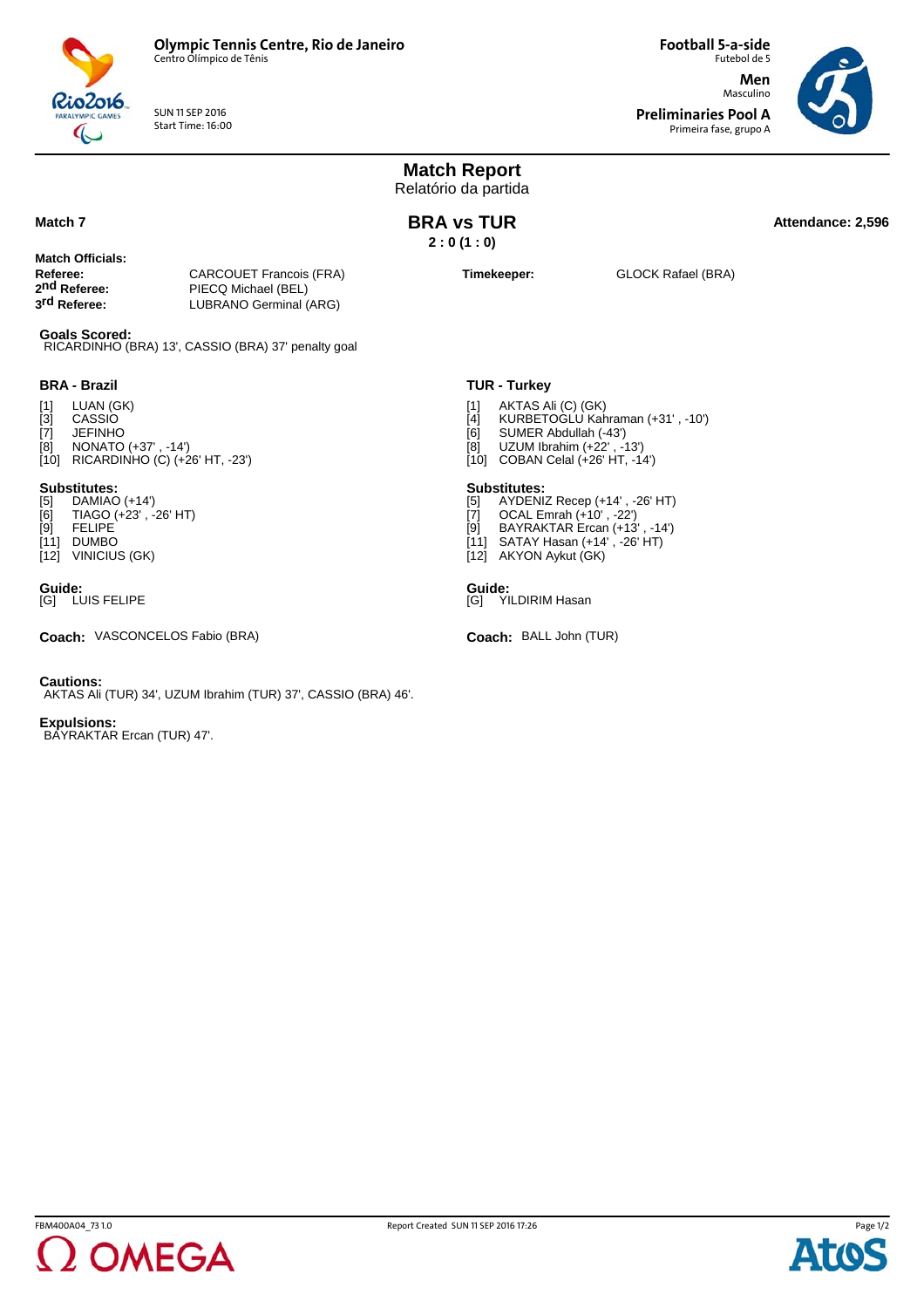Rio2016

SUN 11 SEP 2016 Start Time: 16:00

**Football 5-a-side** Futebol de 5 **Men** Masculino **Preliminaries Pool A** Primeira fase, grupo A



# **Match Report**

Relatório da partida

 $\overline{\mathbb{Q}}$ 

**BRA vs TUR 2 : 0 (1 : 0)**

**Match 7 Attendance: 2,596 BRA vs TUR Attendance: 2,596** 

| BRA - Brazil | <b>STATISTICS</b><br>Shots | <b>TUR - Turkey</b> |
|--------------|----------------------------|---------------------|
| 18           |                            |                     |
|              | Shots on Goal              |                     |
| 6            | Fouls                      | 8                   |
| 9            | <b>Corner Kicks</b>        |                     |
|              | Free Kicks                 |                     |
|              | <b>Penalty Kicks</b>       |                     |
|              | Double Penalties           |                     |
|              | Own Goals:                 |                     |
|              | Yellow Cards (Cautions)    | 2                   |
|              | Expulsions (2nd Yellow)    |                     |
|              | Red Cards (Expulsions)     |                     |
| 60%          | <b>Ball Possession</b>     | 40%                 |
| 26           | <b>Actual Playing Time</b> | 17                  |
|              | Timeouts                   |                     |

|                      | <b>BRA - Brazil</b>                          |                 |                 |                |                |      |           |           |                |                 |                         |        |                |
|----------------------|----------------------------------------------|-----------------|-----------------|----------------|----------------|------|-----------|-----------|----------------|-----------------|-------------------------|--------|----------------|
| No.                  | <b>Name</b>                                  | Pos.            | Min.            | <b>GF</b>      | GA             | SG/S | <b>PK</b> | <b>DP</b> | <b>Fouls</b>   |                 |                         | Cards  |                |
|                      |                                              |                 |                 |                |                |      |           |           | <b>FC</b>      | <b>FS</b>       | Y I                     | $2Y=R$ | $\mathsf{R}$   |
|                      | <b>LUAN</b>                                  | GK              | 50              |                |                |      |           |           |                |                 |                         |        |                |
| 3                    | CASSIO                                       | DF              | 50              | 1              |                | 1/3  | 1/1       |           | 2              | 1               | 1                       |        |                |
| 7                    | <b>JEFINHO</b>                               | FW              | 50              |                |                | 1/6  |           |           | 1              |                 |                         |        |                |
| 8 I                  | <b>NONATO</b>                                | <b>FW</b>       | 24              |                |                | 2/4  |           |           | 1              |                 |                         |        |                |
|                      | 10 RICARDINHO (C)                            | <b>FW</b>       | $\overline{36}$ | $\overline{ }$ |                | 3/5  |           |           | 4              | $5\overline{)}$ |                         |        |                |
| <b>Substitutes:</b>  |                                              |                 |                 |                |                |      |           |           |                |                 |                         |        |                |
|                      | 5 DAMIAO                                     | DF              | 37              |                |                |      |           |           | 1              |                 |                         |        |                |
|                      | 6 TIAGO                                      | <b>FW</b>       | 3               |                |                |      |           |           |                |                 |                         |        |                |
|                      |                                              |                 | <b>Totals</b>   | 2              |                | 7/18 | 1/1       |           | 6              | 6               | 1                       |        |                |
|                      | <b>TUR - Turkey</b>                          |                 |                 |                |                |      |           |           |                |                 |                         |        |                |
|                      |                                              |                 |                 |                |                |      |           |           | <b>Fouls</b>   |                 |                         | Cards  |                |
| No.                  | <b>Name</b>                                  | Pos.            | Min.            | <b>GF</b>      | GA             | SG/S | <b>PK</b> | <b>DP</b> | FC             | FS              | $\overline{\mathbf{Y}}$ | $2Y=R$ | $\overline{R}$ |
|                      | AKTAS Ali (C)                                | GK              | 50              |                | $\overline{2}$ |      |           |           |                |                 |                         |        |                |
| $\overline{4}$       | <b>KURBETOGLU Kahraman</b>                   | FW              | 16              |                |                |      |           |           | 1              |                 |                         |        |                |
| 6                    | <b>SUMER Abdullah</b>                        | <b>FW</b>       | 43              |                |                | 0/1  |           |           | 2              | 2               |                         |        |                |
| 8                    | <b>UZUM Ibrahim</b>                          | DF              | 41              |                |                |      |           |           | $\overline{2}$ |                 | 1                       |        |                |
| 10 <sup>1</sup>      | <b>COBAN Celal</b>                           | MF              | 38              |                |                |      |           |           |                | 1               |                         |        |                |
| <b>Substitutes:</b>  |                                              |                 |                 |                |                |      |           |           |                |                 |                         |        |                |
|                      | 5   AYDENIZ Recep                            | <b>FW</b>       | 14              |                |                |      |           |           | 1              |                 |                         |        |                |
|                      |                                              |                 |                 |                |                |      |           |           |                |                 |                         |        |                |
|                      |                                              |                 |                 |                |                |      |           |           | $\overline{A}$ | 4               |                         |        |                |
|                      | <b>OCAL</b> Emrah                            | <b>FW</b>       | 19              |                |                |      |           |           |                |                 |                         |        | $\mathbf{1}$   |
| 9 <sup>1</sup><br>11 | <b>BAYRAKTAR Ercan</b><br><b>SATAY Hasan</b> | MF<br><b>FW</b> | 5<br>24         |                |                | 0/1  |           |           | 1              |                 |                         |        |                |

| Legend: |                       |         |                                |      |                                  |      |                                 |
|---------|-----------------------|---------|--------------------------------|------|----------------------------------|------|---------------------------------|
| (C)     | Captain               |         | -/+ PSO GK injured during PSO  | -nn  | Time when player substituted out | +nn  | Time when player substituted in |
| $2Y=R$  | 2nd Yellow = Red Card | DF      | Defender                       | DP   | Double Penalty                   | FC   | <b>Fouls Committed</b>          |
| FS      | <b>Fouls Suffered</b> | FW      | Forward                        | GΑ   | Goals Against                    | GF   | Goals For                       |
| GK      | Goalkeeper            | HТ      | Half-time                      | МF   | Midfielder                       | Min. | Minutes Played                  |
| No.     | <b>Shirt Number</b>   | РK      | Penalty Kicks (Goals/Shots)    | Pos. | Position                         |      | Red Cards (Expulsions)          |
| SG/S    | Shots on Goal/Shots   | $\cdot$ | <b>Yellow Cards (Cautions)</b> |      |                                  |      |                                 |



 $\Omega$  OMEGA

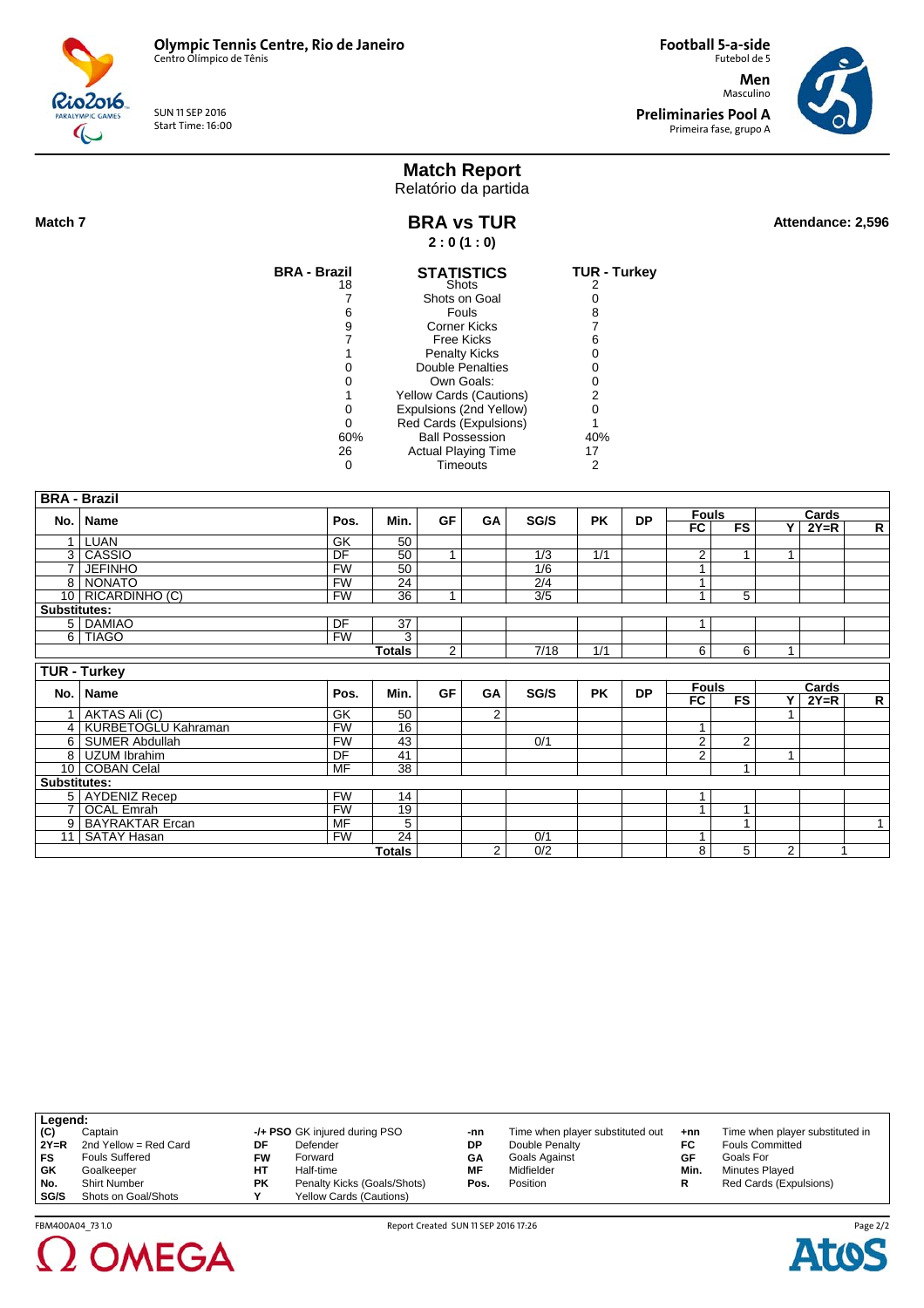

SUN 11 SEP 2016 Start Time: 20:00 Futebol de 5 **Men** Masculino

**Preliminaries Pool B** Primeira fase, grupo B

**Football 5-a-side**



**Match Report** Relatório da partida **Match 8 Attendance: 3,099 CHN vs MEX Attendance: 3,099 CHN vs MEX 2 : 0 (2 : 0) Match Officials: Referee:** GUIMARAES Germi (BRA)<br> **2<sup>nd</sup> Referee:** GUCHI Kenii (JPN) 2nd Referee: **IGUCHI Kenji (JPN)**<br>3<sup>rd</sup> Referee: ALBUQUERQUE KI **3rd Referee:** ALBUQUERQUE Kleber (BRA) **Timekeeper:** JUNG Christian (GER) **Goals Scored:** WEI Jiansen (CHN) 6', WANG Yafeng (CHN) 9' **CHN - People's Republic of China** [12] XU Huachu (GK) [4] WEI Jiansen (+37' , -34')<br>[5] GAO Kai GAO Kai [9] WANG Zhoubin (+34' , -15') [11] WANG Yafeng (C) (+34' , -12') **Substitutes:**<br>[1] SONG Z [1] SONG Zhe (GK)<br>[3] LIU Meng<br>[6] LIN Dongdong (4 LIU Meng LIN Dongdong (+12', -17') [7] YU Yutan (+17' , -34') [8] ZHANG Lijing (+15' , -37') **MEX - Mexico** [1] AMOZURRUTIA Javier (GK)<br>[2] RANGEL Francisco<br>[4] MILLAN Pablo (C) (+26' HT, RANGEL Francisco [4] MILLAN Pablo (C) (+26' HT, -25') [5] GUERRERO Marco (+37' , -32') [9] de la CRUZ Rubicel (+21' , -12') **Substitutes:**<br>[7] **VIERA D** VIERA Daniel (+46') [10] ARANA Gustavo (+24' , -28') [11] LANZAGORTA Jorge (+12' , -21') [12] ORTIZ Cristian (GK) [14] OTERO Omar (+43' , -46') **Guide:**<br>[G] WANG Guishun Guide:<br>[G] ARTEAGA Martin **Coach:** ZOU Hongmou (CHN) **COACH: Coach: Coach:** de ANDA GARCIA Jose de Jesus (MEX) **Cautions:** LANZAGORTA Jorge (MEX) 41'. **Expulsions:** None.



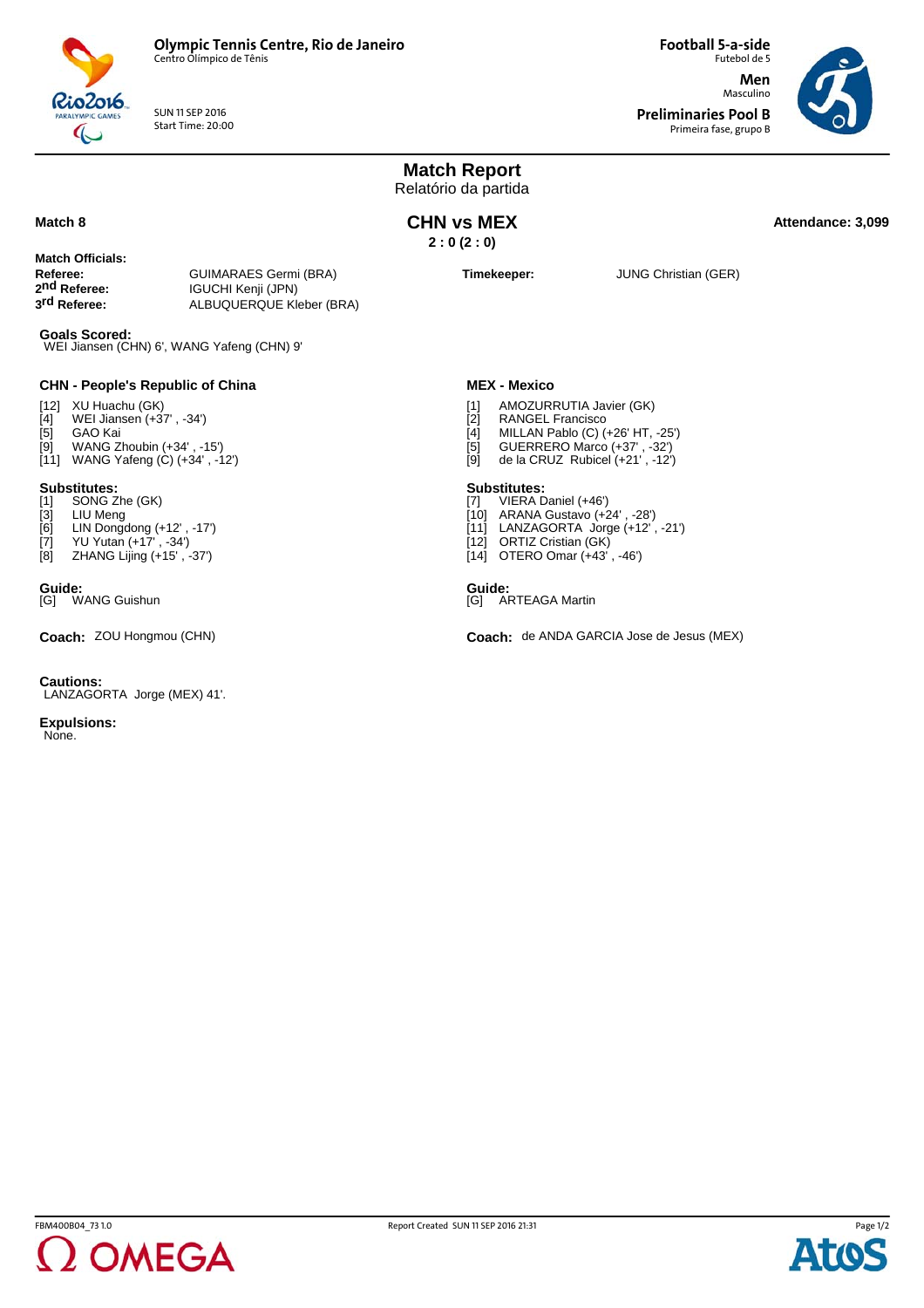SUN 11 SEP 2016 Start Time: 20:00

**Football 5-a-side** Futebol de 5 **Men** Masculino **Preliminaries Pool B** Primeira fase, grupo B



# **Match Report**

Relatório da partida

Rio2016.  $\overline{\mathbb{Q}}$ 

#### Match 8 **Attendance: 3,099 CHN vs MEX Attendance: 3,099 CHN vs MEX 2 : 0 (2 : 0)**

| <b>CHN - People's Republic of China</b> | <b>STATISTICS</b>              | <b>MEX - Mexico</b> |
|-----------------------------------------|--------------------------------|---------------------|
| 21                                      | <b>Shots</b>                   | 8                   |
|                                         | Shots on Goal                  |                     |
|                                         | <b>Fouls</b>                   |                     |
| 6                                       | <b>Corner Kicks</b>            |                     |
|                                         | Free Kicks                     |                     |
|                                         | <b>Penalty Kicks</b>           |                     |
|                                         | Double Penalties               |                     |
|                                         | Own Goals:                     |                     |
|                                         | <b>Yellow Cards (Cautions)</b> |                     |
|                                         | Expulsions (2nd Yellow)        |                     |
|                                         | Red Cards (Expulsions)         |                     |
| 52%                                     | <b>Ball Possession</b>         | 48%                 |
| 23                                      | <b>Actual Playing Time</b>     | 21                  |
| 2                                       | Timeouts                       |                     |

|                     | <b>CHN - People's Republic of China</b> |                          |                 |           |                |                  |           |           |                |                |              |        |              |
|---------------------|-----------------------------------------|--------------------------|-----------------|-----------|----------------|------------------|-----------|-----------|----------------|----------------|--------------|--------|--------------|
|                     | No.   Name                              | Pos.                     | Min.            | <b>GF</b> | GA             | SG/S             | <b>PK</b> | <b>DP</b> | <b>Fouls</b>   |                |              | Cards  |              |
|                     |                                         |                          |                 |           |                |                  |           |           | FC             | <b>FS</b>      | ΥI           | $2Y=R$ | $\mathsf{R}$ |
|                     | 12 XU Huachu                            | GK                       | 50              |           |                |                  |           |           |                |                |              |        |              |
|                     | 4   WEI Jiansen                         | $\overline{\mathsf{MF}}$ | $\overline{48}$ | 1         |                | 1/3              |           |           | 1              | 1              |              |        |              |
|                     | 5 GAO Kai                               | DF                       | 50              |           |                |                  |           |           | $\overline{2}$ |                |              |        |              |
|                     | 9 WANG Zhoubin                          | MF                       | $\overline{31}$ |           |                | 5/7              |           |           | $\mathbf{1}$   | 1              |              |        |              |
|                     | 11   WANG Yafeng (C)                    | MF                       | $\overline{27}$ | 1         |                | 2/6              |           |           | $\mathbf{1}$   | $\overline{2}$ |              |        |              |
| <b>Substitutes:</b> |                                         |                          |                 |           |                |                  |           |           |                |                |              |        |              |
|                     | 6   LIN Dongdong                        | <b>FW</b>                | 5               |           |                |                  |           |           | $\overline{2}$ |                |              |        |              |
|                     | 7 YU Yutan                              | <b>FW</b>                | 16              |           |                | 0/2              |           |           |                |                |              |        |              |
|                     | 8 ZHANG Lijing                          | DF                       | 23              |           |                | 0/3              |           |           | 1              |                |              |        |              |
|                     |                                         |                          | Totals          | 2         |                | 8/21             |           |           | 8              | 4              |              |        |              |
|                     | <b>MEX - Mexico</b>                     |                          |                 |           |                |                  |           |           |                |                |              |        |              |
|                     | No.   Name                              | Pos.                     | Min.            | <b>GF</b> | GA             | SG/S             | <b>PK</b> | <b>DP</b> | <b>Fouls</b>   |                |              | Cards  |              |
|                     |                                         |                          |                 |           |                |                  |           |           | FC             | <b>FS</b>      | ΥI           | $2Y=R$ | R            |
| 1                   | AMOZURRUTIA Javier                      | GK                       | 50              |           | $\overline{2}$ |                  |           |           | $\overline{2}$ |                |              |        |              |
|                     | 2   RANGEL Francisco                    | DF                       | 50              |           |                |                  |           |           | 1              |                |              |        |              |
|                     | 4 MILLAN Pablo (C)                      | DF                       | $\overline{45}$ |           |                |                  |           |           |                | 1              |              |        |              |
|                     | 5   GUERRERO Marco                      | DF                       | 45              |           |                | 0/1              |           |           |                | 3              |              |        |              |
|                     | 9 de la CRUZ Rubicel                    | <b>FW</b>                | 22              |           |                |                  |           |           | $\overline{2}$ |                |              |        |              |
| Substitutes:        |                                         |                          |                 |           |                |                  |           |           |                |                |              |        |              |
| 7 <sup>1</sup>      | <b>VIERA Daniel</b>                     | <b>FW</b>                | 5               |           |                |                  |           |           |                |                |              |        |              |
|                     | 10   ARANA Gustavo                      | <b>FW</b>                | 6               |           |                | 0/1              |           |           |                |                |              |        |              |
| 11 <sup>1</sup>     | LANZAGORTA Jorge                        | <b>FW</b>                | $\overline{25}$ |           |                | 1/5              |           | /1        | $\overline{2}$ | 2              | 1            |        |              |
|                     | 14 OTERO Omar                           | <b>FW</b>                | 3               |           |                | 1/1              |           |           |                |                |              |        |              |
|                     |                                         |                          | <b>Totals</b>   |           | $\overline{2}$ | $\overline{2/8}$ |           | 0/1       | $\overline{7}$ | $\overline{7}$ | $\mathbf{1}$ |        |              |

| Legend: |                       |           |                               |      |                                  |       |                                 |
|---------|-----------------------|-----------|-------------------------------|------|----------------------------------|-------|---------------------------------|
| (C)     | Captain               |           | -/+ PSO GK injured during PSO | -nn  | Time when player substituted out | $+nn$ | Time when player substituted in |
| $2Y=R$  | 2nd Yellow = Red Card | DF        | Defender                      | DP   | Double Penalty                   | FC    | <b>Fouls Committed</b>          |
| FS      | <b>Fouls Suffered</b> | FW        | Forward                       | GΑ   | Goals Against                    | GF    | Goals For                       |
| GK      | Goalkeeper            | HТ        | Half-time                     | МF   | Midfielder                       | Min.  | Minutes Played                  |
| No.     | <b>Shirt Number</b>   | <b>PK</b> | Penalty Kicks (Goals/Shots)   | Pos. | Position                         |       | Red Cards (Expulsions)          |
| SG/S    | Shots on Goal/Shots   |           | Yellow Cards (Cautions)       |      |                                  |       |                                 |



FBM400B04\_73 1.0 Report Created SUN 11 SEP 2016 21:31

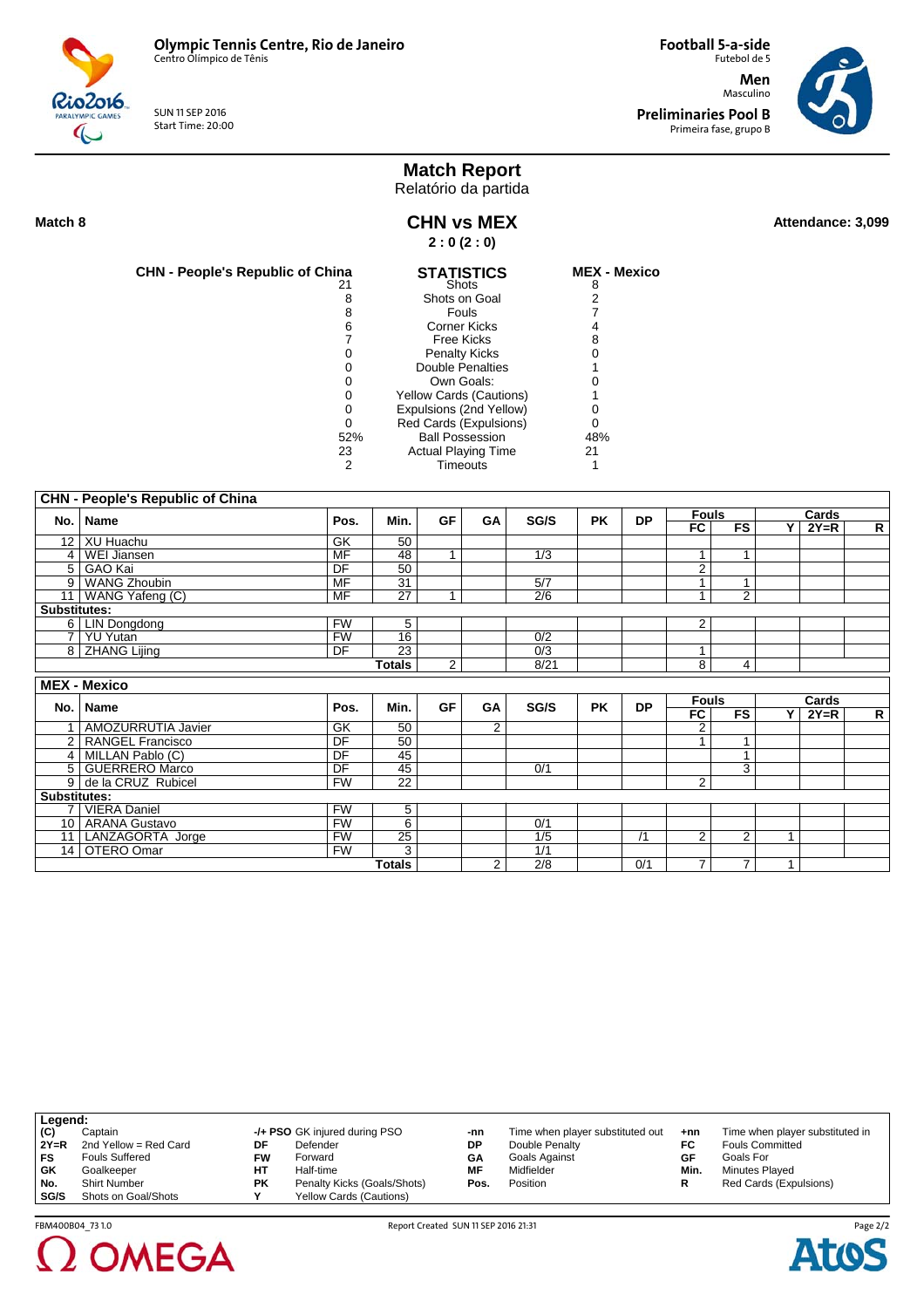

TUE 13 SEP 2016 Start Time: 9:00

Rio2016  $\overline{\mathbb{Q}}$ 

**Football 5-a-side** Futebol de 5 **Men** Masculino

**Preliminaries Pool A** Primeira fase, grupo A



|                                                                                                                                                     |                                                                                | <b>Match Report</b><br>Relatório da partida                                                                                                                      |                                                                            |                   |
|-----------------------------------------------------------------------------------------------------------------------------------------------------|--------------------------------------------------------------------------------|------------------------------------------------------------------------------------------------------------------------------------------------------------------|----------------------------------------------------------------------------|-------------------|
| Match 9                                                                                                                                             |                                                                                | <b>BRA vs IRI</b><br>0:0                                                                                                                                         |                                                                            | Attendance: 2,355 |
| Match Officials:<br>Referee:<br>2 <sup>nd</sup> Referee:<br>3 <sup>rd</sup> Referee:                                                                | TRAVAGLINO Mariano (ARG)<br>PIECQ Michael (BEL)<br><b>JUNG Christian (GER)</b> | Timekeeper:                                                                                                                                                      | LUBRANO Germinal (ARG)                                                     |                   |
| <b>Goals Scored:</b><br>None                                                                                                                        |                                                                                |                                                                                                                                                                  |                                                                            |                   |
| <b>BRA - Brazil</b><br>LUAN (GK)<br>$[1]$<br>[6]<br>TIAGO<br>$[7]$<br>JEFINHO (-42')<br>NONATO<br>[8]<br>FELIPE (+47', -18')<br>[9]                 |                                                                                | IRI - Islamic Republic of Iran<br>SHOJAEIYAN Meysam (GK)<br>$[1]$<br>POURRAZAVI Amir<br>$[2]$<br>[7]<br>[10] ZADALIASGHARI Behzad (+15', -4')                    | RAJABPOUR Hossein (+18', -15')<br>[11] SHAHHOSSEINI Ahmadreza (+23', -21') |                   |
| <b>Substitutes:</b><br>$[3]$<br>CASSIO<br>DAMIAO<br>$[5]$<br>$[10]$ RICARDINHO (C) $(+42')$<br>$[11]$ DUMBO $(+18'$ , $-47')$<br>[12] VINICIUS (GK) |                                                                                | Substitutes:<br>MEHNINASAB Mohammadreza<br>$[4]$<br>[8]<br>HEIDARI Mohammad (+21', -23')<br>[9]<br>[12] BASERI Rasool (+17', -21')<br>[13] SHOUSHTARI Akbar (GK) | RAHIMIGHASR Sadegh (+4', -18')                                             |                   |
| Guide:<br>[G] LUIS FELIPE                                                                                                                           |                                                                                | Guide:<br>SHADDEL BASIR Mohammadreza<br>[G]                                                                                                                      |                                                                            |                   |
| Coach: VASCONCELOS Fabio (BRA)                                                                                                                      |                                                                                | Coach: FELFELI Javad (IRI)                                                                                                                                       |                                                                            |                   |

**Cautions:** TIAGO (BRA) 42'.

**Expulsions:** None.



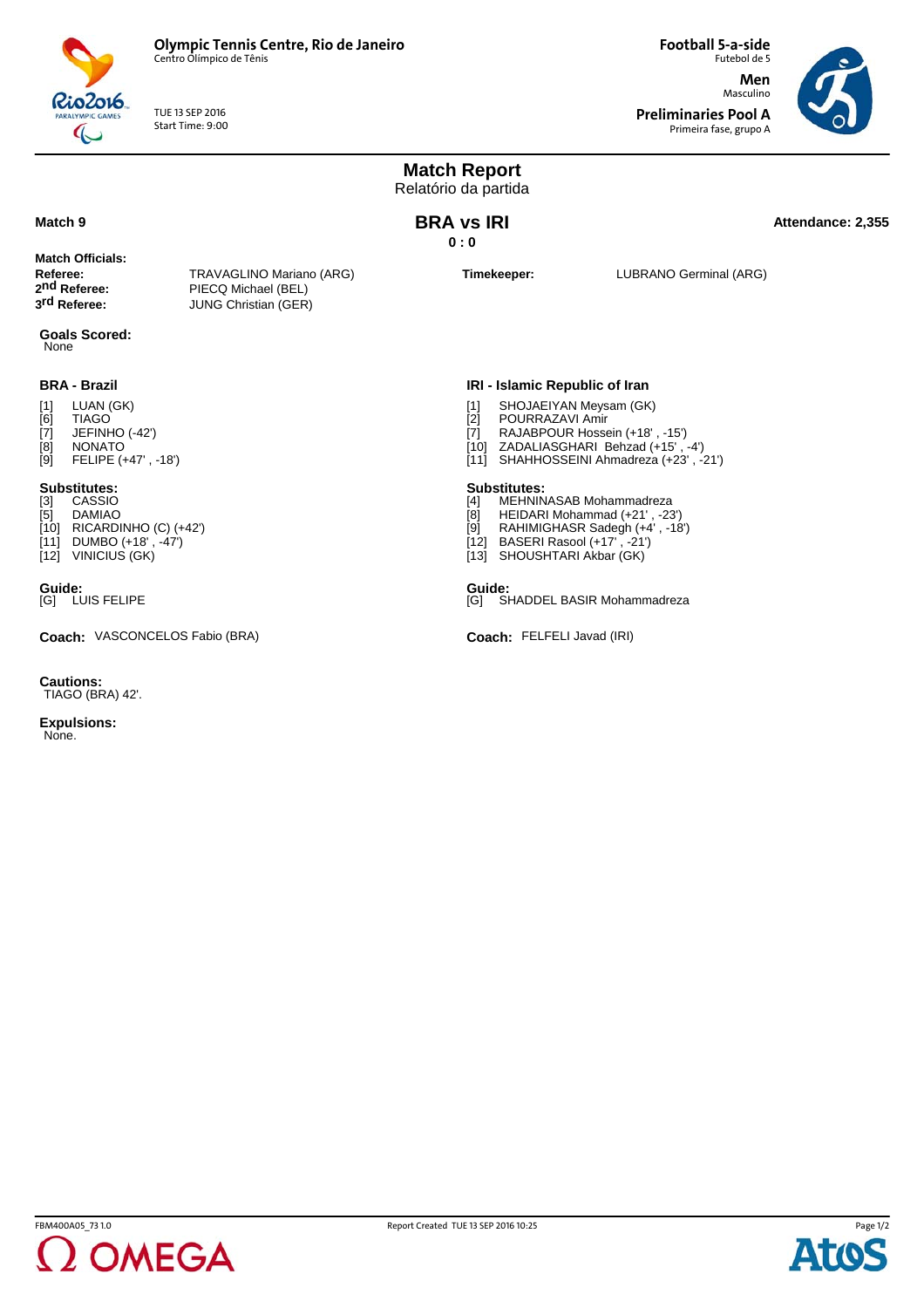

TUE 13 SEP 2016 Start Time: 9:00

**Football 5-a-side** Futebol de 5 **Men** Masculino **Preliminaries Pool A** Primeira fase, grupo A



# **Match Report**

Relatório da partida **BRA vs IRI**

**0 : 0**

**Match 9 Attendance: 2,355 BRA vs IRI Attendance: 2,355** 

| <b>BRA - Brazil</b> | <b>STATISTICS</b>          | IRI - Islamic Republic of Iran |
|---------------------|----------------------------|--------------------------------|
| 25                  | Shots                      |                                |
| 15                  | Shots on Goal              |                                |
| 3                   | <b>Fouls</b>               |                                |
| 14                  | <b>Corner Kicks</b>        |                                |
| 5                   | Free Kicks                 |                                |
|                     | <b>Penalty Kicks</b>       |                                |
|                     | Double Penalties           |                                |
|                     | Own Goals:                 |                                |
|                     | Yellow Cards (Cautions)    |                                |
|                     | Expulsions (2nd Yellow)    |                                |
|                     | Red Cards (Expulsions)     |                                |
| 50%                 | <b>Ball Possession</b>     | 50%                            |
| 23                  | <b>Actual Playing Time</b> | 22                             |
|                     | Timeouts                   | 2                              |

| <b>BRA - Brazil</b> |                                       |           |                 |           |    |       |           |           |                |                |    |        |              |
|---------------------|---------------------------------------|-----------|-----------------|-----------|----|-------|-----------|-----------|----------------|----------------|----|--------|--------------|
|                     | Name                                  | Pos.      | Min.            | <b>GF</b> | GA | SG/S  | <b>PK</b> | <b>DP</b> | <b>Fouls</b>   |                |    | Cards  |              |
| No.                 |                                       |           |                 |           |    |       |           |           | FC             | <b>FS</b>      | ΥI | $2Y=R$ | $\mathsf{R}$ |
|                     | LUAN                                  | GK        | 50              |           |    |       |           |           |                |                |    |        |              |
| 6 I                 | <b>TIAGO</b>                          | <b>FW</b> | 50              |           |    |       |           |           | 2              |                | 1  |        |              |
|                     | <b>JEFINHO</b>                        | <b>FW</b> | 42              |           |    | 6/9   |           |           |                | $\overline{2}$ |    |        |              |
|                     | 8   NONATO                            | <b>FW</b> | 50              |           |    | 6/10  |           |           | 1              |                |    |        |              |
|                     | 9 FELIPE                              | <b>FW</b> | $\overline{22}$ |           |    | 1/2   |           |           |                | $\overline{A}$ |    |        |              |
| Substitutes:        |                                       |           |                 |           |    |       |           |           |                |                |    |        |              |
|                     | 10 RICARDINHO (C)                     | <b>FW</b> | 8               |           |    | 1/1   |           |           |                |                |    |        |              |
|                     | 11 DUMBO                              | DF        | 28              |           |    | 1/3   |           |           |                | 1              |    |        |              |
|                     |                                       |           | Totals          |           |    | 15/25 |           |           | 3              | 5              | 1  |        |              |
|                     | <b>IRI - Islamic Republic of Iran</b> |           |                 |           |    |       |           |           |                |                |    |        |              |
|                     |                                       |           |                 |           |    |       |           |           | <b>Fouls</b>   |                |    | Cards  |              |
| No.                 | Name                                  | Pos.      | Min.            | GF        | GA | SG/S  | <b>PK</b> | <b>DP</b> | FC             | <b>FS</b>      | ΥI | $2Y=R$ | R            |
|                     | SHOJAEIYAN Meysam                     | GK        | 50              |           |    |       |           |           |                |                |    |        |              |
| 2                   | POURRAZAVI Amir                       | DF        | 50              |           |    |       |           |           | 1              |                |    |        |              |
|                     | RAJABPOUR Hossein (C)                 | <b>FW</b> | 42              |           |    | 1/2   |           |           |                |                |    |        |              |
|                     | 10 ZADALIASGHARI Behzad               | <b>FW</b> | 22              |           |    | 1/1   |           |           | 1              | 2              |    |        |              |
| 11                  | SHAHHOSSEINI Ahmadreza                | DF        | 47              |           |    |       |           |           |                |                |    |        |              |
| <b>Substitutes:</b> |                                       |           |                 |           |    |       |           |           |                |                |    |        |              |
|                     | 8   HEIDARI Mohammad                  | DF        | 2               |           |    |       |           |           |                |                |    |        |              |
|                     | 9   RAHIMIGHASR Sadegh                | <b>FW</b> | $\overline{27}$ |           |    | 1/3   |           |           | $\overline{2}$ |                |    |        |              |
|                     | 12   BASERI Rasool                    | <b>FW</b> | 10              |           |    |       |           |           | $\mathbf{1}$   |                |    |        |              |
|                     |                                       |           |                 |           |    |       |           |           |                |                |    |        |              |

|           | -/+ PSO GK injured during PSO | -nn  | Time when player substituted out | +nn  | Time when player substituted in |
|-----------|-------------------------------|------|----------------------------------|------|---------------------------------|
| DF        | Defender                      | DΡ   | Double Penalty                   | FC.  | <b>Fouls Committed</b>          |
| <b>FW</b> | Forward                       | GΑ   | Goals Against                    | GF   | Goals For                       |
| MF        | Midfielder                    | Min. | <b>Minutes Played</b>            | No.  | <b>Shirt Number</b>             |
| Pos.      | Position                      |      | Red Cards (Expulsions)           | SG/S | Shots on Goal/Shots             |
|           |                               |      |                                  |      |                                 |
|           | Penalty Kicks (Goals/Shots)   |      |                                  |      |                                 |



Page 2/2 **Ato** C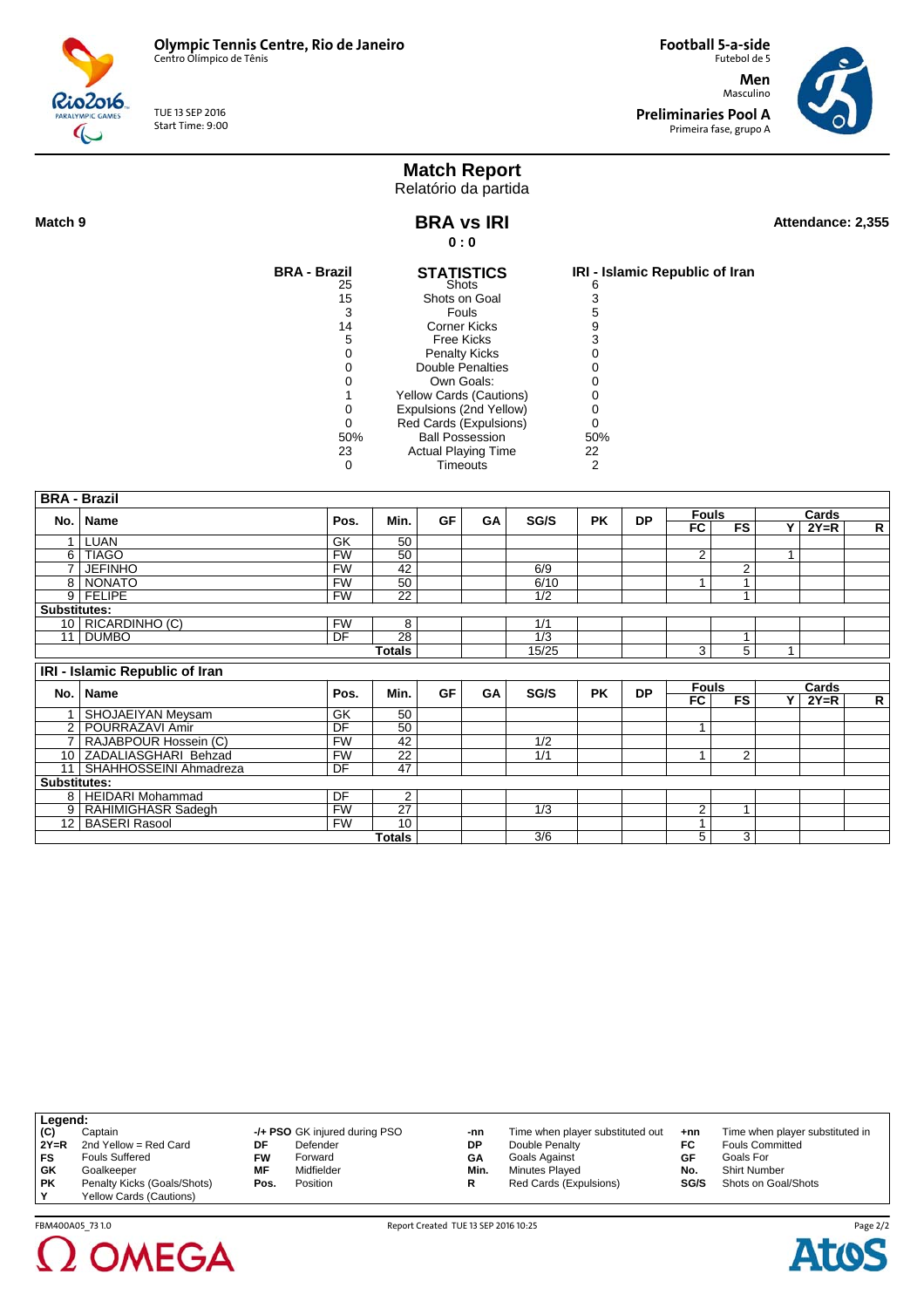

TUE 13 SEP 2016 Start Time: 11:00

Rio2016 **IC GAMES**  $\overline{\mathbb{C}}$ 

**Football 5-a-side** Futebol de 5 **Men**

**Preliminaries Pool B** Primeira fase, grupo B

Masculino



|                                                                                                                                                                                                                                                                                                                                                                                                                                                                                                                                                                                                                                                                                                                                        |                                                                                     |                        | <b>Match Report</b><br>Relatório da partida |                                                                                           |                                                                                                                                                                                                                                                                                                                                                                                                    |                              |                                    |
|----------------------------------------------------------------------------------------------------------------------------------------------------------------------------------------------------------------------------------------------------------------------------------------------------------------------------------------------------------------------------------------------------------------------------------------------------------------------------------------------------------------------------------------------------------------------------------------------------------------------------------------------------------------------------------------------------------------------------------------|-------------------------------------------------------------------------------------|------------------------|---------------------------------------------|-------------------------------------------------------------------------------------------|----------------------------------------------------------------------------------------------------------------------------------------------------------------------------------------------------------------------------------------------------------------------------------------------------------------------------------------------------------------------------------------------------|------------------------------|------------------------------------|
| Match 10                                                                                                                                                                                                                                                                                                                                                                                                                                                                                                                                                                                                                                                                                                                               |                                                                                     |                        |                                             | <b>CHN vs ARG</b><br>$0:0,1:2$ PSO                                                        |                                                                                                                                                                                                                                                                                                                                                                                                    |                              | Attendance: 2,355                  |
| <b>Match Officials:</b><br>Referee:<br>2 <sup>nd</sup> Referee:<br>3 <sup>rd</sup> Referee:                                                                                                                                                                                                                                                                                                                                                                                                                                                                                                                                                                                                                                            | <b>CARCOUET Francois (FRA)</b><br><b>WINTON Stuart (GBR)</b><br>MORGADO Lucio (BRA) |                        |                                             | Timekeeper:                                                                               |                                                                                                                                                                                                                                                                                                                                                                                                    | <b>GUIMARAES Germi (BRA)</b> |                                    |
| <b>Goals Scored:</b><br>None                                                                                                                                                                                                                                                                                                                                                                                                                                                                                                                                                                                                                                                                                                           |                                                                                     |                        |                                             |                                                                                           |                                                                                                                                                                                                                                                                                                                                                                                                    |                              |                                    |
| <b>CHN - People's Republic of China</b><br>[12] XU Huachu (GK)<br>WEI Jiansen (+21', -16')<br>[4]<br>GAO Kai<br>$[5]$<br>WANG Zhoubin (+16', -10')<br>[9]<br>[11] WANG Yafeng (C) (+23', -18')<br><b>Substitutes:</b><br>SONG Zhe (GK)<br>[1]<br>$[3]$<br>LIU Meng (+18', -23')<br>LIN Dongdong $(+40^{\circ}, -47^{\circ})$<br>[6]<br>YU Yutan (+26' HT, -40')<br>$[7] \centering% \includegraphics[width=1\textwidth]{images/TransY.pdf} \caption{The first two different values of $d=3$ and $d=4$ (left) and $d=5$ (right) and $d=6$ (right). The first two different values of $d=2$ (right) and $d=6$ (right).} \label{fig:class}$<br>ZHANG Lijing (+10', -21')<br>[8]<br>Guide:<br>[G] WANG Guishun<br>Coach: ZOU Hongmou (CHN) |                                                                                     |                        |                                             | $[1]$<br>$[2]$<br>$\lceil 3 \rceil$<br>[4]<br><b>Substitutes:</b><br>[5]<br>[8]<br>Guide: | <b>ARG - Argentina</b><br>LENCINA Dario (GK) (-50')<br>DELDO Angel<br>ACCARDI Federico (+26' HT, -23')<br>PADILLA Froilan<br>[15] ESPINILLO Maximiliano (+25', -9')<br>VELO Silvio (C) (+9', -16')<br>RODRIGUEZ Lucas (+23', -26' HT)<br>[10] PERALTA David (+34', -40')<br>[11] VELIZ Nicolas (+16', -25')<br>[12] MULECK German (GK) (+50')<br>[G] MARQUEZ German<br>Coach: DEMONTE Martin (ARG) |                              |                                    |
| <b>Cautions:</b><br><b>Expulsions:</b><br>None.<br><b>Penalty Shoot-out</b><br>WEI Jiansen<br><b>WANG Yafeng</b><br>LIN Dongdong                                                                                                                                                                                                                                                                                                                                                                                                                                                                                                                                                                                                       | ACCARDI Federico (ARG) 33', VELO Silvio (ARG) 36'.                                  | Goal<br>Saved<br>Saved | $1 - 0$<br>$1 - 1$<br>$1 - 2$               | <b>VELIZ Nicolas</b>                                                                      | <b>ESPINILLO Maximiliano</b>                                                                                                                                                                                                                                                                                                                                                                       |                              | Goal<br>$1 - 1$<br>Goal<br>$1 - 2$ |



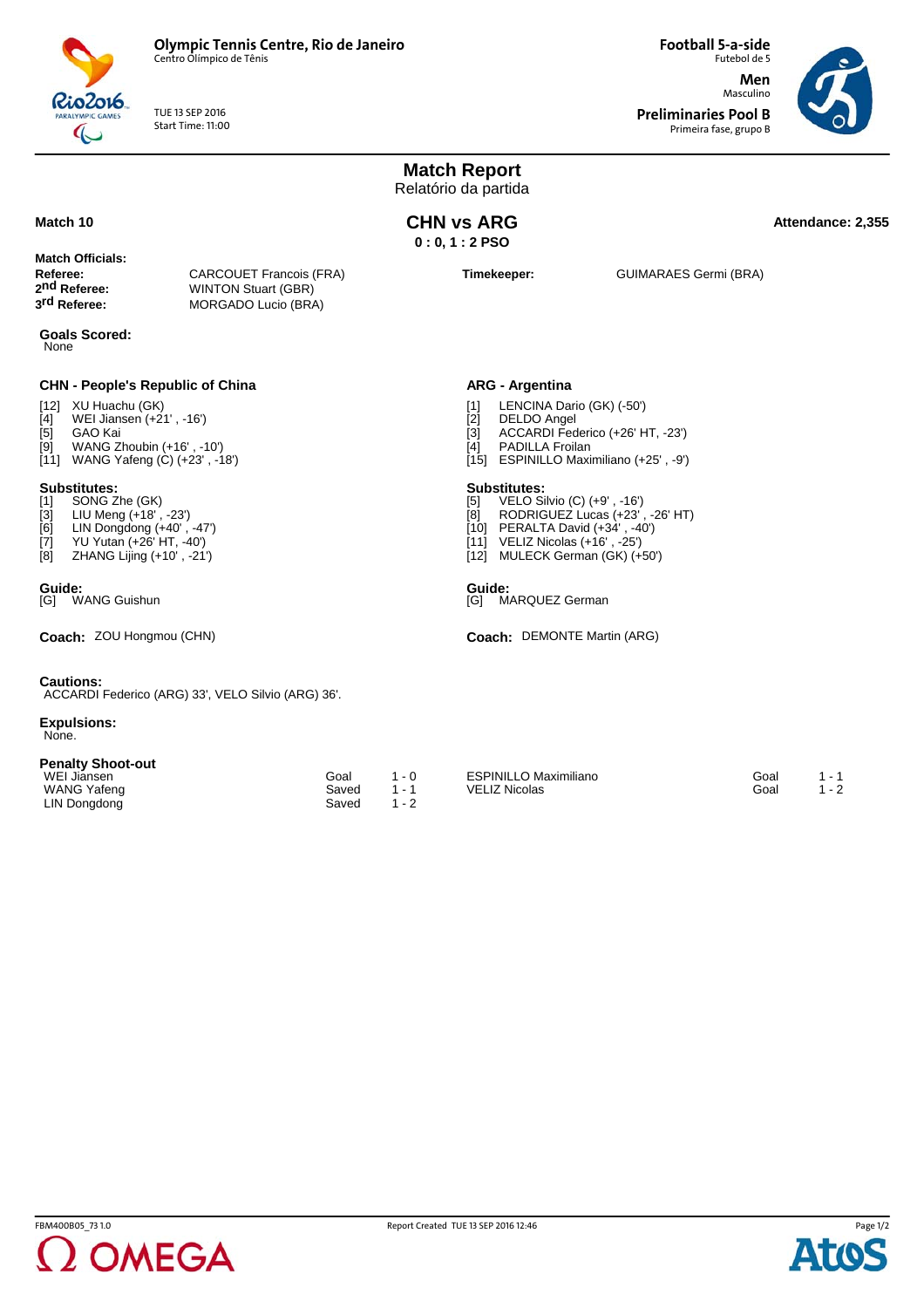TUE 13 SEP 2016 Start Time: 11:00

**Men** Masculino **Preliminaries Pool B** Primeira fase, grupo B

**Football 5-a-side** Futebol de 5



# **Match Report**

Relatório da partida

Rio2016  $\overline{\mathbb{C}}$ 

> **CHN vs ARG 0 : 0, 1 : 2 PSO**

Match 10 **Attendance: 2,355 CHN vs ARG Attendance: 2,355** 

| <b>CHN - People's Republic of China</b> | <b>STATISTICS</b>              | <b>ARG</b> - Argentina |
|-----------------------------------------|--------------------------------|------------------------|
|                                         | Shots                          |                        |
|                                         | Shots on Goal                  | 6                      |
|                                         | <b>Fouls</b>                   |                        |
|                                         | Corner Kicks                   | 10                     |
| 6                                       | <b>Free Kicks</b>              |                        |
|                                         | <b>Penalty Kicks</b>           |                        |
|                                         | <b>Double Penalties</b>        |                        |
|                                         | Own Goals:                     |                        |
|                                         | <b>Yellow Cards (Cautions)</b> |                        |
|                                         | Expulsions (2nd Yellow)        |                        |
| Ω                                       | Red Cards (Expulsions)         |                        |
| 54%                                     | <b>Ball Possession</b>         | 46%                    |
| 24                                      | <b>Actual Playing Time</b>     | 20                     |
| 2                                       | Timeouts                       | 2                      |

|                     | <b>CHN - People's Republic of China</b> |                          |                 |           |    |                  |           |           |              |                |                |        |              |
|---------------------|-----------------------------------------|--------------------------|-----------------|-----------|----|------------------|-----------|-----------|--------------|----------------|----------------|--------|--------------|
|                     | No.   Name                              | Pos.                     | Min.            | GF        | GA | SG/S             | <b>PK</b> | <b>DP</b> | <b>Fouls</b> |                |                | Cards  |              |
|                     |                                         |                          |                 |           |    |                  |           |           | <b>FC</b>    | <b>FS</b>      | ΥI             | $2Y=R$ | $\mathsf{R}$ |
|                     | 12 XU Huachu                            | GK                       | $\overline{50}$ |           |    |                  |           |           |              |                |                |        |              |
|                     | 4   WEI Jiansen                         | <b>MF</b>                | 45              |           |    |                  |           |           |              |                |                |        |              |
|                     | 5 GAO Kai                               | DF                       | 50              |           |    |                  |           |           |              |                |                |        |              |
|                     | 9 WANG Zhoubin                          | <b>MF</b>                | $\overline{37}$ |           |    | 3/6              |           |           |              | 1              |                |        |              |
|                     | 11   WANG Yafeng (C)                    | <b>MF</b>                | $\overline{26}$ |           |    | $\overline{1/3}$ |           |           | 1            |                |                |        |              |
| <b>Substitutes:</b> |                                         |                          |                 |           |    |                  |           |           |              |                |                |        |              |
|                     | 3   LIU Meng                            | DF                       | 5               |           |    |                  |           |           |              |                |                |        |              |
|                     | 6   LIN Dongdong                        | FW                       | $\overline{7}$  |           |    | 0/1              |           |           |              |                |                |        |              |
|                     | 7 YU Yutan                              | FW                       | $\overline{17}$ |           |    | 0/1              |           |           |              | 1              |                |        |              |
|                     | 8 ZHANG Lijing                          | DF                       | 14              |           |    |                  |           |           | 1            | $\overline{2}$ |                |        |              |
|                     |                                         |                          | <b>Totals</b>   |           |    | 4/11             |           |           | 3            | $\overline{5}$ |                |        |              |
|                     | <b>ARG - Argentina</b>                  |                          |                 |           |    |                  |           |           |              |                |                |        |              |
|                     |                                         |                          |                 |           |    |                  |           |           |              |                |                |        |              |
|                     |                                         |                          |                 |           |    |                  |           |           | <b>Fouls</b> |                |                | Cards  |              |
|                     | No.   Name                              | Pos.                     | Min.            | <b>GF</b> | GA | SG/S             | <b>PK</b> | <b>DP</b> | FC           | <b>FS</b>      | ΥI             | $2Y=R$ |              |
|                     | 1   LENCINA Dario                       | $\overline{GK}$          | 50              |           |    |                  |           |           | 1            |                |                |        |              |
|                     | 2 DELDO Angel                           | DF                       | 50              |           |    |                  |           |           | 1            | 1              |                |        |              |
|                     | 3 ACCARDI Federico                      | DF                       | 42              |           |    | 0/3              |           |           | 1            |                | $\overline{1}$ |        |              |
|                     | 4   PADILLA Froilan                     | $\overline{DF}$          | 50              |           |    | $\overline{2/3}$ |           |           | 1            |                |                |        | R            |
|                     | 15   ESPINILLO Maximiliano              | FW                       | $\overline{20}$ |           |    | 1/4              |           |           |              |                |                |        |              |
| Substitutes:        |                                         |                          |                 |           |    |                  |           |           |              |                |                |        |              |
|                     | 5 VELO Silvio (C)                       | <b>FW</b>                | 15              |           |    | 3/4              |           |           | 1            |                |                |        |              |
|                     | 8   RODRIGUEZ Lucas                     | <b>MF</b>                | $\overline{3}$  |           |    |                  |           |           |              |                |                |        |              |
|                     | 10   PERALTA David                      | $\overline{\mathsf{MF}}$ | $\overline{5}$  |           |    | 0/1              |           |           |              |                |                |        |              |
| 11 <sup>1</sup>     | <b>VELIZ Nicolas</b>                    | <b>FW</b>                | $\overline{15}$ |           |    | 0/2              |           |           | 1            |                |                |        |              |
|                     | 12   MULECK German                      | GK                       | $\Omega$        |           |    |                  |           |           |              |                |                |        |              |

| Legend: |                        |      |                               |           |                                  |       |                                 |
|---------|------------------------|------|-------------------------------|-----------|----------------------------------|-------|---------------------------------|
| (C)     | Captain                |      | -/+ PSO GK injured during PSO | -nn       | Time when player substituted out | $+nn$ | Time when player substituted in |
| $2Y=R$  | 2nd Yellow = Red Card  | AET  | After Extra Time              | DF        | Defender                         | DP    | Double Penalty                  |
| FC      | <b>Fouls Committed</b> | FS   | <b>Fouls Suffered</b>         | F۷        | Forward                          | GΑ    | Goals Against                   |
| GF      | Goals For              | GK   | Goalkeeper                    | нт        | Half-time                        | ΜF    | Midfielder                      |
| Min.    | <b>Minutes Plaved</b>  | No.  | <b>Shirt Number</b>           | <b>PK</b> | Penalty Kicks (Goals/Shots)      | Pos.  | Position                        |
|         | Red Cards (Expulsions) | SG/S | Shots on Goal/Shots           |           | <b>Yellow Cards (Cautions)</b>   |       |                                 |

FBM400B05\_73 1.0 Report Created TUE 13 SEP 2016 12:46

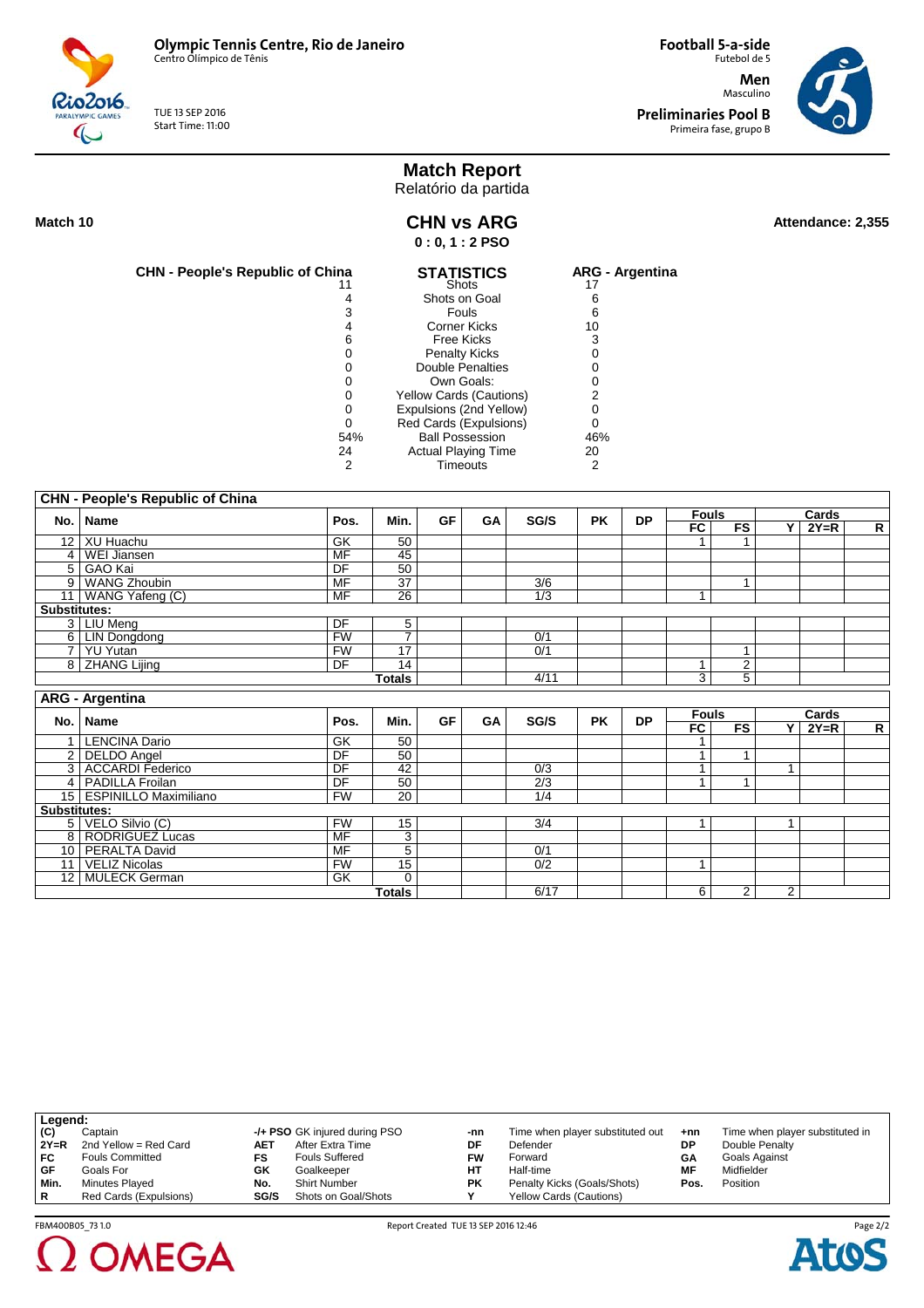

TUE 13 SEP 2016 Start Time: 16:00 **Football 5-a-side** Futebol de 5 **Men** Masculino

**Preliminaries Pool A** Primeira fase, grupo A



**Match Report** Relatório da partida **MAR vs TUR Attendance: 1,933 MAR vs TUR 1 : 1 (0 : 1) Match Officials: Referee:** GUIMARAES Germi (BRA)<br> **2<sup>nd</sup> Referee:** LUBRANO Germinal (ARG) **2nd Referee:** LUBRANO Germinal (ARG)<br> **3<sup>rd</sup> Referee:** WINTON Stuart (GBR) **WINTON Stuart (GBR) Timekeeper:** GLOCK Ieda (BRA) **Goals Scored:** OCAL Emrah (TUR) 25', SNISLA Zouhair (MAR) 27' **MAR - Morocco** [12] SERRAKH Ayoub (GK) [3] DRIOUCH Othmane (-26' HT) [6] ELAZOUZI Ahmed (+46' , -39') [7] GHILLI Houssam (+48' , -41') [8] SNISLA Zouhair (+23' , -16') **Substitutes:**<br>[1] **BARA Sa** [1] BARA Samir (GK)<br>[4] BERKA Imad (+39<br>[5] EL MAKKAOUI Ha [4] BERKA Imad (+39' , -48') [5] EL MAKKAOUI Hassan (+26' HT) [10] DAOUDI Mhammed (C) (+16' , -23') *[9] HATTAB Abderrazak (I)* **TUR - Turkey** [1] AKTAS Ali (GK)<br>[6] SUMER Abdulla<br>[7] OCAL Emrah (+ [6] SUMER Abdullah (+19' , -7') [7] OCAL Emrah (+21' , -16') [8] UZUM Ibrahim [10] COBAN Celal (+30' , -19') **Substitutes:** [4] KURBETOGLU Kahraman (+16' , -23') [5] AYDENIZ Recep (+23' , -30') [11] SATAY Hasan (+7' , -21') [12] AKYON Aykut (GK) *[9] BAYRAKTAR Ercan (N)* **Guide:**<br>[G] HIMI Said **Guide:**<br>[G] YILDIRIM Hasan **Coach:** EL MOUNTAQI Driss (MAR) BALL John (TUR) BALL John (TUR) **Cautions:** AYDENIZ Recep (TUR) 29'. **Expulsions:** None.



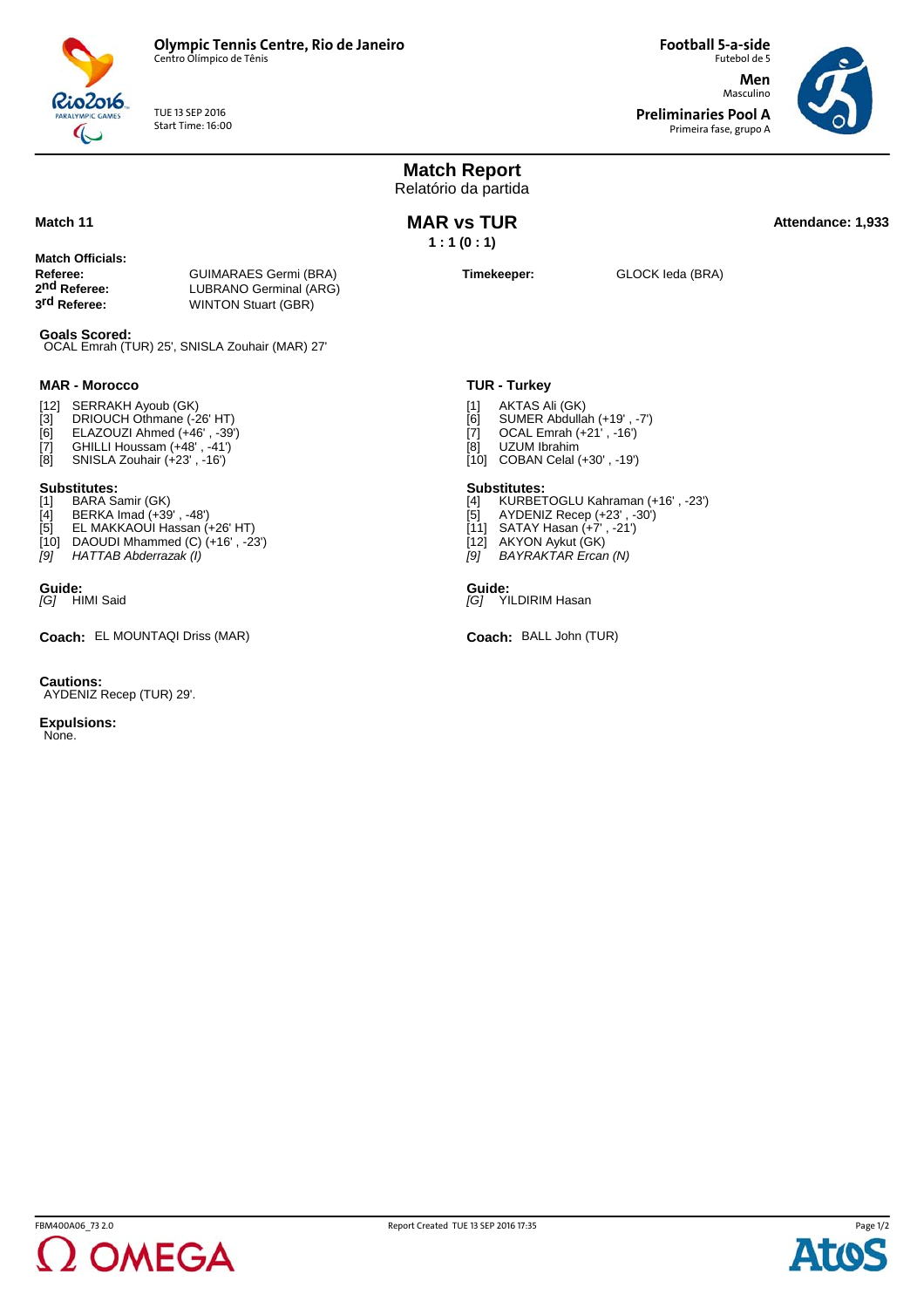TUE 13 SEP 2016 Start Time: 16:00

Futebol de 5 **Men** Masculino **Preliminaries Pool A** Primeira fase, grupo A

**Football 5-a-side**



# **Match Report**

Relatório da partida

Rio2016  $\overline{\mathbb{C}}$ 

> **MAR vs TUR 1 : 1 (0 : 1)**

MAR vs TUR
Match 11
attendance: 1,933
attendance: 1,933
attendance: 1,933
attendance: 1,933
attendance: 1,933
attendance: 1,933
attendance: 1,933
attendance: 1,933
attendance: 1,933

| <b>MAR - Morocco</b> | <b>STATISTICS</b>          | <b>TUR - Turkey</b> |
|----------------------|----------------------------|---------------------|
| 16                   | <b>Shots</b>               | 21                  |
| 8                    | Shots on Goal              | 11                  |
|                      | Fouls                      | 3                   |
| 3                    | Corner Kicks               | 8                   |
| 3                    | Free Kicks                 |                     |
|                      | <b>Penalty Kicks</b>       |                     |
|                      | Double Penalties           |                     |
|                      | Own Goals:                 |                     |
|                      | Yellow Cards (Cautions)    |                     |
|                      | Expulsions (2nd Yellow)    |                     |
|                      | Red Cards (Expulsions)     |                     |
| 51%                  | <b>Ball Possession</b>     | 49%                 |
| 23                   | <b>Actual Playing Time</b> | 22                  |
|                      | Timeouts                   |                     |

|                     | <b>MAR - Morocco</b>    |           |                 |           |    |      |           |           |                |           |     |        |              |
|---------------------|-------------------------|-----------|-----------------|-----------|----|------|-----------|-----------|----------------|-----------|-----|--------|--------------|
|                     | No.   Name              | Pos.      | Min.            | <b>GF</b> | GA | SG/S | <b>PK</b> | <b>DP</b> | <b>Fouls</b>   |           |     | Cards  |              |
|                     |                         |           |                 |           |    |      |           |           | FC             | <b>FS</b> | Y I | $2Y=R$ | R            |
|                     | 12 SERRAKH Ayoub        | GK        | 50              |           |    |      |           |           |                |           |     |        |              |
| 3                   | <b>DRIOUCH Othmane</b>  | DF        | $\overline{25}$ |           |    |      |           |           |                |           |     |        |              |
|                     | 6   ELAZOUZI Ahmed      | <b>MF</b> | 43              |           |    | 4/6  |           |           | 2              |           |     |        |              |
|                     | GHILLI Houssam          | DF        | 43              |           |    | 0/1  |           |           | $\overline{2}$ | 1         |     |        |              |
|                     | 8   SNISLA Zouhair      | <b>FW</b> | 43              | 1         |    | 4/9  |           |           | 3              |           |     |        |              |
| <b>Substitutes:</b> |                         |           |                 |           |    |      |           |           |                |           |     |        |              |
|                     | 4 BERKA Imad            | <b>DF</b> | 9               |           |    |      |           |           |                |           |     |        |              |
|                     | 5   EL MAKKAOUI Hassan  | DF        | $\overline{25}$ |           |    |      |           |           |                |           |     |        |              |
|                     | 10   DAOUDI Mhammed (C) | <b>MF</b> | $\overline{12}$ |           |    |      |           |           |                |           |     |        |              |
|                     |                         |           | <b>Totals</b>   | 1         | 1  | 8/16 |           |           | $\overline{7}$ | 3         |     |        |              |
|                     | <b>TUR - Turkey</b>     |           |                 |           |    |      |           |           |                |           |     |        |              |
|                     |                         |           |                 |           |    |      |           |           | <b>Fouls</b>   |           |     | Cards  |              |
|                     | No.   Name              | Pos.      | Min.            | <b>GF</b> | GA | SG/S | <b>PK</b> | <b>DP</b> | FC.            | <b>FS</b> | ΥI  | $2Y=R$ | $\mathsf{R}$ |
|                     | AKTAS Ali (C)           | GK        |                 |           |    |      |           |           |                |           |     |        |              |
| 6                   |                         |           | 50              |           | 1  |      |           |           |                |           |     |        |              |
|                     | SUMER Abdullah          | <b>FW</b> | 20              |           |    |      |           |           | 1              |           |     |        |              |
| $\overline{ }$      | <b>OCAL</b> Emrah       | <b>FW</b> | 46              | 1         |    | 3/6  |           |           | 1              | 4         |     |        |              |
|                     | 8   UZUM Ibrahim        | DF        | 50              |           |    |      |           |           |                |           |     |        |              |
|                     | 10   COBAN Celal        | <b>MF</b> | 38              |           |    | 0/1  |           |           |                |           |     |        |              |
| Substitutes:        |                         |           |                 |           |    |      |           |           |                |           |     |        |              |
|                     | 4   KURBETOGLU Kahraman | <b>FW</b> | 12              |           |    | 2/4  |           |           |                |           |     |        |              |
|                     | 5   AYDENIZ Recep       | <b>FW</b> | $\overline{7}$  |           |    |      |           |           | 1              | 1         | 1   |        |              |
|                     | 11 SATAY Hasan          | <b>FW</b> | 27              |           |    | 6/10 |           |           |                |           |     |        |              |

| Legend:     |                       |    |                               |      |                                  |           |                                 |
|-------------|-----------------------|----|-------------------------------|------|----------------------------------|-----------|---------------------------------|
| $\vert$ (C) | Captain               |    | -/+ PSO GK injured during PSO | -nn  | Time when player substituted out | $+nn$     | Time when player substituted in |
| ∣ 2Y=R      | 2nd Yellow = Red Card | DF | Defender                      | DP   | Double Penalty                   | FC        | <b>Fouls Committed</b>          |
| l FS.       | <b>Fouls Suffered</b> | FW | Forward                       | GΑ   | Goals Against                    | GF        | Goals For                       |
| GK          | Goalkeeper            | HТ | Half-time                     |      | Injured                          | ΜF        | Midfielder                      |
| ∣ Min.      | Minutes Played        |    | Not eligible to play          | No.  | <b>Shirt Number</b>              | <b>PK</b> | Penalty Kicks (Goals/Shots)     |
| ∣ Pos.      | Position              |    | Red Cards (Expulsions)        | SG/S | Shots on Goal/Shots              |           | <b>Yellow Cards (Cautions)</b>  |
|             |                       |    |                               |      |                                  |           |                                 |



FBM400A06\_73 2.0 Report Created TUE 13 SEP 2016 17:35

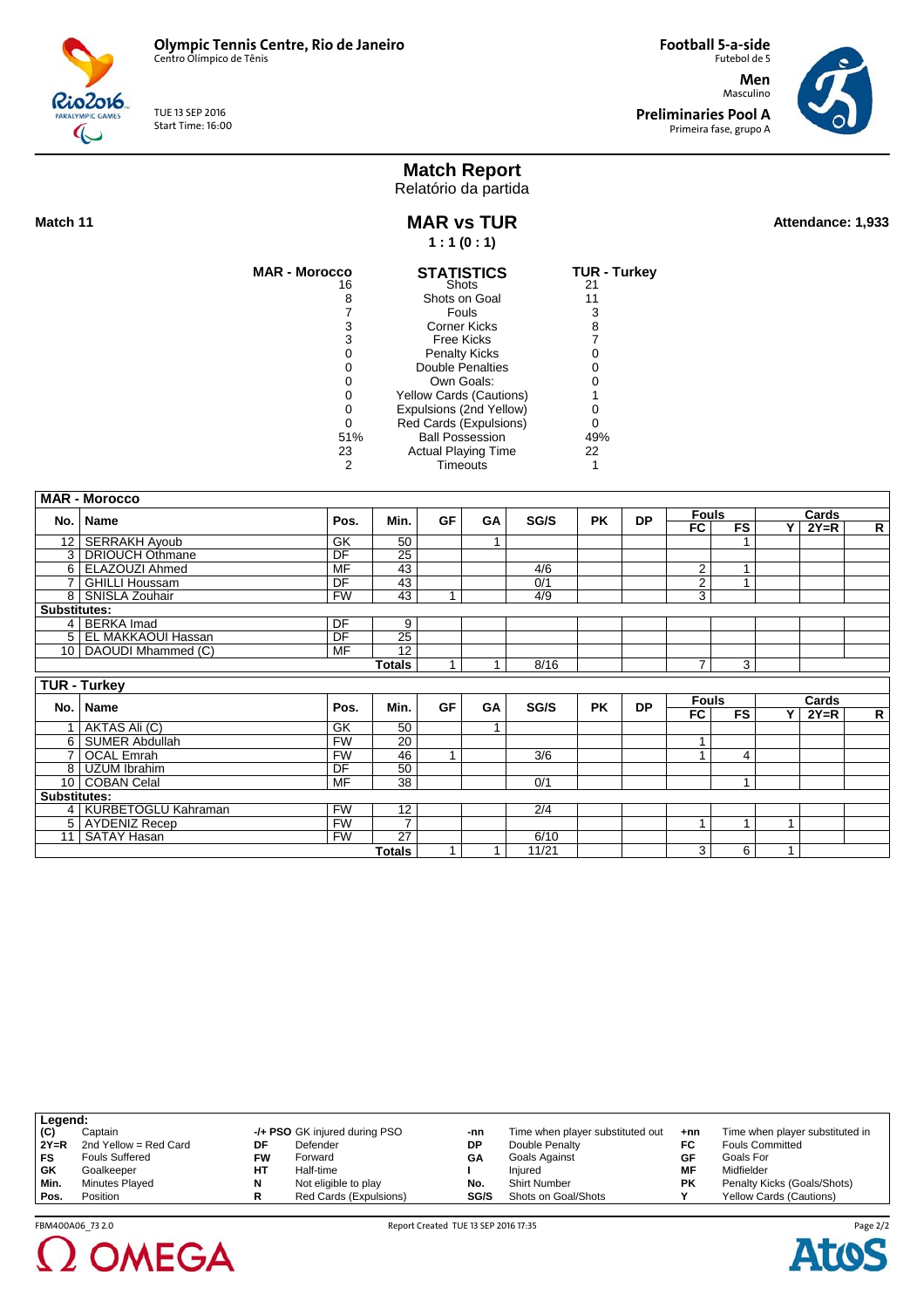

TUE 13 SEP 2016 Start Time: 20:00

**Football 5-a-side** Futebol de 5 **Men** Masculino **Preliminaries Pool B**

Primeira fase, grupo B



|                                                                                                                                                                                                                                                                                                                                                                                                                              |                                                                                       | <b>Match Report</b><br>Relatório da partida                                                                                                                                                                                                                                                                                                                                                                    |                                        |                   |
|------------------------------------------------------------------------------------------------------------------------------------------------------------------------------------------------------------------------------------------------------------------------------------------------------------------------------------------------------------------------------------------------------------------------------|---------------------------------------------------------------------------------------|----------------------------------------------------------------------------------------------------------------------------------------------------------------------------------------------------------------------------------------------------------------------------------------------------------------------------------------------------------------------------------------------------------------|----------------------------------------|-------------------|
| Match 12                                                                                                                                                                                                                                                                                                                                                                                                                     |                                                                                       | <b>MEX vs ESP</b><br>0:1(0:1)                                                                                                                                                                                                                                                                                                                                                                                  |                                        | Attendance: 3,080 |
| Match Officials:<br>Referee:<br>2 <sup>nd</sup> Referee:<br>3 <sup>rd</sup> Referee:                                                                                                                                                                                                                                                                                                                                         | <b>GLOCK Rafael (BRA)</b><br><b>MASTORAS Ilias (GRE)</b><br><b>IGUCHI Kenji (JPN)</b> | Timekeeper:                                                                                                                                                                                                                                                                                                                                                                                                    | PIECQ Michael (BEL)                    |                   |
| <b>Goals Scored:</b><br>ACOSTA Adolfo (ESP) 14'                                                                                                                                                                                                                                                                                                                                                                              |                                                                                       |                                                                                                                                                                                                                                                                                                                                                                                                                |                                        |                   |
| <b>MEX - Mexico</b><br>[12] ORTIZ Cristian (GK)<br>RANGEL Francisco (-20')<br>$[2]$<br>[4] MILLAN Pablo<br>[9] de la CRUZ Rubicel (+16', -14')<br>[11] LANZAGORTA Jorge (+26' HT, -16')<br><b>Substitutes:</b><br>AMOZURRUTIA Javier (GK)<br>$[1]$<br>$[5]$<br>GUERRERO Marco (+14', -48')<br>$[7]$<br>VIERA Daniel (+20', -26' HT)<br>[10] ARANA Gustavo (+25', -26' HT)<br>[14] OTERO Omar<br>Guide:<br>[G] ARTEAGA Martin | Coach: de ANDA GARCIA Jose de Jesus (MEX)                                             | <b>ESP - Spain</b><br>GUTIERREZ Pedro (GK)<br>[1]<br>GIERA Jose Luis (+25', -20')<br>[3]<br><b>LOPEZ</b> Ivan<br>[4]<br><b>MUNOZ Javier</b><br>[8]<br>ALAMAR Sergio (+32', -7')<br>[9]<br>Substitutes:<br>[5] GARRIDO Carmelo (+47')<br>ACOSTA Adolfo (+7', -25')<br>[6]<br>[11] ROSADO Marcelo (C) (+20', -32')<br>[12] RODRIGUEZ Sergio (GK)<br>[10] EL HADDAOUI Youssef (N)<br>Guide:<br>[G] BECERRA Miguel | Coach: BARGUEIRAS MARTINEZ Jesus (ESP) |                   |
| <b>Cautions:</b><br>GUERRERO Marco (MEX) 42'.<br><b>Expulsions:</b><br>None.                                                                                                                                                                                                                                                                                                                                                 |                                                                                       |                                                                                                                                                                                                                                                                                                                                                                                                                |                                        |                   |



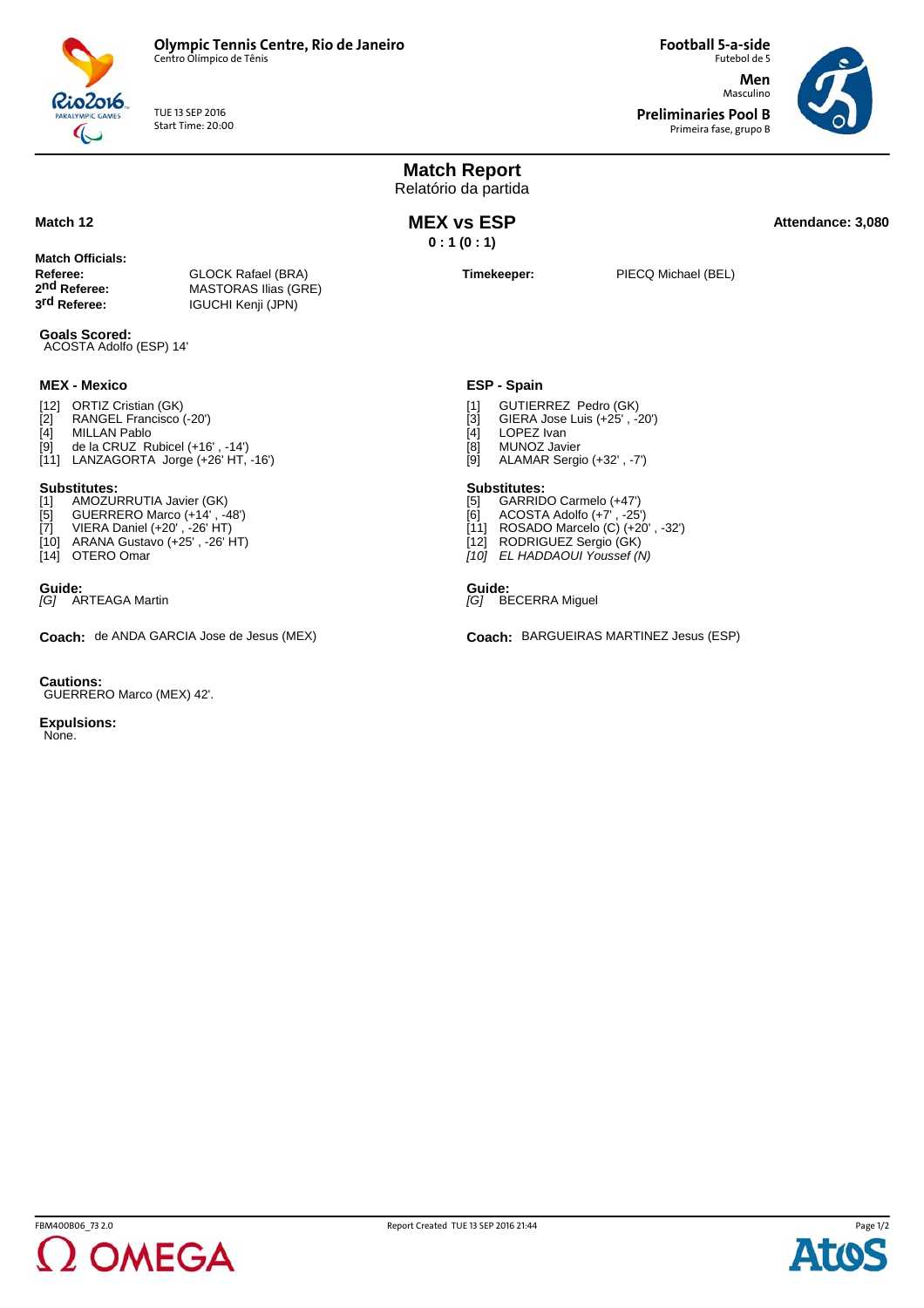**Olympic Tennis Centre, Rio de Janeiro**

MEX - Mexico

Centro Olímpico de Tênis

TUE 13 SEP 2016 Start Time: 20:00

Futebol de 5 **Men** Masculino **Preliminaries Pool B** Primeira fase, grupo B

**Football 5-a-side**



## **Match Report**

Relatório da partida **MEX vs ESP**

MEX vs ESP Attendance: 3,080

Rio2016

J

**0 : 1 (0 : 1) MEX - Mexico STATISTICS ESP - Spain** Shots Shots on Goal Fouls Corner Kicks Free Kicks Penalty Kicks Double Penalties Own Goals: Yellow Cards (Cautions) Expulsions (2nd Yellow) Red Cards (Expulsions) Ball Possession Actual Playing Time **Timeouts** 14 7 5 6 7 0 2 0 0 0  $\ddot{\mathbf{0}}$ 40% 18 2

| <b>Fouls</b><br>Cards<br><b>GF</b><br>Min.<br>SG/S<br><b>PK</b><br><b>DP</b><br>Pos.<br>GA<br>No.   Name<br>FC<br><b>FS</b><br>$2Y=R$<br>v<br><b>ORTIZ Cristian</b><br>GK<br>50<br>12 <sub>1</sub><br>1<br>DF<br>$\overline{2}$<br>19<br><b>RANGEL Francisco</b><br>1<br>DF<br>50<br>4   MILLAN Pablo<br>de la CRUZ Rubicel<br><b>FW</b><br>39<br>3/5<br>4<br>9 <sup>1</sup><br>1<br>$\overline{2}$<br>$\overline{37}$<br><b>FW</b><br>0/1<br>11   LANZAGORTA Jorge<br>2/3<br><b>Substitutes:</b><br>5 GUERRERO Marco<br>DF<br>34<br>0/1<br>2<br>1<br>1<br>7   VIERA Daniel<br><b>FW</b><br>6<br>10   ARANA Gustavo<br><b>FW</b><br>15<br>0/1<br>$\overline{5}$<br>5/9<br>8<br>Totals<br>1<br>ESP - Spain<br><b>Fouls</b><br>Cards<br><b>GF</b><br>Min.<br>SG/S<br><b>PK</b><br><b>DP</b><br>No.   Name<br>Pos.<br>GA<br>FC<br>$\mathsf{R}$<br><b>FS</b><br>$2Y=R$<br><b>GUTIERREZ Pedro</b><br>GK<br>50<br>$\overline{36}$<br><b>FW</b><br>1/3<br>1<br>3 <sup>1</sup><br><b>GIERA Jose Luis</b><br>DF<br>50<br>4 LOPEZ Ivan<br>1<br>$\overline{2}$<br>$\overline{2}$<br>DF<br>50<br>8   MUNOZ Javier | <b>MEX - Mexico</b> |           |    |  |     |  |   |  |                |
|-------------------------------------------------------------------------------------------------------------------------------------------------------------------------------------------------------------------------------------------------------------------------------------------------------------------------------------------------------------------------------------------------------------------------------------------------------------------------------------------------------------------------------------------------------------------------------------------------------------------------------------------------------------------------------------------------------------------------------------------------------------------------------------------------------------------------------------------------------------------------------------------------------------------------------------------------------------------------------------------------------------------------------------------------------------------------------------------------------|---------------------|-----------|----|--|-----|--|---|--|----------------|
|                                                                                                                                                                                                                                                                                                                                                                                                                                                                                                                                                                                                                                                                                                                                                                                                                                                                                                                                                                                                                                                                                                       |                     |           |    |  |     |  |   |  |                |
|                                                                                                                                                                                                                                                                                                                                                                                                                                                                                                                                                                                                                                                                                                                                                                                                                                                                                                                                                                                                                                                                                                       |                     |           |    |  |     |  |   |  | $\overline{R}$ |
|                                                                                                                                                                                                                                                                                                                                                                                                                                                                                                                                                                                                                                                                                                                                                                                                                                                                                                                                                                                                                                                                                                       |                     |           |    |  |     |  |   |  |                |
|                                                                                                                                                                                                                                                                                                                                                                                                                                                                                                                                                                                                                                                                                                                                                                                                                                                                                                                                                                                                                                                                                                       |                     |           |    |  |     |  |   |  |                |
|                                                                                                                                                                                                                                                                                                                                                                                                                                                                                                                                                                                                                                                                                                                                                                                                                                                                                                                                                                                                                                                                                                       |                     |           |    |  |     |  |   |  |                |
|                                                                                                                                                                                                                                                                                                                                                                                                                                                                                                                                                                                                                                                                                                                                                                                                                                                                                                                                                                                                                                                                                                       |                     |           |    |  |     |  |   |  |                |
|                                                                                                                                                                                                                                                                                                                                                                                                                                                                                                                                                                                                                                                                                                                                                                                                                                                                                                                                                                                                                                                                                                       |                     |           |    |  |     |  |   |  |                |
|                                                                                                                                                                                                                                                                                                                                                                                                                                                                                                                                                                                                                                                                                                                                                                                                                                                                                                                                                                                                                                                                                                       |                     |           |    |  |     |  |   |  |                |
|                                                                                                                                                                                                                                                                                                                                                                                                                                                                                                                                                                                                                                                                                                                                                                                                                                                                                                                                                                                                                                                                                                       |                     |           |    |  |     |  |   |  |                |
|                                                                                                                                                                                                                                                                                                                                                                                                                                                                                                                                                                                                                                                                                                                                                                                                                                                                                                                                                                                                                                                                                                       |                     |           |    |  |     |  |   |  |                |
|                                                                                                                                                                                                                                                                                                                                                                                                                                                                                                                                                                                                                                                                                                                                                                                                                                                                                                                                                                                                                                                                                                       |                     |           |    |  |     |  |   |  |                |
|                                                                                                                                                                                                                                                                                                                                                                                                                                                                                                                                                                                                                                                                                                                                                                                                                                                                                                                                                                                                                                                                                                       |                     |           |    |  |     |  |   |  |                |
|                                                                                                                                                                                                                                                                                                                                                                                                                                                                                                                                                                                                                                                                                                                                                                                                                                                                                                                                                                                                                                                                                                       |                     |           |    |  |     |  |   |  |                |
|                                                                                                                                                                                                                                                                                                                                                                                                                                                                                                                                                                                                                                                                                                                                                                                                                                                                                                                                                                                                                                                                                                       |                     |           |    |  |     |  |   |  |                |
|                                                                                                                                                                                                                                                                                                                                                                                                                                                                                                                                                                                                                                                                                                                                                                                                                                                                                                                                                                                                                                                                                                       |                     |           |    |  |     |  |   |  |                |
|                                                                                                                                                                                                                                                                                                                                                                                                                                                                                                                                                                                                                                                                                                                                                                                                                                                                                                                                                                                                                                                                                                       |                     |           |    |  |     |  |   |  |                |
|                                                                                                                                                                                                                                                                                                                                                                                                                                                                                                                                                                                                                                                                                                                                                                                                                                                                                                                                                                                                                                                                                                       |                     |           |    |  |     |  |   |  |                |
|                                                                                                                                                                                                                                                                                                                                                                                                                                                                                                                                                                                                                                                                                                                                                                                                                                                                                                                                                                                                                                                                                                       |                     |           |    |  |     |  |   |  |                |
|                                                                                                                                                                                                                                                                                                                                                                                                                                                                                                                                                                                                                                                                                                                                                                                                                                                                                                                                                                                                                                                                                                       |                     |           |    |  |     |  |   |  |                |
| 9   ALAMAR Sergio                                                                                                                                                                                                                                                                                                                                                                                                                                                                                                                                                                                                                                                                                                                                                                                                                                                                                                                                                                                                                                                                                     |                     | <b>FW</b> | 12 |  | 0/1 |  | 1 |  |                |
| Substitutes:                                                                                                                                                                                                                                                                                                                                                                                                                                                                                                                                                                                                                                                                                                                                                                                                                                                                                                                                                                                                                                                                                          |                     |           |    |  |     |  |   |  |                |
| 5   GARRIDO Carmelo<br>DF<br>0/1<br>3<br>1/1                                                                                                                                                                                                                                                                                                                                                                                                                                                                                                                                                                                                                                                                                                                                                                                                                                                                                                                                                                                                                                                          |                     |           |    |  |     |  |   |  |                |
| DF<br>$\overline{33}$<br>$\overline{3/6}$<br>1/1<br>6   ACOSTA Adolfo<br>3<br>1                                                                                                                                                                                                                                                                                                                                                                                                                                                                                                                                                                                                                                                                                                                                                                                                                                                                                                                                                                                                                       |                     |           |    |  |     |  |   |  |                |
| ROSADO Marcelo (C)<br><b>FW</b><br>16<br>2/3<br>11 <sup>1</sup>                                                                                                                                                                                                                                                                                                                                                                                                                                                                                                                                                                                                                                                                                                                                                                                                                                                                                                                                                                                                                                       |                     |           |    |  |     |  |   |  |                |
| 7/14<br>1/2<br>5<br>8<br>Totals<br>1                                                                                                                                                                                                                                                                                                                                                                                                                                                                                                                                                                                                                                                                                                                                                                                                                                                                                                                                                                                                                                                                  |                     |           |    |  |     |  |   |  |                |

| Legend: |                        |      |                               |     |                                  |       |                                 |
|---------|------------------------|------|-------------------------------|-----|----------------------------------|-------|---------------------------------|
| (C)     | Captain                |      | -/+ PSO GK injured during PSO | -nn | Time when player substituted out | $+nn$ | Time when player substituted in |
| $2Y=R$  | 2nd Yellow = Red Card  | DF   | Defender                      | DP  | Double Penalty                   | FC    | <b>Fouls Committed</b>          |
| FS      | <b>Fouls Suffered</b>  | FW   | Forward                       | GΑ  | <b>Goals Against</b>             | GF    | Goals For                       |
| GK      | Goalkeeper             | HТ   | Half-time                     | МF  | Midfielder                       | Min.  | Minutes Played                  |
| N       | Not eligible to play   | No.  | <b>Shirt Number</b>           | PΚ  | Penalty Kicks (Goals/Shots)      | Pos.  | Position                        |
|         | Red Cards (Expulsions) | SG/S | Shots on Goal/Shots           |     | <b>Yellow Cards (Cautions)</b>   |       |                                 |



FBM400B06\_73 2.0 Report Created TUE 13 SEP 2016 21:44

Page 2/2**Ato**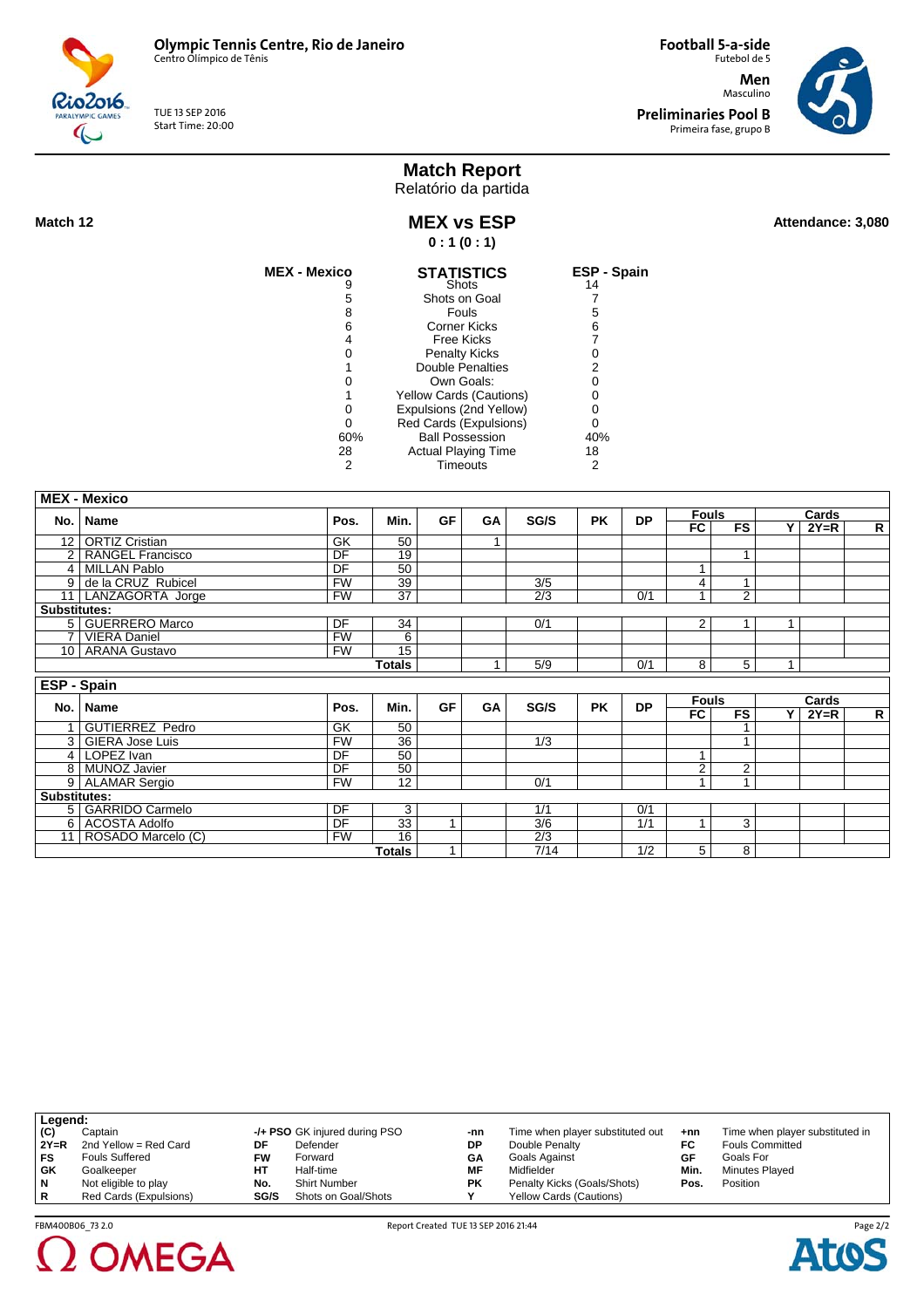

THU 15 SEP 2016 Start Time: 9:00 Futebol de 5 **Men** Masculino

**7-8 Classification Match**

**Football 5-a-side**

Disputa pelo 7º lugar



**Match Report** Relatório da partida **Match 13** Attendance: 971 **0 : 2 (0 : 0) Match Officials: Referee:** JUNG Christian (GER)<br> **2<sup>nd</sup> Referee:** ALBUQUERQUE Klebe 2nd Referee: ALBUQUERQUE Kleber (BRA)<br> **3<sup>rd</sup> Referee:** TRAVAGLINO Mariano (ARG) **3rd Referee:** TRAVAGLINO Mariano (ARG) **Timekeeper:** CRISPIM Mayara (BRA) **Goals Scored:** LANZAGORTA Jorge (MEX) 42', de la CRUZ Rubicel (MEX) 49' **MAR - Morocco** [12] SERRAKH Ayoub (GK) [4] BERKA Imad (C)<br>[7] GHILLI Houssam [7] GHILLI Houssam (-49') [8] SNISLA Zouhair (+34' , -26' HT) [9] HATTAB Abderrazak (+34' , -24') **Substitutes:**<br>[1] **BARA S** [1] BARA Samir (GK)<br>[3] DRIOUCH Othmai<br>[5] EL MAKKAOUI Ha DRIOUCH Othmane (+24', -34') [5] EL MAKKAOUI Hassan (+26' HT, -34') *[6] ELAZOUZI Ahmed (I) [10] DAOUDI Mhammed (I)* **MEX - Mexico** [1] AMOZURRUTIA Javier (GK) (-26' HT) [2] RANGEL Francisco<br>[5] GUERRERO Marco [5] GUERRERO Marco (+34' , -14') [9] de la CRUZ Rubicel (+26' HT, -17') [11] LANZAGORTA Jorge (+49' , -44') **Substitutes:** MILLAN Pablo (C) (+44') [7] VIERA Daniel (+17' , -26' HT) [10] ARANA Gustavo (+14' , -34') [12] ORTIZ Cristian (GK) (+26' HT) [14] OTERO Omar (+36' , -44') **Guide: Guide: Currence**<br>
[G] HIMI Said **Carrier Community Currence**<br>
[G] ARTEAGA Martin **Coach:** EL MOUNTAQI Driss (MAR) **COACH: Coach:** de ANDA GARCIA Jose de Jesus (MEX)

#### **Cautions:**

AMOZURRUTIA Javier (MEX) 37', GUERRERO Marco (MEX) 40', SNISLA Zouhair (MAR) 47', GHILLI Houssam (MAR) 49'.

**Expulsions:**

None.



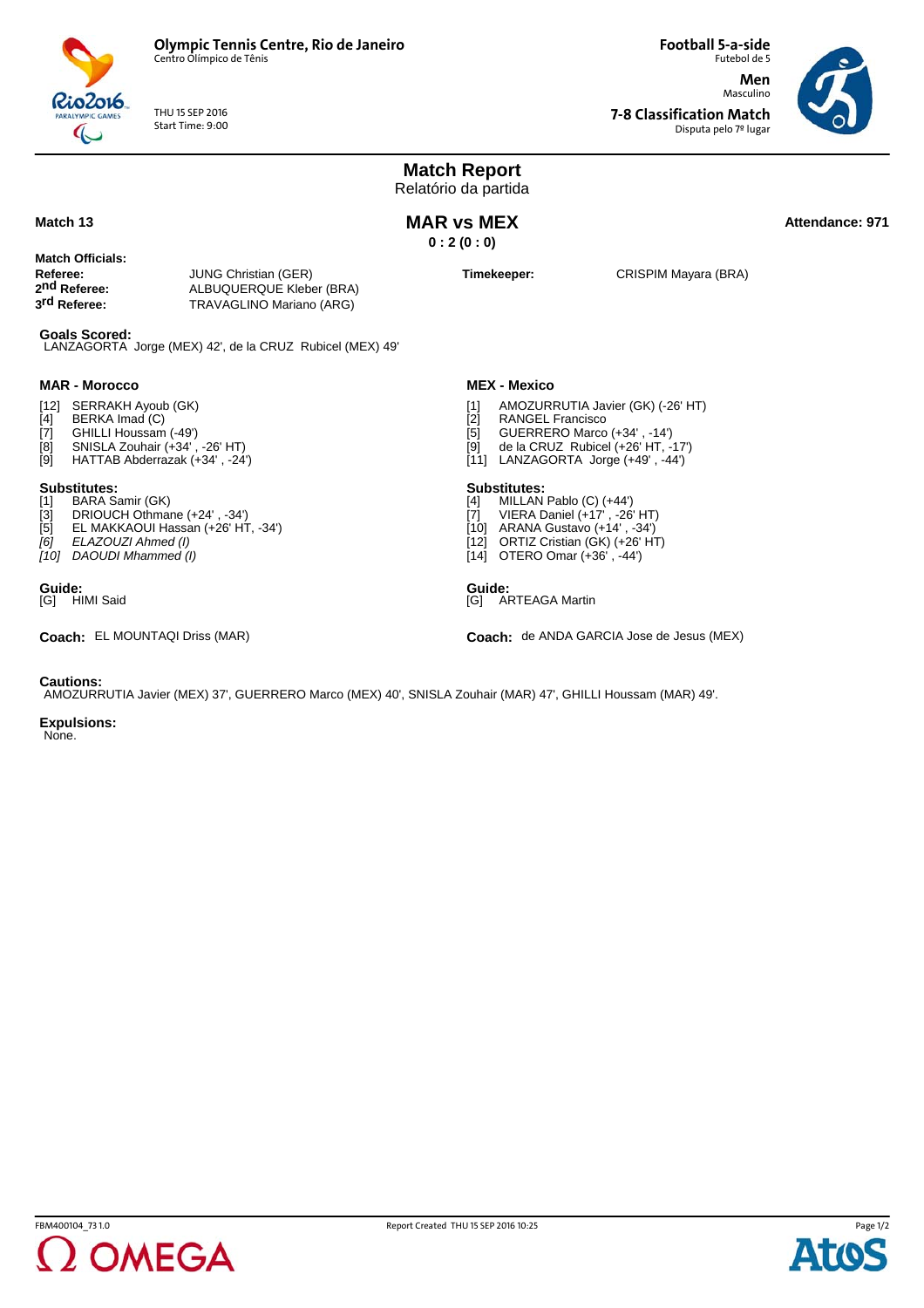

THU 15 SEP 2016 Start Time: 9:00

**Men** Masculino **7-8 Classification Match** Disputa pelo 7º lugar

**Football 5-a-side** Futebol de 5



## **Match Report**

Relatório da partida

**Match 13** Attendance: 971 **0 : 2 (0 : 0)**

| <b>MAR - Morocco</b> | <b>STATISTICS</b>          | <b>MEX - Mexico</b> |
|----------------------|----------------------------|---------------------|
| 13                   | Shots                      | 19                  |
| 8                    | Shots on Goal              | 10                  |
|                      | Fouls                      | 6                   |
|                      | <b>Corner Kicks</b>        | 8                   |
| 6                    | Free Kicks                 | 6                   |
|                      | <b>Penalty Kicks</b>       |                     |
|                      | Double Penalties           |                     |
|                      | Own Goals:                 |                     |
| 2                    | Yellow Cards (Cautions)    | 2                   |
|                      | Expulsions (2nd Yellow)    |                     |
|                      | Red Cards (Expulsions)     |                     |
| 50%                  | <b>Ball Possession</b>     | 50%                 |
| 22                   | <b>Actual Playing Time</b> | 22                  |
|                      | Timeouts                   |                     |

|              | <b>MAR - Morocco</b>   |           |                    |           |                |                  |           |           |                |                |                |        |                |
|--------------|------------------------|-----------|--------------------|-----------|----------------|------------------|-----------|-----------|----------------|----------------|----------------|--------|----------------|
|              |                        |           | Min.               | <b>GF</b> | GA             | SG/S             | <b>PK</b> | <b>DP</b> | <b>Fouls</b>   |                |                | Cards  |                |
|              | No.   Name             | Pos.      |                    |           |                |                  |           |           | <b>FC</b>      | <b>FS</b>      | ΥI             | $2Y=R$ | R              |
|              | 12   SERRAKH Ayoub     | GK        | 50                 |           | $\overline{2}$ |                  |           |           |                |                |                |        |                |
| 4            | BERKA Imad (C)         | DF        | $\overline{50}$    |           |                | $\overline{1/1}$ |           |           |                | 1              |                |        |                |
|              | <b>GHILLI Houssam</b>  | DF        | 49                 |           |                |                  |           |           | $\overline{2}$ | $\overline{2}$ | 1              |        |                |
|              | 8   SNISLA Zouhair     | <b>FW</b> | 41                 |           |                | 5/7              |           |           | 4              | 1              | 1              |        |                |
|              | 9 HATTAB Abderrazak    | <b>FW</b> | 40                 |           |                | 2/5              |           |           |                | 1              |                |        |                |
| Substitutes: |                        |           |                    |           |                |                  |           |           |                |                |                |        |                |
|              | 3   DRIOUCH Othmane    | DF        | 11                 |           |                |                  |           |           | 1              |                |                |        |                |
|              | 5   EL MAKKAOUI Hassan | DF        | 9                  |           |                |                  |           |           |                |                |                |        |                |
|              |                        |           | <b>Totals</b>      |           | $\overline{2}$ | 8/13             |           |           | $\overline{7}$ | 5              | $\overline{2}$ |        |                |
|              | <b>MEX - Mexico</b>    |           |                    |           |                |                  |           |           |                |                |                |        |                |
|              |                        |           |                    |           |                |                  |           |           |                |                |                |        |                |
|              |                        |           |                    |           |                |                  |           |           | <b>Fouls</b>   |                |                | Cards  |                |
| No.          | <b>∣Name</b>           | Pos.      | Min.               | <b>GF</b> | GA             | SG/S             | <b>PK</b> | <b>DP</b> | FC             | FS             | v              | $2Y=R$ | $\overline{R}$ |
|              | AMOZURRUTIA Javier     | GK        | 25                 |           |                |                  |           |           |                |                |                |        |                |
|              | 2   RANGEL Francisco   | DF        | 50                 |           |                | 1/1              |           |           |                |                |                |        |                |
|              | 5   GUERRERO Marco     | DF        | 19                 |           |                |                  |           |           | 2              | 1              | 1              |        |                |
|              | 9 de la CRUZ Rubicel   | <b>FW</b> | $\overline{35}$    | 1         |                | $\overline{3/4}$ |           | 1/1       | $\overline{2}$ |                |                |        |                |
|              | 11   LANZAGORTA Jorge  | <b>FW</b> | 44                 | 1         |                | 5/10             |           |           | $\mathbf{1}$   | $\overline{ }$ |                |        |                |
| Substitutes: |                        |           |                    |           |                |                  |           |           |                |                |                |        |                |
|              | 4 MILLAN Pablo (C)     | DF        | $\overline{7}$     |           |                |                  |           |           |                | 1              |                |        |                |
|              | 7   VIERA Daniel       | <b>FW</b> | 8                  |           |                | 0/1              |           |           |                |                |                |        |                |
|              | 10   ARANA Gustavo     | <b>FW</b> | 29                 |           |                | 1/3              |           |           | 1              | 4              |                |        |                |
|              | 12   ORTIZ Cristian    | GK        | $\overline{25}$    |           |                |                  |           |           |                |                |                |        |                |
|              | 14 OTERO Omar          | <b>FW</b> | 8<br><b>Totals</b> | 2         |                | 10/19            |           | 1/1       | 6              | $\overline{7}$ | $\overline{2}$ |        |                |

| Legend: |                        |      |                               |     |                                  |       |                                 |
|---------|------------------------|------|-------------------------------|-----|----------------------------------|-------|---------------------------------|
| (C)     | Captain                |      | -/+ PSO GK injured during PSO | -nn | Time when player substituted out | $+nn$ | Time when player substituted in |
| $2Y=R$  | 2nd Yellow = Red Card  | DF   | Defender                      | DP  | Double Penalty                   | FC    | <b>Fouls Committed</b>          |
| FS      | <b>Fouls Suffered</b>  | FW   | Forward                       | GΑ  | Goals Against                    | GF    | Goals For                       |
| GK      | Goalkeeper             | ΗТ   | Half-time                     |     | Injured                          | МF    | Midfielder                      |
| Min.    | Minutes Played         | No.  | <b>Shirt Number</b>           | РK  | Penalty Kicks (Goals/Shots)      | Pos.  | Position                        |
| R       | Red Cards (Expulsions) | SG/S | Shots on Goal/Shots           |     | <b>Yellow Cards (Cautions)</b>   |       |                                 |



FBM400104\_73 1.0 Report Created THU 15 SEP 2016 10:25

Page 2/2**Atos**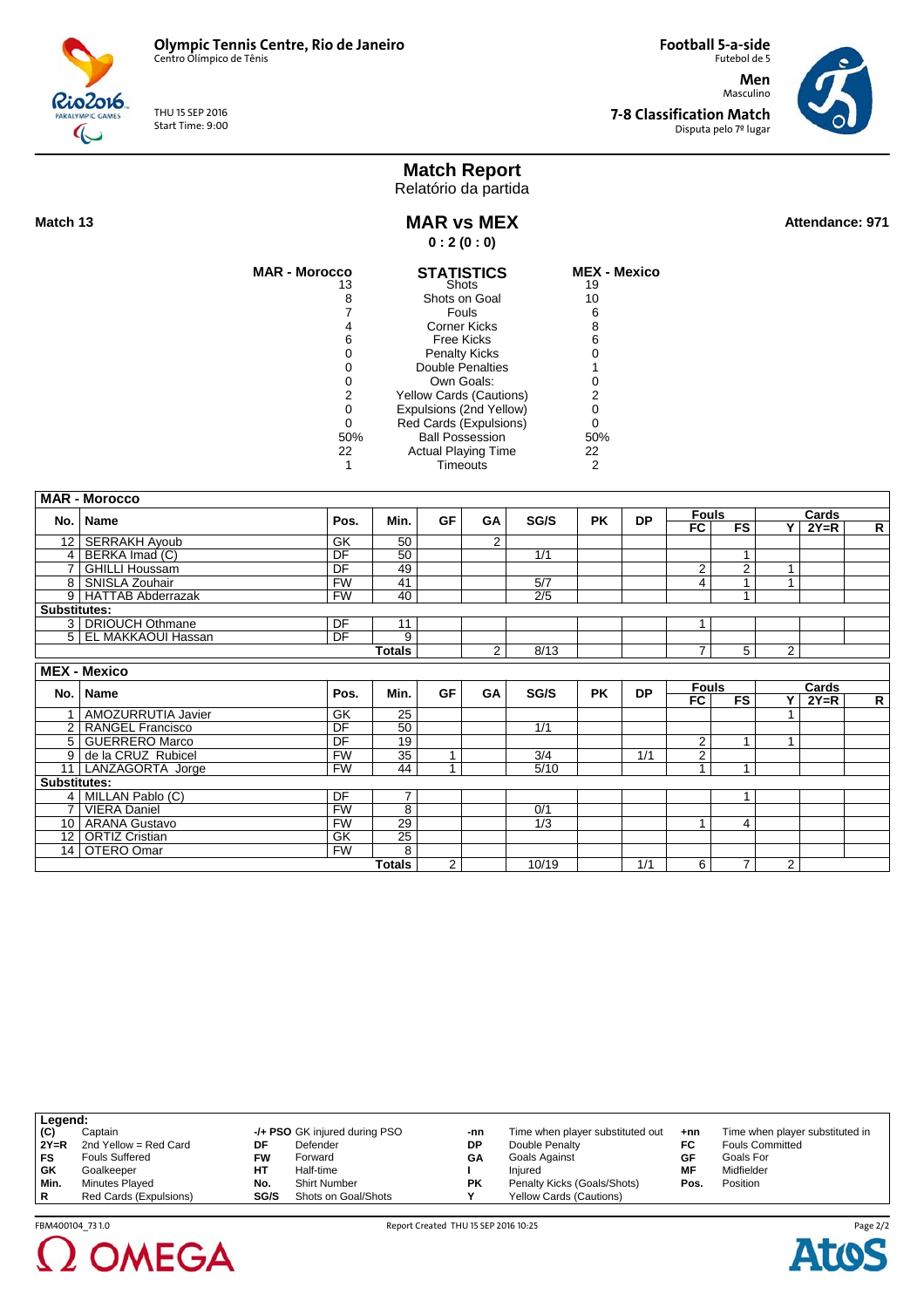

THU 15 SEP 2016 Start Time: 11:00 **Football 5-a-side** Futebol de 5 **Men** Masculino

**5-6 Classification** Disputa pelo 5º lugar



|                                                                                                                                                                                                                                                                                                                                                                                                                                |                                                                                              |                        | <b>Match Report</b><br>Relatório da partida |                                                     |                                                                                                                                                                                                                                                                                                                                                              |                  |                           |                               |
|--------------------------------------------------------------------------------------------------------------------------------------------------------------------------------------------------------------------------------------------------------------------------------------------------------------------------------------------------------------------------------------------------------------------------------|----------------------------------------------------------------------------------------------|------------------------|---------------------------------------------|-----------------------------------------------------|--------------------------------------------------------------------------------------------------------------------------------------------------------------------------------------------------------------------------------------------------------------------------------------------------------------------------------------------------------------|------------------|---------------------------|-------------------------------|
| Match 14                                                                                                                                                                                                                                                                                                                                                                                                                       |                                                                                              |                        | <b>TUR vs ESP</b><br>$0:0,1:0$ PSO          |                                                     |                                                                                                                                                                                                                                                                                                                                                              |                  |                           | Attendance: 971               |
| <b>Match Officials:</b><br>Referee:<br>2 <sup>nd</sup> Referee:<br>3 <sup>rd</sup> Referee:                                                                                                                                                                                                                                                                                                                                    | <b>WINTON Stuart (GBR)</b><br><b>GUIMARAES Germi (BRA)</b><br><b>CARCOUET Francois (FRA)</b> |                        |                                             |                                                     | Timekeeper:                                                                                                                                                                                                                                                                                                                                                  | GLOCK leda (BRA) |                           |                               |
| <b>Goals Scored:</b><br>None                                                                                                                                                                                                                                                                                                                                                                                                   |                                                                                              |                        |                                             |                                                     |                                                                                                                                                                                                                                                                                                                                                              |                  |                           |                               |
| <b>TUR - Turkey</b><br>AKTAS Ali (C) (GK) (+49', -26' HT)<br>$[1]$<br>[4]<br>KURBETOGLU Kahraman (+43', -16')<br>SUMER Abdullah (+24', -18')<br>[6]<br>[8]<br>UZUM Ibrahim<br>$[10]$ COBAN Celal $(+18', -9')$<br><b>Substitutes:</b><br>AYDENIZ Recep (+35', -43')<br>$[5]$<br>OCAL Emrah (+9', -35')<br>$[7]$<br>[11] SATAY Hasan (+16', -24')<br>[12] AKYON Aykut (GK) (+26' HT, -49')<br><b>BAYRAKTAR Ercan (N)</b><br>[9] |                                                                                              |                        |                                             | [3]<br>$[4]$<br>[8]<br>$[1]$<br>$[5]$<br>[6]<br>[9] | ESP - Spain<br>[12] RODRIGUEZ Sergio (GK)<br>GIERA Jose Luis (+26' HT, -17')<br>LOPEZ Ivan (+26' HT, -24')<br>MUNOZ Javier<br>[10] EL HADDAOUI Youssef (+24', -10')<br><b>Substitutes:</b><br>GUTIERREZ Pedro (GK)<br>GARRIDO Carmelo (+24', -26' HT)<br>ACOSTA Adolfo (+10', -20')<br>ALAMAR Sergio (+20', -24')<br>[11] ROSADO Marcelo (C) (+17', -26' HT) |                  |                           |                               |
| Guide:<br><b>YILDIRIM Hasan</b><br>[G]                                                                                                                                                                                                                                                                                                                                                                                         |                                                                                              |                        |                                             | Guide:<br>[G]                                       | <b>BECERRA Miguel</b>                                                                                                                                                                                                                                                                                                                                        |                  |                           |                               |
| Coach: BALL John (TUR)                                                                                                                                                                                                                                                                                                                                                                                                         |                                                                                              |                        |                                             |                                                     | Coach: CARRATALA Jose (ESP)                                                                                                                                                                                                                                                                                                                                  |                  |                           |                               |
| <b>Cautions:</b><br>LOPEZ Ivan (ESP) 33', KURBETOGLU Kahraman (TUR) 43'.<br><b>Expulsions:</b><br>None.                                                                                                                                                                                                                                                                                                                        |                                                                                              |                        |                                             |                                                     |                                                                                                                                                                                                                                                                                                                                                              |                  |                           |                               |
| <b>Penalty Shoot-out</b><br>SUMER Abdullah<br><b>SATAY Hasan</b><br><b>OCAL Emrah</b>                                                                                                                                                                                                                                                                                                                                          |                                                                                              | Goal<br>Saved<br>Saved | $1 - 0$<br>$1 - 0$<br>$1 - 0$               |                                                     | <b>EL HADDAOUI Youssef</b><br><b>MUNOZ Javier</b><br><b>GARRIDO Carmelo</b>                                                                                                                                                                                                                                                                                  |                  | Saved<br>Missed<br>Missed | $1 - 0$<br>$1 - 0$<br>$1 - 0$ |

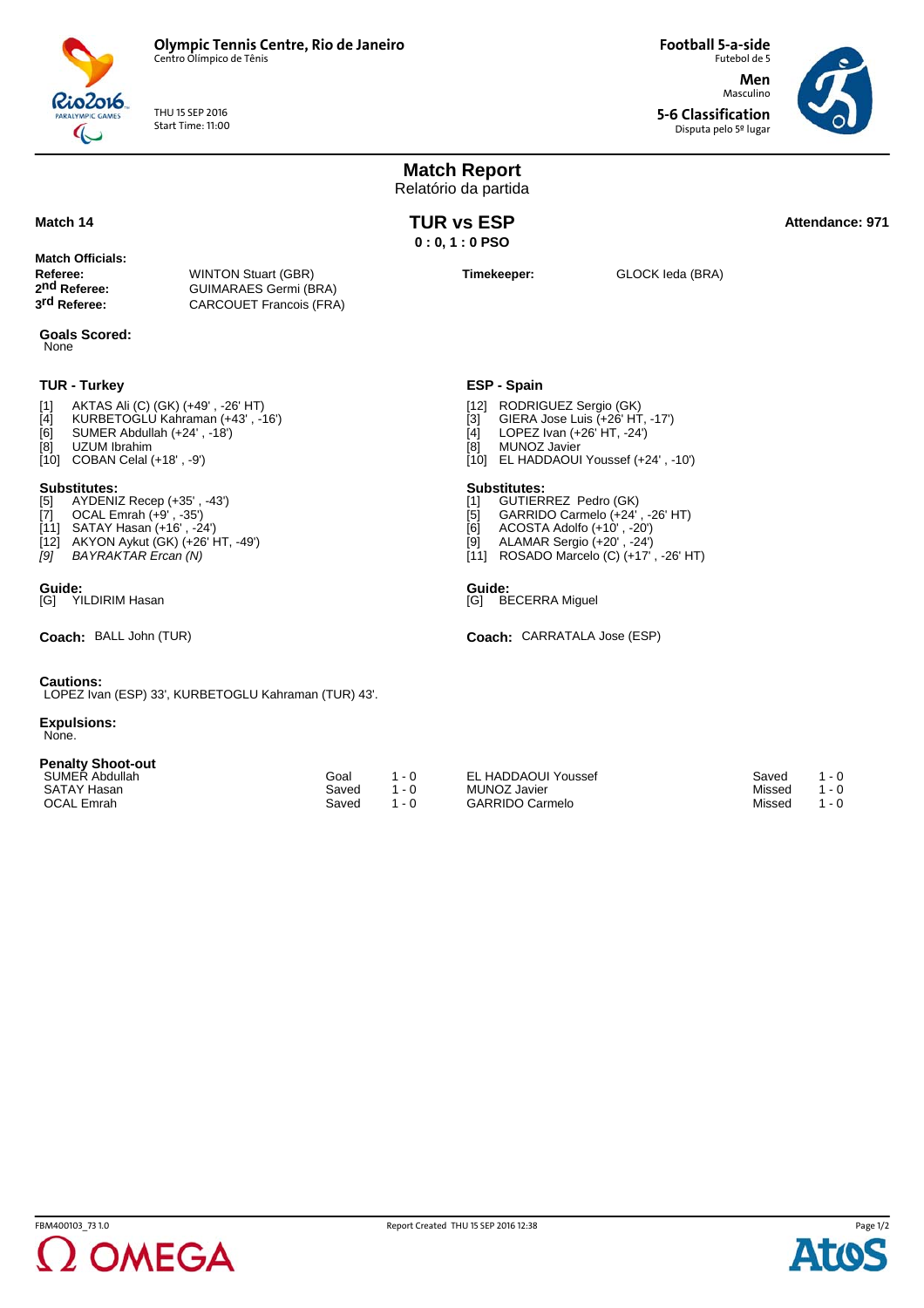Rio2016  $\overline{\mathbb{C}}$ 

THU 15 SEP 2016 Start Time: 11:00

Futebol de 5 **Men** Masculino **5-6 Classification** Disputa pelo 5º lugar

**Football 5-a-side**



# **Match Report**

Relatório da partida

**Match 14** Attendance: 971 **0 : 0, 1 : 0 PSO**

| Attendance: 971 |  |
|-----------------|--|
|                 |  |

| <b>TUR - Turkey</b> | <b>STATISTICS</b>              | ESP - Spain |
|---------------------|--------------------------------|-------------|
|                     | Shots                          | 19          |
|                     | Shots on Goal                  |             |
|                     | Fouls                          | 6           |
| 10                  | Corner Kicks                   | 12          |
| 6                   | Free Kicks                     |             |
|                     | <b>Penalty Kicks</b>           |             |
|                     | Double Penalties               |             |
|                     | Own Goals:                     |             |
|                     | <b>Yellow Cards (Cautions)</b> |             |
|                     | Expulsions (2nd Yellow)        |             |
|                     | Red Cards (Expulsions)         |             |
| 53%                 | <b>Ball Possession</b>         | 47%         |
| 23                  | <b>Actual Playing Time</b>     | 21          |
|                     | Timeouts                       |             |
|                     |                                |             |

|              | <b>TUR - Turkey</b>                        |           |                 |           |    |                  |           |           |                |                                  |              |        |                |
|--------------|--------------------------------------------|-----------|-----------------|-----------|----|------------------|-----------|-----------|----------------|----------------------------------|--------------|--------|----------------|
|              |                                            |           | Min.            | <b>GF</b> | GA | SG/S             | <b>PK</b> | <b>DP</b> | <b>Fouls</b>   |                                  |              | Cards  |                |
|              | No.   Name                                 | Pos.      |                 |           |    |                  |           |           | <b>FC</b>      | <b>FS</b>                        | ΥI           | $2Y=R$ | $\mathsf{R}$   |
|              | 1 AKTAS Ali (C)                            | GK        | 26              |           |    |                  |           |           |                |                                  |              |        |                |
|              | 4   KURBETOGLU Kahraman                    | FW        | $\overline{21}$ |           |    | 1/4              |           |           | 1              |                                  | 1            |        |                |
|              | 6   SUMER Abdullah                         | <b>FW</b> | 38              |           |    | 0/1              |           |           |                |                                  |              |        |                |
|              | 8 UZUM Ibrahim                             | DF        | 50              |           |    |                  |           |           |                |                                  |              |        |                |
|              | 10 COBAN Celal                             | <b>MF</b> | $\overline{32}$ |           |    |                  |           |           | 1              |                                  |              |        |                |
| Substitutes: |                                            |           |                 |           |    |                  |           |           |                |                                  |              |        |                |
|              | 5   AYDENIZ Recep                          | <b>FW</b> | $\overline{7}$  |           |    |                  |           |           |                |                                  |              |        |                |
|              | 7   OCAL Emrah                             | <b>FW</b> | 34              |           |    | 2/5              |           |           | 2              | 4                                |              |        |                |
|              | 11   SATAY Hasan                           | <b>FW</b> | $\overline{18}$ |           |    | 1/4              |           |           |                |                                  |              |        |                |
|              | 12 AKYON Aykut                             | GK        | $\overline{24}$ |           |    |                  |           |           |                |                                  |              |        |                |
|              |                                            |           | <b>Totals</b>   |           |    | 4/14             |           |           | $\overline{4}$ | 5                                | 1.           |        |                |
|              | ESP - Spain                                |           |                 |           |    |                  |           |           |                |                                  |              |        |                |
|              |                                            |           |                 |           |    |                  |           |           | <b>Fouls</b>   |                                  |              |        |                |
|              |                                            |           |                 |           |    |                  |           |           |                |                                  |              |        |                |
|              | No.   Name                                 | Pos.      | Min.            | <b>GF</b> | GA | SG/S             | <b>PK</b> | <b>DP</b> |                |                                  |              | Cards  |                |
|              |                                            |           | 50              |           |    |                  |           |           | FC             | <b>FS</b>                        | Y            | $2Y=R$ | $\overline{R}$ |
|              | 12   RODRIGUEZ Sergio<br>3 GIERA Jose Luis | GK<br>FW  | $\overline{31}$ |           |    | $\overline{2/5}$ |           |           |                |                                  |              |        |                |
|              | 4   LOPEZ Ivan                             | DF        | 47              |           |    |                  |           |           | 4              |                                  | $\mathbf{1}$ |        |                |
|              | 8   MUNOZ Javier                           | DF        | 50              |           |    | 0/1              |           |           |                |                                  |              |        |                |
|              | 10 EL HADDAOUI Youssef                     | FW        |                 |           |    | $\overline{3/5}$ |           |           |                | $\overline{2}$<br>$\overline{2}$ |              |        |                |
|              |                                            |           | $\overline{23}$ |           |    |                  |           |           |                |                                  |              |        |                |
| Substitutes: | 5 GARRIDO Carmelo                          | DF        | 1               |           |    |                  |           |           |                |                                  |              |        |                |
|              | 6   ACOSTA Adolfo                          | DF        | $\overline{27}$ |           |    | 1/5              |           |           | 1              |                                  |              |        |                |
|              | 9 ALAMAR Sergio                            | <b>FW</b> | $\overline{12}$ |           |    | 1/2              |           |           |                |                                  |              |        |                |
|              | 11 ROSADO Marcelo (C)                      | <b>FW</b> | 9               |           |    | 0/1              |           |           | 1              |                                  |              |        |                |

| Legend: |                        |     |                               |           |                                  |           |                                 |
|---------|------------------------|-----|-------------------------------|-----------|----------------------------------|-----------|---------------------------------|
| (C)     | Captain                |     | -/+ PSO GK injured during PSO | -nn       | Time when player substituted out | $+nn$     | Time when player substituted in |
| $2Y=R$  | 2nd Yellow = Red Card  | AET | After Extra Time              | DF        | Defender                         | DP        | Double Penalty                  |
| FC      | <b>Fouls Committed</b> | FS. | <b>Fouls Suffered</b>         | <b>FW</b> | Forward                          | GΑ        | Goals Against                   |
| GF      | Goals For              | GK  | Goalkeeper                    | HТ        | Half-time                        | MF        | Midfielder                      |
| Min.    | Minutes Played         | N   | Not eligible to play          | No.       | <b>Shirt Number</b>              | <b>PK</b> | Penalty Kicks (Goals/Shots)     |
| Pos.    | Position               |     | Red Cards (Expulsions)        | SG/S      | Shots on Goal/Shots              |           | <b>Yellow Cards (Cautions)</b>  |
|         |                        |     |                               |           |                                  |           |                                 |



FBM400103\_73 1.0 Report Created THU 15 SEP 2016 12:38

Page 2/2**Atos**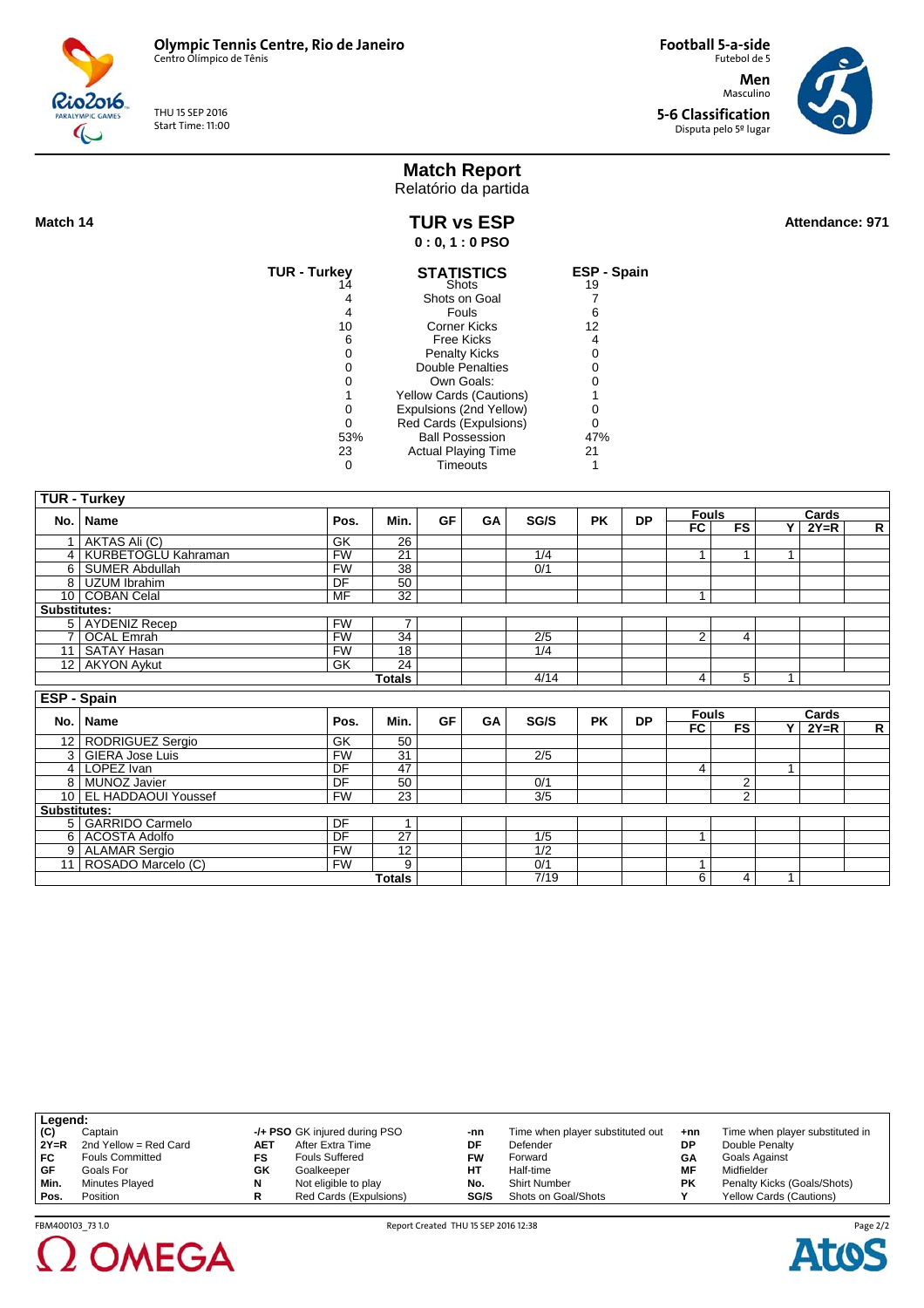

THU 15 SEP 2016 Start Time: 16:00

Rio 2016  $\overline{\mathbb{Q}}$ 

**Football 5-a-side** Futebol de 5

**Men** Masculino **Semifinal 1** Semifinal 1



|                                                                                                                                                                  |                                                             | <b>Match Report</b><br>Relatório da partida                                                                                                                                        |                    |                   |
|------------------------------------------------------------------------------------------------------------------------------------------------------------------|-------------------------------------------------------------|------------------------------------------------------------------------------------------------------------------------------------------------------------------------------------|--------------------|-------------------|
| Match 15                                                                                                                                                         |                                                             | <b>BRA vs CHN</b><br>2:1(1:1)                                                                                                                                                      |                    | Attendance: 3,026 |
| <b>Match Officials:</b><br>Referee:<br>TRAVAGLINO Mariano (ARG)<br>2 <sup>nd</sup> Referee:<br>PIECQ Michael (BEL)<br>3rd Referee:<br><b>WINTON Stuart (GBR)</b> |                                                             | Timekeeper:                                                                                                                                                                        | IGUCHI Kenji (JPN) |                   |
| <b>Goals Scored:</b>                                                                                                                                             | WANG Yafeng (CHN) 14', JEFINHO (BRA) 20', JEFINHO (BRA) 30' |                                                                                                                                                                                    |                    |                   |
| <b>BRA - Brazil</b>                                                                                                                                              |                                                             | <b>CHN - People's Republic of China</b>                                                                                                                                            |                    |                   |
| LUAN (GK)<br>$[1]$<br>$[3]$<br>CASSIO<br>[5]<br><b>DAMIAO</b><br>$[7]$<br>JEFINHO (+26' HT, -20')<br>[10] RICARDINHO (C) (+20', -7')                             |                                                             | [12] XU Huachu (GK)<br>WEI Jiansen (+38', -32')<br>[4]<br>GAO Kai<br>[5]<br>WANG Zhoubin (+12', -7')<br>[9]<br>[11] WANG Yafeng (C) (-32')                                         |                    |                   |
| <b>Substitutes:</b><br><b>TIAGO</b><br>[6]<br>$\overline{[8]}$<br>NONATO $(+7)$<br><b>FELIPE</b><br>[9]<br>[11] DUMBO<br>[12] VINICIUS (GK)                      |                                                             | <b>Substitutes:</b><br>SONG Zhe (GK)<br>$[1]$<br>$[3]$<br>LIU Meng (+32', -38')<br>LIN Dongdong (+32', -40')<br>[6]<br>$[7]$<br>YU Yutan (+7', -12')<br><b>ZHANG Lijing</b><br>[8] |                    |                   |
| Guide:<br>[G] LUIS FELIPE                                                                                                                                        |                                                             | Guide:<br>[G] WANG Guishun                                                                                                                                                         |                    |                   |
| Coach: VASCONCELOS Fabio (BRA)                                                                                                                                   |                                                             | Coach: ZOU Hongmou (CHN)                                                                                                                                                           |                    |                   |
| <b>Cautions:</b><br>WANG Zhoubin (CHN) 7'.                                                                                                                       |                                                             |                                                                                                                                                                                    |                    |                   |
| <b>Expulsions:</b><br>None.                                                                                                                                      |                                                             |                                                                                                                                                                                    |                    |                   |
|                                                                                                                                                                  |                                                             |                                                                                                                                                                                    |                    |                   |



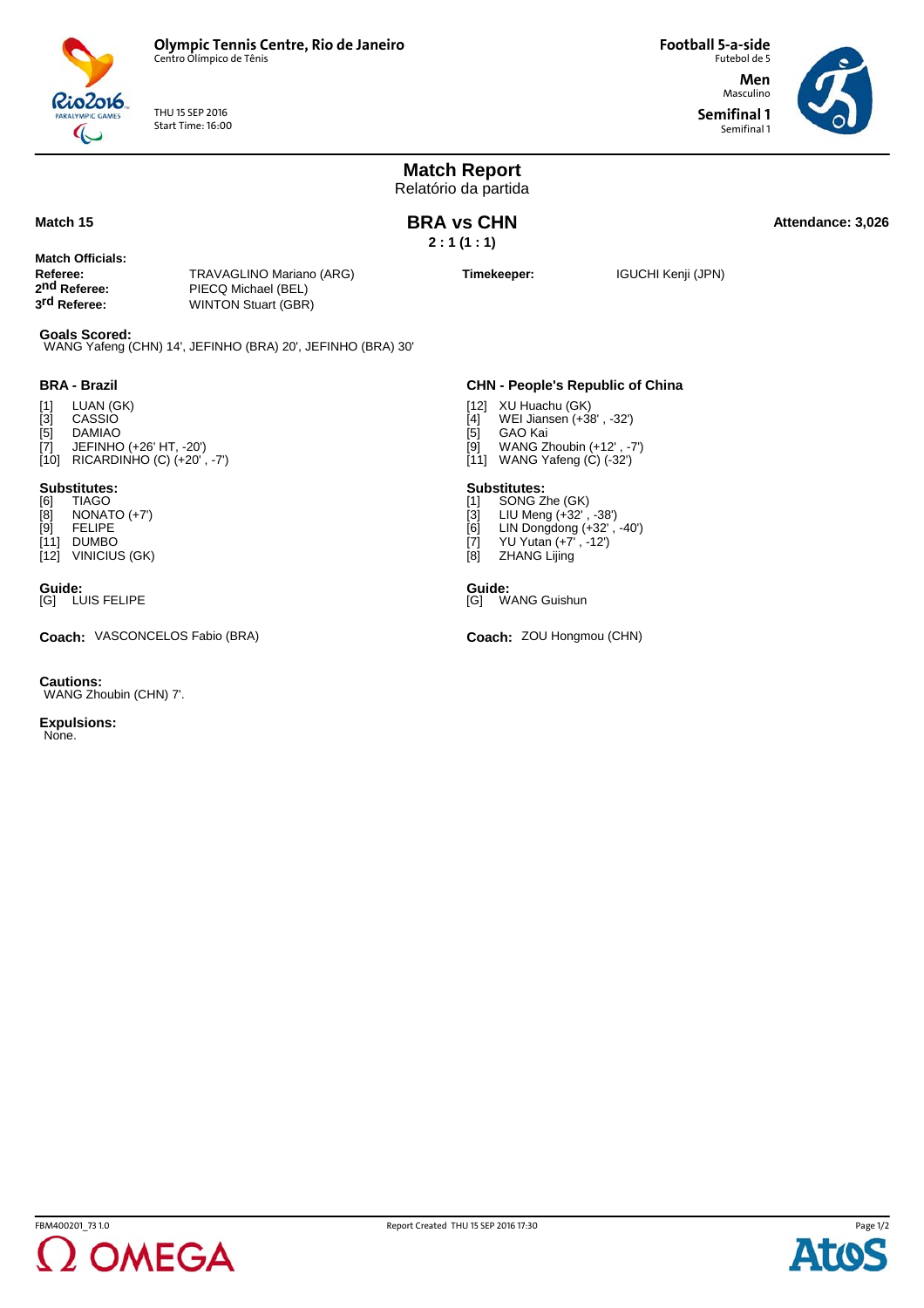THU 15 SEP 2016 Start Time: 16:00

 $Rio2o16$ 

**Football 5-a-side** Futebol de 5 **Men** Masculino

> **Semifinal 1** Semifinal 1



| Match 15            |                                         |                                                      |                       | 2:1(1:1)               | <b>BRA vs CHN</b>          |                         |                                         |           |                |                 |              | Attendance: 3,026 |              |
|---------------------|-----------------------------------------|------------------------------------------------------|-----------------------|------------------------|----------------------------|-------------------------|-----------------------------------------|-----------|----------------|-----------------|--------------|-------------------|--------------|
|                     |                                         | <b>BRA - Brazil</b>                                  |                       |                        | <b>STATISTICS</b>          |                         | <b>CHN - People's Republic of China</b> |           |                |                 |              |                   |              |
|                     |                                         | 20<br>8                                              |                       | Shots<br>Shots on Goal |                            |                         | 6<br>3                                  |           |                |                 |              |                   |              |
|                     |                                         | 4                                                    |                       | Fouls                  |                            |                         | 4                                       |           |                |                 |              |                   |              |
|                     |                                         | $\overline{7}$                                       |                       | <b>Corner Kicks</b>    |                            |                         | 2                                       |           |                |                 |              |                   |              |
|                     |                                         | 4                                                    |                       | <b>Free Kicks</b>      |                            |                         | 4                                       |           |                |                 |              |                   |              |
|                     |                                         | 0                                                    |                       | <b>Penalty Kicks</b>   |                            |                         | $\mathbf 0$                             |           |                |                 |              |                   |              |
|                     |                                         | $\Omega$                                             |                       |                        | <b>Double Penalties</b>    |                         | 0                                       |           |                |                 |              |                   |              |
|                     |                                         | $\Omega$                                             |                       | Own Goals:             |                            |                         | $\Omega$                                |           |                |                 |              |                   |              |
|                     |                                         | 0                                                    |                       |                        | Yellow Cards (Cautions)    |                         | 1                                       |           |                |                 |              |                   |              |
|                     |                                         | $\mathbf 0$                                          |                       |                        | Expulsions (2nd Yellow)    |                         | $\mathbf 0$                             |           |                |                 |              |                   |              |
|                     |                                         | 0                                                    |                       |                        | Red Cards (Expulsions)     |                         | $\mathbf 0$                             |           |                |                 |              |                   |              |
|                     |                                         | 54%                                                  |                       | <b>Ball Possession</b> |                            |                         | 46%                                     |           |                |                 |              |                   |              |
|                     |                                         | 24                                                   |                       |                        | <b>Actual Playing Time</b> |                         | 21                                      |           |                |                 |              |                   |              |
|                     |                                         | 1                                                    |                       | Timeouts               |                            |                         | 2                                       |           |                |                 |              |                   |              |
|                     |                                         |                                                      |                       |                        |                            |                         |                                         |           |                |                 |              |                   |              |
| <b>BRA - Brazil</b> |                                         |                                                      |                       |                        |                            |                         |                                         |           |                |                 |              |                   |              |
|                     |                                         |                                                      |                       |                        |                            |                         |                                         |           | <b>Fouls</b>   |                 |              | Cards             |              |
| No.                 | Name                                    | Pos.                                                 | Min.                  | <b>GF</b>              | GA                         | SG/S                    | <b>PK</b>                               | <b>DP</b> | F <sub>C</sub> | $\overline{FS}$ | Y            | $2Y=R$            | $\mathsf{R}$ |
|                     | 1 LUAN                                  | GK                                                   | 50                    |                        | $\mathbf{1}$               |                         |                                         |           |                |                 |              |                   |              |
|                     | 3 CASSIO                                | DF                                                   | 50                    |                        |                            |                         |                                         |           | 2              |                 |              |                   |              |
|                     | 5 DAMIAO                                | DF                                                   | 50                    |                        |                            |                         |                                         |           | $\mathbf{1}$   |                 |              |                   |              |
|                     | 7 JEFINHO                               | FW                                                   | 40                    | $\overline{2}$         |                            | $\overline{2/7}$        |                                         |           |                |                 |              |                   |              |
|                     | 10 RICARDINHO (C)                       | <b>FW</b>                                            | 17                    |                        |                            | $\overline{2/4}$        |                                         |           |                | $\overline{2}$  |              |                   |              |
| Substitutes:        |                                         |                                                      |                       |                        |                            |                         |                                         |           |                |                 |              |                   |              |
|                     | 8   NONATO                              | FW                                                   | 43                    |                        |                            | 4/9                     |                                         |           | $\mathbf{1}$   | 2               |              |                   |              |
|                     |                                         |                                                      | <b>Totals</b>         | $\overline{2}$         | $\mathbf{1}$               | 8/20                    |                                         |           | 4              | 4               |              |                   |              |
|                     | <b>CHN - People's Republic of China</b> |                                                      |                       |                        |                            |                         |                                         |           |                |                 |              |                   |              |
|                     | No.   Name                              | Pos.                                                 | Min.                  | GF                     | GA                         | SG/S                    | <b>PK</b>                               | <b>DP</b> | <b>Fouls</b>   |                 |              | Cards             |              |
|                     |                                         |                                                      |                       |                        |                            |                         |                                         |           | FC             | <b>FS</b>       | Y            | $2Y=R$            | R            |
|                     | 12   XU Huachu                          | GK                                                   | 50                    |                        | $\overline{2}$             |                         |                                         |           |                |                 |              |                   |              |
|                     | 4   WEI Jiansen                         | <b>MF</b>                                            | $\overline{45}$       |                        |                            |                         |                                         |           | 1              |                 |              |                   |              |
|                     | 5 GAO Kai                               | DF                                                   | $\overline{50}$       |                        |                            |                         |                                         |           |                |                 |              |                   |              |
|                     | 9 WANG Zhoubin                          | $\overline{\mathsf{MF}}$<br>$\overline{\mathsf{MF}}$ | 41<br>$\overline{32}$ | $\overline{1}$         |                            | 1/3<br>$\overline{1/2}$ |                                         |           | $\overline{2}$ | 2               | $\mathbf{1}$ |                   |              |
| Substitutes:        | 11   WANG Yafeng (C)                    |                                                      |                       |                        |                            |                         |                                         |           |                |                 |              |                   |              |
|                     | 3   LIU Meng                            | DF                                                   | 6                     |                        |                            |                         |                                         |           | 1              |                 |              |                   |              |
|                     | 6   LIN Dongdong                        | FW                                                   | 8                     |                        |                            |                         |                                         |           |                |                 |              |                   |              |
|                     | 7 YU Yutan                              | FW                                                   | $\overline{18}$       |                        |                            | 1/1                     |                                         |           |                | 2               |              |                   |              |
|                     |                                         |                                                      | <b>Totals</b>         | $\mathbf{1}$           | $\overline{2}$             | $\overline{3/6}$        |                                         |           | 4              | $\overline{4}$  | $\mathbf{1}$ |                   |              |
|                     |                                         |                                                      |                       |                        |                            |                         |                                         |           |                |                 |              |                   |              |

**Match Report** Relatório da partida

| Legend: |                       |    |                                |      |                                  |       |                                 |
|---------|-----------------------|----|--------------------------------|------|----------------------------------|-------|---------------------------------|
| (C)     | Captain               |    | -/+ PSO GK injured during PSO  | -nn  | Time when player substituted out | $+nn$ | Time when player substituted in |
| $2Y=R$  | 2nd Yellow = Red Card | DF | Defender                       | DP   | Double Penalty                   | FC    | <b>Fouls Committed</b>          |
| FS      | <b>Fouls Suffered</b> | FW | Forward                        | GΑ   | <b>Goals Against</b>             | GF    | Goals For                       |
| GK      | Goalkeeper            | HТ | Half-time                      | ΜF   | Midfielder                       | Min.  | Minutes Played                  |
| No.     | <b>Shirt Number</b>   | РK | Penalty Kicks (Goals/Shots)    | Pos. | Position                         |       | Red Cards (Expulsions)          |
| SG/S    | Shots on Goal/Shots   |    | <b>Yellow Cards (Cautions)</b> |      |                                  |       |                                 |



FBM400201\_73 1.0 Report Created THU 15 SEP 2016 17:30

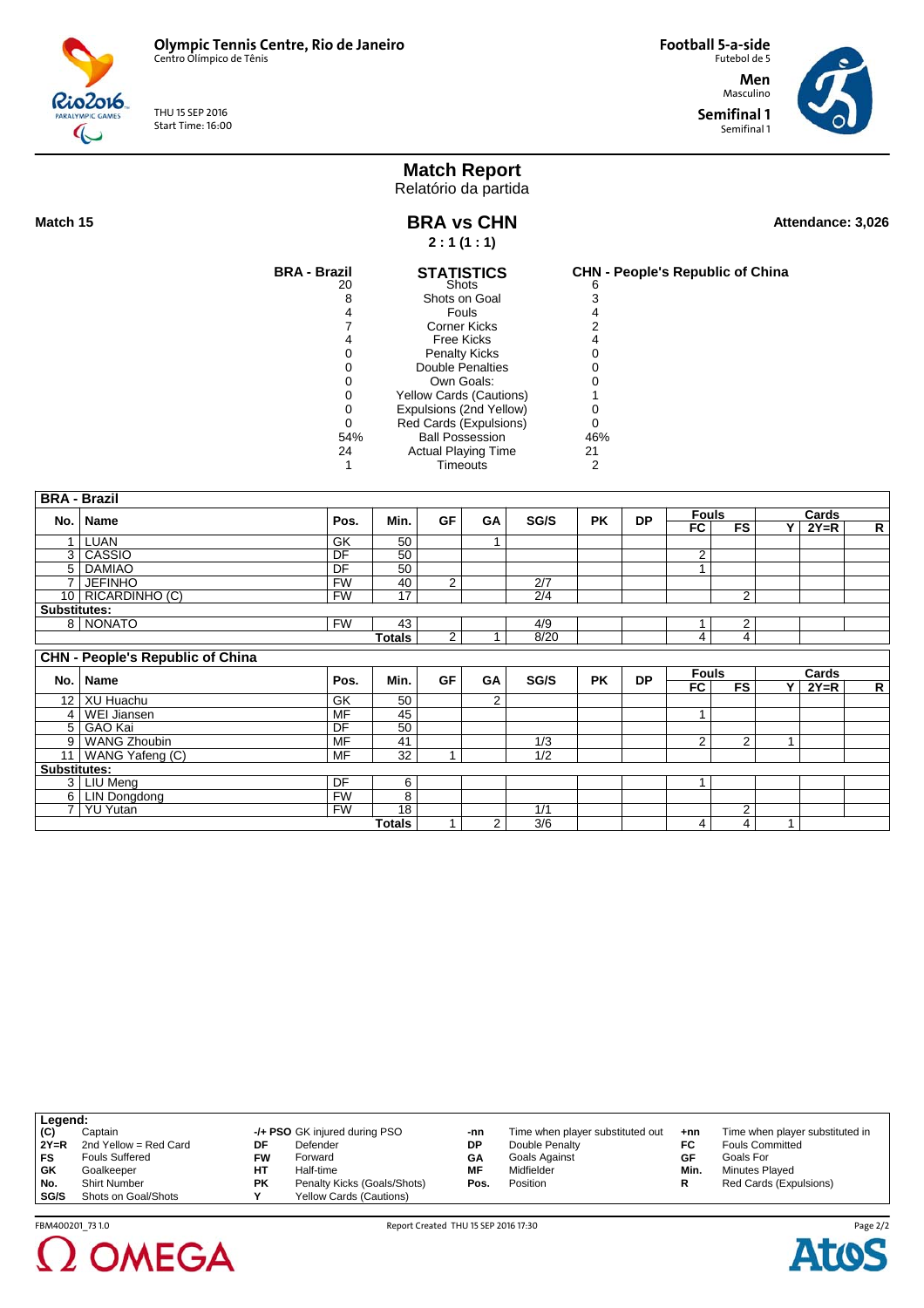

THU 15 SEP 2016 Start Time: 20:00 **Football 5-a-side** Futebol de 5 **Men**

> Masculino **Semifinal 2** Semifinal 2



**Match Report** Relatório da partida **Match 16 ARG vs IRI ARG 16 ARG 16 Attendance: 2,907 Attendance: 2,907 ARG vs IRI 0 : 0, 1 : 2 PSO Match Officials: Referee:** MORGADO Lucio (BRA)<br> **2<sup>nd</sup> Referee:** CARCOUET Francois (F 2nd Referee: CARCOUET Francois (FRA)<br> **3<sup>rd</sup> Referee:** GUIMARAES Germi (BRA) **3rd Referee:** GUIMARAES Germi (BRA) **Timekeeper:** GLOCK Rafael (BRA) **Goals Scored:** None **ARG - Argentina** [1] LENCINA Dario (GK) (-50')<br>[2] DELDO Angel (+26' HT, -24<br>[3] ACCARDI Federico (+41', [2] DELDO Angel (+26' HT, -24') [3] ACCARDI Federico (+41' , -37') [4] PADILLA Froilan [15] ESPINILLO Maximiliano (+26' HT, -11') **Substitutes:**<br>[5] **VELO Si** [5] VELO Silvio (C) (+11' , -20') [8] RODRIGUEZ Lucas [10] PERALTA David (+24' , -26' HT) [11] VELIZ Nicolas (+20' , -26' HT) [12] MULECK German (GK) (+50') **IRI - Islamic Republic of Iran** [1] SHOJAEIYAN Meysam (GK) [2] POURRAZAVI Amir<br>[7] RAJABPOUR Hosse RAJABPOUR Hossein (C) (+20', -15') [10] ZADALIASGHARI Behzad (+19' , -11') [11] SHAHHOSSEINI Ahmadreza (+42' , -41') **Substitutes:**<br>[4] MEHNIN [4] MEHNINASAB Mohammadreza<br>[8] HEIDARI Mohammad<br>[9] RAHIMIGHASR Sadegh (+11', HEIDARI Mohammad RAHIMIGHASR Sadegh (+11', -19') [12] BASERI Rasool (+15' , -20') [13] SHOUSHTARI Akbar (GK) **Guide: Guide:** [G] MARQUEZ German [G] SHADDEL BASIR Mohammadreza **Coach:** DEMONTE Martin (ARG) **FILE ACCONTE MARKET COACH:** FELFELI Javad (IRI) **Cautions:** ACCARDI Federico (ARG) 48'. **Expulsions:** None. **Penalty Shoot-out** ESPINILLO Maximiliano Missed 0 - 0 RAHIMIGHASR Sadegh Goal 0 - 1<br>SHAHHOSSEINI Ahmadreza Goal 1 - 2

VELO Silvio Goal 1 - 1 VELIZ Nicolas Saved 1 - 2 SHAHHOSSEINI Ahmadreza



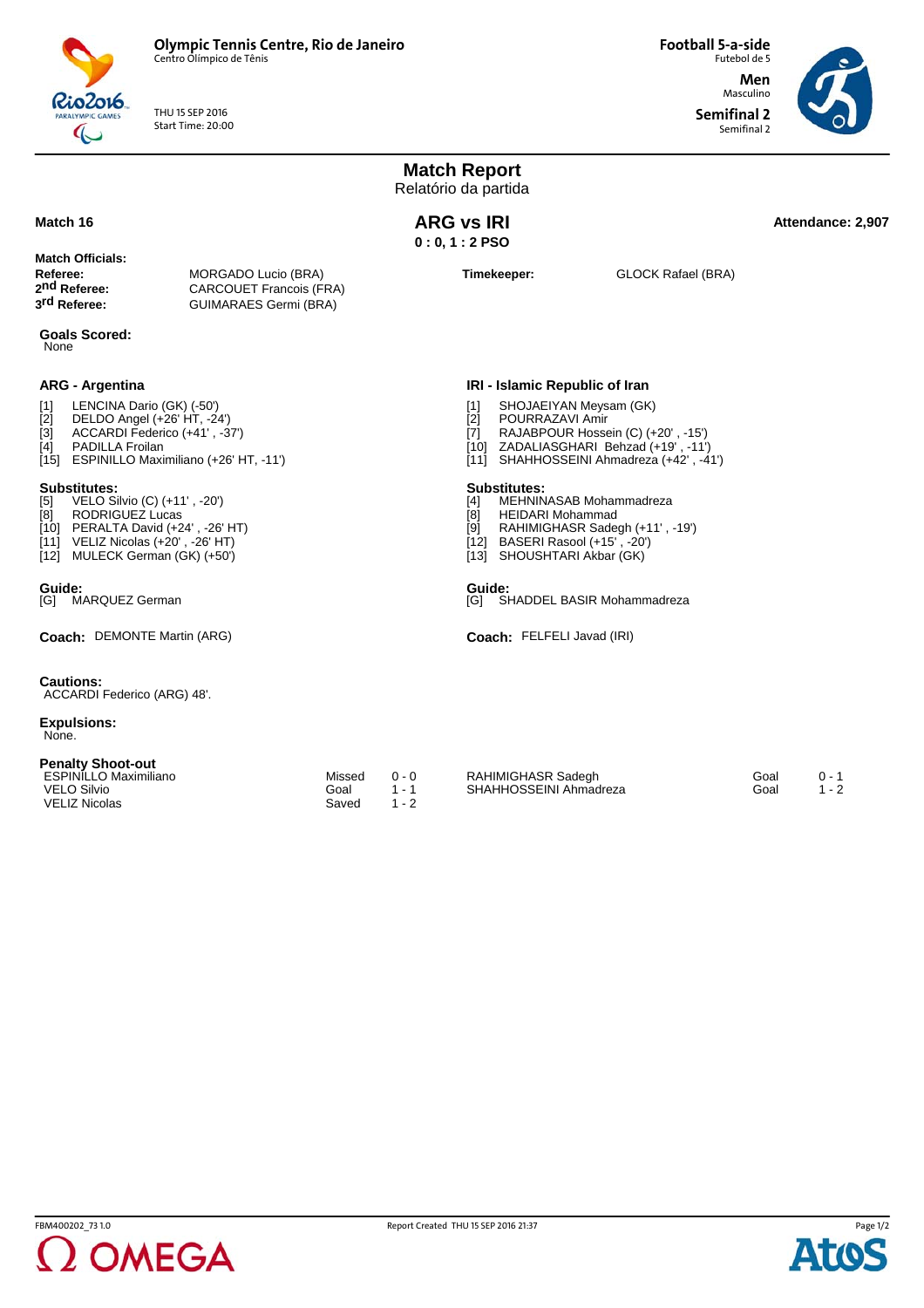Rio2016 THU 15 SEP 2016 Start Time: 20:00 **Football 5-a-side** Futebol de 5 **Men** Masculino **Semifinal 2**

Semifinal 2



## **Match Report**

Relatório da partida

 $\overline{\mathbb{C}}$ 

**ARG vs IRI 0 : 0, 1 : 2 PSO**

Match 16 **ARG vs IRI ARG 16 Attendance: 2,907 Attendance: 2,907** 

| <b>ARG</b> - Argentina | <b>STATISTICS</b>          | IRI - Islamic Republic of Iran |
|------------------------|----------------------------|--------------------------------|
| 12                     | Shots                      | 5                              |
| 8                      | Shots on Goal              |                                |
| 3                      | Fouls                      |                                |
| 10                     | Corner Kicks               | 5                              |
| 5                      | Free Kicks                 |                                |
|                        | <b>Penalty Kicks</b>       |                                |
|                        | Double Penalties           |                                |
|                        | Own Goals:                 |                                |
|                        | Yellow Cards (Cautions)    |                                |
| 0                      | Expulsions (2nd Yellow)    |                                |
|                        | Red Cards (Expulsions)     |                                |
| 63%                    | <b>Ball Possession</b>     | 37%                            |
| 28                     | <b>Actual Playing Time</b> | 17                             |
| 2                      | <b>Timeouts</b>            | 2                              |

|                     | <b>ARG - Argentina</b>         |           |                 |           |    |      |           |           |                |                |     |        |                |
|---------------------|--------------------------------|-----------|-----------------|-----------|----|------|-----------|-----------|----------------|----------------|-----|--------|----------------|
|                     | No.   Name                     | Pos.      | Min.            | <b>GF</b> | GA | SG/S | <b>PK</b> | <b>DP</b> | <b>Fouls</b>   |                |     | Cards  |                |
|                     |                                |           |                 |           |    |      |           |           | <b>FC</b>      | <b>FS</b>      | Y I | $2Y=R$ | $\mathsf{R}$   |
|                     | <b>LENCINA Dario</b>           | GK        | 49              |           |    |      |           |           |                |                |     |        |                |
| 2                   | <b>DELDO</b> Angel             | DF        | 48              |           |    | 1/2  |           |           | 1              | 4              |     |        |                |
|                     | 3 ACCARDI Federico             | DF        | 46              |           |    | 1/2  |           |           | $\overline{2}$ |                | 1   |        |                |
|                     | 4   PADILLA Froilan            | DF        | 50              |           |    | 3/3  |           | 0/1       |                |                |     |        |                |
|                     | 15   ESPINILLO Maximiliano     | <b>FW</b> | 20              |           |    | 0/1  |           |           |                | $\overline{2}$ |     |        |                |
| <b>Substitutes:</b> |                                |           |                 |           |    |      |           |           |                |                |     |        |                |
|                     | 5   VELO Silvio (C)            | <b>FW</b> | 20              |           |    | 3/3  |           |           |                |                |     |        |                |
|                     | 10   PERALTA David             | MF        | 6               |           |    |      |           |           |                |                |     |        |                |
| 11                  | <b>VELIZ Nicolas</b>           | <b>FW</b> | 10              |           |    | 0/1  |           |           |                |                |     |        |                |
|                     | 12   MULECK German             | GK        |                 |           |    |      |           |           |                |                |     |        |                |
|                     |                                |           | <b>Totals</b>   |           |    | 8/12 |           | 0/1       | 3              | 6              | 1   |        |                |
|                     | IRI - Islamic Republic of Iran |           |                 |           |    |      |           |           |                |                |     |        |                |
|                     | No.   Name                     | Pos.      | Min.            | <b>GF</b> | GA | SG/S | <b>PK</b> | <b>DP</b> | <b>Fouls</b>   |                |     | Cards  |                |
|                     |                                |           |                 |           |    |      |           |           | FC             | <b>FS</b>      | Y   | $2Y=R$ | $\overline{R}$ |
|                     | SHOJAEIYAN Meysam              | GK        | 50              |           |    |      |           |           |                |                |     |        |                |
| $\overline{2}$      | POURRAZAVI Amir                | DF        | 50              |           |    |      |           |           | 2              |                |     |        |                |
|                     | RAJABPOUR Hossein (C)          | <b>FW</b> | $\overline{37}$ |           |    | 0/2  |           |           |                |                |     |        |                |
|                     | 10 ZADALIASGHARI Behzad        | <b>FW</b> | 32              |           |    | 0/2  |           |           | 2              | 3              |     |        |                |
|                     | 11   SHAHHOSSEINI Ahmadreza    | DF        | 49              |           |    |      |           |           |                |                |     |        |                |
| <b>Substitutes:</b> |                                |           |                 |           |    |      |           |           |                |                |     |        |                |
|                     | 9 RAHIMIGHASR Sadegh           | <b>FW</b> | 23              |           |    |      |           |           | 2              |                |     |        |                |
|                     | 12   BASERI Rasool             | <b>FW</b> | 9               |           |    | 0/1  |           |           |                |                |     |        |                |
|                     |                                |           | Totals          |           |    | 0/5  |           |           | 6              | $\overline{3}$ |     |        |                |

| Legend:    |                        |     |                               |      |                                  |       |                                 |
|------------|------------------------|-----|-------------------------------|------|----------------------------------|-------|---------------------------------|
| (C)        | Captain                |     | -/+ PSO GK injured during PSO | -nn  | Time when player substituted out | $+nn$ | Time when player substituted in |
| $2Y=R$     | 2nd Yellow = Red Card  | AET | After Extra Time              | DF   | Defender                         | DP    | Double Penalty                  |
| FC         | <b>Fouls Committed</b> | FS  | <b>Fouls Suffered</b>         | FW   | Forward                          | GΑ    | Goals Against                   |
| GF         | Goals For              | GK  | Goalkeeper                    | HТ   | Half-time                        | MF    | Midfielder                      |
| Min.       | Minutes Played         | No. | <b>Shirt Number</b>           | РK   | Penalty Kicks (Goals/Shots)      | Pos.  | Position                        |
| <b>PSO</b> | Penalty Shoot-out      | R   | Red Cards (Expulsions)        | SG/S | Shots on Goal/Shots              |       | <b>Yellow Cards (Cautions)</b>  |
|            |                        |     |                               |      |                                  |       |                                 |



FBM400202\_73 1.0 Report Created THU 15 SEP 2016 21:37

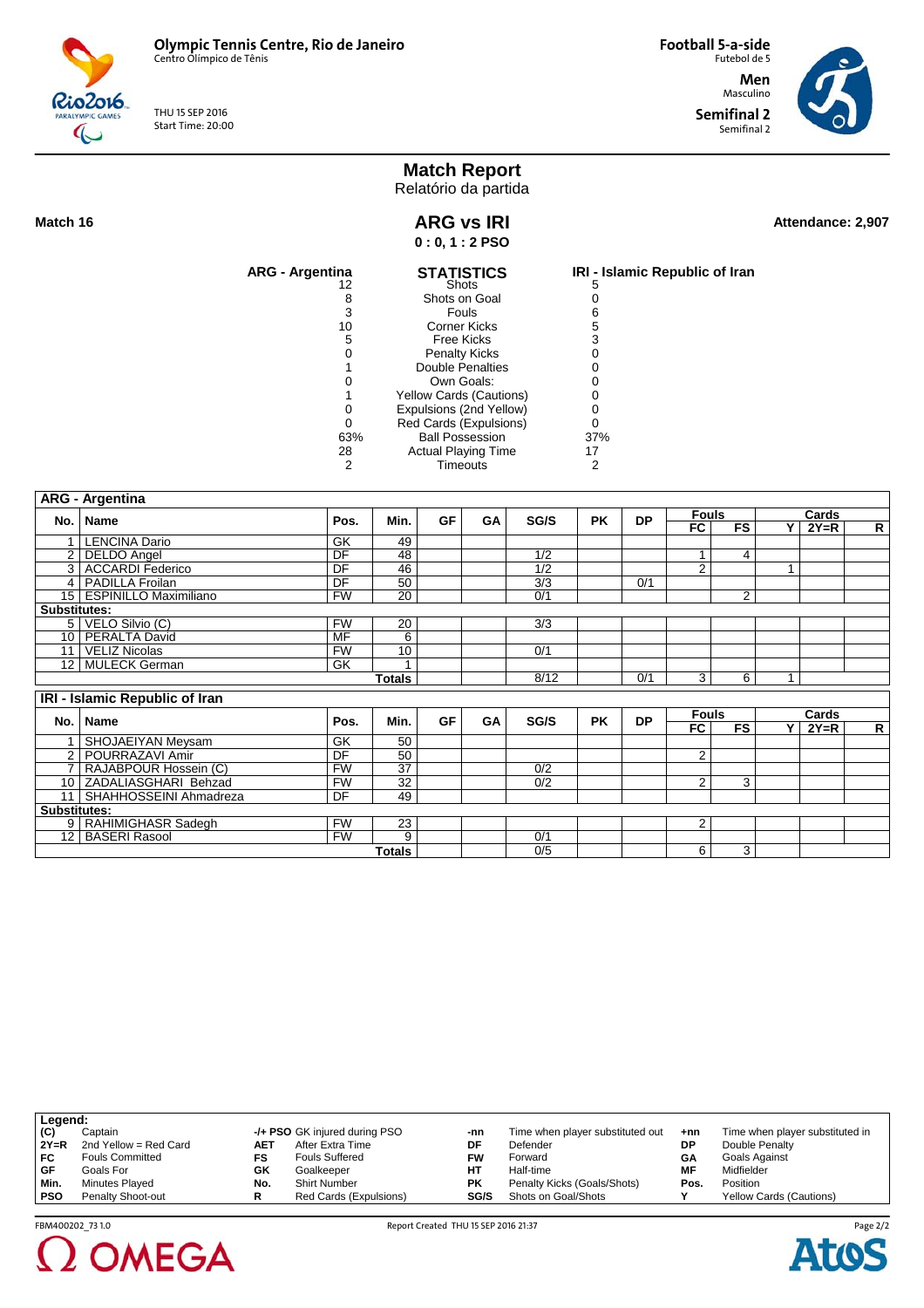

SAT 17 SEP 2016 Start Time: 14:00 **Football 5-a-side** Futebol de 5 **Men** Masculino

**Bronze Medal Match** Disputa pelo bronze



**Match Report** Relatório da partida **Match 17 Attendance: 2,900 CHN vs ARG Attendance: 2,900 CHN vs ARG 0 : 0, 0 : 1 PSO Match Officials: Referee:** GUIMARAES Germi (BRA)<br> **2<sup>nd</sup> Referee:** MORGADO Lucio (BRA) **2nd Referee:** MORGADO Lucio (BRA)<br> **3<sup>rd</sup> Referee:** ALBUQUERQUE Kleber **3rd Referee:** ALBUQUERQUE Kleber (BRA) **Timekeeper:** GLOCK Ieda (BRA) **Goals Scored:** None **CHN - People's Republic of China** [12] XU Huachu (GK) [4] WEI Jiansen (+46', -36')<br>[5] GAO Kai GAO Kai [7] YU Yutan (-7') [9] WANG Zhoubin (+36' , -29') **Substitutes:**<br>[1] SONG Z [1] SONG Zhe (GK)<br>[3] LIU Meng (+36',<br>[6] LIN Dongdong LIU Meng  $(+36', -46')$ LIN Dongdong [8] ZHANG Lijing (+26' HT, -36') [11] WANG Yafeng (C) (+7' , -26' HT) **ARG - Argentina** [1] LENCINA Dario (GK) (-PSO)<br>[2] DELDO Angel (+26' HT, -20')<br>[3] ACCARDI Federico (+40', -3 [2] DELDO Angel (+26' HT, -20') [3] ACCARDI Federico (+40' , -31') [4] PADILLA Froilan [15] ESPINILLO Maximiliano (+26' HT, -8') **Substitutes:**<br>[5] **VELO Si**  $VELO$  Silvio  $(C)$   $(+8'$  ,  $-16'$ ) [8] RODRIGUEZ Lucas (+20' , -26' HT) [10] PERALTA David (+31' , -40') [11] VELIZ Nicolas (+16' , -26' HT) [12] MULECK German (GK) (+PSO) **Guide:**<br>[G] WANG Guishun Guide:<br>[G] MARQUEZ German **Coach:** ZOU Hongmou (CHN) **DEMONTE Martin (ARG) Coach: DEMONTE Martin (ARG) Cautions:** WANG Yafeng (CHN) 40', SONG Zhe (CHN) 48'. **Expulsions:** None. **Penalty Shoot-out** WEI Jiansen Saved 0 - 0 LIU Meng Saved 0 - 1 WANG Yafeng Saved ESPINILLO Maximiliano Goal 0 - 1 VELO Silvio



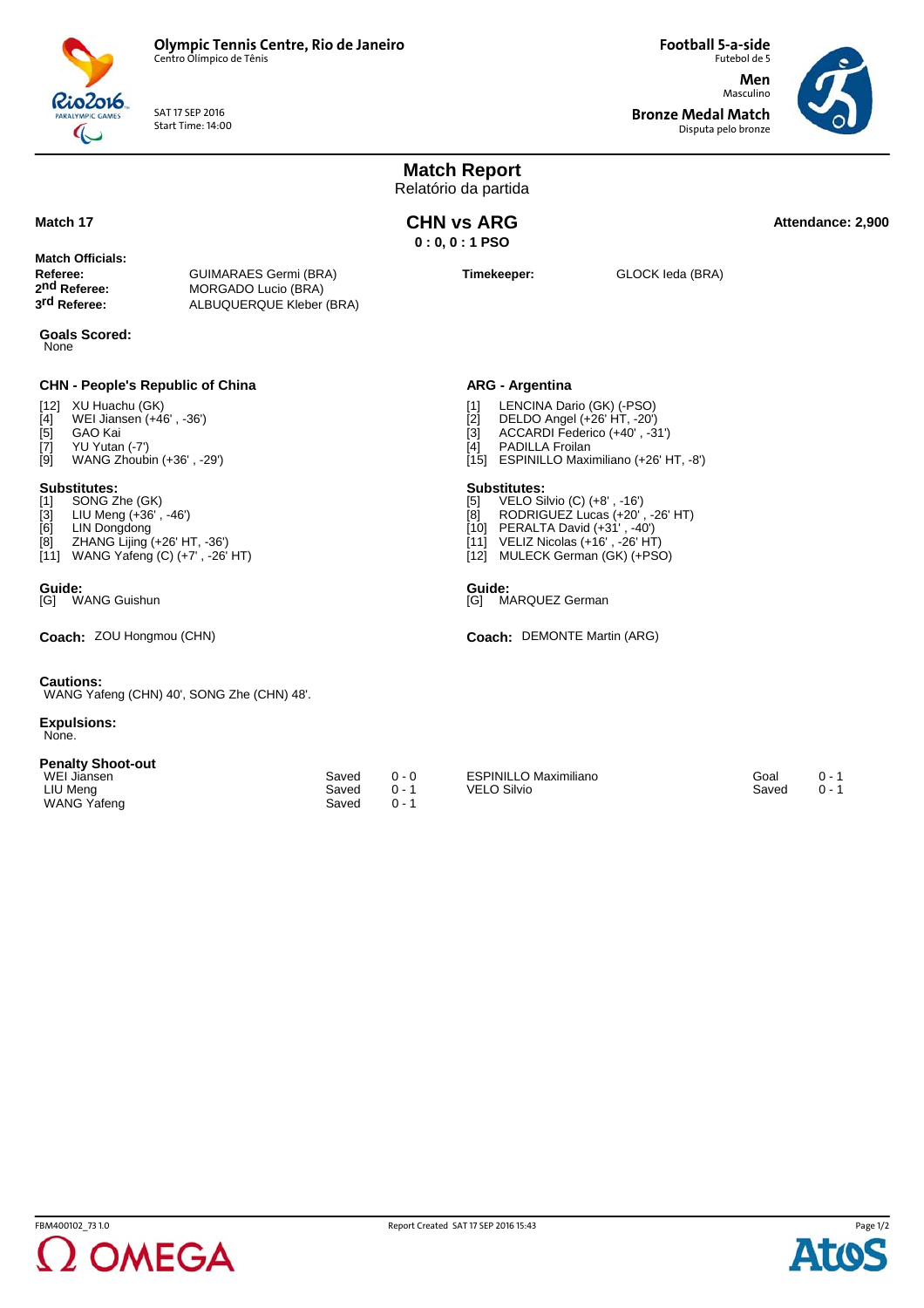Rio2016. SAT 17 SEP 2016 Start Time: 14:00

**Men** Masculino **Bronze Medal Match** Disputa pelo bronze

**Football 5-a-side** Futebol de 5



# **Match Report**

Relatório da partida

 $\overline{\mathbb{Q}}$ 

**CHN vs ARG 0 : 0, 0 : 1 PSO**

Match 17 **Attendance: 2,900 CHN vs ARG Attendance: 2,900** 

| <b>CHN - People's Republic of China</b> | <b>STATISTICS</b>              | <b>ARG</b> - Argentina |
|-----------------------------------------|--------------------------------|------------------------|
|                                         | Shots                          | 14                     |
|                                         | Shots on Goal                  | 5                      |
|                                         | Fouls                          |                        |
|                                         | <b>Corner Kicks</b>            |                        |
|                                         | <b>Free Kicks</b>              |                        |
|                                         | <b>Penalty Kicks</b>           |                        |
|                                         | <b>Double Penalties</b>        |                        |
|                                         | Own Goals:                     |                        |
| 2                                       | <b>Yellow Cards (Cautions)</b> |                        |
|                                         | Expulsions (2nd Yellow)        |                        |
| Ω                                       | Red Cards (Expulsions)         |                        |
| 47%                                     | <b>Ball Possession</b>         | 53%                    |
| 22                                      | <b>Actual Playing Time</b>     | 25                     |
|                                         | Timeouts                       |                        |

|                     | <b>CHN - People's Republic of China</b> |                          |                 |    |    |      |           |           |                 |                |                |        |                |
|---------------------|-----------------------------------------|--------------------------|-----------------|----|----|------|-----------|-----------|-----------------|----------------|----------------|--------|----------------|
|                     |                                         |                          |                 | GF | GA | SG/S |           | <b>DP</b> | <b>Fouls</b>    |                |                | Cards  |                |
|                     | No.   Name                              | Pos.                     | Min.            |    |    |      | <b>PK</b> |           | $\overline{FC}$ | F <sub>S</sub> | Y.             | $2Y=R$ | $\mathsf{R}$   |
|                     | 12 XU Huachu                            | GK                       | 50              |    |    |      |           |           |                 |                |                |        |                |
|                     | 4   WEI Jiansen                         | $\overline{\mathsf{MF}}$ | 40              |    |    | 0/2  |           |           | $\overline{2}$  |                |                |        |                |
|                     | 5 GAO Kai                               | DF                       | 50              |    |    |      |           |           |                 |                |                |        |                |
| 7 <sup>1</sup>      | <b>YU Yutan</b>                         | FW                       | $\overline{7}$  |    |    |      |           |           |                 |                |                |        |                |
|                     | 9   WANG Zhoubin                        | <b>MF</b>                | 43              |    |    | 3/5  |           |           | 1               | $\overline{2}$ |                |        |                |
| Substitutes:        |                                         |                          |                 |    |    |      |           |           |                 |                |                |        |                |
|                     | SONG Zhe                                | GK                       | 0               |    |    |      |           |           |                 |                | 1              |        |                |
|                     | 3   LIU Meng                            | DF                       | 10              |    |    |      |           |           |                 |                |                |        |                |
|                     | 8 ZHANG Lijing                          | DF                       | 16              |    |    |      |           |           |                 |                |                |        |                |
|                     | 11   WANG Yafeng (C)                    | MF                       | $\overline{35}$ |    |    | 0/1  |           |           | 3               | 1              | $\mathbf{1}$   |        |                |
|                     |                                         |                          | <b>Totals</b>   |    |    | 3/8  |           |           | 6               | $\overline{3}$ | $\overline{2}$ |        |                |
|                     | <b>ARG - Argentina</b>                  |                          |                 |    |    |      |           |           |                 |                |                |        |                |
|                     |                                         |                          |                 |    |    |      |           |           | <b>Fouls</b>    |                |                | Cards  |                |
|                     | No.   Name                              | Pos.                     | Min.            | GF | GA | SG/S | <b>PK</b> | <b>DP</b> | FC              | <b>FS</b>      | Y              | $2Y=R$ | $\overline{R}$ |
| $\mathbf{1}$        | <b>LENCINA Dario</b>                    | GK                       | 50              |    |    |      |           |           |                 |                |                |        |                |
|                     | 2   DELDO Angel                         | DF                       | 44              |    |    | 2/3  |           |           |                 | 1              |                |        |                |
|                     | 3 ACCARDI Federico                      | $\overline{DF}$          | 40              |    |    | 0/1  |           |           | 2               | $\overline{3}$ |                |        |                |
|                     | 4   PADILLA Froilan                     | $\overline{\mathsf{DF}}$ | $\overline{50}$ |    |    |      |           |           |                 |                |                |        |                |
|                     | 15   ESPINILLO Maximiliano              | FW                       | $\overline{18}$ |    |    | 0/3  |           |           |                 |                |                |        |                |
| <b>Substitutes:</b> |                                         |                          |                 |    |    |      |           |           |                 |                |                |        |                |
|                     | 5   VELO Silvio (C)                     | <b>FW</b>                | 15              |    |    |      |           |           |                 |                |                |        |                |
|                     | 8   RODRIGUEZ Lucas                     | MF                       | $\overline{7}$  |    |    |      |           |           |                 |                |                |        |                |
|                     | 10   PERALTA David                      | $\overline{\mathsf{MF}}$ | 9               |    |    | 0/1  |           |           | 1               | 1              |                |        |                |
| 11 <sup>1</sup>     | <b>VELIZ Nicolas</b>                    | <b>FW</b>                | $\overline{17}$ |    |    | 3/6  |           |           |                 | 1              |                |        |                |
|                     | 12   MULECK German                      | GK                       | $\Omega$        |    |    |      |           |           |                 |                |                |        |                |
|                     |                                         |                          | <b>Totals</b>   |    |    | 5/14 |           |           | 3               | 6              |                |        |                |

| Legend:    |                        |     |                               |           |                                  |       |                                 |
|------------|------------------------|-----|-------------------------------|-----------|----------------------------------|-------|---------------------------------|
| (C)        | Captain                |     | -/+ PSO GK injured during PSO | -nn       | Time when player substituted out | $+nn$ | Time when player substituted in |
| $2Y=R$     | 2nd Yellow = Red Card  | AET | After Extra Time              | DF        | Defender                         | DP    | Double Penalty                  |
| FC         | <b>Fouls Committed</b> | FS  | <b>Fouls Suffered</b>         | FW        | Forward                          | GΑ    | Goals Against                   |
| GF         | Goals For              | GK  | Goalkeeper                    | HТ        | Half-time                        | ΜF    | Midfielder                      |
| Min.       | Minutes Played         | No. | <b>Shirt Number</b>           | <b>PK</b> | Penalty Kicks (Goals/Shots)      | Pos.  | Position                        |
| <b>PSO</b> | Penalty Shoot-out      | R   | Red Cards (Expulsions)        | SG/S      | Shots on Goal/Shots              |       | <b>Yellow Cards (Cautions)</b>  |
|            |                        |     |                               |           |                                  |       |                                 |



FBM400102\_73 1.0 Report Created SAT 17 SEP 2016 15:43

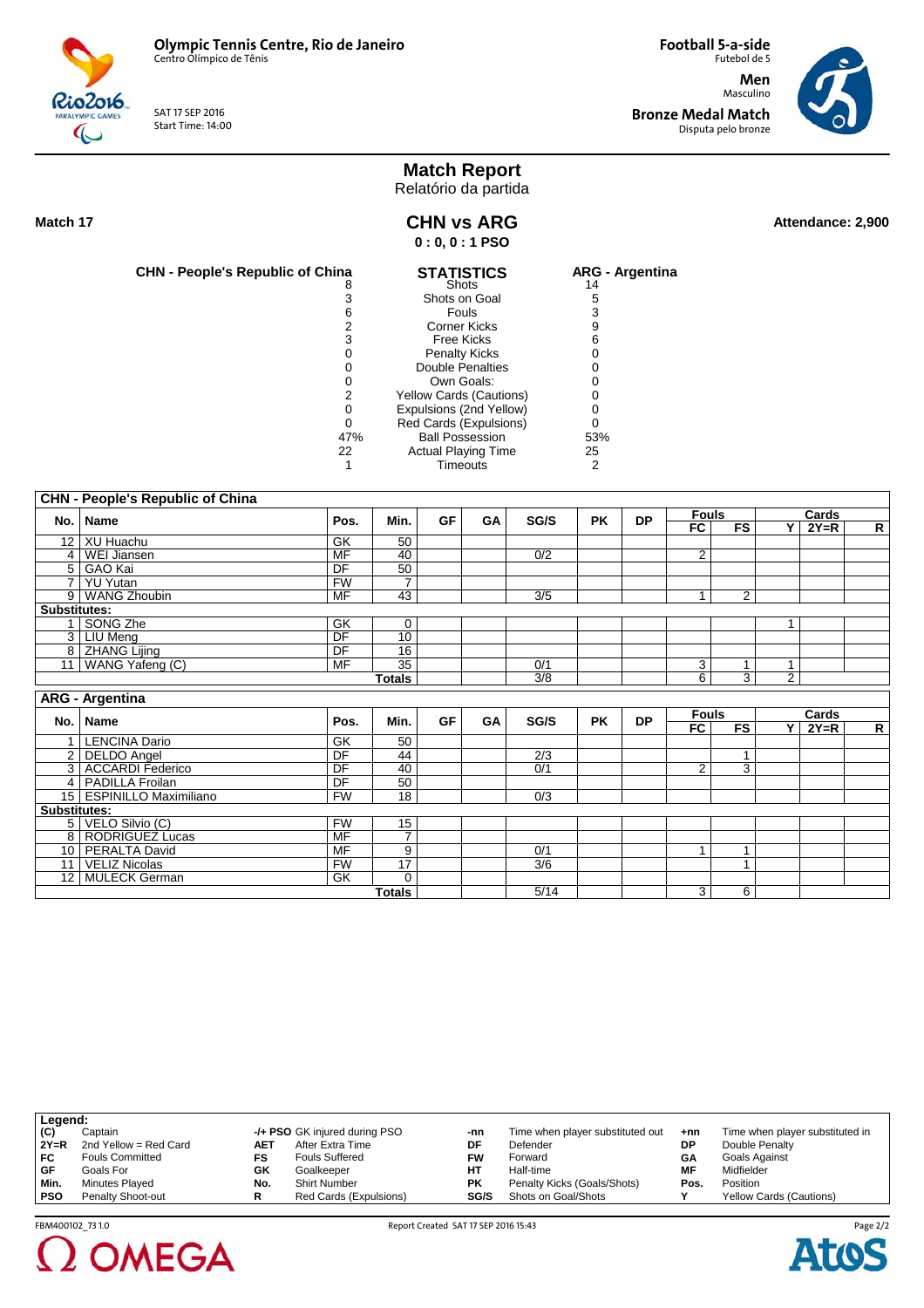

SAT 17 SEP 2016 Start Time: 17:00 **Football 5-a-side** Futebol de 5 **Men** Masculino

**Gold Medal Match** Disputa pelo ouro



**Match Report** Relatório da partida **Match 18 Attendance: 3,118 Attendance: 3,118 Attendance: 3,118 BRA vs IRI 1 : 0 (1 : 0) Match Officials: Referee:** TRAVAGLINO Mariano (ARG)<br> **2nd Referee:** CARCOUET Francois (FRA) 2nd Referee: CARCOUET Francois (FRA)<br> **3<sup>rd</sup> Referee:** FISDEL Lionel (ARG) **FISDEL Lionel (ARG) Timekeeper:** WINTON Stuart (GBR) **Goals Scored:** RICARDINHO (BRA) 12' **BRA - Brazil** [1] LUAN (GK)<br>[3] CASSIO<br>[5] DAMIAO CASSIO DAMIAO [7] JEFINHO (+26' HT, -18') [10] RICARDINHO (C) (+18' , -12') **Substitutes:** [6] TIAGO  $\begin{bmatrix} 8 \\ 19 \end{bmatrix}$  NONATO (+12') **FELIPE** [11] DUMBO [11] Bombo<br>[12] VINICIUS (GK) **IRI - Islamic Republic of Iran** [1] SHOJAEIYAN Meysam (GK)<br>[2] POURRAZAVI Amir<br>[7] RAJABPOUR Hossein (C) (+ POURRAZAVI Amir RAJABPOUR Hossein (C) (+13', -9') [10] ZADALIASGHARI Behzad (+21' , -13') [11] SHAHHOSSEINI Ahmadreza **Substitutes:**<br>[4] MEHNIN (4) MEHNINASAB Mohammadreza (+37', -39')<br>[8] HEIDARI Mohammad<br>[9] RAHIMIGHASR Sadegh (+9', -21') HEIDARI Mohammad RAHIMIGHASR Sadegh (+9', -21') [12] BASERI Rasool (+32' , -41') [13] SHOUSHTARI Akbar (GK) **Guide:**<br>[G] LUIS FELIPE Guide:<br>[G] SHADDEL BASIR Mohammadreza Coach: VASCONCELOS Fabio (BRA) FELFELI Javad (IRI)

**Cautions:** RAJABPOUR Hossein (IRI) 21'.

**Expulsions:**

None.



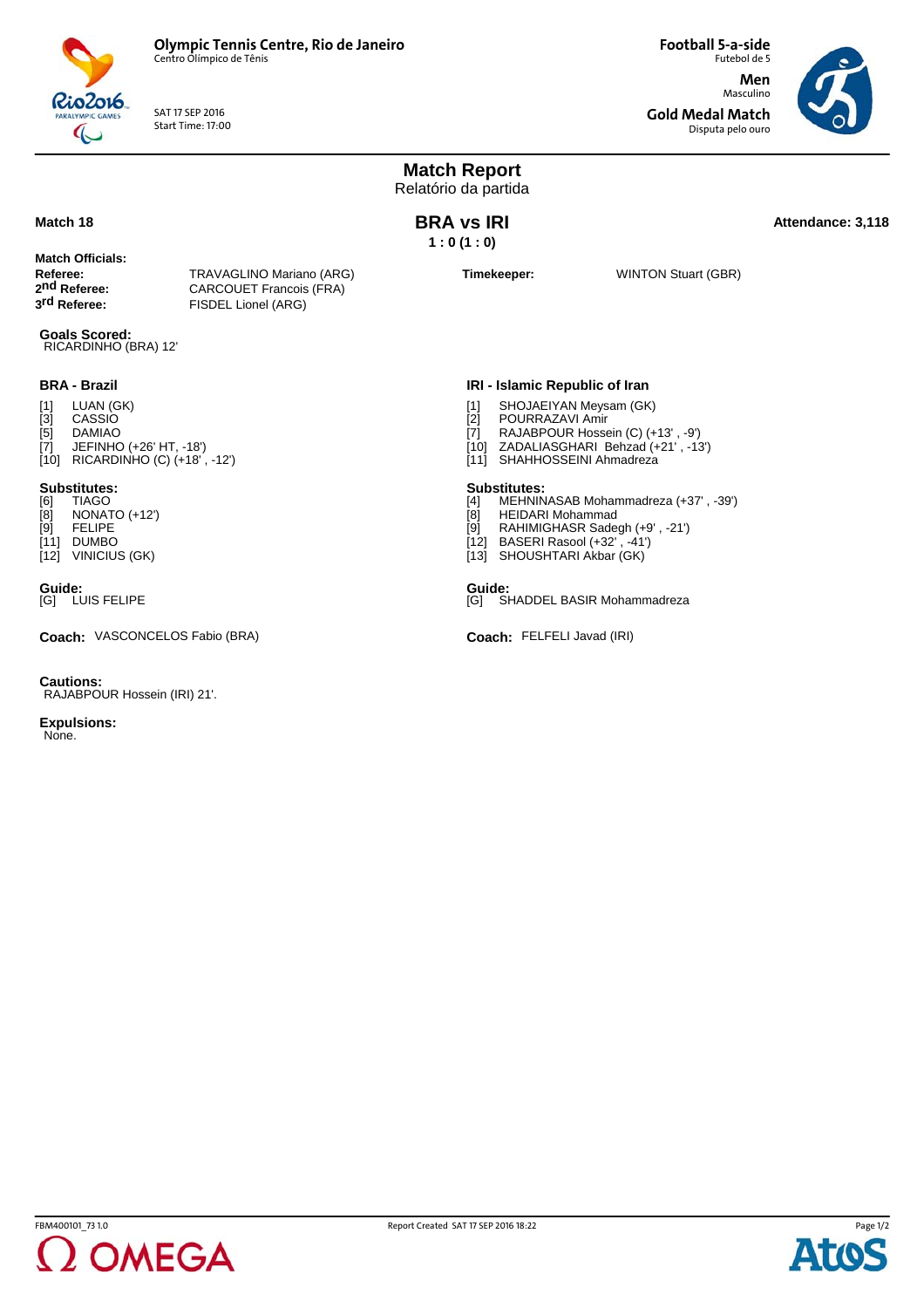

SAT 17 SEP 2016 Start Time: 17:00

**Football 5-a-side** Futebol de 5 **Men** Masculino **Gold Medal Match** Disputa pelo ouro



## **Match Report**

Relatório da partida

**BRA vs IRI 1 : 0 (1 : 0)**

**Match 18 Attendance: 3,118 BRA vs IRI Attendance: 3,118** 

| <b>BRA - Brazil</b> | <b>STATISTICS</b>              | IRI - Islamic Republic of Iran |
|---------------------|--------------------------------|--------------------------------|
| 22                  | Shots                          | 6                              |
| 11                  | Shots on Goal                  |                                |
|                     | <b>Fouls</b>                   |                                |
|                     | <b>Corner Kicks</b>            | ჩ                              |
|                     | Free Kicks                     |                                |
|                     | <b>Penalty Kicks</b>           |                                |
|                     | <b>Double Penalties</b>        |                                |
|                     | Own Goals:                     |                                |
|                     | <b>Yellow Cards (Cautions)</b> |                                |
|                     | Expulsions (2nd Yellow)        |                                |
|                     | Red Cards (Expulsions)         |                                |
| 61%                 | <b>Ball Possession</b>         | 39%                            |
| 28                  | <b>Actual Playing Time</b>     | 17                             |
|                     | Timeouts                       |                                |

|                     | <b>BRA - Brazil</b>            |           |        |           |    |            |           |           |              |                |     |        |              |
|---------------------|--------------------------------|-----------|--------|-----------|----|------------|-----------|-----------|--------------|----------------|-----|--------|--------------|
|                     | No.   Name                     | Pos.      | Min.   | <b>GF</b> | GA | SG/S       | <b>PK</b> | <b>DP</b> | <b>Fouls</b> |                |     | Cards  |              |
|                     |                                |           |        |           |    |            |           |           | FC.          | <b>FS</b>      | Y I | $2Y=R$ | $\mathsf{R}$ |
|                     | 1 LUAN                         | GK        | 50     |           |    |            |           |           |              |                |     |        |              |
|                     | 3   CASSIO                     | DF        | 50     |           |    | 1/1        |           |           | 2            | $\overline{2}$ |     |        |              |
| 5 <sup>1</sup>      | <b>DAMIAO</b>                  | DF        | 50     |           |    |            |           |           |              |                |     |        |              |
| 7 I                 | <b>JEFINHO</b>                 | <b>FW</b> | 36     |           |    | 2/5        |           |           |              |                |     |        |              |
|                     | 10 RICARDINHO (C)              | <b>FW</b> | 26     | 1         |    | 4/8        |           |           |              | $\overline{2}$ |     |        |              |
| <b>Substitutes:</b> |                                |           |        |           |    |            |           |           |              |                |     |        |              |
|                     | 8 NONATO                       | <b>FW</b> | 38     |           |    | 4/8        |           |           | 1            |                |     |        |              |
|                     |                                |           | Totals | 1         |    | 11/22      |           |           | 3            | 5              |     |        |              |
|                     | IRI - Islamic Republic of Iran |           |        |           |    |            |           |           |              |                |     |        |              |
|                     |                                |           |        |           |    |            |           |           |              |                |     |        |              |
|                     |                                |           |        |           |    |            |           |           | <b>Fouls</b> |                |     | Cards  |              |
|                     | No.   Name                     | Pos.      | Min.   | <b>GF</b> | GA | SG/S       | <b>PK</b> | <b>DP</b> | FC.          | <b>FS</b>      | ΥI  | $2Y=R$ | R            |
|                     | <b>SHOJAEIYAN Meysam</b>       | GK        | 50     |           |    |            |           |           |              |                |     |        |              |
|                     | 2   POURRAZAVI Amir            | DF        | 50     |           |    |            |           |           |              |                |     |        |              |
|                     | RAJABPOUR Hossein (C)          | <b>FW</b> | 27     |           |    | 1/2        |           |           | 1            |                |     |        |              |
|                     | 10 ZADALIASGHARI Behzad        | <b>FW</b> | 32     |           |    | 0/1        |           |           | 1            | 2              |     |        |              |
|                     | 11   SHAHHOSSEINI Ahmadreza    | DF        | 50     |           |    | 0/1        |           |           | 2            |                |     |        |              |
| <b>Substitutes:</b> |                                |           |        |           |    |            |           |           |              |                |     |        |              |
|                     | 4   MEHNINASAB Mohammadreza    | DF        | 2      |           |    |            |           |           |              |                |     |        |              |
|                     | 9   RAHIMIGHASR Sadegh         | <b>FW</b> | 30     |           |    | 1/1        |           |           | 1            |                |     |        |              |
|                     | 12   BASERI Rasool             | <b>FW</b> | 9      |           |    | 0/1<br>2/6 |           |           |              |                |     |        |              |

| Legend: |                       |           |                                |     |                                  |       |                                 |
|---------|-----------------------|-----------|--------------------------------|-----|----------------------------------|-------|---------------------------------|
| (C)     | Captain               |           | -/+ PSO GK injured during PSO  | -nn | Time when player substituted out | $+nn$ | Time when player substituted in |
| $2Y=R$  | 2nd Yellow = Red Card | DF        | Defender                       | DP  | Double Penalty                   | FC    | <b>Fouls Committed</b>          |
| FS      | <b>Fouls Suffered</b> | FW        | Forward                        | GΛ  | Goals Against                    | GF    | Goals For                       |
| GK      | Goalkeeper            | HТ        | Half-time                      | MF  | Midfielder                       | Min.  | Minutes Played                  |
| No.     | <b>Shirt Number</b>   | <b>PK</b> | Penalty Kicks (Goals/Shots)    | Pos | Position                         |       | Red Cards (Expulsions)          |
| SG/S    | Shots on Goal/Shots   |           | <b>Yellow Cards (Cautions)</b> |     |                                  |       |                                 |



Page 2/2**Atos**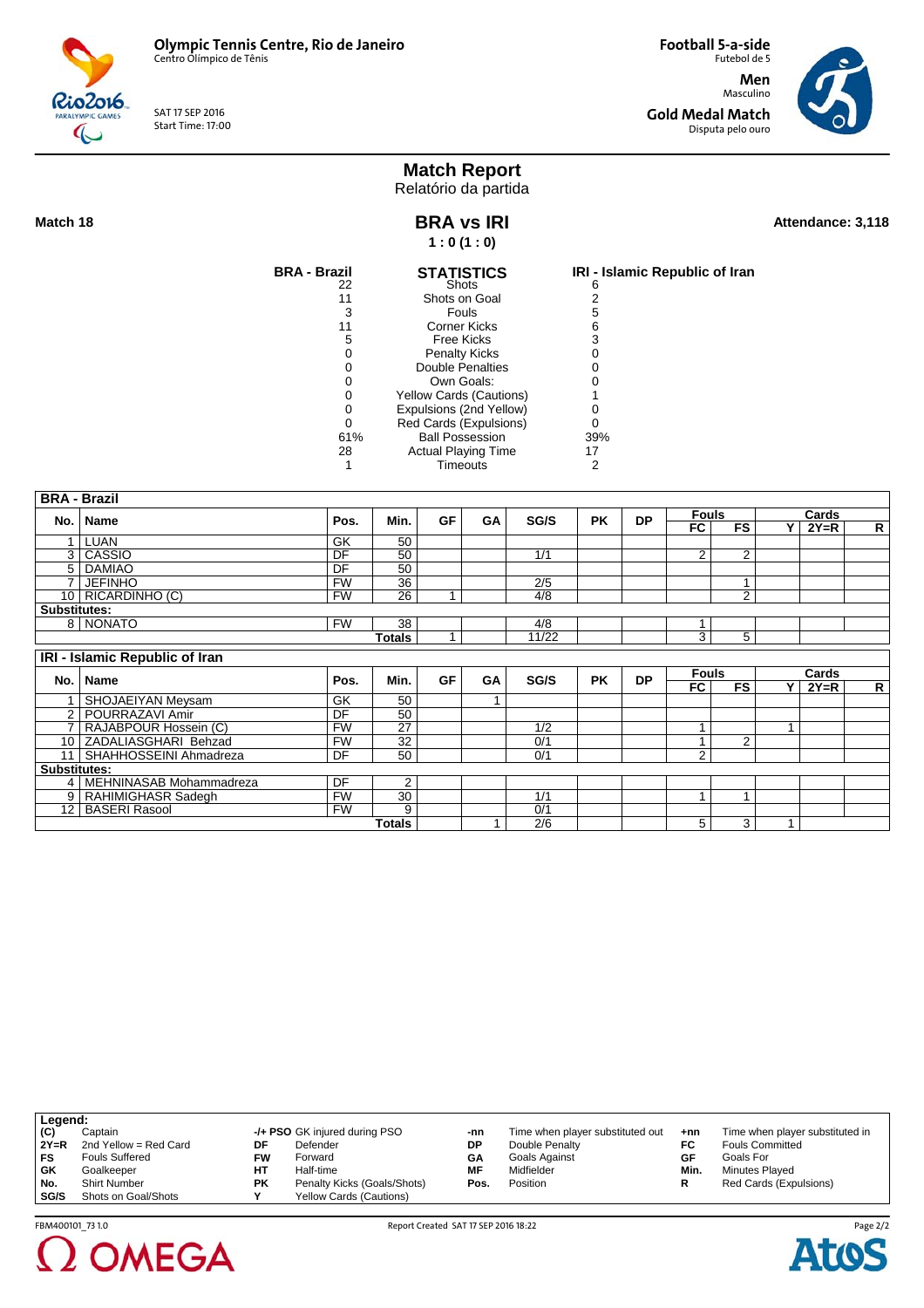

#### **Men** Masculino



## **Cumulative Statistics**

Estatísticas acumuladas

As of SAT 17 SEP 2016

**BRA - Brazil**

|        |                   |           | €<br>$\cdot$ .<br>౽<br>↽<br>$\cdot$ .<br>∾<br><b>MAR</b> | ຣ<br>. .<br>こ<br>$\bullet$<br>. .<br>$\sim$<br>FUR | 0<br>. .<br>0 | €<br>$\cdot$ .<br>こ<br>٠<br>$\sim$<br>$\sim$<br>로<br>동 | ຣ<br>$\cdot$ .<br>↽<br>$\check{ }$<br>0<br>$\cdots$<br>↽ |      |    |                |        |           |           | <b>Fouls</b>   |                         |   | Cards    |   |
|--------|-------------------|-----------|----------------------------------------------------------|----------------------------------------------------|---------------|--------------------------------------------------------|----------------------------------------------------------|------|----|----------------|--------|-----------|-----------|----------------|-------------------------|---|----------|---|
| No.    | Name              | Pos.      |                                                          |                                                    | ē             |                                                        | 区                                                        | Min. | GF | GA             | SG/S   | <b>PK</b> | <b>DP</b> | FC             | FS                      |   | $Y$ 2Y=R | R |
|        | <b>LUAN</b>       | GK        | 50                                                       | 50                                                 | 50            | 50                                                     | 50                                                       | 250  |    | $\overline{2}$ |        |           |           |                |                         |   |          |   |
| 3      | CASSIO            | DF        | 50                                                       | 50                                                 | S             | 50                                                     | 50                                                       | 200  |    |                | 3/6    | 1/1       | 0/1       | 6              | 3                       |   |          |   |
| 5      | <b>DAMIAO</b>     | DF        | 15                                                       | 37                                                 | S             | 50                                                     | 50                                                       | 152  |    |                | 1/1    |           |           | 3              |                         |   |          |   |
| 6      | <b>TIAGO</b>      | <b>FW</b> | 6                                                        | 3                                                  | 50            | S                                                      | S                                                        | 59   |    |                |        |           |           | $\overline{2}$ |                         |   |          |   |
| 7      | <b>JEFINHO</b>    | <b>FW</b> | 44                                                       | 50                                                 | 42            | 40                                                     | 36                                                       | 212  | 3  |                | 13/30  |           |           |                | 3                       |   |          |   |
| 8      | <b>NONATO</b>     | <b>FW</b> | 50                                                       | 24                                                 | 50            | 43                                                     | 38                                                       | 205  |    |                | 21/40  | 0/1       |           | 4              | 4                       |   |          |   |
| 9      | <b>FELIPE</b>     | <b>FW</b> | S                                                        | S                                                  | 22            | S                                                      | S                                                        | 22   |    |                | 1/2    |           |           |                | 4                       |   |          |   |
| 10     | <b>RICARDINHO</b> | <b>FW</b> | 35                                                       | 36                                                 | 8             | 17                                                     | 26                                                       | 122  | 3  |                | 13/28  | 0/1       |           | $\overline{A}$ | 16                      |   |          |   |
| 11     | <b>DUMBO</b>      | DF        | S                                                        | S                                                  | 28            | S                                                      | S                                                        | 28   |    |                | 1/3    |           |           |                | $\overline{\mathbf{A}}$ |   |          |   |
| 12     | <b>VINICIUS</b>   | GK        | S                                                        | S                                                  | S             | S                                                      | S                                                        |      |    |                |        |           |           |                |                         |   |          |   |
|        |                   |           |                                                          |                                                    |               |                                                        | <b>Own Goals</b>                                         |      |    |                |        |           |           |                |                         |   |          |   |
| Totals |                   |           |                                                          |                                                    |               |                                                        |                                                          |      |    |                | 53/110 | 1/3       | 0/1       | 17             | 28                      | 3 | 0        |   |

| <b>Corner Kicks:</b>                        | 54  |
|---------------------------------------------|-----|
| <b>Free Kicks:</b>                          | 28  |
| <b>Penalty Kicks Against (Goals/Shots):</b> | 0/0 |
| Double Penalties Against (Goals/Shots):     | 0/0 |

| Legend:   |                             |           |                                |      |                        |     |                        |  |
|-----------|-----------------------------|-----------|--------------------------------|------|------------------------|-----|------------------------|--|
| $2Y=R$    | 2nd Yellow = Red Card       | DF        | Defender                       | DP   | Double Penalties       | FC  | <b>Fouls Committed</b> |  |
| FS        | <b>Fouls Suffered</b>       | <b>FW</b> | Forward                        | GΑ   | Goals Against          | GF  | Goals For              |  |
| GK        | Goalkeeper                  | МF        | Midfielder                     | Min. | Minutes Played         | No. | <b>Shirt Number</b>    |  |
| <b>PK</b> | Penalty Kicks (Goals/Shots) | Pos.      | Position                       |      | Red Cards (Expulsions) |     | Substitute             |  |
| SG/S      | Shots on Goal/Shots         | v         | <b>Yellow Cards (Cautions)</b> |      |                        |     |                        |  |



Page 1/1 **Atos**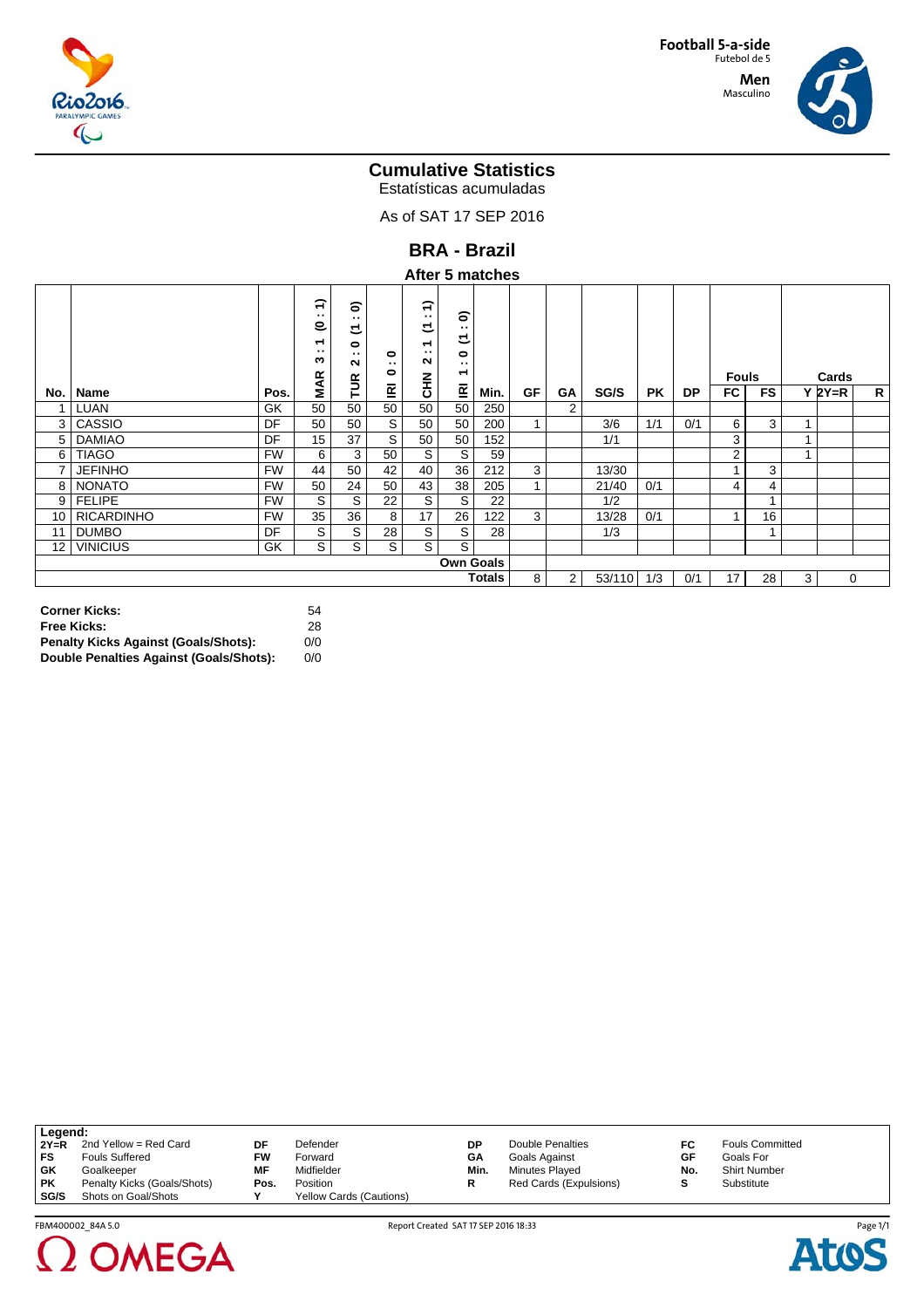

#### **Men** Masculino



## **Cumulative Statistics**

Estatísticas acumuladas

As of SAT 17 SEP 2016

## **IRI - Islamic Republic of Iran**

**After 5 matches**

|                 |                         |           | 0<br>$\cdot$ .<br>0<br>Ĕ | ຣ<br>. .<br>હ<br>۰<br>$\cdot$ .<br>$\sim$<br><b>MAR</b> | 0<br>$\cdot$ .<br>0<br>⋖ | <b>PSO</b><br>↽<br>$\cdot$ .<br>$\sim$<br>Ò,<br>$\sim$<br>$\bullet$<br>ARG | ₽<br>. .<br>ల<br>↽<br>. .<br>$\bullet$<br>⋖<br>œ |        |                |           |       |           |           | <b>Fouls</b>   |                |                | Cards    |   |
|-----------------|-------------------------|-----------|--------------------------|---------------------------------------------------------|--------------------------|----------------------------------------------------------------------------|--------------------------------------------------|--------|----------------|-----------|-------|-----------|-----------|----------------|----------------|----------------|----------|---|
| No.             | Name                    | Pos.      |                          |                                                         | 몺                        |                                                                            | $\overline{m}$                                   | Min.   | GF             | <b>GA</b> | SG/S  | <b>PK</b> | <b>DP</b> | FC             | <b>FS</b>      |                | $Y$ 2Y=R | R |
|                 | SHOJAEIYAN Meysam       | GK        | 50                       | 50                                                      | 50                       | 50                                                                         | 50                                               | 250    |                |           |       |           |           |                |                |                |          |   |
| 2               | POURRAZAVI Amir         | DF        | 50                       | 50                                                      | 50                       | 50                                                                         | 50                                               | 250    |                |           |       |           |           | $\overline{7}$ | 2              |                |          |   |
| 4               | MEHNINASAB Mohammadreza | DF        | S                        | S                                                       | S                        | S                                                                          | 2                                                | 2      |                |           |       |           |           |                |                |                |          |   |
|                 | RAJABPOUR Hossein       | <b>FW</b> | 45                       | 41                                                      | 42                       | 37                                                                         | 27                                               | 192    | 1              |           | 5/15  |           |           | $\overline{2}$ | $\overline{2}$ | $\overline{2}$ |          |   |
| 8               | <b>HEIDARI</b> Mohammad | DF        | S                        | 3                                                       | $\overline{2}$           | S                                                                          | S                                                | 5      |                |           |       |           |           |                |                |                |          |   |
| 9               | RAHIMIGHASR Sadegh      | <b>FW</b> | 21                       | 21                                                      | 27                       | 23                                                                         | 30                                               | 122    |                |           | 3/11  |           |           | 6              | 4              |                |          |   |
| 10              | ZADALIASGHARI Behzad    | <b>FW</b> | 35                       | 35                                                      | 22                       | 32                                                                         | 32                                               | 156    | 1              |           | 7/24  |           |           | 5              | 8              |                |          |   |
| 11              | SHAHHOSSEINI Ahmadreza  | DF        | 49                       | 50                                                      | 47                       | 49                                                                         | 50                                               | 245    |                |           | 4/7   |           | 0/1       | 7              |                |                |          |   |
| 12 <sup>2</sup> | <b>BASERI Rasool</b>    | <b>FW</b> | S                        | S                                                       | 10                       | 9                                                                          | 9                                                | 28     |                |           | 0/2   |           |           | 1              |                |                |          |   |
| 13              | SHOUSHTARI Akbar        | GK        | S                        | S                                                       | S                        | $\overline{s}$                                                             | S.                                               |        |                |           |       |           |           |                |                |                |          |   |
|                 |                         |           |                          |                                                         |                          |                                                                            | <b>Own Goals</b>                                 |        |                |           |       |           |           |                |                |                |          |   |
|                 |                         |           |                          |                                                         |                          |                                                                            |                                                  | Totals | $\overline{2}$ |           | 19/59 |           | 0/1       | 28             | 18             | 3              | $\Omega$ |   |

| <b>Corner Kicks:</b>                        | 33  |
|---------------------------------------------|-----|
| <b>Free Kicks:</b>                          | 17  |
| <b>Penalty Kicks Against (Goals/Shots):</b> | 0/0 |
| Double Penalties Against (Goals/Shots):     | 0/2 |

| Legend: |                        |      |                             |           |                                |      |                        |
|---------|------------------------|------|-----------------------------|-----------|--------------------------------|------|------------------------|
| $2Y=R$  | 2nd Yellow = Red Card  | AET  | After Extra Time            | DF        | Defender                       | DP   | Double Penalties       |
| FC      | <b>Fouls Committed</b> | FS   | <b>Fouls Suffered</b>       | <b>FW</b> | Forward                        | GΑ   | Goals Against          |
| GF      | Goals For              | GK   | Goalkeeper                  | МF        | Midfielder                     | Min. | Minutes Played         |
| No.     | <b>Shirt Number</b>    | PΚ   | Penalty Kicks (Goals/Shots) | Pos.      | Position                       |      | Red Cards (Expulsions) |
| -S      | Substitute             | SG/S | Shots on Goal/Shots         |           | <b>Yellow Cards (Cautions)</b> |      |                        |





FBM400005\_84A 5.0 Report Created SAT 17 SEP 2016 18:33

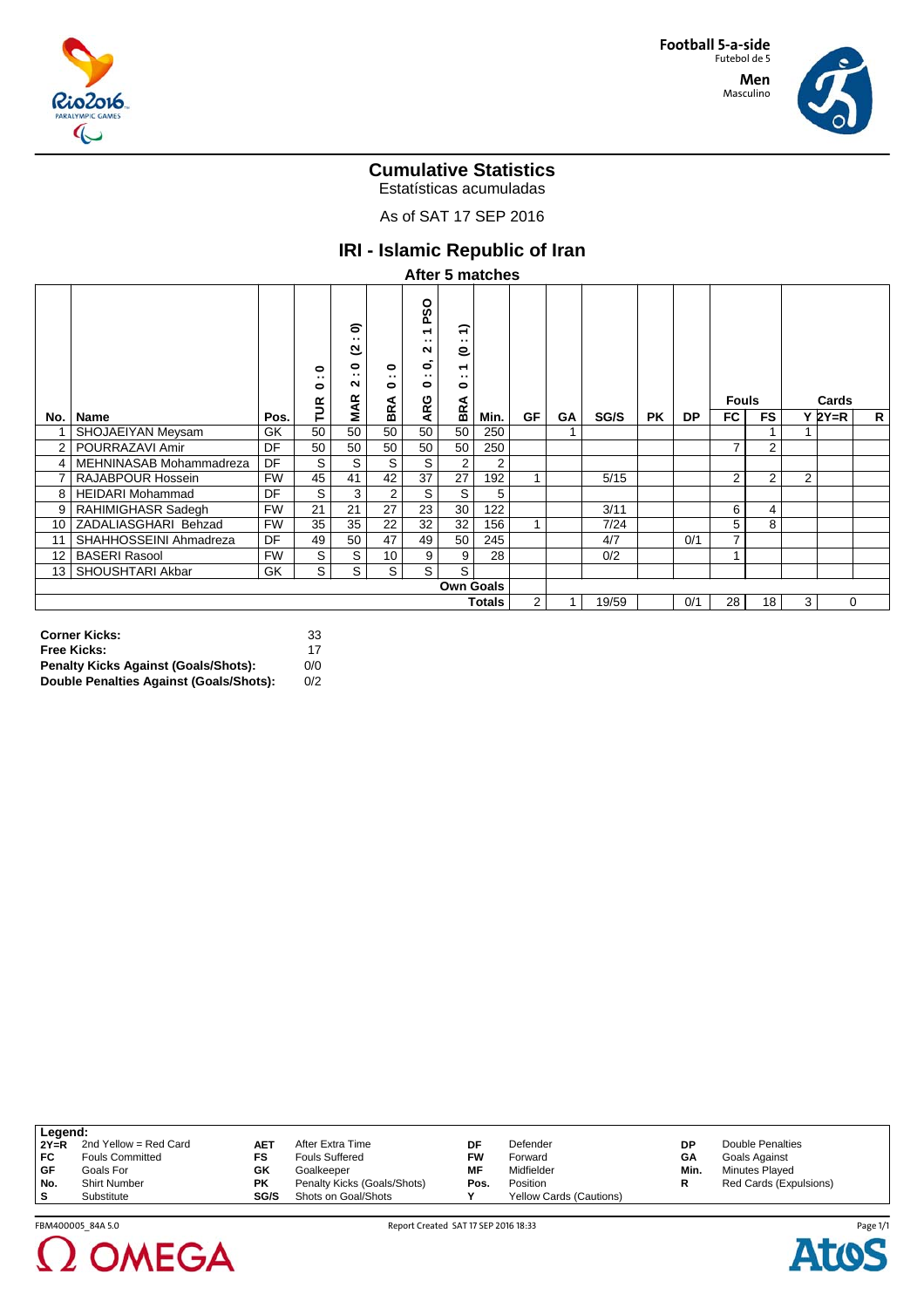

#### **Men** Masculino



## **Cumulative Statistics**

Estatísticas acumuladas

As of SAT 17 SEP 2016

**ARG - Argentina**

|  | After 5 matches |  |
|--|-----------------|--|
|--|-----------------|--|

|                  |                              |           | ຣ<br>$\cdot$ .<br>હ                         | ຣ<br>$\cdot$ .<br>$\mathbf{e}$                     | <b>DSO</b><br>↽<br>. .<br>Ν | <b>PSO</b><br>$\sim$<br>$\sim$                        | <b>PSO</b><br>$\bullet$<br>$\cdot$ .<br>↽ |      |    |           |       |           |           |                |                |   |             |   |
|------------------|------------------------------|-----------|---------------------------------------------|----------------------------------------------------|-----------------------------|-------------------------------------------------------|-------------------------------------------|------|----|-----------|-------|-----------|-----------|----------------|----------------|---|-------------|---|
|                  |                              |           | $\bullet$<br>$\bullet$ .<br>Ν<br><b>MEX</b> | $\bullet$<br>$\cdot$ .<br>$\overline{\phantom{0}}$ | 0<br>. .<br>0<br>롡          | $\overline{\phantom{0}}$<br>Ò,<br>$\sim$<br>$\bullet$ | 0<br>$\cdot$ .<br>0<br>$rac{z}{c}$        |      |    |           |       |           |           | <b>Fouls</b>   |                |   | Cards       |   |
| No.              | Name                         | Pos.      |                                             | ESP                                                |                             | ≌                                                     |                                           | Min. | GF | <b>GA</b> | SG/S  | <b>PK</b> | <b>DP</b> | FC             | <b>FS</b>      |   | $Y$ 2Y=R    | R |
|                  | LENCINA Dario                | GK        | 46                                          | 50                                                 | 50                          | 49                                                    | 50                                        | 245  |    |           |       |           |           |                |                |   |             |   |
| $\overline{2}$   | DELDO Angel                  | <b>DF</b> | 50                                          | 49                                                 | 50                          | 48                                                    | 44                                        | 241  |    |           | 4/10  |           |           | 4              | 12             |   |             |   |
| 3                | <b>ACCARDI Federico</b>      | DF        | 26                                          | 42                                                 | 42                          | 46                                                    | 40                                        | 196  |    |           | 2/8   |           |           | 6              | 6              | 2 |             |   |
| 4                | <b>PADILLA Froilan</b>       | DF        | 50                                          | 50                                                 | 50                          | 50                                                    | 50                                        | 250  |    |           | 9/13  |           | 0/2       | 4              | 3              |   |             |   |
| 5                | <b>VELO Silvio</b>           | <b>FW</b> | 18                                          | 9                                                  | 15                          | 20                                                    | 15                                        | 77   |    |           | 8/12  |           |           |                | 3              |   |             |   |
| 8                | <b>RODRIGUEZ Lucas</b>       | <b>MF</b> | 16                                          | 3                                                  | 3                           | S                                                     | $\overline{7}$                            | 29   |    |           | 1/1   |           |           |                |                |   |             |   |
| 10               | PERALTA David                | MF        | 8                                           | 6                                                  | 5                           | 6                                                     | 9                                         | 34   |    |           | 1/3   |           |           | 2              | $\overline{ }$ |   |             |   |
|                  | <b>VELIZ Nicolas</b>         | <b>FW</b> | 9                                           | 12                                                 | 15                          | 10                                                    | 17                                        | 63   |    |           | 5/12  |           |           | 4              | $\overline{A}$ |   |             |   |
| 12               | <b>MULECK German</b>         | GK        | 4                                           | S                                                  | S                           | $\mathbf{1}$                                          | S                                         | 5    |    |           |       |           |           |                |                |   |             |   |
| 15               | <b>ESPINILLO Maximiliano</b> | <b>FW</b> | 23                                          | 29                                                 | 20                          | 20                                                    | 18                                        | 110  | 1  |           | 8/21  |           |           | $\overline{ }$ | 4              |   |             |   |
| <b>Own Goals</b> |                              |           |                                             |                                                    |                             |                                                       |                                           |      |    |           |       |           |           |                |                |   |             |   |
| <b>Totals</b>    |                              |           |                                             |                                                    |                             |                                                       |                                           |      | 3  |           | 38/80 |           | 0/2       | 23             | 30             | 4 | $\mathbf 0$ |   |

| <b>Corner Kicks:</b>                        | 50  |
|---------------------------------------------|-----|
| <b>Free Kicks:</b>                          | 29  |
| <b>Penalty Kicks Against (Goals/Shots):</b> | 0/0 |
| Double Penalties Against (Goals/Shots):     | 0/0 |

| Legend: |                        |           |                             |      |                                |      |                        |
|---------|------------------------|-----------|-----------------------------|------|--------------------------------|------|------------------------|
| $2Y=R$  | 2nd Yellow = Red Card  | AE1       | After Extra Time            | DF   | Defender                       | DΡ   | Double Penalties       |
| FC      | <b>Fouls Committed</b> | FS        | <b>Fouls Suffered</b>       | FW   | Forward                        | GΑ   | Goals Against          |
| GF      | Goals For              | GK        | Goalkeeper                  | ΜF   | Midfielder                     | Min. | Minutes Played         |
| No.     | <b>Shirt Number</b>    | <b>PK</b> | Penalty Kicks (Goals/Shots) | Pos. | Position                       |      | Red Cards (Expulsions) |
| s       | Substitute             | SG/S      | Shots on Goal/Shots         |      | <b>Yellow Cards (Cautions)</b> |      |                        |





FBM400001\_84A 5.0 Report Created SAT 17 SEP 2016 15:49

Page 1/1Ato: C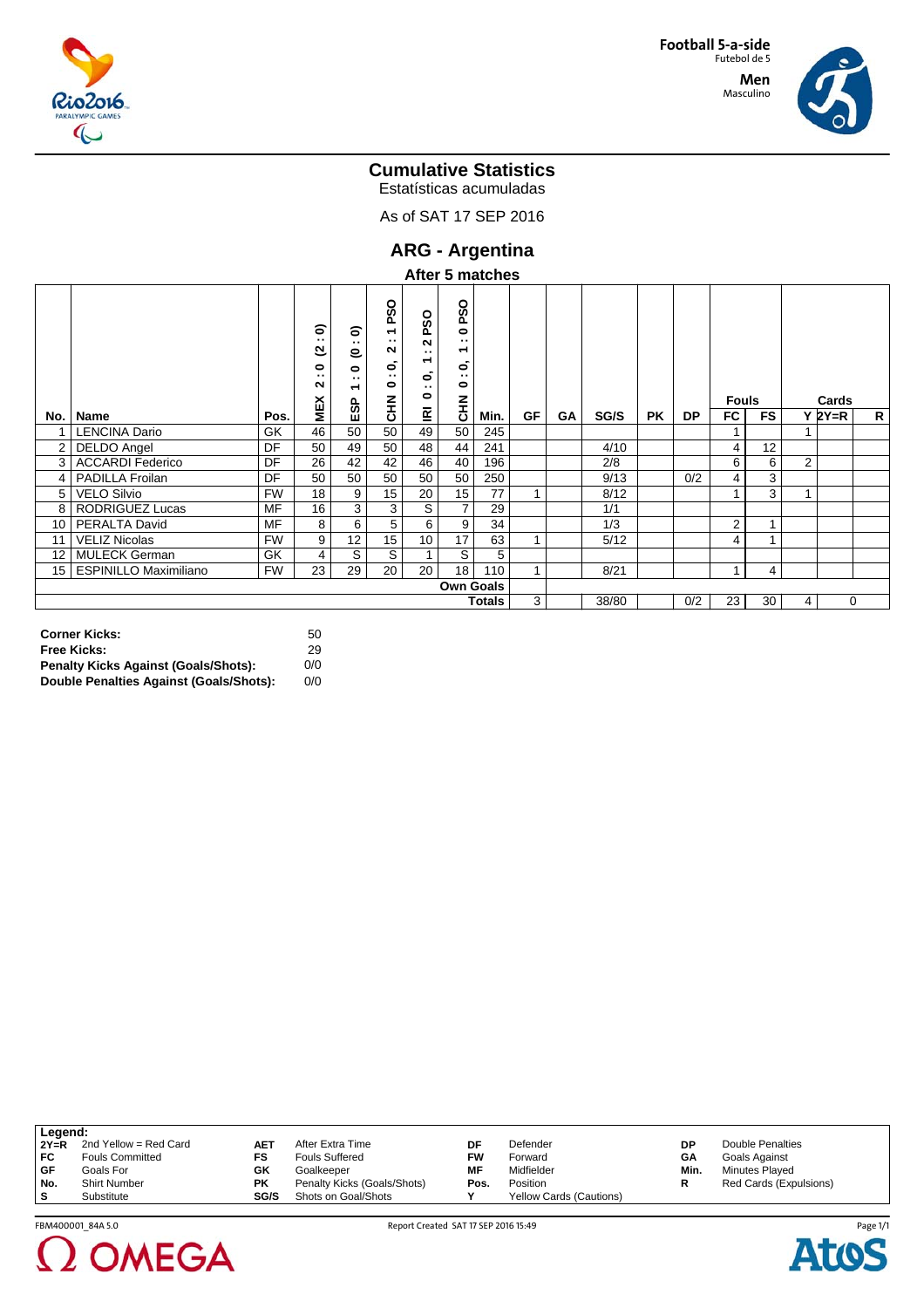

#### **Men** Masculino



## **Cumulative Statistics**

Estatísticas acumuladas

As of SAT 17 SEP 2016

## **CHN - People's Republic of China**

**After 5 matches**

|                  |                     |           | ຣ<br>$\cdot$ .<br>ల<br>$\bullet$<br>$\bullet$ $\bullet$<br>↽<br>ESP | ຣ<br>$\blacksquare$<br>ମ୍ବ<br>$\bullet$<br>$\cdots$<br>$\sim$<br>MEX | ဝွ<br>۵.<br>ี<br>$\cdot$ .<br>↽<br>$\bullet$<br>$\cdot$<br>$\bullet$<br>ARG | ុ<br>$\sim$<br>$\overline{z}$<br>$\sim$<br>$\sim$<br>$\overline{\phantom{0}}$<br>BRA | PSO<br>↽<br>$\cdot$ .<br>0<br>$\bullet$<br>$\cdot$ .<br>$\bullet$<br>ARG |      |    |           |       |           |           | <b>Fouls</b>            |                |   | Cards    |   |
|------------------|---------------------|-----------|---------------------------------------------------------------------|----------------------------------------------------------------------|-----------------------------------------------------------------------------|--------------------------------------------------------------------------------------|--------------------------------------------------------------------------|------|----|-----------|-------|-----------|-----------|-------------------------|----------------|---|----------|---|
| No. l            | Name                | Pos.      |                                                                     |                                                                      |                                                                             |                                                                                      |                                                                          | Min. | GF | <b>GA</b> | SG/S  | <b>PK</b> | <b>DP</b> | FC                      | <b>FS</b>      |   | $Y$ 2Y=R | R |
| 1                | SONG Zhe            | GK        | S                                                                   | $\overline{s}$                                                       | S                                                                           | S                                                                                    | S                                                                        |      |    |           |       |           |           |                         |                |   |          |   |
| 3 <sup>1</sup>   | LIU Meng            | DF        | S                                                                   | S                                                                    | 5                                                                           | 6                                                                                    | 10 <sup>1</sup>                                                          | 21   |    |           |       |           |           | 1                       |                |   |          |   |
| 4                | WEI Jiansen         | MF        | 30                                                                  | 48                                                                   | 45                                                                          | 45                                                                                   | 40                                                                       | 208  | 1  |           | 1/6   |           |           | $\overline{7}$          | 2              |   |          |   |
| 5                | GAO Kai             | DF        | 50                                                                  | 50                                                                   | 50                                                                          | 50                                                                                   | 50                                                                       | 250  |    |           |       |           |           | $\overline{\mathbf{c}}$ |                |   |          |   |
| 6                | <b>LIN Dongdong</b> | <b>FW</b> | 11                                                                  | 5                                                                    | $\overline{7}$                                                              | 8                                                                                    | S                                                                        | 31   |    |           | 0/1   |           |           | $\overline{2}$          | $\overline{2}$ |   |          |   |
| $\overline{7}$   | <b>YU Yutan</b>     | <b>FW</b> | 16                                                                  | 16                                                                   | 17                                                                          | 18                                                                                   | $\overline{7}$                                                           | 74   |    |           | 1/5   |           |           |                         | 3              |   |          |   |
| 8                | ZHANG Lijing        | DF        | S                                                                   | 23                                                                   | 14                                                                          | S                                                                                    | 16                                                                       | 53   |    |           | 0/3   |           |           | $\overline{2}$          | $\overline{2}$ |   |          |   |
| 9                | <b>WANG Zhoubin</b> | MF        | 43                                                                  | 31                                                                   | 37                                                                          | 41                                                                                   | 43                                                                       | 195  | 1  |           | 14/35 |           |           | 7                       | $\overline{7}$ | 4 |          |   |
| 11 <sup>1</sup>  | <b>WANG Yafeng</b>  | MF        | 50                                                                  | 27                                                                   | 26                                                                          | 32                                                                                   | 35                                                                       | 170  | 2  |           | 8/22  |           | 0/1       | 8                       | 3              | 1 |          |   |
| 12 <sub>1</sub>  | XU Huachu           | GK        | 50                                                                  | 50                                                                   | 50                                                                          | 50                                                                                   | 50                                                                       | 250  |    | 2         |       |           |           | 1                       |                |   |          |   |
| <b>Own Goals</b> |                     |           |                                                                     |                                                                      |                                                                             |                                                                                      |                                                                          |      |    |           |       |           |           |                         |                |   |          |   |
| <b>Totals</b>    |                     |           |                                                                     |                                                                      |                                                                             |                                                                                      |                                                                          |      | 4  | 2         | 24/72 |           | 0/1       | 30                      | 20             | 3 | $\Omega$ |   |
|                  |                     |           |                                                                     |                                                                      |                                                                             |                                                                                      |                                                                          |      |    |           |       |           |           |                         |                |   |          |   |

| <b>Corner Kicks:</b>                        | 20  |
|---------------------------------------------|-----|
| <b>Free Kicks:</b>                          | 23  |
| <b>Penalty Kicks Against (Goals/Shots):</b> | 0/0 |
| Double Penalties Against (Goals/Shots):     | 0/2 |

| Legend: |                        |           |                             |      |                                |      |                        |
|---------|------------------------|-----------|-----------------------------|------|--------------------------------|------|------------------------|
| $2Y=R$  | 2nd Yellow = Red Card  | AE1       | After Extra Time            | DF   | Defender                       | DP   | Double Penalties       |
| FC      | <b>Fouls Committed</b> | FS        | <b>Fouls Suffered</b>       | FW   | Forward                        | GΑ   | Goals Against          |
| GF      | Goals For              | GK        | Goalkeeper                  | MF   | Midfielder                     | Min. | Minutes Played         |
| No.     | <b>Shirt Number</b>    | <b>PK</b> | Penalty Kicks (Goals/Shots) | Pos. | Position                       | R    | Red Cards (Expulsions) |
| s       | Substitute             | SG/S      | Shots on Goal/Shots         |      | <b>Yellow Cards (Cautions)</b> |      |                        |





FBM400003\_84A 5.0 Report Created SAT 17 SEP 2016 15:49

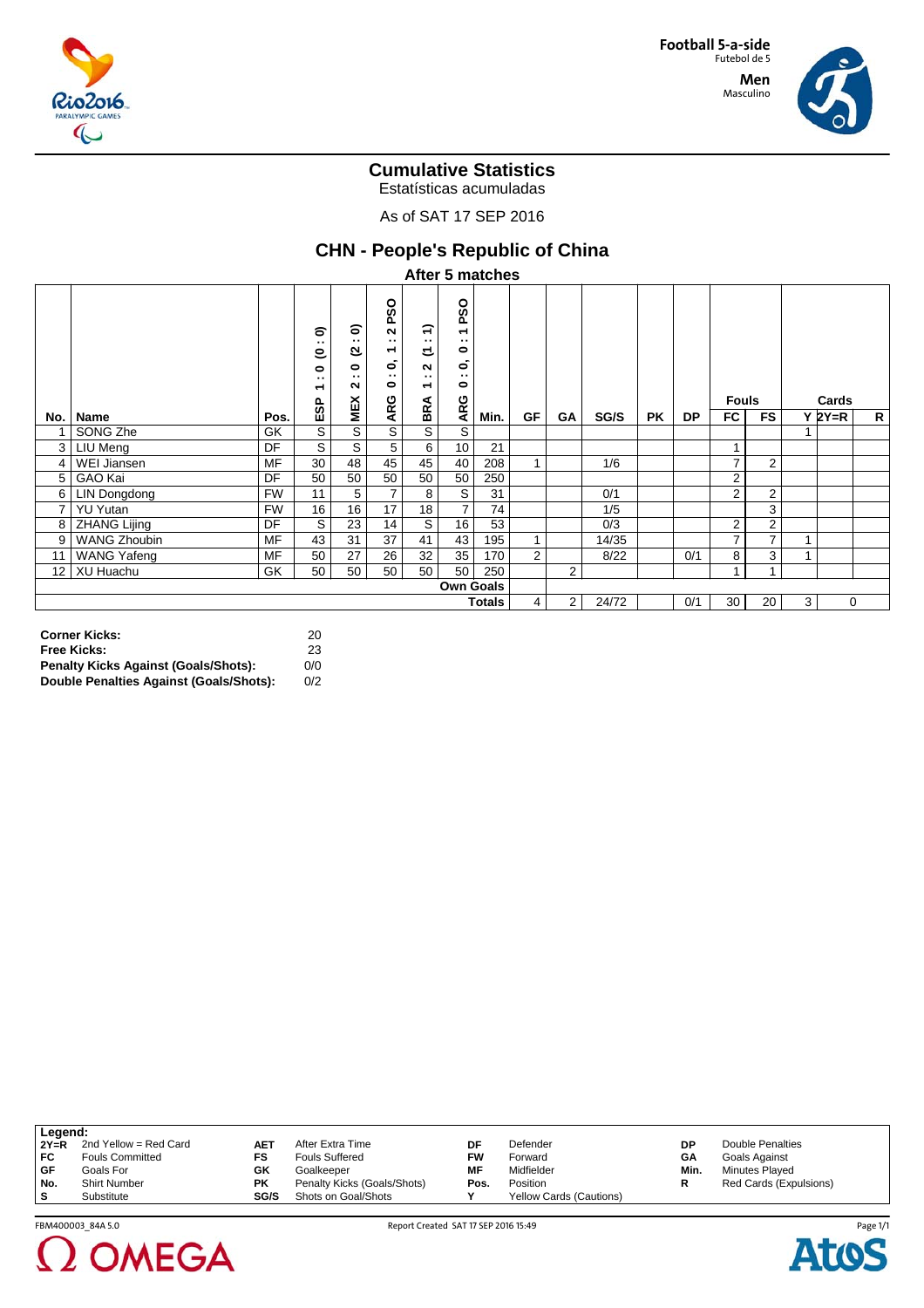

#### **Men** Masculino



## **Cumulative Statistics**

Estatísticas acumuladas

As of THU 15 SEP 2016

**TUR - Turkey**

### **After 4 matches**

| , .…v. → …utv…vo |                        |                  |                                     |                                                           |                                                         |                                                                |      |    |    |       |           |           |                |                 |   |          |              |  |       |  |  |
|------------------|------------------------|------------------|-------------------------------------|-----------------------------------------------------------|---------------------------------------------------------|----------------------------------------------------------------|------|----|----|-------|-----------|-----------|----------------|-----------------|---|----------|--------------|--|-------|--|--|
|                  |                        |                  | 0<br><br>۰                          | ∽<br>↽<br>$\cdot$ .<br>ల<br>$\sim$<br>$\cdot$ .<br>0<br>⋖ | ຣ<br>$\sim$<br>٣<br>◡<br>↽<br>$\sim$<br>↽<br><b>MAR</b> | <b>PSO</b><br>0<br>. .<br>↽<br>$\mathbf{C}$<br>. .<br>0<br>ESP |      |    |    |       |           |           | <b>Fouls</b>   |                 |   |          |              |  | Cards |  |  |
| No.              | Name                   | Pos.             | $\overline{\underline{\mathbf{c}}}$ | BK.                                                       |                                                         |                                                                | Min. | GF | GA | SG/S  | <b>PK</b> | <b>DP</b> | FC             | <b>FS</b>       |   | $Y$ 2Y=R | R            |  |       |  |  |
|                  | <b>AKTAS Ali</b>       | GK               | 50                                  | 50                                                        | 50                                                      | 26                                                             | 176  |    | 3  |       |           |           |                |                 |   |          |              |  |       |  |  |
| 4                | KURBETOGLU Kahraman    | <b>FW</b>        | 11                                  | 16                                                        | 12                                                      | 21                                                             | 60   |    |    | 3/9   |           |           | $\overline{2}$ |                 |   |          |              |  |       |  |  |
| 5                | <b>AYDENIZ Recep</b>   | <b>FW</b>        | 4                                   | 14                                                        | $\overline{7}$                                          | $\overline{7}$                                                 | 32   |    |    |       |           |           | $\overline{2}$ |                 | 1 |          |              |  |       |  |  |
| 6                | <b>SUMER Abdullah</b>  | <b>FW</b>        | 37                                  | 43                                                        | 20                                                      | 38                                                             | 138  |    |    | 0/3   |           |           | 4              | $\overline{2}$  |   |          |              |  |       |  |  |
| 7                | <b>OCAL Emrah</b>      | <b>FW</b>        | 28                                  | 19                                                        | 46                                                      | 34                                                             | 127  |    |    | 8/18  |           |           | 5              | 10 <sup>1</sup> | 1 |          |              |  |       |  |  |
| 8                | UZUM Ibrahim           | DF               | 50                                  | 41                                                        | 50                                                      | 50                                                             | 191  |    |    |       |           |           | 4              |                 |   |          |              |  |       |  |  |
| 9                | <b>BAYRAKTAR Ercan</b> | <b>MF</b>        | 15                                  | 5                                                         | N                                                       | N                                                              | 20   |    |    |       |           |           |                |                 |   |          | $\mathbf{1}$ |  |       |  |  |
| 10               | <b>COBAN Celal</b>     | <b>MF</b>        | 42                                  | 38                                                        | 38                                                      | 32                                                             | 150  |    |    | 1/3   |           |           |                | $\overline{2}$  |   |          |              |  |       |  |  |
| 11               | SATAY Hasan            | <b>FW</b>        | 13                                  | 24                                                        | 27                                                      | 18                                                             | 82   |    |    | 8/17  |           |           |                |                 |   |          |              |  |       |  |  |
| 12               | <b>AKYON Aykut</b>     | GK               | S                                   | S                                                         | S                                                       | 24                                                             | 24   |    |    |       |           |           |                |                 |   |          |              |  |       |  |  |
|                  |                        | <b>Own Goals</b> |                                     |                                                           |                                                         |                                                                |      |    |    |       |           |           |                |                 |   |          |              |  |       |  |  |
| Totals           |                        |                  |                                     |                                                           |                                                         |                                                                |      |    | 3  | 20/50 |           |           | 19             | 17              | 5 | 1        |              |  |       |  |  |

| <b>Corner Kicks:</b>                        | 29  |
|---------------------------------------------|-----|
| Free Kicks:                                 | 21  |
| <b>Penalty Kicks Against (Goals/Shots):</b> | 1/1 |
| Double Penalties Against (Goals/Shots):     | 0/1 |

|        | Legend:                |            |                       |           |                             |      |                                |  |  |  |  |  |  |
|--------|------------------------|------------|-----------------------|-----------|-----------------------------|------|--------------------------------|--|--|--|--|--|--|
| $2Y=R$ | 2nd Yellow = Red Card  | <b>AET</b> | After Extra Time      | DF        | Defender                    | DΡ   | Double Penalties               |  |  |  |  |  |  |
| FC     | <b>Fouls Committed</b> | FS         | <b>Fouls Suffered</b> | <b>FW</b> | Forward                     | GΑ   | Goals Against                  |  |  |  |  |  |  |
| GF     | Goals For              | GK         | Goalkeeper            | МF        | Midfielder                  | Min. | Minutes Played                 |  |  |  |  |  |  |
| N      | Not eligible to Play   | No.        | <b>Shirt Number</b>   | <b>PK</b> | Penalty Kicks (Goals/Shots) | Pos. | Position                       |  |  |  |  |  |  |
| R      | Red Cards (Expulsions) |            | Substitute            | SG/S      | Shots on Goal/Shots         |      | <b>Yellow Cards (Cautions)</b> |  |  |  |  |  |  |
|        |                        |            |                       |           |                             |      |                                |  |  |  |  |  |  |





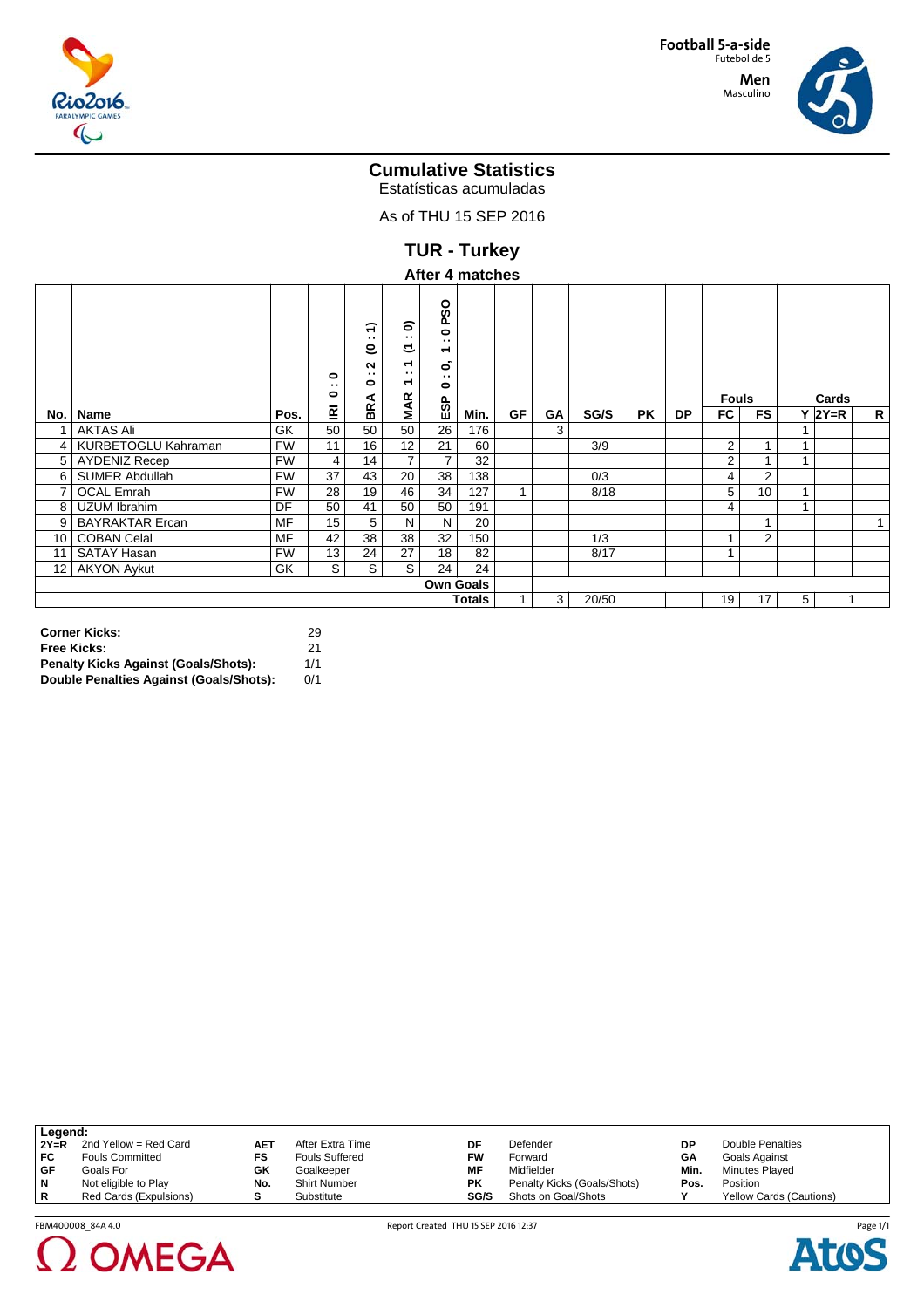

#### **Men** Masculino



## **Cumulative Statistics**

Estatísticas acumuladas

As of THU 15 SEP 2016

**ESP - Spain**

| After 4 matches |  |
|-----------------|--|
|-----------------|--|

|                   |                        |           | ຣ<br>$\sim$<br>౿<br>↽<br>$\cdot$ .<br>0<br>로<br>5 | ຣ<br>$\cdot$ .<br>ల<br>↽<br>$\sim$<br>$\bullet$<br>ပ | ຣ<br>$\sim$<br>こ<br>$\bullet$<br>$\sim$<br>↽<br>MEX | <b>PSO</b><br>↽<br>$\cdot$ .<br>0<br>$\mathbf{C}$<br>$\cdot$ .<br>۰<br>TUR |      |    |                |       |           |           | <b>Fouls</b> |                | Cards          |          |   |
|-------------------|------------------------|-----------|---------------------------------------------------|------------------------------------------------------|-----------------------------------------------------|----------------------------------------------------------------------------|------|----|----------------|-------|-----------|-----------|--------------|----------------|----------------|----------|---|
| No.               | Name                   | Pos.      |                                                   | ě                                                    |                                                     |                                                                            | Min. | GF | GA             | SG/S  | <b>PK</b> | <b>DP</b> | FC.          | <b>FS</b>      |                | $Y$ 2Y=R | R |
|                   | <b>GUTIERREZ Pedro</b> | GK        | S                                                 | 50                                                   | 50                                                  | S                                                                          | 100  |    |                |       |           |           |              |                |                |          |   |
| 3                 | <b>GIERA Jose Luis</b> | <b>FW</b> | 43                                                | 29                                                   | 36                                                  | 31                                                                         | 139  |    |                | 4/9   |           |           |              | 2              |                |          |   |
| 4                 | LOPEZ Ivan             | <b>DF</b> | S                                                 | S                                                    | 50                                                  | 47                                                                         | 97   |    |                |       |           |           | 5            |                |                |          |   |
| 5                 | <b>GARRIDO Carmelo</b> | <b>DF</b> | 8                                                 | S                                                    | 3                                                   | 1                                                                          | 12   |    |                | 1/1   |           | 0/1       |              |                |                |          |   |
| 6                 | <b>ACOSTA Adolfo</b>   | DF        | 43                                                | 33                                                   | 33                                                  | 27                                                                         | 136  |    |                | 4/11  |           | 1/1       | 7            | 5              |                |          |   |
| 8                 | MUNOZ Javier           | <b>DF</b> | 51                                                | 48                                                   | 50                                                  | 50                                                                         | 199  |    |                | 0/2   |           |           | 5            | 8              |                |          |   |
| 9                 | <b>ALAMAR Sergio</b>   | <b>FW</b> | S                                                 | 16                                                   | 12                                                  | 12 <sup>2</sup>                                                            | 40   |    |                | 1/3   |           |           |              |                |                |          |   |
| 10                | EL HADDAOUI Youssef    | <b>FW</b> | 50                                                | 50                                                   | N                                                   | 23                                                                         | 123  |    |                | 6/12  |           | 0/1       | 4            | $\overline{7}$ | $\overline{2}$ |          |   |
| 11                | ROSADO Marcelo         | <b>FW</b> | 5                                                 | 24                                                   | 16                                                  | 9                                                                          | 54   |    |                | 2/4   |           |           | 2            |                |                |          |   |
| $12 \overline{ }$ | RODRIGUEZ Sergio       | GK        | 50                                                | S                                                    | S                                                   | 50                                                                         | 100  |    | 1              |       |           |           |              |                |                |          |   |
|                   |                        |           |                                                   |                                                      |                                                     | <b>Own Goals</b>                                                           |      |    |                |       |           |           |              |                |                |          |   |
| <b>Totals</b>     |                        |           |                                                   |                                                      |                                                     |                                                                            |      |    | $\overline{2}$ | 18/42 |           | 1/3       | 25           | 24             | 5              | 0        |   |

| <b>Corner Kicks:</b>                        | 24  |
|---------------------------------------------|-----|
| <b>Free Kicks:</b>                          | 22  |
| <b>Penalty Kicks Against (Goals/Shots):</b> | 0/0 |
| Double Penalties Against (Goals/Shots):     | 0/3 |

| Legend: |                        |     |                       |           |                             |      |                                |  |  |  |  |
|---------|------------------------|-----|-----------------------|-----------|-----------------------------|------|--------------------------------|--|--|--|--|
| $2Y=R$  | 2nd Yellow = Red Card  | AET | After Extra Time      | DF        | Defender                    | DP   | Double Penalties               |  |  |  |  |
| FC      | <b>Fouls Committed</b> | FS  | <b>Fouls Suffered</b> | <b>FW</b> | Forward                     | GΑ   | Goals Against                  |  |  |  |  |
| . GF    | Goals For              | GK  | Goalkeeper            | MF        | Midfielder                  | Min. | <b>Minutes Plaved</b>          |  |  |  |  |
| N       | Not eligible to Play   | No. | <b>Shirt Number</b>   | ΡK        | Penalty Kicks (Goals/Shots) | Pos. | Position                       |  |  |  |  |
| R       | Red Cards (Expulsions) |     | Substitute            | SG/S      | Shots on Goal/Shots         |      | <b>Yellow Cards (Cautions)</b> |  |  |  |  |





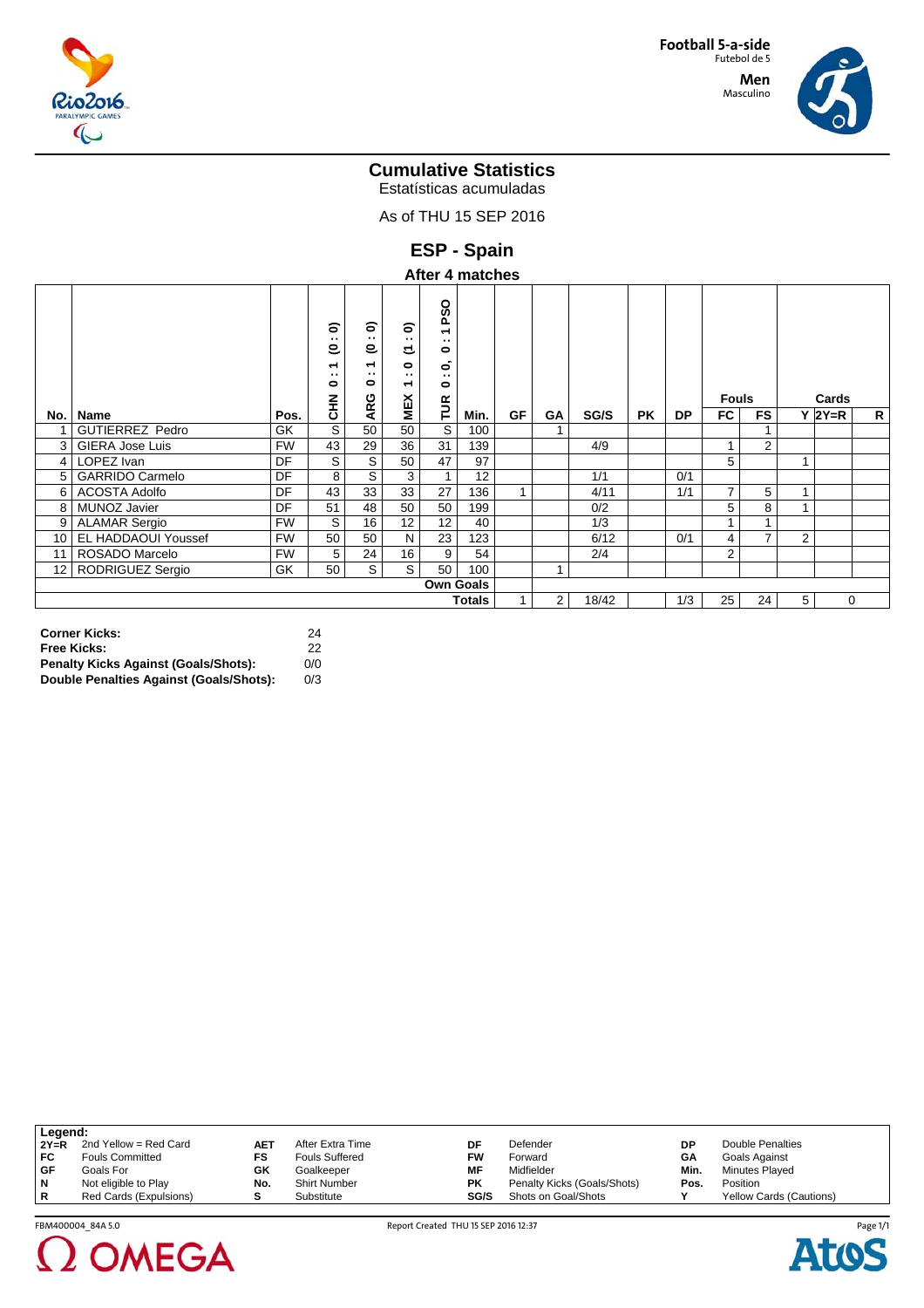

#### **Men** Masculino



## **Cumulative Statistics**

Estatísticas acumuladas

As of THU 15 SEP 2016

**MEX - Mexico**

#### **After 4 matches**

|     |                         |           | ล<br>$\cdot$ .<br>౽<br>Ν<br>$\cdot$ .<br>0<br>ARG | ล<br>. .<br>౿<br>$\sim$<br>$\sim$<br>۰<br>좋 | $\widehat{\mathbf{t}}$<br>$\sim$<br>e<br>$\overline{\phantom{0}}$<br>$\sim$<br>۰<br>ESP | ຣ<br>. .<br>౿<br>$\bullet$<br>. .<br>$\sim$<br>Æ |                  |                |           |       |           |     | Fouls |                |                | Cards       |              |
|-----|-------------------------|-----------|---------------------------------------------------|---------------------------------------------|-----------------------------------------------------------------------------------------|--------------------------------------------------|------------------|----------------|-----------|-------|-----------|-----|-------|----------------|----------------|-------------|--------------|
| No. | Name                    | Pos.      |                                                   |                                             |                                                                                         | Σ.                                               | Min.             | GF             | <b>GA</b> | SG/S  | <b>PK</b> | DP. | FC    | <b>FS</b>      |                | $Y$ 2Y=R    | $\mathsf{R}$ |
|     | AMOZURRUTIA Javier      | GK        | 45                                                | 50                                          | S                                                                                       | 25                                               | 120              |                | 4         |       |           |     | 2     |                |                |             |              |
| 2   | <b>RANGEL Francisco</b> | <b>DF</b> | 50                                                | 50                                          | 19                                                                                      | 50                                               | 169              |                |           | 2/2   |           |     | 2     | 2              |                |             |              |
| 4   | <b>MILLAN Pablo</b>     | DF        | 34                                                | 45                                          | 50                                                                                      | $\overline{7}$                                   | 136              |                |           |       |           |     |       | 2              |                |             |              |
| 5   | <b>GUERRERO Marco</b>   | DF        | 27                                                | 45                                          | 34                                                                                      | 19                                               | 125              |                |           | 0/3   |           |     | 6     | $\overline{ }$ | $\overline{2}$ |             |              |
| 7   | <b>VIERA Daniel</b>     | <b>FW</b> | 3                                                 | 5                                           | 6                                                                                       | 8                                                | 22               |                |           | 0/1   |           |     |       |                |                |             |              |
| 9   | de la CRUZ Rubicel      | <b>FW</b> | 42                                                | 22                                          | 39                                                                                      | 35                                               | 138              |                |           | 6/11  |           | 1/1 | 10    | 5              | 1              |             |              |
| 10  | <b>ARANA Gustavo</b>    | <b>FW</b> | 19                                                | 6                                           | 15                                                                                      | 29                                               | 69               |                |           | 2/5   |           |     | 2     | 4              |                |             |              |
| 11  | LANZAGORTA Jorge        | <b>FW</b> | 24                                                | 25                                          | 37                                                                                      | 44                                               | 130              |                |           | 8/19  |           | 0/2 | 4     | $\overline{ }$ | 1              |             |              |
| 12  | <b>ORTIZ Cristian</b>   | GK        | 5                                                 | S                                           | 50                                                                                      | 25                                               | 80               |                |           |       |           |     |       |                |                |             |              |
| 14  | OTERO Omar              | <b>FW</b> | $\overline{A}$                                    | 3                                           | S                                                                                       | 8                                                | 12               |                |           | 1/1   |           |     |       |                |                |             |              |
|     |                         |           |                                                   |                                             |                                                                                         |                                                  | <b>Own Goals</b> |                |           |       |           |     |       |                |                |             |              |
|     |                         |           |                                                   |                                             |                                                                                         |                                                  | <b>Totals</b>    | $\overline{2}$ | 5         | 19/42 |           | 1/3 | 27    | 27             | 5              | $\mathbf 0$ |              |

| <b>Corner Kicks:</b>                        | 21  |
|---------------------------------------------|-----|
| Free Kicks:                                 | 26  |
| <b>Penalty Kicks Against (Goals/Shots):</b> | 0/0 |
| Double Penalties Against (Goals/Shots):     | 1/2 |

2 OMEGA

|           | Legend:                     |      |                                |      |                        |     |                        |  |  |  |  |  |
|-----------|-----------------------------|------|--------------------------------|------|------------------------|-----|------------------------|--|--|--|--|--|
| $2Y=R$    | 2nd Yellow = Red Card       | DF   | Defender                       | DP   | Double Penalties       | FC  | <b>Fouls Committed</b> |  |  |  |  |  |
| FS        | <b>Fouls Suffered</b>       | F۷   | Forward                        | GА   | Goals Against          | GF  | Goals For              |  |  |  |  |  |
| GK        | Goalkeeper                  | ΜF   | Midfielder                     | Min. | Minutes Played         | No. | <b>Shirt Number</b>    |  |  |  |  |  |
| <b>PK</b> | Penalty Kicks (Goals/Shots) | Pos. | Position                       |      | Red Cards (Expulsions) |     | Substitute             |  |  |  |  |  |
| SG/S      | Shots on Goal/Shots         |      | <b>Yellow Cards (Cautions)</b> |      |                        |     |                        |  |  |  |  |  |



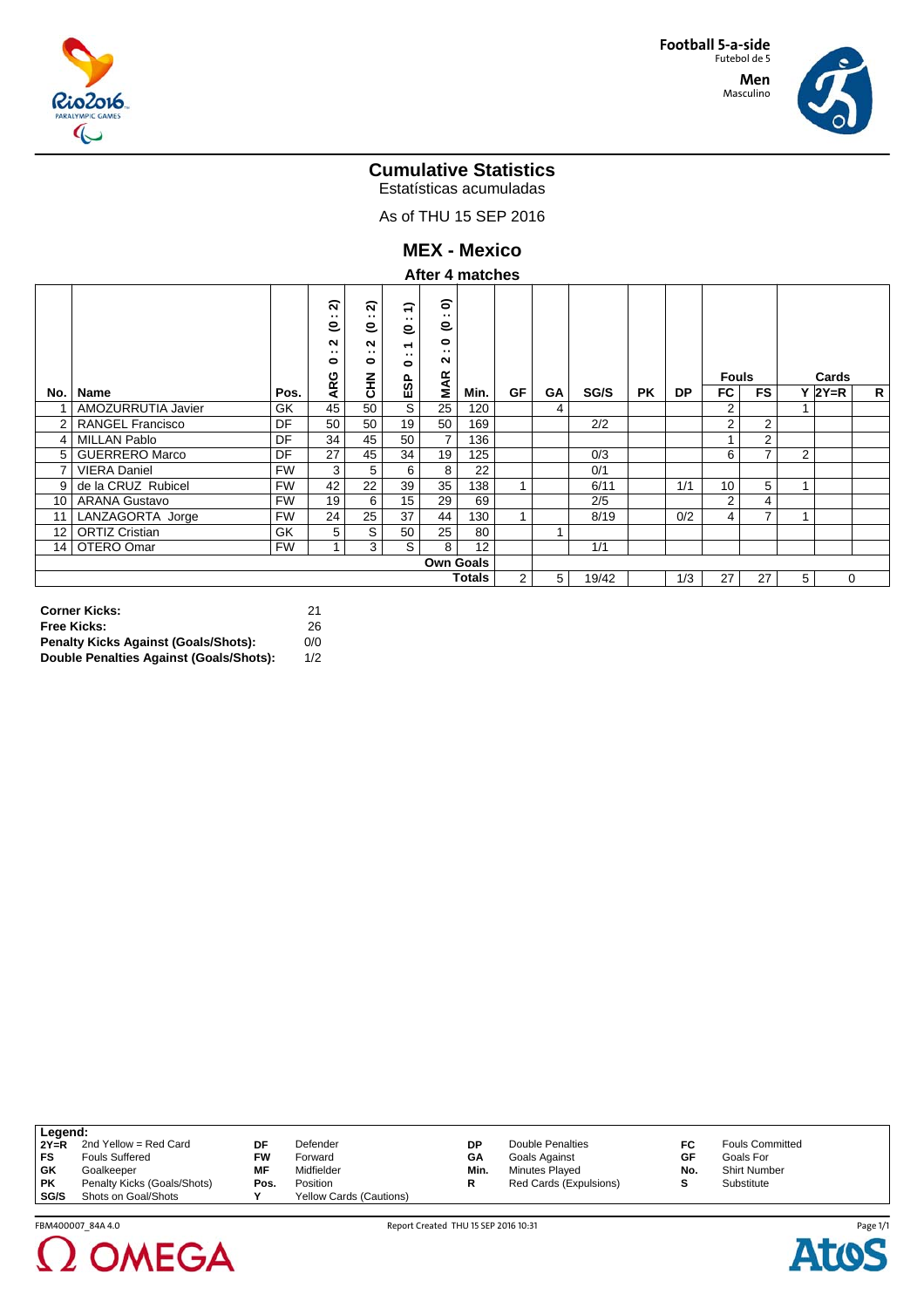

#### **Men** Masculino



## **Cumulative Statistics**

Estatísticas acumuladas

As of THU 15 SEP 2016

**MAR - Morocco**

#### **After 4 matches**

|                 |                          |           | ຣ<br><br>こ<br>∾<br><br>↽<br><b>BRA</b> | ส<br>$\cdot$ .<br>౿<br>$\sim$<br>$\cdot$ .<br>۰<br>$\overline{\underline{\mathbf{c}}}$ | €<br>$\sim$<br>ల<br>$\overline{\phantom{0}}$<br>$\cdot$ .<br>↽<br>TUR | ຣ<br>. .<br>౿<br>$\sim$<br>$\cdot$ .<br>0<br>MEX |                  |                |    |       |           |           | <b>Fouls</b> |                |   | Cards       |   |
|-----------------|--------------------------|-----------|----------------------------------------|----------------------------------------------------------------------------------------|-----------------------------------------------------------------------|--------------------------------------------------|------------------|----------------|----|-------|-----------|-----------|--------------|----------------|---|-------------|---|
| No.             | Name                     | Pos.      |                                        |                                                                                        |                                                                       |                                                  | Min.             | GF             | GА | SG/S  | <b>PK</b> | <b>DP</b> | FC           | <b>FS</b>      |   | $Y$ 2Y=R    | R |
|                 | <b>BARA Samir</b>        | GK        | 50                                     | 17                                                                                     | S                                                                     | S                                                | 67               |                | 5  |       |           |           | 2            |                |   |             |   |
| 3               | <b>DRIOUCH Othmane</b>   | DF        | 30                                     | 33                                                                                     | 25                                                                    | 11                                               | 99               |                |    |       |           |           |              |                |   |             |   |
| 4               | <b>BERKA Imad</b>        | DF        | 32                                     | 21                                                                                     | 9                                                                     | 50 <sup>°</sup>                                  | 112              |                |    | 1/2   |           |           | 2            |                | 1 |             |   |
| 5               | EL MAKKAOUI Hassan       | DF        | S                                      | S                                                                                      | 25                                                                    | 9                                                | 34               |                |    |       |           |           |              |                |   |             |   |
| 6               | ELAZOUZI Ahmed           | <b>MF</b> | 50                                     | 50                                                                                     | 43                                                                    |                                                  | 143              |                |    | 5/10  |           |           | 6            | 5              |   |             |   |
| 7               | <b>GHILLI Houssam</b>    | DF        | 38                                     | 46                                                                                     | 43                                                                    | 49                                               | 176              |                |    | 0/1   |           |           | 9            | 3              |   |             |   |
| 8               | SNISLA Zouhair           | <b>FW</b> | S                                      | 14                                                                                     | 43                                                                    | 41                                               | 98               |                |    | 11/21 |           |           | ⇁            | $\overline{2}$ |   |             |   |
| 9               | <b>HATTAB Abderrazak</b> | <b>FW</b> | 41                                     | 21                                                                                     |                                                                       | 40                                               | 102              |                |    | 14/25 |           | 0/1       | 3            | 5              |   |             |   |
| 10              | DAOUDI Mhammed           | MF        | 9                                      | 15                                                                                     | 12                                                                    |                                                  | 36               |                |    |       |           |           |              |                |   |             |   |
| 12 <sup>2</sup> | <b>SERRAKH Ayoub</b>     | GK        | S                                      | 33                                                                                     | 50                                                                    | 50                                               | 133              |                | 3  |       |           |           |              |                |   |             |   |
|                 |                          |           |                                        |                                                                                        |                                                                       |                                                  | <b>Own Goals</b> |                |    |       |           |           |              |                |   |             |   |
|                 |                          |           |                                        |                                                                                        |                                                                       |                                                  | <b>Totals</b>    | $\overline{2}$ | 8  | 31/59 |           | 0/1       | 31           | 18             | 4 | $\mathbf 0$ |   |

| Corner Kicks:                           | 15  |
|-----------------------------------------|-----|
| Free Kicks:                             | 21  |
| Penalty Kicks Against (Goals/Shots):    | 0/2 |
| Double Penalties Against (Goals/Shots): | 1/2 |

|        | Legend:               |      |                             |      |                                |      |                        |  |  |  |  |  |
|--------|-----------------------|------|-----------------------------|------|--------------------------------|------|------------------------|--|--|--|--|--|
| $2Y=R$ | 2nd Yellow = Red Card | DF   | Defender                    | DP   | Double Penalties               | FC   | <b>Fouls Committed</b> |  |  |  |  |  |
| FS     | <b>Fouls Suffered</b> | FW   | Forward                     | GΑ   | Goals Against                  | GF   | Goals For              |  |  |  |  |  |
| GK     | Goalkeeper            |      | Injured                     | МF   | Midfielder                     | Min. | Minutes Played         |  |  |  |  |  |
| No.    | <b>Shirt Number</b>   | PΚ   | Penalty Kicks (Goals/Shots) | Pos. | Position                       |      | Red Cards (Expulsions) |  |  |  |  |  |
| -S     | Substitute            | SG/S | Shots on Goal/Shots         |      | <b>Yellow Cards (Cautions)</b> |      |                        |  |  |  |  |  |



FBM400006\_84A 4.0 Report Created THU 15 SEP 2016 10:31

Page 1/1**Ato** C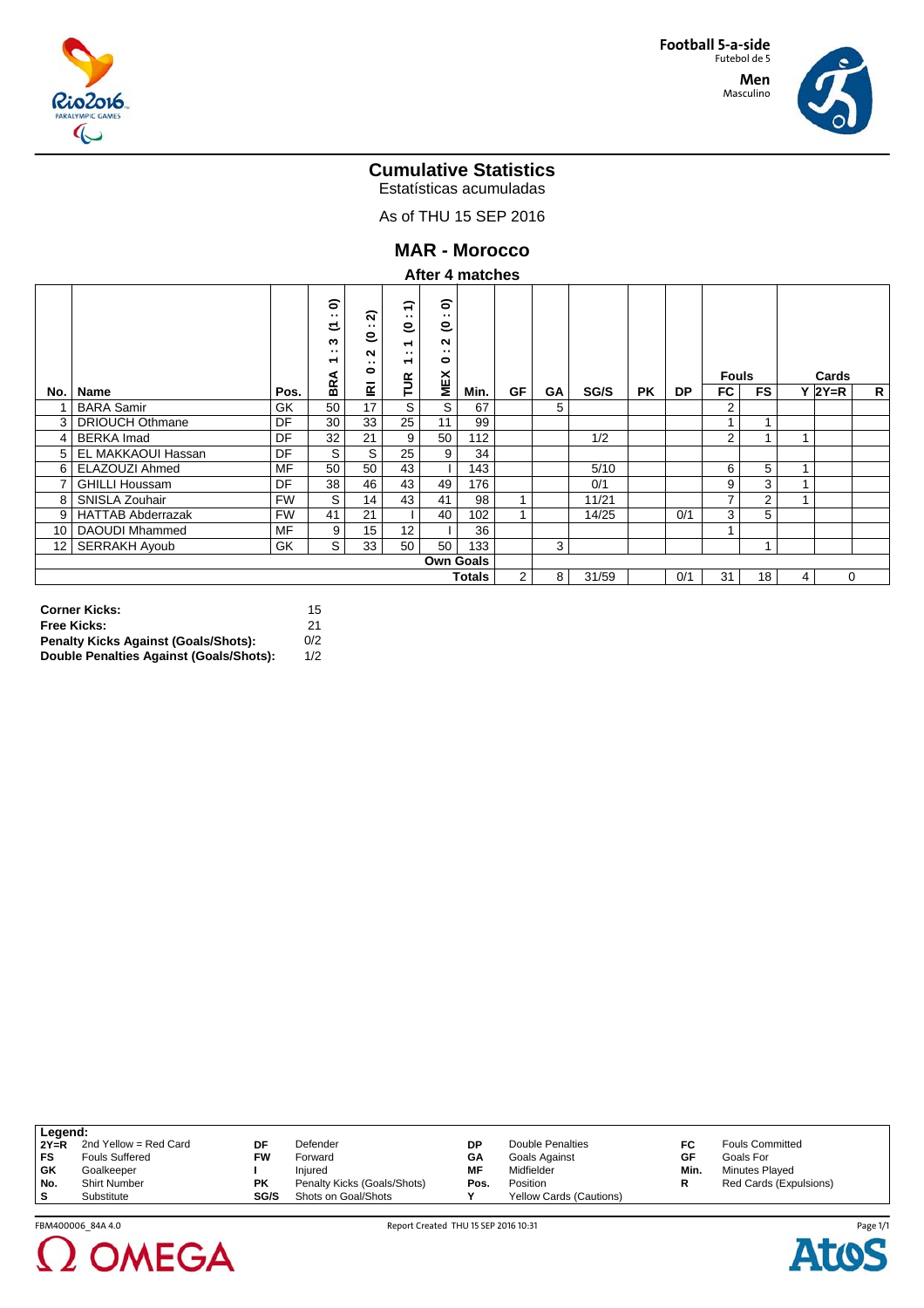

Masculino



## **Overall Team Statistics**

Estatísticas gerais das equipes

As of SAT 17 SEP 2016 at 18:31

| Team                             |                      | <b>MP</b> | GF  | GА  | SG/S        | <b>PK</b> | <b>PKA</b> | <b>CK</b> | <b>DP</b> |         | <b>Fouls</b> |      | <b>Red Cards</b> |                |
|----------------------------------|----------------------|-----------|-----|-----|-------------|-----------|------------|-----------|-----------|---------|--------------|------|------------------|----------------|
|                                  |                      |           |     |     |             |           |            |           |           | FC/Avg. | FS/Avg.      |      | $Y$  2Y=R        | R <sub>1</sub> |
| ARG - Argentina                  |                      | 5         | 3   |     | 38/80       |           |            | 50        | 0/2       | 23/4.6  | 30/6.0       |      |                  |                |
| <b>BRA - Brazil</b>              |                      |           | 8   | ົ   | 53/110      | 1/3       |            | 54        | 0/1       | 17/3.4  | 28/5.6       | 3    |                  |                |
| CHN - People's Republic of China |                      |           |     | ົ   | 24/72       |           |            | 20        | 0/1       | 30/6.0  | 20/4.0       | 3    |                  |                |
| ESP - Spain                      |                      | 4         |     | ົ   | 18/42       |           |            | 24        | 1/3       | 25/6.3  | 24/6.0       | 5    |                  |                |
| IRI - Islamic Republic of Iran   |                      | 5         | ົ   |     | 19/59       |           |            | 33        | 0/1       | 28/5.6  | 18 / 3.6     | 3    |                  |                |
| MAR - Morocco                    |                      | 4         | ົ   | 8   | 31/59       |           | 0/2        | 15        | 0/1       | 31/7.8  | 18/4.5       |      |                  |                |
| MEX - Mexico                     |                      |           | ົ   | 5   | 19/42       |           |            | 21        | $1/3$ .   | 27/6.8  | 27/6.8       | 5    |                  |                |
| TUR - Turkev                     |                      | 4         |     | 3   | 20/50       |           | 1/1        | 29        |           | 19/4.8  | 17/4.3       | 5    |                  |                |
|                                  | <b>Totals</b>        |           | 23  | 23  | 222/514     | 1/3       | 1/3        | 246       | 2/12      | 200     | 182          | 32   |                  |                |
| Tournament                       | Averages (per Match) |           | 1.3 | . 3 | 12.3 / 28.6 | 0.1 / 0.2 | 0.1 / 0.2  | 13.7      | 0.1 / 0.7 | 11.1    | 10.1         | 8. ا | 0.1              |                |

| Legend: |                        |           |                             |     |                                     |    |                         |
|---------|------------------------|-----------|-----------------------------|-----|-------------------------------------|----|-------------------------|
| $2Y=R$  | 2nd Yellow = Red Card  | Ava.      | Average per Match           | СK  | Corner Kicks                        | DP | <b>Double Penalties</b> |
| FC      | <b>Fouls Committed</b> | FS        | <b>Fouls Suffered</b>       | GΑ  | Goals Against                       | GF | Goals For               |
| МP      | Matches Played         | <b>PK</b> | Penalty Kicks (Goals/Shots) | PKA | Penalty Kicks Against (Goals/Shots) |    | Red Cards (Expulsions)  |
| SG/S    | Shots on Goal/Shots    |           | Yellow Cards (Cautions)     |     |                                     |    |                         |
|         |                        |           |                             |     |                                     |    |                         |





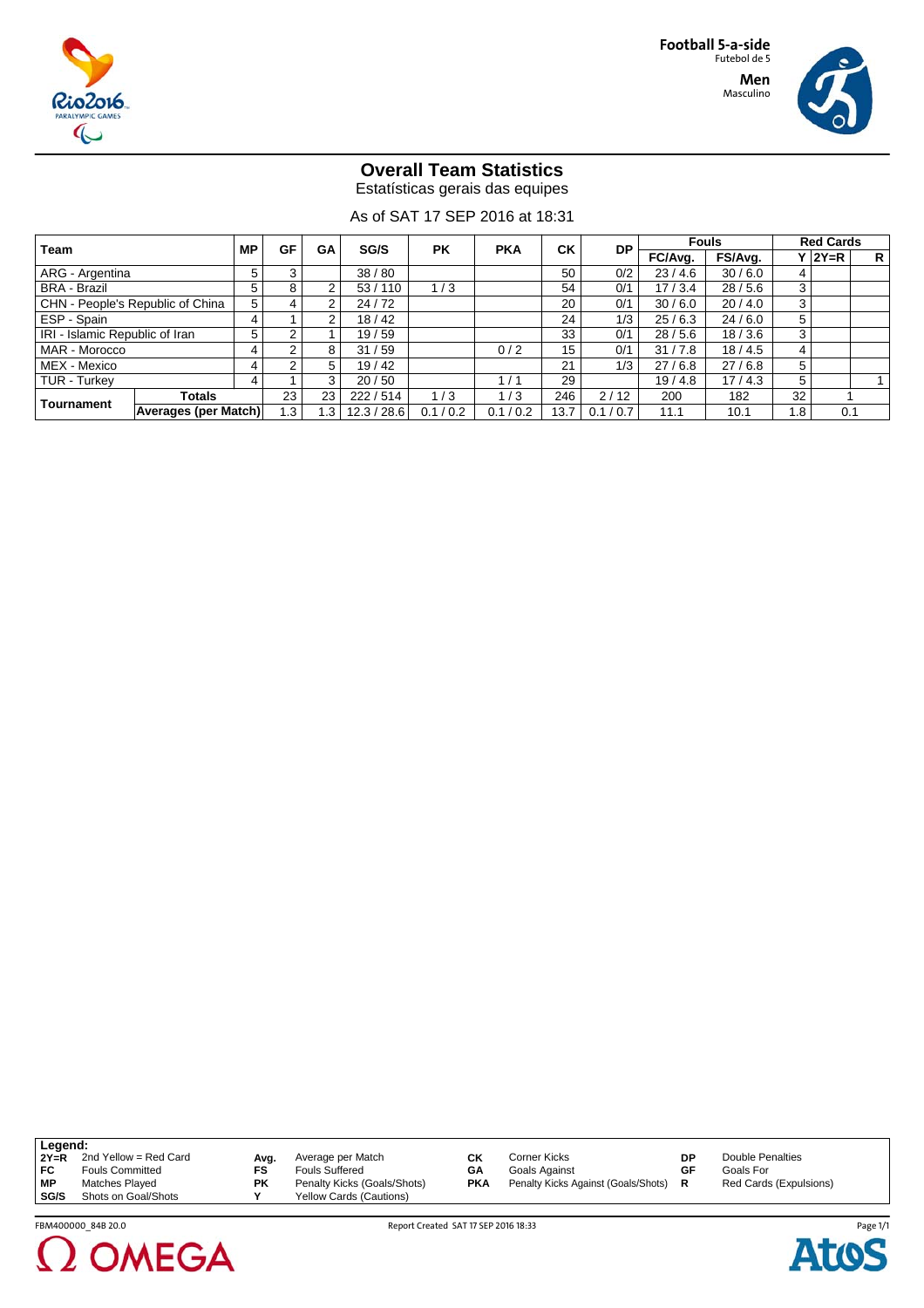





## **Attendance Summary**

Relatório de público presente

### As of SAT 17 SEP 2016

|                         | Date       | <b>Teams</b>      | Match No.               | Attendance |
|-------------------------|------------|-------------------|-------------------------|------------|
|                         |            |                   |                         |            |
|                         | FRI 9 SEP  | <b>BRA vs MAR</b> | 1                       | 2569       |
|                         |            | ESP vs CHN        | $\overline{\mathbf{c}}$ | 2569       |
|                         |            | TUR vs IRI        | 3                       | 2811       |
|                         |            | ARG vs MEX        | 4                       | 3065       |
| <b>Daily Total</b>      |            |                   |                         | 11014      |
|                         | SUN 11 SEP | MAR vs IRI        | 5                       | 2374       |
|                         |            | ARG vs ESP        | 6                       | 2374       |
|                         |            | <b>BRA vs TUR</b> | $\overline{7}$          | 2596       |
|                         |            | CHN vs MEX        | 8                       | 3099       |
| <b>Daily Total</b>      |            |                   |                         | 10443      |
|                         |            |                   |                         |            |
|                         | TUE 13 SEP | <b>BRA</b> vs IRI | 9                       | 2355       |
|                         |            | CHN vs ARG        | 10                      | 2355       |
|                         |            | MAR vs TUR        | 11                      | 1933       |
|                         |            | MEX vs ESP        | 12                      | 3080       |
| <b>Daily Total</b>      |            |                   |                         | 9723       |
|                         | THU 15 SEP | MAR vs MEX        | 13                      | 971        |
|                         |            | TUR vs ESP        | 14                      | 971        |
|                         |            | <b>BRA vs CHN</b> | 15                      | 3026       |
|                         |            | ARG vs IRI        | 16                      | 2907       |
| <b>Daily Total</b>      |            |                   |                         | 7875       |
|                         |            |                   |                         |            |
|                         | SAT 17 SEP | CHN vs ARG        | 17                      | 2900       |
|                         |            | <b>BRA</b> vs IRI | 18                      | 3118       |
| <b>Daily Total</b>      |            |                   |                         | 6018       |
| <b>Tournament Total</b> |            |                   |                         | 45073      |

**NOTE**

The totals are calculated on the session level (per day).

**Legend: No.** Number